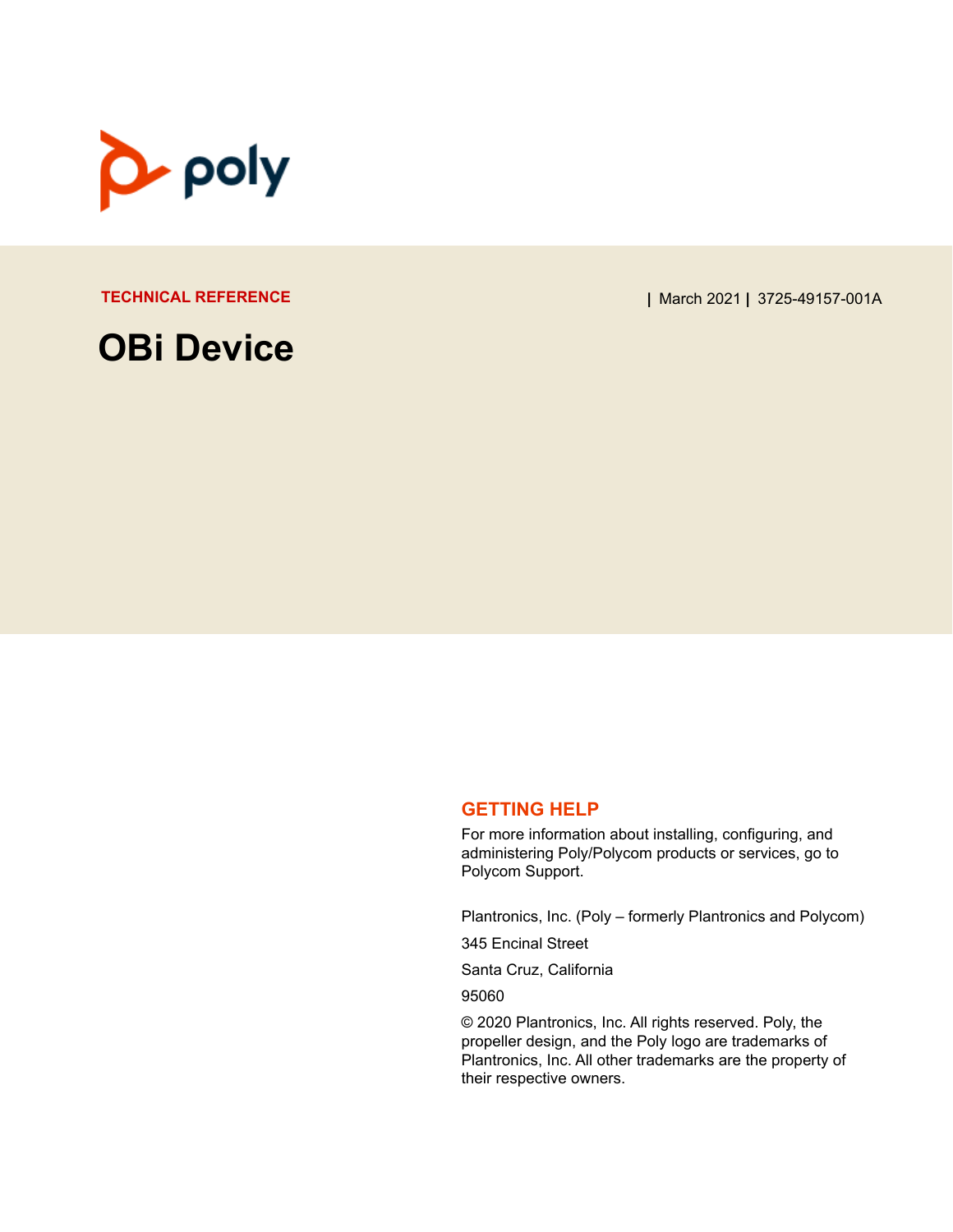| User Preferences Settings (and the content of the content of the content of the USE of the USE of the USE of t |  |
|----------------------------------------------------------------------------------------------------------------|--|
|                                                                                                                |  |
|                                                                                                                |  |
|                                                                                                                |  |
|                                                                                                                |  |
|                                                                                                                |  |
| Local Interface Input Modes (and accommodation of the contract of the face of the contract of the Local Interf |  |
|                                                                                                                |  |
|                                                                                                                |  |
|                                                                                                                |  |
|                                                                                                                |  |
|                                                                                                                |  |
|                                                                                                                |  |
|                                                                                                                |  |
|                                                                                                                |  |
|                                                                                                                |  |
|                                                                                                                |  |
|                                                                                                                |  |
| SIP Service Provider Features (and accommodation of the state of the state of the state of the state of the st |  |
|                                                                                                                |  |
|                                                                                                                |  |
|                                                                                                                |  |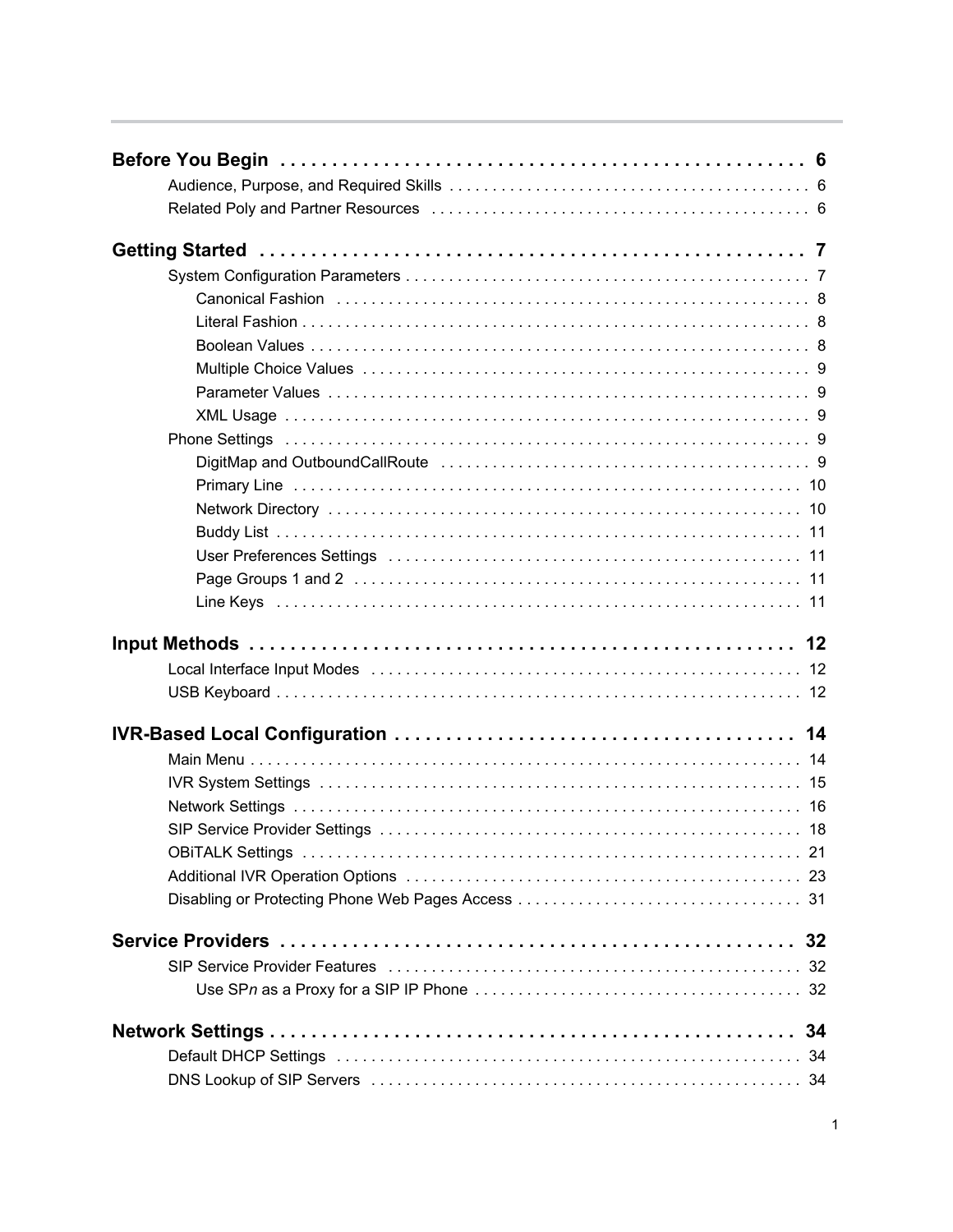| NAT Traversal Considerations (all contracts and contracts are not contract and the NAT Traversal Consideration |    |
|----------------------------------------------------------------------------------------------------------------|----|
|                                                                                                                |    |
|                                                                                                                |    |
|                                                                                                                |    |
|                                                                                                                |    |
|                                                                                                                |    |
|                                                                                                                |    |
|                                                                                                                |    |
|                                                                                                                |    |
|                                                                                                                |    |
|                                                                                                                |    |
|                                                                                                                |    |
|                                                                                                                |    |
|                                                                                                                |    |
|                                                                                                                |    |
|                                                                                                                |    |
| Example 1: (FirmwareURL) Upgrade to Specific Firmware  48                                                      |    |
| Example 2: (ConfigURL) Sync to a Specific Profile  48                                                          |    |
| Example 3: (FirmwareURL) Upgrade to Specific Firmware - Current Version 48                                     |    |
| Example 4: (ConfigURL) Download with Two Profiles Sequentially  48                                             |    |
| Example 5: (ConfigURL) Retry Sync with Exponential Back-Off  48                                                |    |
|                                                                                                                |    |
|                                                                                                                |    |
|                                                                                                                |    |
|                                                                                                                |    |
|                                                                                                                | 53 |
|                                                                                                                |    |
|                                                                                                                | 54 |
|                                                                                                                |    |
|                                                                                                                |    |
|                                                                                                                |    |
|                                                                                                                |    |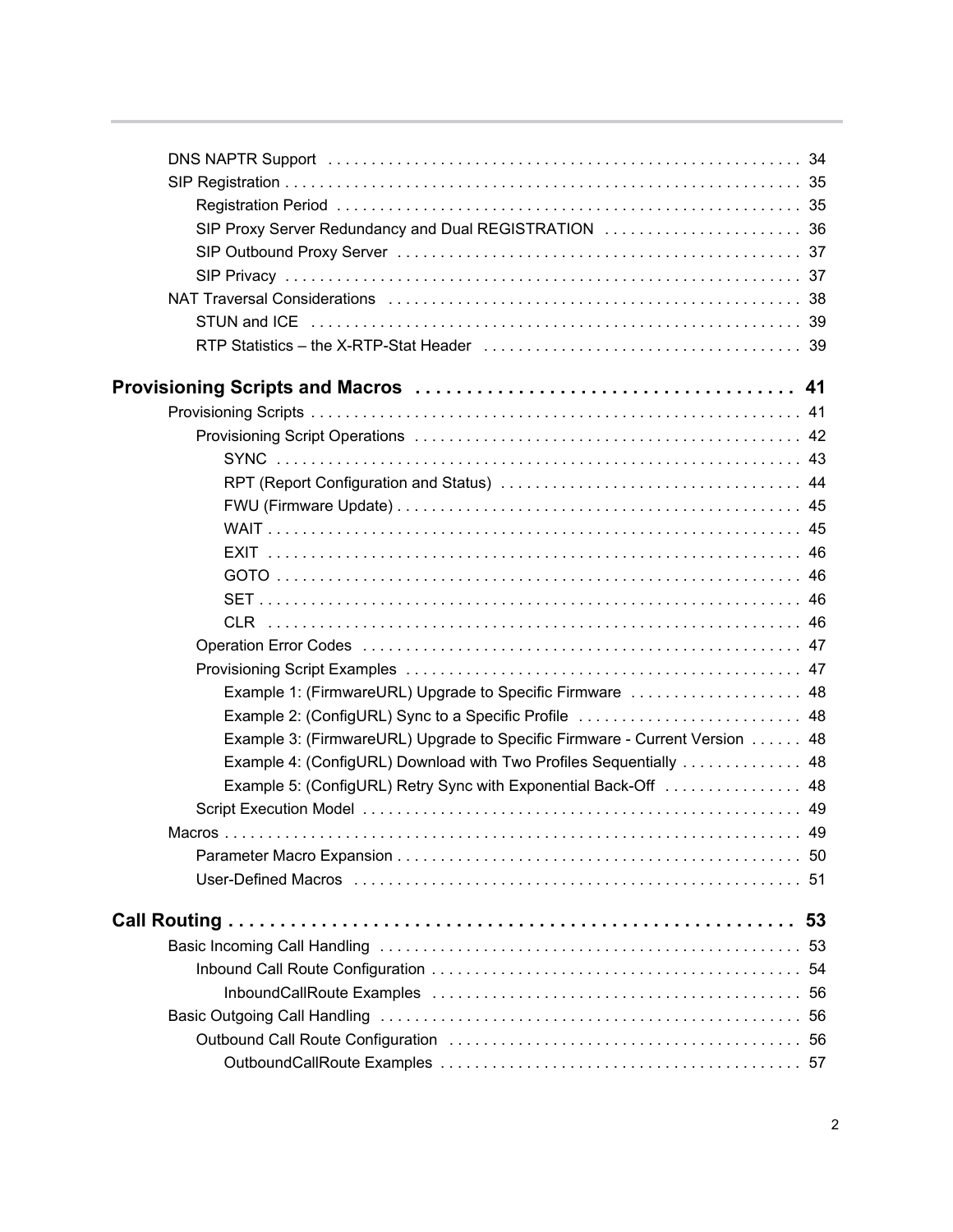| Example of Forcing an Interdigit Timeout with a Pound(#) Key  61       |  |
|------------------------------------------------------------------------|--|
|                                                                        |  |
| Changing an Interdigit Long Timer Dynamically After a Partial Match 62 |  |
|                                                                        |  |
|                                                                        |  |
|                                                                        |  |
|                                                                        |  |
|                                                                        |  |
|                                                                        |  |
|                                                                        |  |
|                                                                        |  |
|                                                                        |  |
|                                                                        |  |
|                                                                        |  |
|                                                                        |  |
|                                                                        |  |
|                                                                        |  |
|                                                                        |  |
|                                                                        |  |
|                                                                        |  |
|                                                                        |  |
|                                                                        |  |
|                                                                        |  |
|                                                                        |  |
|                                                                        |  |
|                                                                        |  |
|                                                                        |  |
|                                                                        |  |
|                                                                        |  |
|                                                                        |  |
|                                                                        |  |
|                                                                        |  |
|                                                                        |  |
|                                                                        |  |
|                                                                        |  |
|                                                                        |  |
|                                                                        |  |
|                                                                        |  |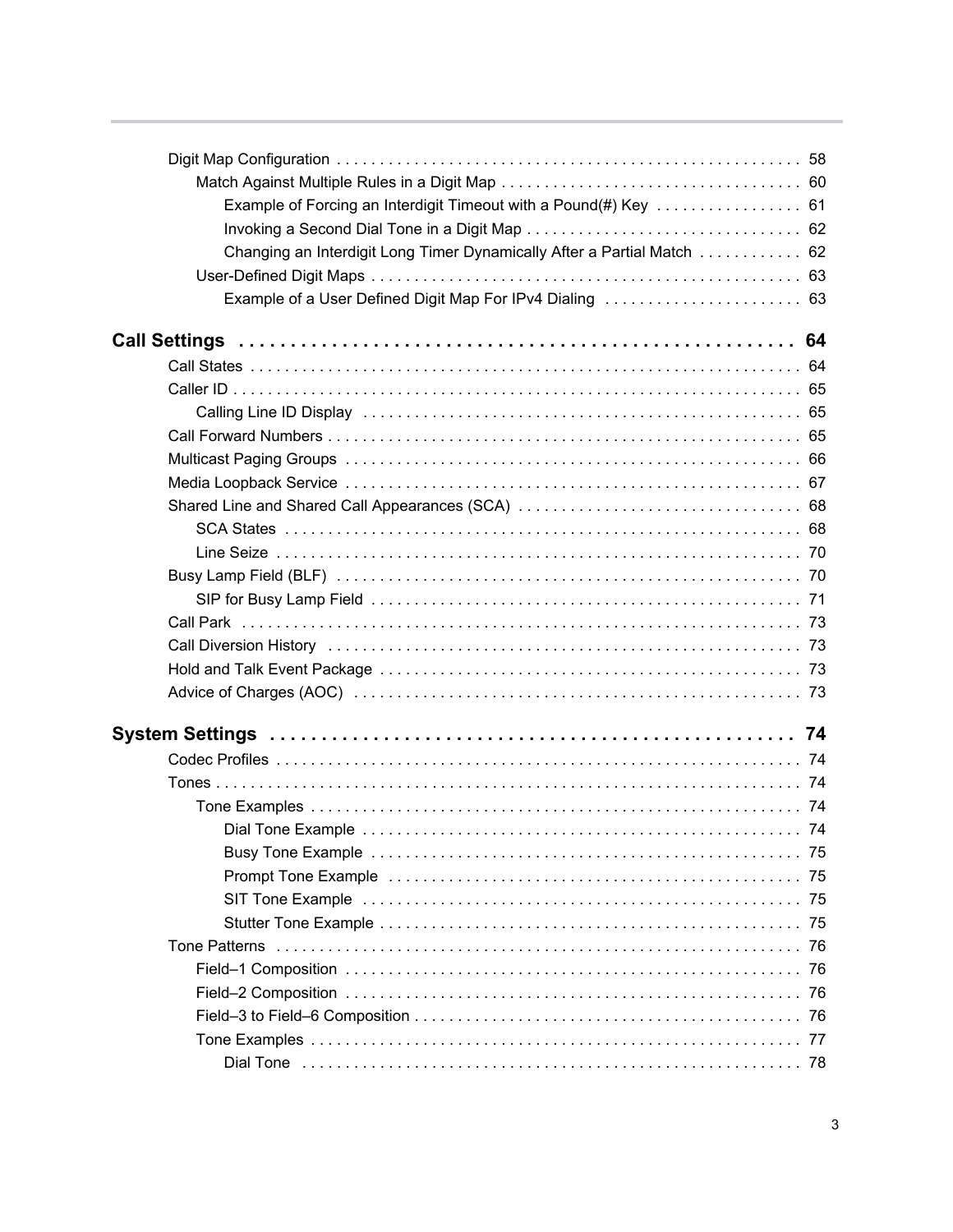| Ring Tones and Ring Patterns (all contains) and all container and Ring Tones and Ring Patterns (39)                                                                                                                            |     |
|--------------------------------------------------------------------------------------------------------------------------------------------------------------------------------------------------------------------------------|-----|
|                                                                                                                                                                                                                                |     |
|                                                                                                                                                                                                                                |     |
|                                                                                                                                                                                                                                |     |
|                                                                                                                                                                                                                                |     |
|                                                                                                                                                                                                                                |     |
|                                                                                                                                                                                                                                |     |
|                                                                                                                                                                                                                                |     |
|                                                                                                                                                                                                                                |     |
|                                                                                                                                                                                                                                |     |
|                                                                                                                                                                                                                                |     |
|                                                                                                                                                                                                                                |     |
|                                                                                                                                                                                                                                |     |
|                                                                                                                                                                                                                                |     |
|                                                                                                                                                                                                                                |     |
|                                                                                                                                                                                                                                |     |
|                                                                                                                                                                                                                                |     |
|                                                                                                                                                                                                                                |     |
|                                                                                                                                                                                                                                |     |
|                                                                                                                                                                                                                                |     |
|                                                                                                                                                                                                                                |     |
|                                                                                                                                                                                                                                |     |
|                                                                                                                                                                                                                                |     |
|                                                                                                                                                                                                                                | 117 |
|                                                                                                                                                                                                                                | 117 |
|                                                                                                                                                                                                                                | 118 |
|                                                                                                                                                                                                                                |     |
| Main Menu Item IDs (all contains and contained all contains and all contained and main the Main Contains and M                                                                                                                 | 120 |
| Net Services Menu Item IDs (and account of the content of the content of the Services Menu Item IDs (and account of the content of the content of the Service of the Service of the Service of the Service of the Service of t | 121 |
|                                                                                                                                                                                                                                |     |
|                                                                                                                                                                                                                                | 125 |
|                                                                                                                                                                                                                                |     |
|                                                                                                                                                                                                                                |     |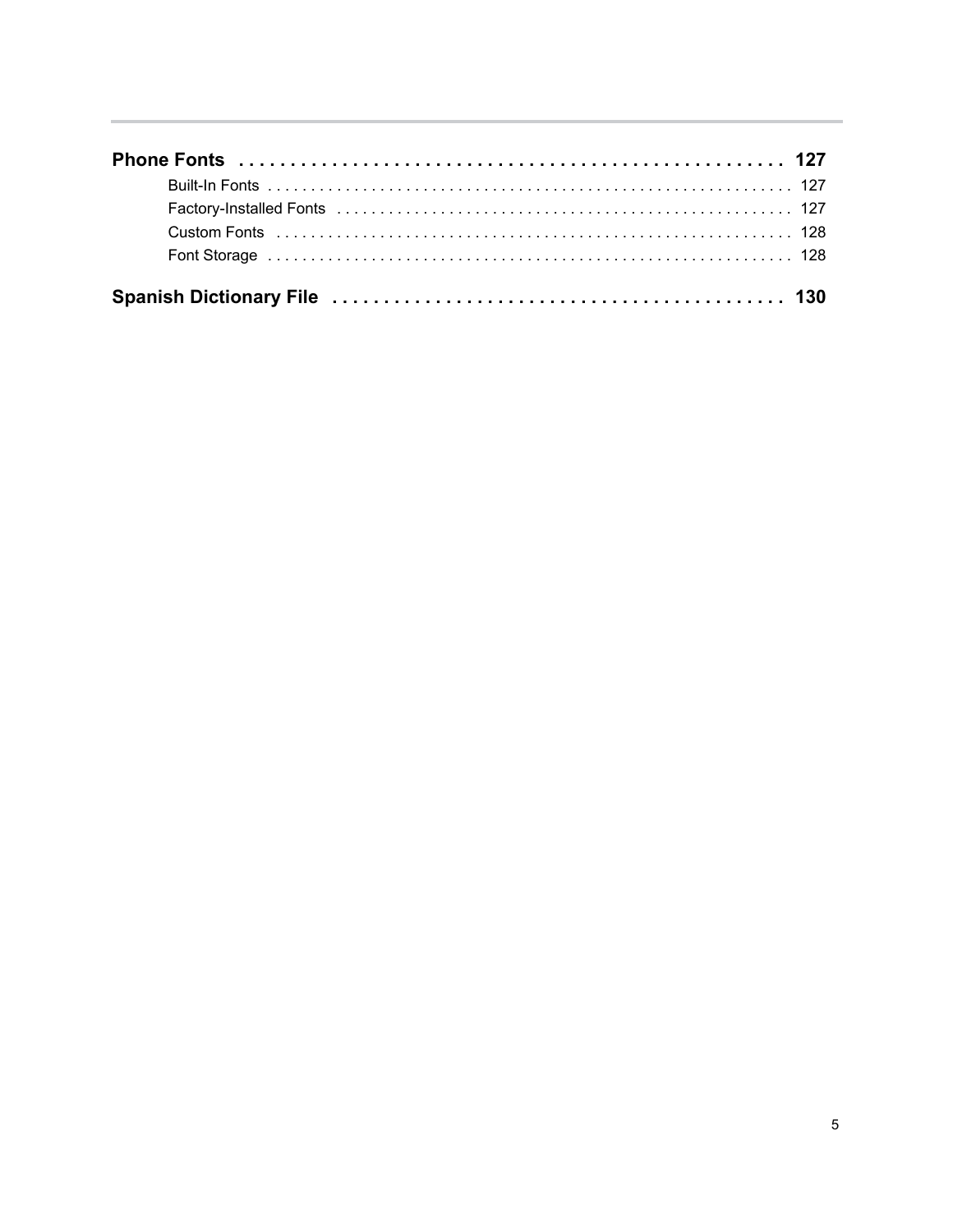# <span id="page-6-0"></span>**Before You Begin**

This guide provides technical reference information for OBi devices.

## <span id="page-6-1"></span>**Audience, Purpose, and Required Skills**

This guide is for a technical audience. You must be familiar with the following concepts before beginning:

- Current telecommunications practices, protocols, and principles
- Telecommunication basics, audio teleconferencing, and voice or data equipment
- OpenSIP networks and VoIP endpoint environments

## <span id="page-6-2"></span>**Related Poly and Partner Resources**

See the following sites for information related to this release.

- **●** The [Poly Online Support Center](https://support.polycom.com/) is the entry point to online product, service, and solution support information including Video Tutorials, Documents & Software, Knowledge Base, Community Discussions, Poly University, and additional services.
- **●** The [Poly Document Library](https://documents.polycom.com/) provides support documentation for active products, services, and solutions. The documentation displays in HTML format so you can easily access and view installation, configuration, or administration content from any online device.
- **●** The [Poly Community](https://community.polycom.com/) provides access to the latest developer and support information. Create an account to access Poly support personnel and participate in developer and support forums. You can find the latest information on hardware, software, and partner solutions topics, share ideas, and solve problems with your colleagues.
- **●** The [Poly Pa](https://www.poly.com/us/en/partners)[rtner Networks](https://www.polycom.com/partners.html) is a program where resellers, distributors, solutions providers, and unified communications providers deliver high-value business solutions that meet critical customer needs, making it easy for you to communicate face-to-face with the applications and devices you use every day.
- The Poly [Services](https://www.poly.com/us/en/products/services) help your business succeed and get the most out of your investment through the benefits of collaboration.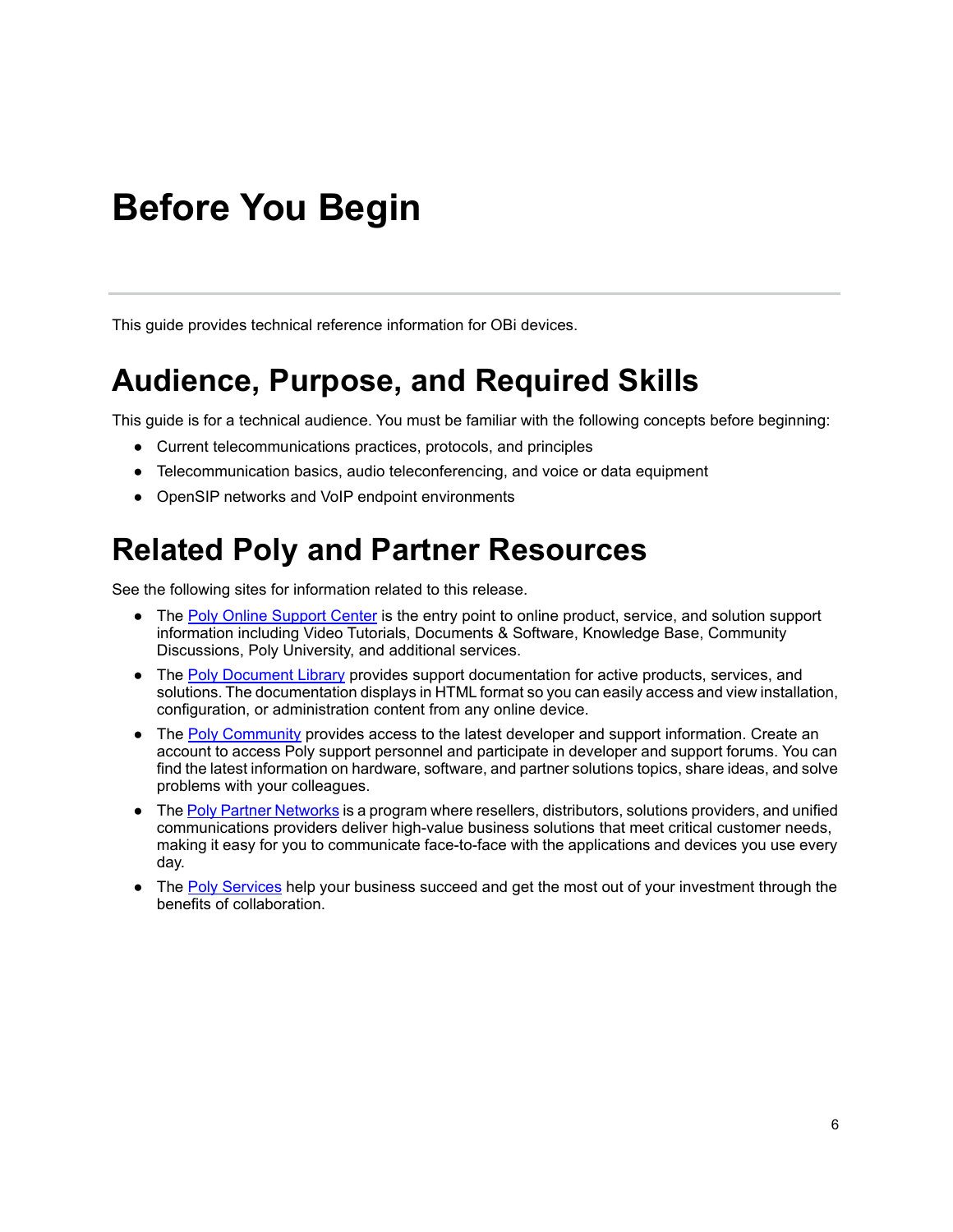# <span id="page-7-0"></span>**Getting Started**

Before you use your OBi Edition phone, take a few moments to familiarize yourself with its features and user interface.

The terms "the phone" and "your phone" refer to any of the OBi Edition VVX business IP phones. Unless specifically noted in this guide, all phone models operate in similar ways.

As you read this guide, keep in mind that certain features are configurable by your system administrator or determined by your network environment. As a result, some features may not be enabled or may operate differently on your phone. Additionally, the examples and graphics in this guide may not directly reflect what is displayed or is available on your phone screen.

The OBi Edition phones share the same functionalities with all other Polycom business IP phones:

- **●** Support for all standard SIP-based IP PBX and ITSPs/VSPs.
- **●** Support for 3CX PBX and uaCSTA interoperability.
- **●** Suited for all service provider and enterprise deployment environments, regardless of size.
- **●** Ideal for self-service installations. Home users, small business owners, or corporate IT departments can easily install, set up, and manage these phones.
- **●** Seamless integration with popular softswitch architectures
- Cloud management enabled via **OBITALK.com** with both a user portal and an ITSP partner portal with an optional REST API.



An area available only to service providers, the https://www1.OBiTALK.com ITSP portal may also be used by service providers for phone provisioning, management, and troubleshooting. The OBiTALK ITSP portal can be used independently as the sole system for secure management of OBi Edition phones or in conjunction with an existing centralized provisioning system managed by the service provider.

## <span id="page-7-1"></span>**System Configuration Parameters**

This guide provides system configuration parameters and their values in the following formats:

- **●** Canonical fashion
- **●** Literal fashion

Both notational conventions point to the same parameters, but their appearances are different.

The canonical fashion simplifies locating parameters on your device's system web interface, the [PDMS-SP](https://www1.obitalk.com/obinet/) service, or in the [Polycom OBihai Data Model—](https://www1.obitalk.com/Downloads/dev/datamodel/vvxd230.xml)a collective list of configuration parameters, syntaxes, and valid values for your device.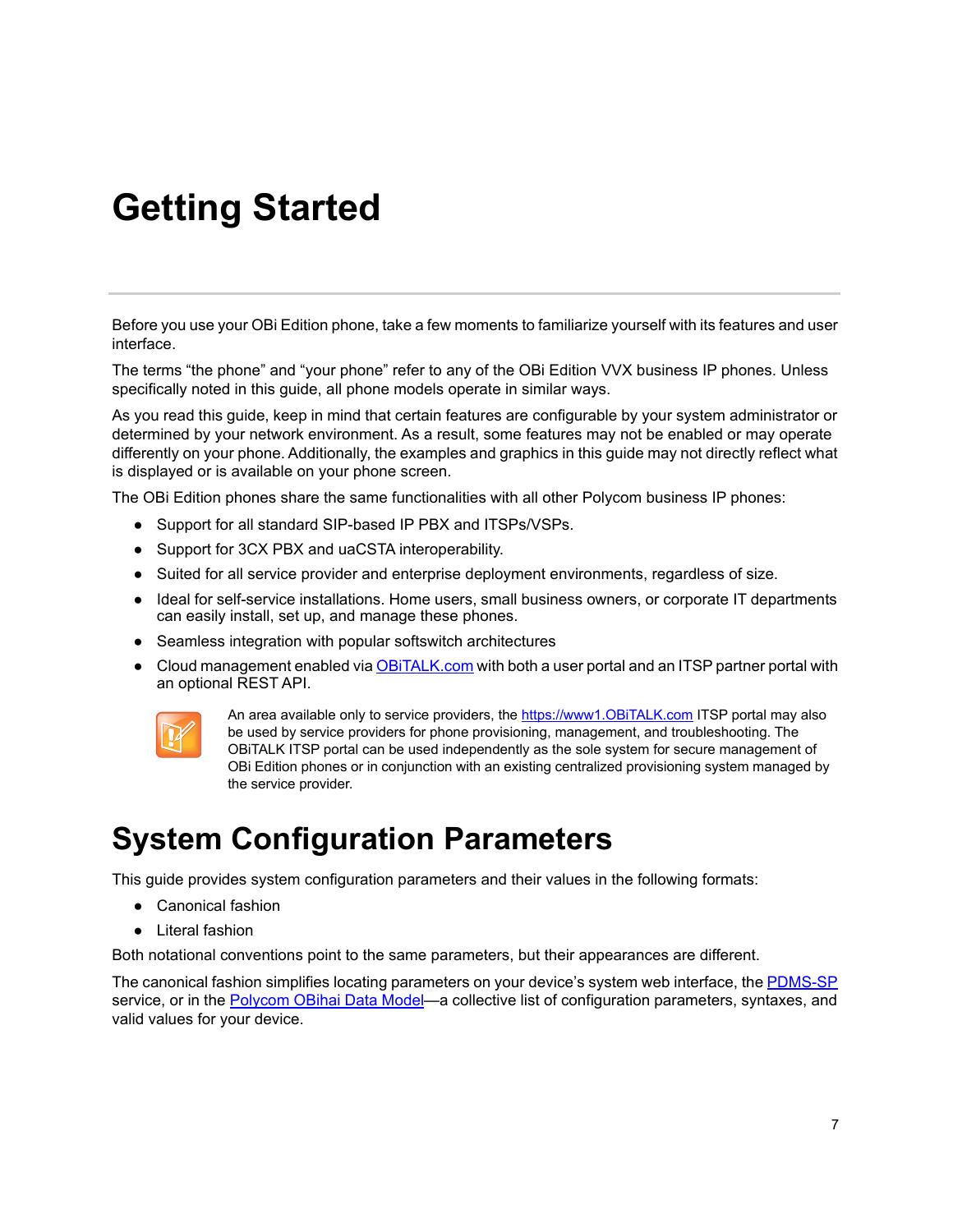### <span id="page-8-0"></span>*Canonical Fashion*

The following example shows the canonical fashion format.

**Parameter Group Name::**ParameterName = Parameter Value

| <b>Parameter Element</b>  | <b>Description</b>                                                                                                                                                                                                                                                                                                                                       |  |
|---------------------------|----------------------------------------------------------------------------------------------------------------------------------------------------------------------------------------------------------------------------------------------------------------------------------------------------------------------------------------------------------|--|
| <b>ParameterGroupName</b> | The heading of the parameter group on the left side panel of the device's<br>system web interface or the PDMS-SP service web page. This string may<br>contain spaces.                                                                                                                                                                                    |  |
| ParameterName             | The name of the parameter as shown on the system web interface. This string<br>can't contain spaces. ParameterGroupName and ParameterName are<br>separated by two colons (::).                                                                                                                                                                           |  |
| Parameter Value           | The assigned value of the named parameter. This string may contain spaces.<br>You can omit <i>ParameterGroupName</i> or its top-level headings when the<br>context is clear. For example:<br>$SP1$ Service:: AuthUserName = 4082224312<br><b>ITSP Profile A &gt; SIP</b> ::ProxyServer = $\sin m$ , myserviceprovider.com<br>٠<br>ProxyServerPort = 5082 |  |

### <span id="page-8-1"></span>*Literal Fashion*

The following example shows the literal fashion format. Use the literal fashion when provisioning systems.

*ParameterGroupName*.**ParameterName**.Parameter Value

When using the literal fashion in your XML, you must exactly match the text string for *ParameterGroupName***.ParameterName**.Parameter Value. However, text formatting such as bold face isn't required and the system removes it when it processes your script or app.

| <b>Parameter Element</b> | <b>Description</b>                                                                                                                                                                                                        |  |
|--------------------------|---------------------------------------------------------------------------------------------------------------------------------------------------------------------------------------------------------------------------|--|
| ParameterGroupName.      | The name of the first parameter group in the literal fashion. This string can't<br>contain spaces and always ends with a period. You can use more than one<br>ParameterGroupName. The ParameterGroupName. Case-sensitive. |  |
| ParameterName.           | The name of the parameter. This string can't contain spaces and always ends<br>with a period. The ParameterName. Case-sensitive.                                                                                          |  |
| Parameter Value          | The assigned value of the named parameter. This string may contain spaces.<br>The Parameter Value isn't case-sensitive, but it must exactly match the value you<br>want to set when one or more choices are available.    |  |

### <span id="page-8-2"></span>*Boolean Values*

Parameters that take a Boolean value have a check box next to the parameter name in the system web interface. Throughout this document, we refer to a Boolean value as "enable or disable" or "yes or no", but the only valid Boolean parameter values to use in a phone configuration file is either true/false or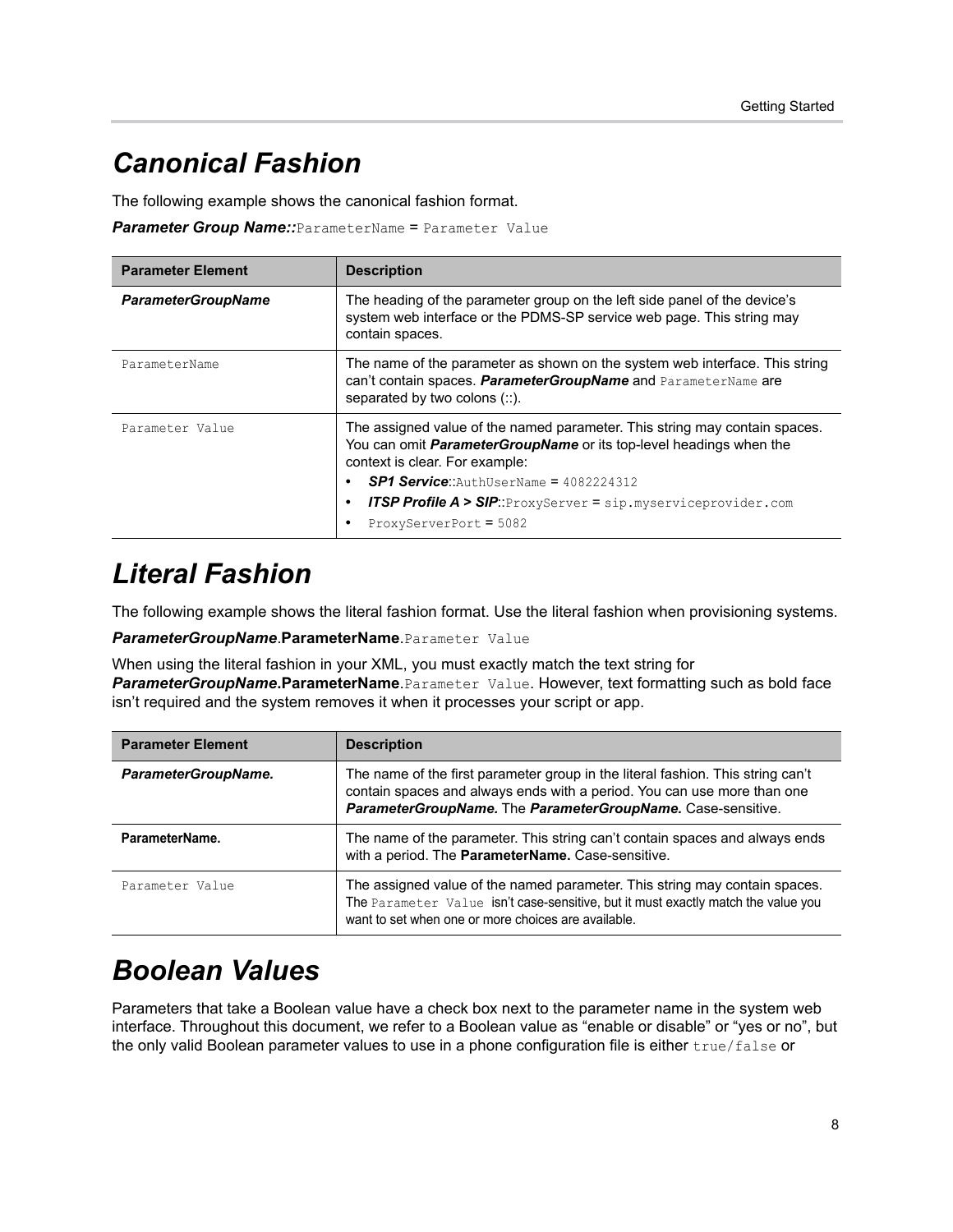True/False (case-sensitive). This is equivalent to selecting or clearing the check box in the system web interface.

### <span id="page-9-0"></span>*Multiple Choice Values*

You must provision parameters that take one of several valid options from a drop-down menu on the configuration message with string values that exactly match one of those choices. Otherwise, the system uses the default choice. Matching the provisioned value against valid strings is case-sensitive and doesn't allow extra spaces.

### <span id="page-9-1"></span>*Parameter Values*

When entering a parameter value from the system web interface or via provisioning, avoid adding extra white spaces before or after the parameter value. If the value is a comma-separated list of strings or contains attributes after a comma or semicolon, avoid adding extra white spaces before and after the delimiter.

```
For example: CertainParameter = 1, 2, 3, 4; a; b; c
```
If a parameter value can include white spaces, such as **X\_STUNServerPort**, use just a single space and no extra space before and after the value.

For example: **X\_STUNServerPort** = UDP listen port of the STUN Server

### <span id="page-9-2"></span>*XML Usage*

When you write or edit XML for your device, use an XML editor that automatically checks your syntax.

You can also use the template for the [VVX D230 Obihai Data Model](https://www1.obitalk.com/Downloads/dev/datamodelx/vvxd230x.xml) to get started.

## <span id="page-9-3"></span>**Phone Settings**

Settings are divided into the following groups:

- **●** Phone Settings
- **●** Line Keys
- **●** Programmable Keys
- **●** Sidecar 1 and Sidecar 2

### <span id="page-9-4"></span>*DigitMap and OutboundCallRoute*

The **DigitMap** controls what number you can dial and applies the given transformation to the dialed number. It can refer to the DigitMap parameter values in other parameter groups for better readability and organization. The OutboundCallRoute determines which service to use based on the dialed number, after validation and transformation by the **DigitMap**.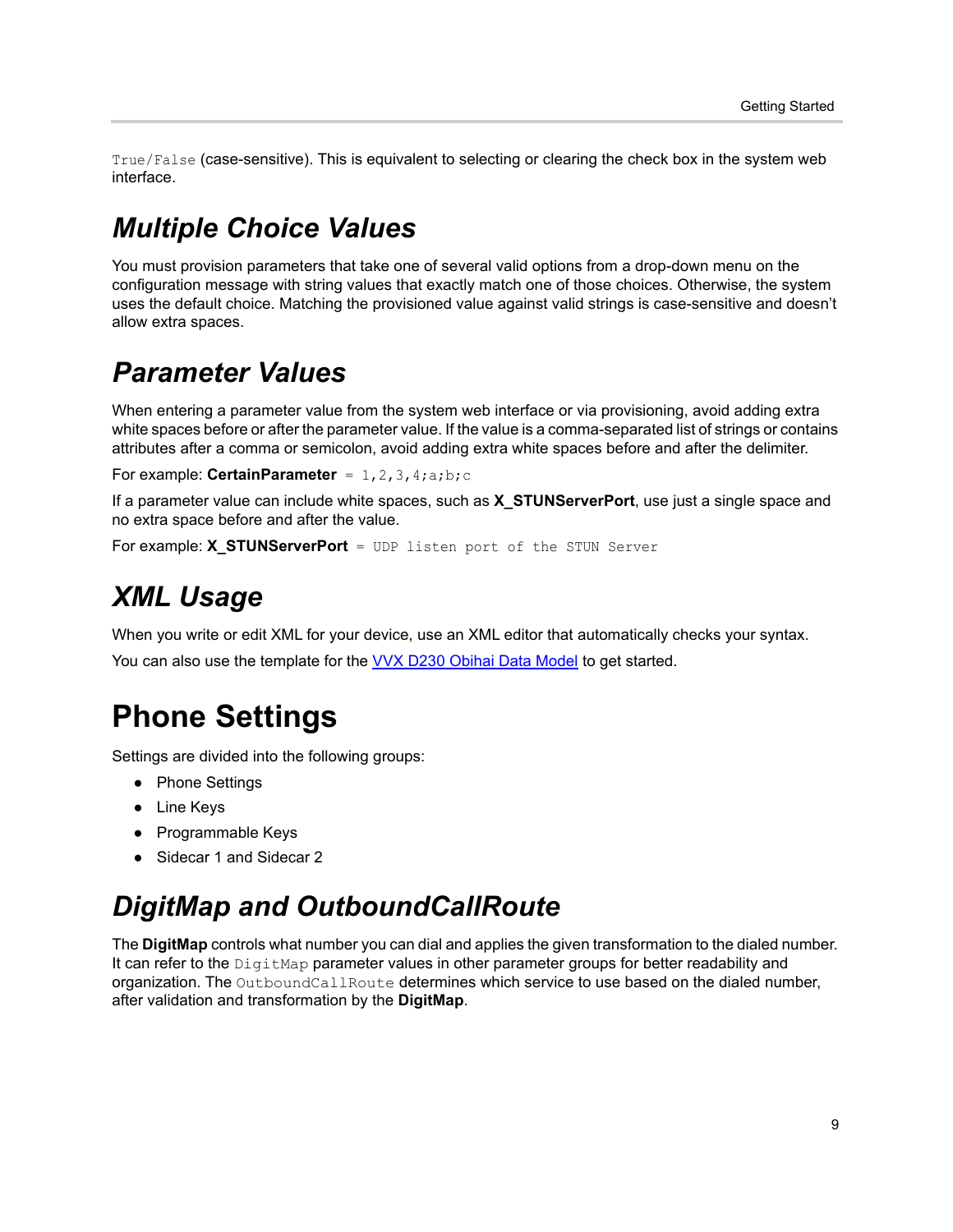### <span id="page-10-0"></span>*Primary Line*

#### You can select the Primary Line for the Phone and for the AA, respectively, using the *Phone*

*Settings***::**PrimaryLine and *Auto Attendant***::**PrimaryLine parameters. The primary line is the default line to use when there is no explicitly selected line and no line-selection prefix (line access code) has been dialed. For example, when going off-hook to get Dialtone, the phone tries to allocate a call key that is bound to the primary line for the call, if one is available.

You can make one of the SP Services, OBiTALK or TG1/TG2 as the Primary Line for outbound calls. The Primary Line for the Phone and the Auto Attendant is configured separately. The following list summarizes the choices available for selection as the primary line:

- **●** SP1 Service
- **●** SP2 Service
- **●** SP3 Service
- **●** SP4 Service
- **●** SP5 Service
- **●** SP6 Service
- **●** OBiTALK Service
- **●** Trunk Group 1
- **●** Trunk Group 2

You can select a specific Line to use when making a call explicitly by pressing a call key or line monitor key bound to that line or a softkey corresponding to that line. You can also dial a Line's access code before the destination number. The default service route access codes are defined as:

- **●** \*\* 1 for SP1
- **●** \*\* 2 for SP2
- **●** \*\* 3 for SP3
- **●** \*\* 4 for SP4
- **●** \*\* 9 for OBiTALK

Service route access codes for calling from the Phone can be customized if necessary by modifying *Phone Settings***::**DigitMap and *Phone Settings***::**OutboundCallRoute. Service route access codes for calling via the Auto Attendant can be customized if necessary by modifying *Auto Attendant***::**DigitMap and *Auto Attendant***::**OutboundCallRoute.



The phone handles the  $PrimaxYLine$  setting by substituting internally all occurrences of  $pli$  with the abbreviated name of the trunk named as the primary line in the  $\text{DigitMap}$  and OutboundCallRoute parameters of the same parameter group.

## <span id="page-10-1"></span>*Network Directory*

The **Enable** option in this group is for the enabling and displaying the Network Directory option on the Main menu. The **VoiceService** option determines which SP service's network directory function to invoke when the Main menu option is selected by the user.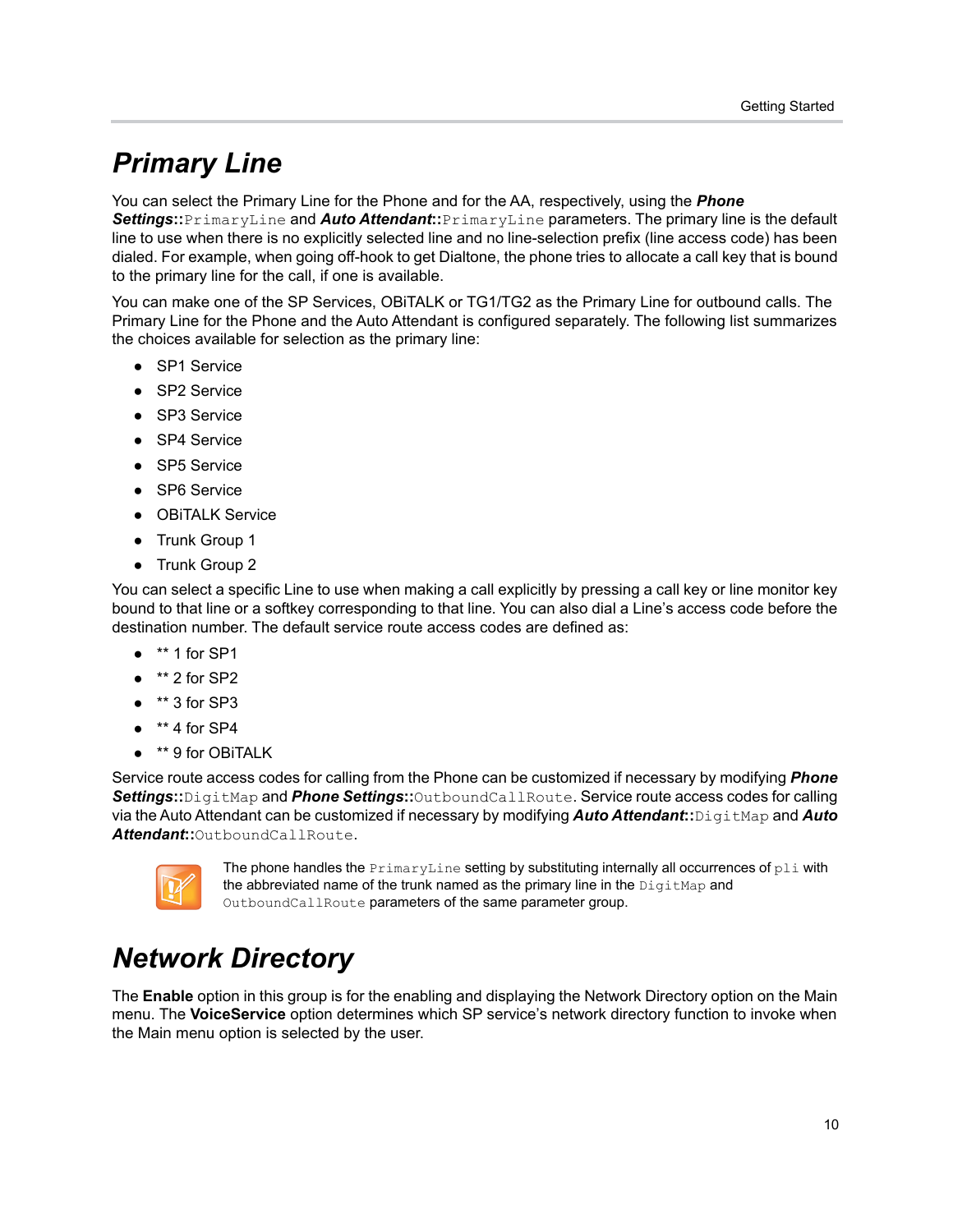

Only one Network Directory option can be shown on the Main menu. The Name parameter is reserved for future use.

## <span id="page-11-0"></span>*Buddy List*

The **Enable** option in this group is for the enabling and displaying of the Buddy List option on the Main menu. The **VoiceService** option determines which SP service's buddy list function to invoke when the Main menu option is selected by the user.



Only one Buddy List option can be shown on the Main menu. The Name parameter is reserved for future use.

## <span id="page-11-1"></span>*User Preferences Settings*

The **CallForwadUnconditionalFeatureProvider** determines which **CallForwardUnconditional** parameter the Call Forward option under User Preferences should control. Note that this is the same setting the **Call Forward** softkey (in the Home Screen) controls. There is the Phone version and also one version for each voice service. If an SP*n* service is selected and if the *SPn – Network Provided Services***::**CallFowardAlways is true, then the user preferences and softkey option reflect and controls the setting of the feature at the server side.

The **DoNotDisturbFeatureProvider** determines which DoNotDisturb parameter the Do Not Disturb option under User Preferences should control. There is the Phone version and also one version for each voice service. If an SP*n* service is selected and if the *SPn – Network Provided Services***::**DoNotDisturb is true, then the user preferences option reflects and controls the setting of the feature at the server side.

# <span id="page-11-2"></span>*Page Groups 1 and 2*

**GroupName** is a nickname to refer to the page group; not used anywhere at the moment. **MulticastAddress** and **MulticastPort** define the multicast address of the group to join, and **TTL** sets the TTL value of the outgoing multicast packets. **ParticipantName** is a name to identify to the group the user

of this phone via RTCP messages.

To use a page group effectively, there must be a feature key assigned with the corresponding page group function. You can press the key once to talk to the group, or use PTT to talk if the **PushToTalk** option is also enabled in the page group configuration.

## <span id="page-11-3"></span>*Line Keys*

This group is used for the configuration of the Line Keys as Feature Keys.

There are twelve (12) physical Line Keys (LKs) on the VVX 450, six (6) on the VVX 350, four (4) on the VVX 250, and two (2) on the VVX 150. On the VVX 450, the line keys are split half and half to the left and right of the LCD display. On the VVX 350, VVX 250, and VVX 150, the line keys are on the left side of the display.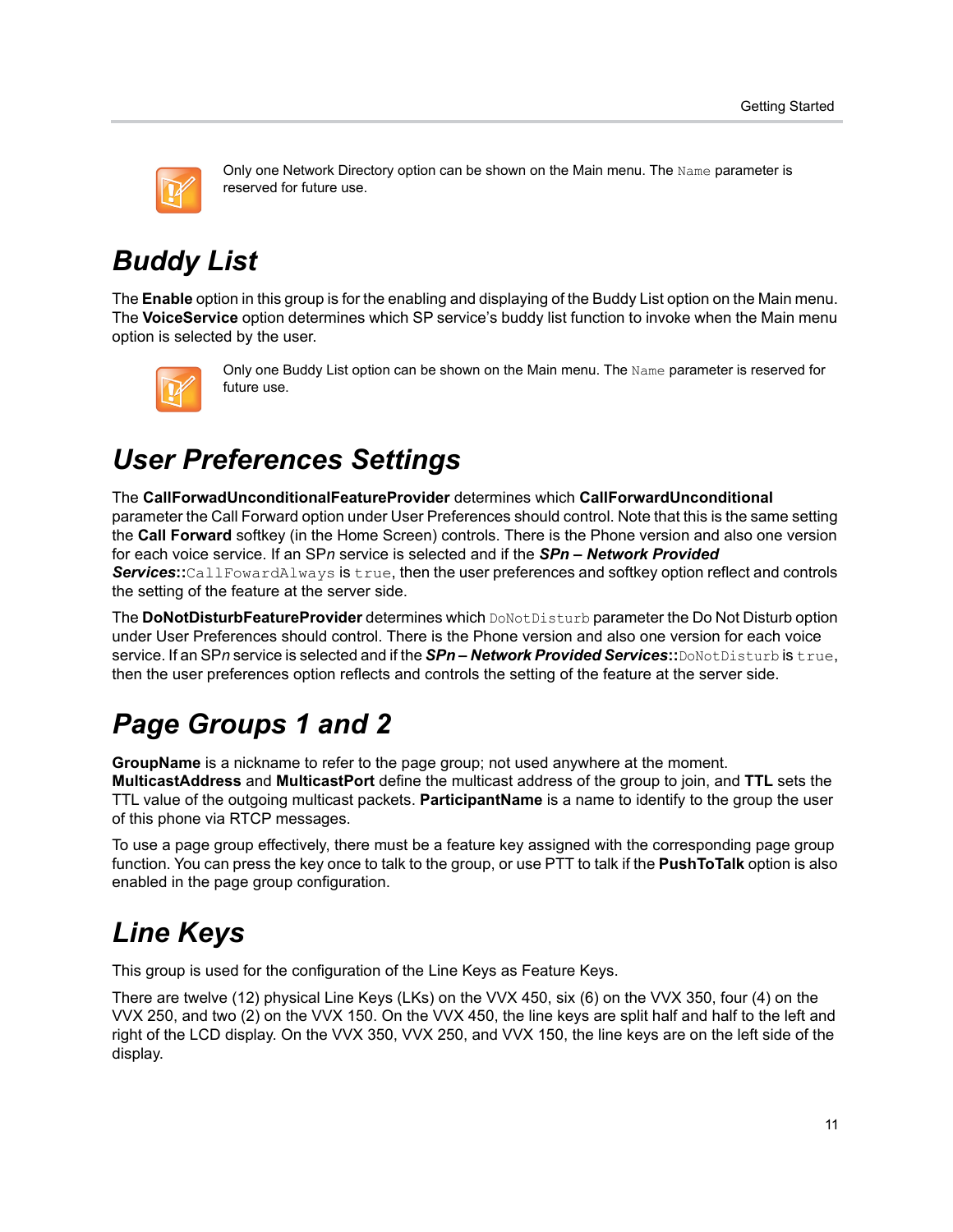# <span id="page-12-0"></span>**Input Methods**

You can input information directly into your phone using different options in your phone's keypad or using an optional USB keyboard.

### <span id="page-12-1"></span>**Local Interface Input Modes**

The phone supports four input modes:

- **●** Numeric (**123**): Each key press inputs the corresponding digit 0 to 9, \*, and #.
- **●** Alphanumeric (**abc**): Each key press provides a set of ASCII characters to input.
- **●** Capitalized Alphanumeric (**Abc**): Same as alphanumeric mode, except the ASCII character options defaults to a capital letter.
- **●** IPv4 Address (**IPv4**): Same as numeric, but **\*** maps to a dot (.) and **#** maps to a colon (:) (to enter an IPv4 address).

You can change between input modes by pressing the **Mode** softkey (by default, the label is **Switch Mode**).

### <span id="page-12-2"></span>**USB Keyboard**

You can connect a USB keyboard to a USB port at the back of on your phone and use it to enter standard ASCII text. The keyboard icons display in the notification area of the screen when a keyboard is connected, and the keyboard highlight icon indicates that caps lock is on. For input box that shows an input mode switch, just use the '123' mode when entering text from the USB keyboard to allow normal text input (without selection of an input symbol from a table as in Abc/abc mode).

You can use the USB Keyboard and Phone Keypad at the same time.

The following table includes shortcuts you can to emulate phone key presses or phone action from a USB keyboard.

| <b>USB Keyboard Key</b> | <b>Phone Key</b>   | <b>USB Keyboard Key</b> | <b>Phone Action</b>                    |
|-------------------------|--------------------|-------------------------|----------------------------------------|
| <b>ESC</b>              | Cancel/Back        | Tab                     | Focus next menu item on the<br>screen. |
| Enter                   | OK/Select          | Ctrl Tab                | Next Line Key Page                     |
| Home                    | Home               | Ctrl Alt Del            | Reboot                                 |
| Up/Down                 | Up/Down Navigation | PgUp                    | Set cursor to first input<br>character |

#### **USB Keyboard Shortcuts**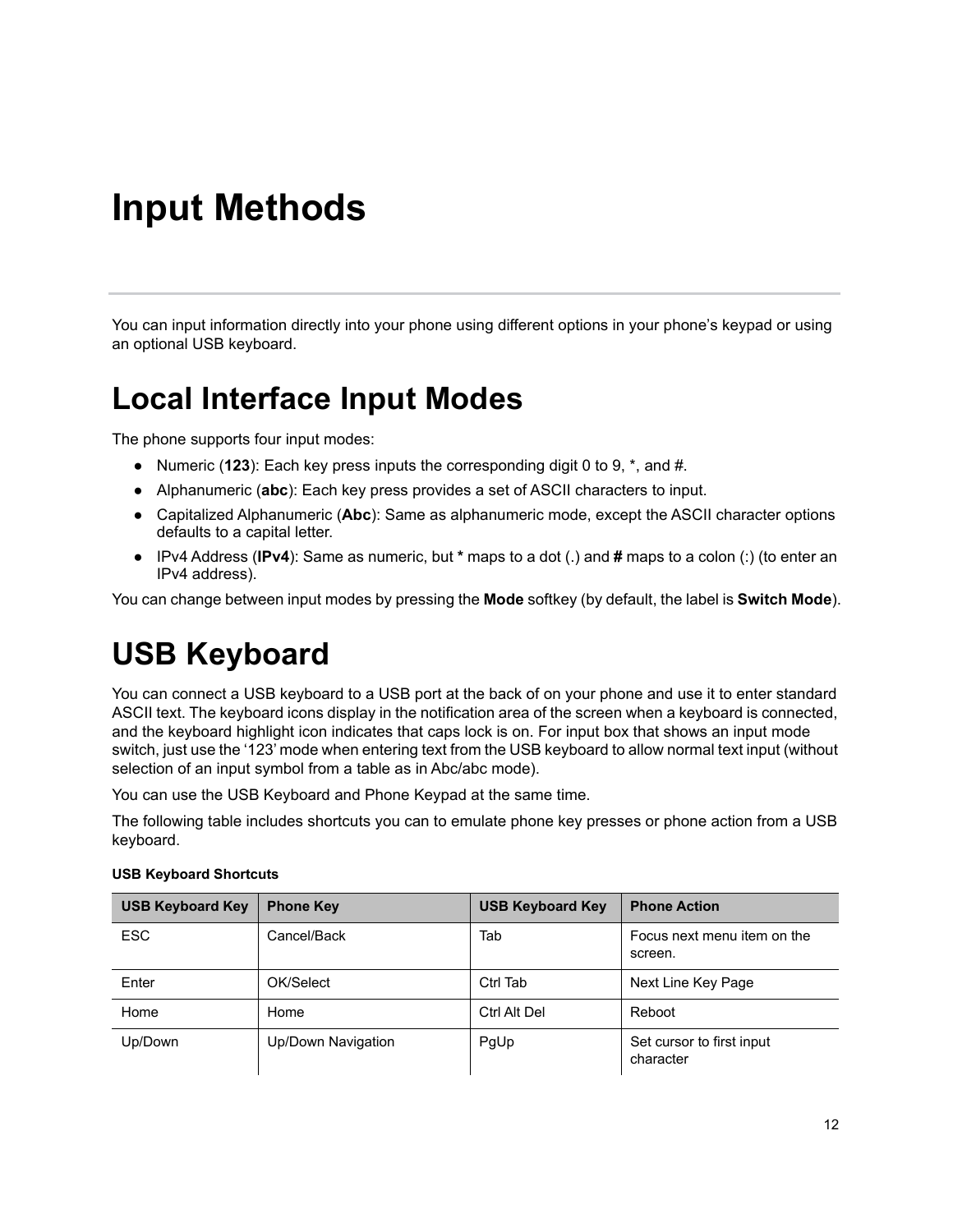| <b>USB Keyboard Key</b>    | <b>Phone Key</b>                    | <b>USB Keyboard Key</b> | <b>Phone Action</b>                                          |
|----------------------------|-------------------------------------|-------------------------|--------------------------------------------------------------|
| Left/Right                 | Left/Right Navigation               | PgDn                    | Set cursor to the last input<br>character                    |
| F1/F2/F3/F4                | Softkey 1/2/3/4                     | End                     | Set cursor to the last input<br>character of the current row |
| Ctrl<br>F1/F2/F3/F4//F5/F6 | Line Key 1/2/3//4/5/6               | Backspace               | Backspace                                                    |
| Ctrl s/S                   | Speaker                             | Del                     | Backspace                                                    |
| Ctrl h/H                   | Headset                             |                         |                                                              |
| Ctrl $m/M$                 | Mute                                |                         |                                                              |
| Ctrl 1/2/3/4/5/6/7/8       | Programmable Key<br>1/2/3/4/5/6/7/8 |                         |                                                              |
| $Ctrl +$                   | Vol Up                              |                         |                                                              |
| $Ctrl -$                   | Vol Down                            |                         |                                                              |

#### **USB Keyboard Shortcuts**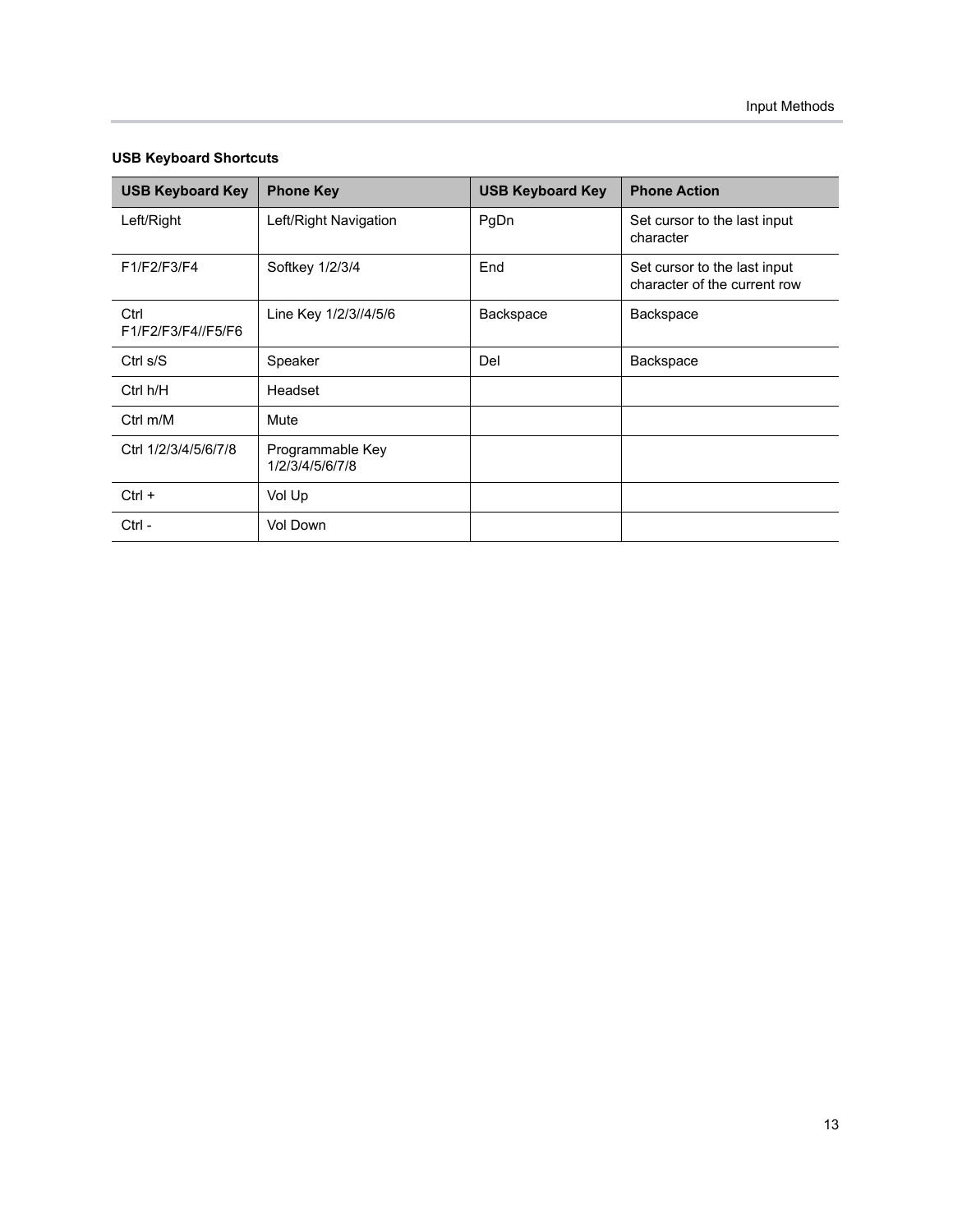# <span id="page-14-0"></span>**IVR-Based Local Configuration**

OBi devices have a built-in interactive voice response (IVR) for checking and setting a small but essential subset of configuration parameters. Configuration via the IVR is a legacy configuration method inherited from older OBi products that don't have a display.

The IVR is an instance of an automated attendant (AA). For example, VVX business IP phones, OBi Edition, offer two instances of AA, referred to as AA1 and AA2. The IVR for configuration purposes is AA2, which we'll just refer to as the IVR to avoid confusion with AA1, which is the AA used to handle phone calls.

To invoke the IVR, pick up the phone, dial \* \* \*, and follow the announced instructions. In order for the \* \* \* number to work, make sure the digit map pattern \*\*\* is included in the *Phone Settings***::**DigitMap parameter, and the rule, {\*\*\*:aa2} is included in the *Phone Settings***::**OutboundCallRoute parameter. The standard (non-customized) default values of these parameters are, respectively:

```
([1-9]x?*(Mpli)|[1-9]S9|[1-9][0-9]S9|***|**0|**1(Msp1)|**2(Msp2)|**3(Msp3)|**4(Msp4)|*
*9(Mpp) |(Mpli)|and
{([1-9]x?*(Mpli)):pp},{**0:aa},{***:aa2},{(<**1:>(Msp1)):sp1},
{(<**2:>(Msp2)):sp2},{(<**3:>(Msp3)):sp3},{(<**4:>(Msp4)):sp4},
{(<**9:>(Mpp)):pp},{(Mpli):pli}
```
For the meaning of these values, see [User-Defined Digit Maps](#page-63-2) and [Call Routing.](#page-53-2)

Some parameter changes require a reboot to take effect. Changes made from the OBiTALK Configuration web page trigger the phone to reboot automatically (after any current calls end).

## <span id="page-14-1"></span>**Main Menu**

The Main menu after starting the IVR is a list of operations that users can select by entering the corresponding 1-digit option number (as listed below):

| <b>Selection</b> | Announcement                                                                                                   | <b>What Can You Do?</b>                                                                                  |
|------------------|----------------------------------------------------------------------------------------------------------------|----------------------------------------------------------------------------------------------------------|
|                  | <b>Basic Network Status</b><br>Reads the IP address and DHCP status.                                           | Press 0 to repeat the information.                                                                       |
|                  | <b>Advanced Network Status</b><br>Reads the primary and back-up DNS server,<br>primary and back-up NTP server. | Press 0 to repeat the information.                                                                       |
| 3                | <b>DHCP Current Value</b><br>Reads the current value and you have the<br>option to change the value.           | Press 1 to enter a new value.<br>Press 2 to set the default value.<br>Press 0 to repeat the information. |

**Integrated Voice Response Operations**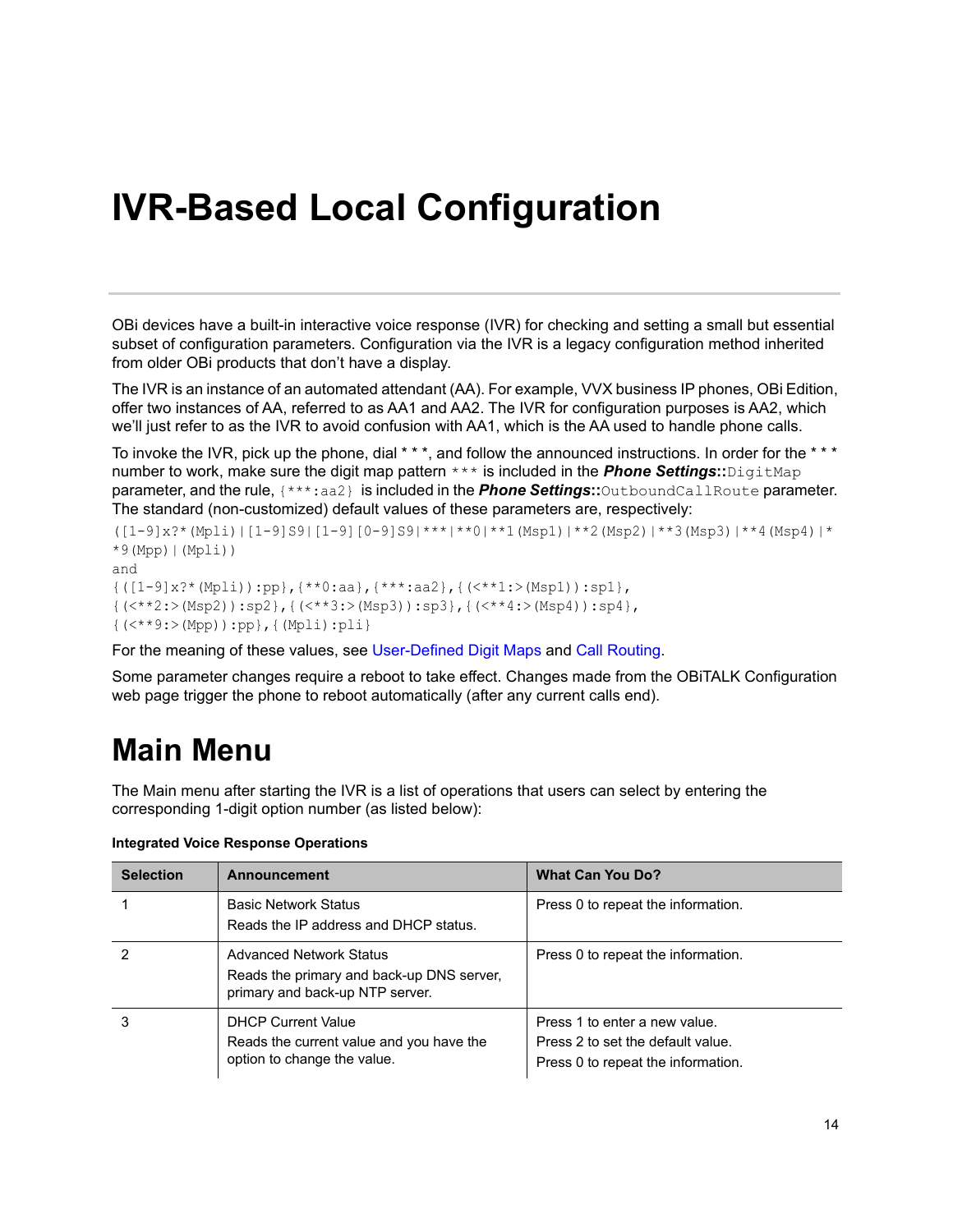| <b>Selection</b> | <b>Announcement</b>                                                                                                                                                                                           | <b>What Can You Do?</b>                                                                                                                                                                                                                                                                                                                                   |
|------------------|---------------------------------------------------------------------------------------------------------------------------------------------------------------------------------------------------------------|-----------------------------------------------------------------------------------------------------------------------------------------------------------------------------------------------------------------------------------------------------------------------------------------------------------------------------------------------------------|
| 4                | <b>IP Address Current Value</b><br>Reads the current value and you have the<br>option to change the value. If you elect to enter<br>a new value (static IP address), DHCP is<br>disabled.                     | Press 1 to enter a new value.<br>Press 2 to set the default value.<br>Press 0 to repeat the information.                                                                                                                                                                                                                                                  |
| 5                | <b>Password Current Value</b><br>Reads the current IVR password value and you<br>have the option to change the value.                                                                                         | Press 1 to enter a new value.<br>Press 2 to set the default value.<br>Press 0 to repeat the information.                                                                                                                                                                                                                                                  |
| 6                | Please Wait (while OBi is checking for software<br>update)<br>One of the following messages plays:<br>Software Update Available. Press 1 to<br>update software<br>Software Update Not Available.<br>$\bullet$ | If an update is available, press 1 to proceed with<br>the update. The software update process starts<br>as soon as you hang up the phone.<br>Warning: Once the software upgrade process<br>starts, the device's power LED blinks rapidly.<br>Please make sure the power and network cable<br>stay connected to the unit until the process is<br>complete. |
| 8                | Restore Factory Default                                                                                                                                                                                       | Press 1 to confirm device restore to factory<br>default settings.<br>Press # to return to device configuration menu.<br>Press $# #$ to exit IVR.                                                                                                                                                                                                          |
| 9                | Reboot OBi Device                                                                                                                                                                                             | Press 1 to confirm device reboot.<br>Press # to return to device configuration menu.<br>Press ## or hang up to exit IVR.                                                                                                                                                                                                                                  |
| $\Omega$         | <b>Additional Options</b><br>Access other configuration options of your<br>phone.                                                                                                                             | Enter option followed by the # key.                                                                                                                                                                                                                                                                                                                       |

**Integrated Voice Response Operations (continued)**

# <span id="page-15-0"></span>**IVR System Settings**

Configure system options through the system settings sub-menu. Note that the handset doesn't announce the available settings in the sub-menu.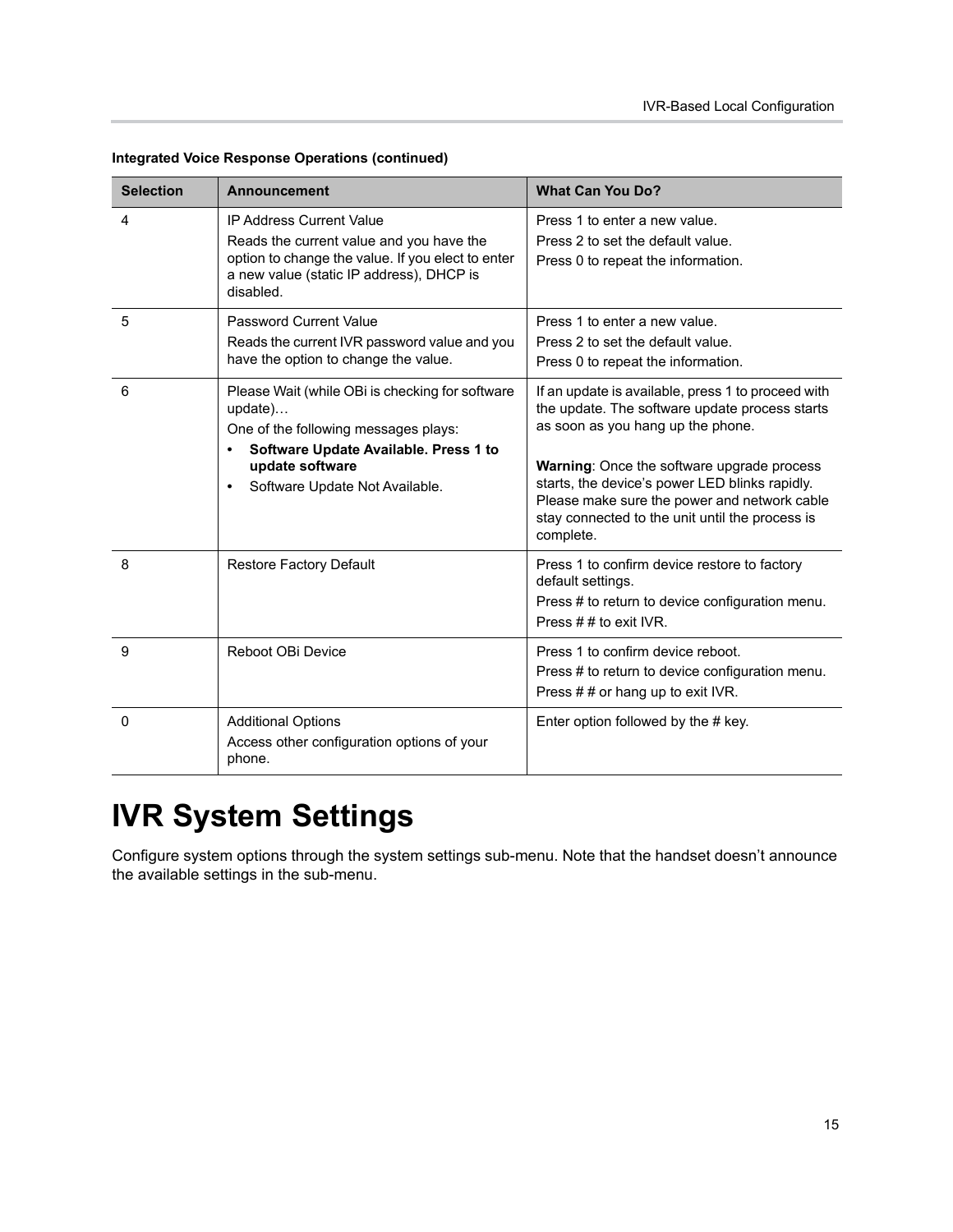| <b>Menu</b><br><b>Selection</b> | <b>Setting</b>           | <b>Description</b>                                                                                                                                                                                                                                             |
|---------------------------------|--------------------------|----------------------------------------------------------------------------------------------------------------------------------------------------------------------------------------------------------------------------------------------------------------|
| 1                               | <b>Firmware Version</b>  | Current firmware version.<br>Press 0 to repeat the information.<br>Press # to enter another configuration menu<br>$\bullet$<br>selection.                                                                                                                      |
| 2                               | <b>IVR Password</b>      | Current IVR password.<br>Press 0 to repeat the information.<br>$\bullet$<br>Press 1 to enter a new value.<br>$\bullet$<br>Press 2 to set the default value.<br>$\bullet$<br>Press # to enter another configuration menu<br>$\bullet$<br>selection.             |
| 3                               | Debug Level              | Current debug level.<br>Press 0 to repeat the information.<br>$\bullet$<br>Press 1 to enter a new value.<br>$\bullet$<br>Press 2 to set the default value.<br>$\bullet$<br>Press # to enter another configuration menu<br>$\bullet$<br>selection.              |
| 4                               | Syslog Server IP Address | Current syslog server IP address.<br>Press 0 to repeat the information.<br>$\bullet$<br>Press 1 to enter a new value.<br>$\bullet$<br>Press 2 to set the default value.<br>$\bullet$<br>Press # to enter another configuration menu<br>$\bullet$<br>selection. |
| 5                               | Syslog Server Port       | Current syslog server port value.<br>Press 0 to repeat the information.<br>٠<br>Press 1 to enter a new value.<br>$\bullet$<br>Press 2 to set the default value of 514.<br>$\bullet$<br>Press # to enter another configuration menu<br>$\bullet$<br>selection.  |

#### **System Settings Submenus**

## <span id="page-16-0"></span>**Network Settings**

Configure network options through the network settings submenu.

#### **To configure network settings with IVR:**

- **1** Dial **\*\*\*0** from the handset.
- **2** Enter the number for the configuration menu you want to access, followed by the **#** key.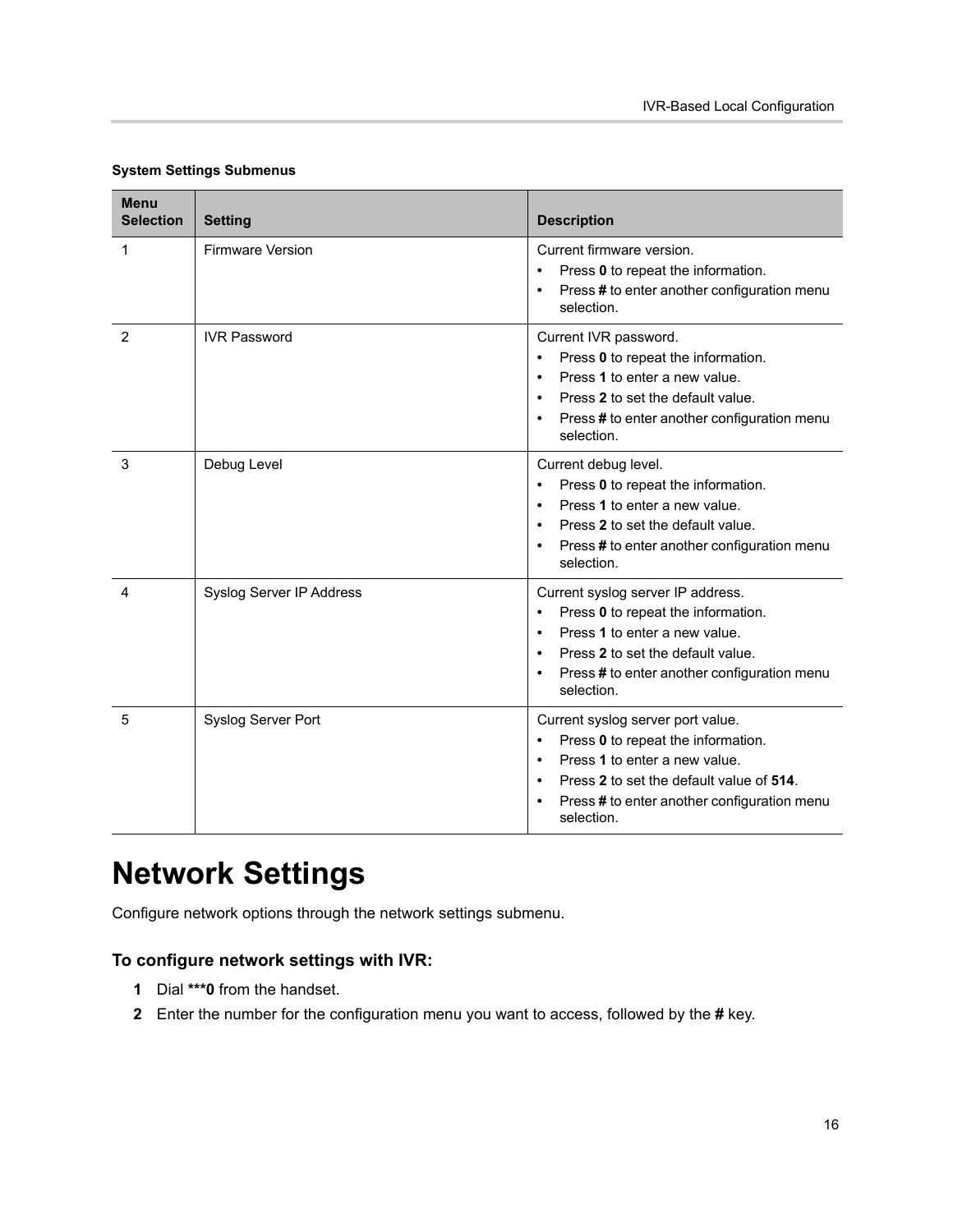| <b>Menu Selection</b> | <b>Setting</b>                  | <b>Description</b>                                                                                                                                                                                                                                       |
|-----------------------|---------------------------------|----------------------------------------------------------------------------------------------------------------------------------------------------------------------------------------------------------------------------------------------------------|
| 20                    | <b>DHCP Configuration</b>       | Current DHCP configuration value.<br>Press 0 to repeat the information.<br>Press 1 to enter a new value.<br>$\bullet$<br>Press 2 to set the default value.<br>$\bullet$<br>Press # to enter another configuration menu<br>$\bullet$<br>selection.        |
| 21                    | <b>IP Address</b>               | Current IP address.<br>Press 0 to repeat the information.<br>Press 1 to enter a new value.<br>$\bullet$<br>Press 2 to set the default value.<br>$\bullet$<br>Press # to enter another configuration menu<br>selection.                                   |
| 22                    | Default Gateway                 | Current default internet gateway.<br>Press 0 to repeat the information.<br>Press 1 to enter a new value.<br>$\bullet$<br>Press 2 to set the default value.<br>$\bullet$<br>Press # to enter another configuration menu<br>selection.                     |
| 23                    | <b>Subnet Mask</b>              | Current subnet mask.<br>Press 0 to repeat the information.<br>$\bullet$<br>Press 1 to enter a new value.<br>$\bullet$<br>Press 2 to set the default value.<br>$\bullet$<br>Press # to enter another configuration menu<br>selection.                     |
| 24                    | DNS Server (Primary)            | Current primary DNS server.<br>Press 0 to repeat the information.<br>$\bullet$<br>Press 1 to enter a new value.<br>$\bullet$<br>Press 2 to set the default value.<br>$\bullet$<br>Press # to enter another configuration menu<br>$\bullet$<br>selection. |
| 25                    | LLDP Discovery (Enable/Disable) | Current LLDP Discovery configuration value.<br>Press 0 to repeat the information.<br>Press 1 to enter a new value.<br>$\bullet$<br>Press 2 to set the default value.<br>Press # to enter another configuration menu<br>selection.                        |

#### **WAN Settings Options**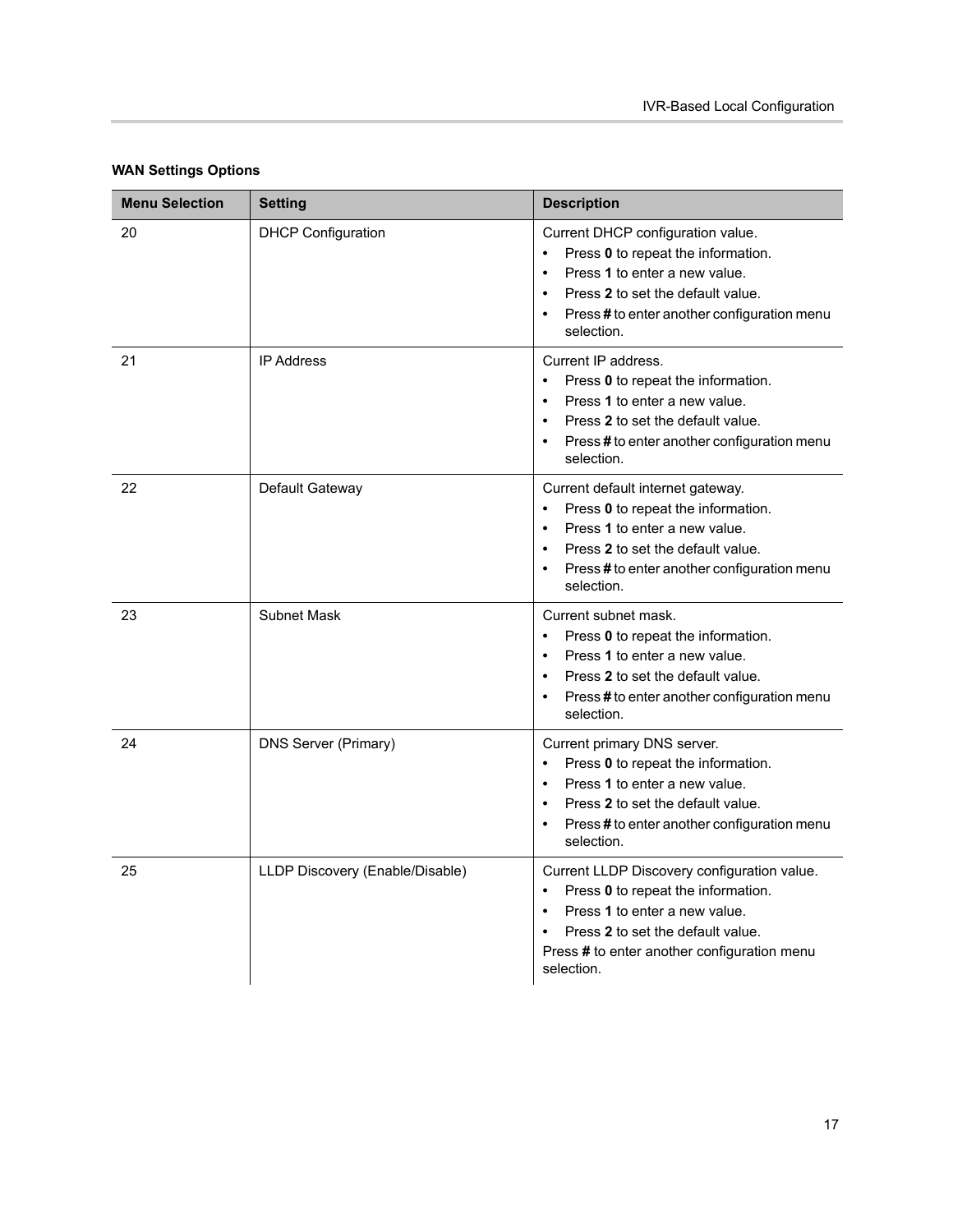| <b>Menu Selection</b> | <b>Setting</b>       | <b>Description</b>                                                                                                                                                                                                             |
|-----------------------|----------------------|--------------------------------------------------------------------------------------------------------------------------------------------------------------------------------------------------------------------------------|
| 26                    | NTP Server (Primary) | Current primary NTP server.<br>Press 0 to repeat the information.<br>٠<br>Press 1 to enter a new value.<br>٠<br>Press 2 to set the default value.<br>$\bullet$<br>Press#to enter another configuration menu<br>٠<br>selection. |
| 27                    | CDP (Enable/Disable) | Common values included in CDP broadcast<br>messages are:<br>System Type and Model<br>Duplex/Speed Setting<br>٠<br><b>VLAN Setting</b><br>٠<br>PoE Class (Power Draw).<br>٠                                                     |

#### **WAN Settings Options (continued)**

## <span id="page-18-0"></span>**SIP Service Provider Settings**

Configure SIP service provider options through the SIP service provider settings submenu.

#### **To configure SIP service provider settings with IVR:**

- **1** Dial **\*\*\*0** from the handset.
- **2** Enter the number for the configuration menu you want to access, followed by the **#** key.

#### **SP1 Configuration Settings**

| <b>Menu Selection</b> | <b>Setting</b>                  | <b>Description</b>                                                                                                                                                                          |
|-----------------------|---------------------------------|---------------------------------------------------------------------------------------------------------------------------------------------------------------------------------------------|
| 100                   | Enable Service Provider 1 (SP1) | Current SP1 value.<br>Press 0 to repeat the information.<br>Press 1 to enter a new value.<br>Press 2 to set the default value.<br>Press # to enter another configuration<br>menu selection. |
| 101                   | Registration State of SP1       | SP1 registration state.<br>Press 0 to repeat the information.<br>Press # to enter another configuration<br>menu selection.                                                                  |
| 102                   | SP1 User ID                     | SP1 user ID value.<br>Press 0 to repeat the information.<br>Press 1 to enter a new value.<br>Press 2 to set the default value.<br>Press # to enter another configuration<br>menu selection. |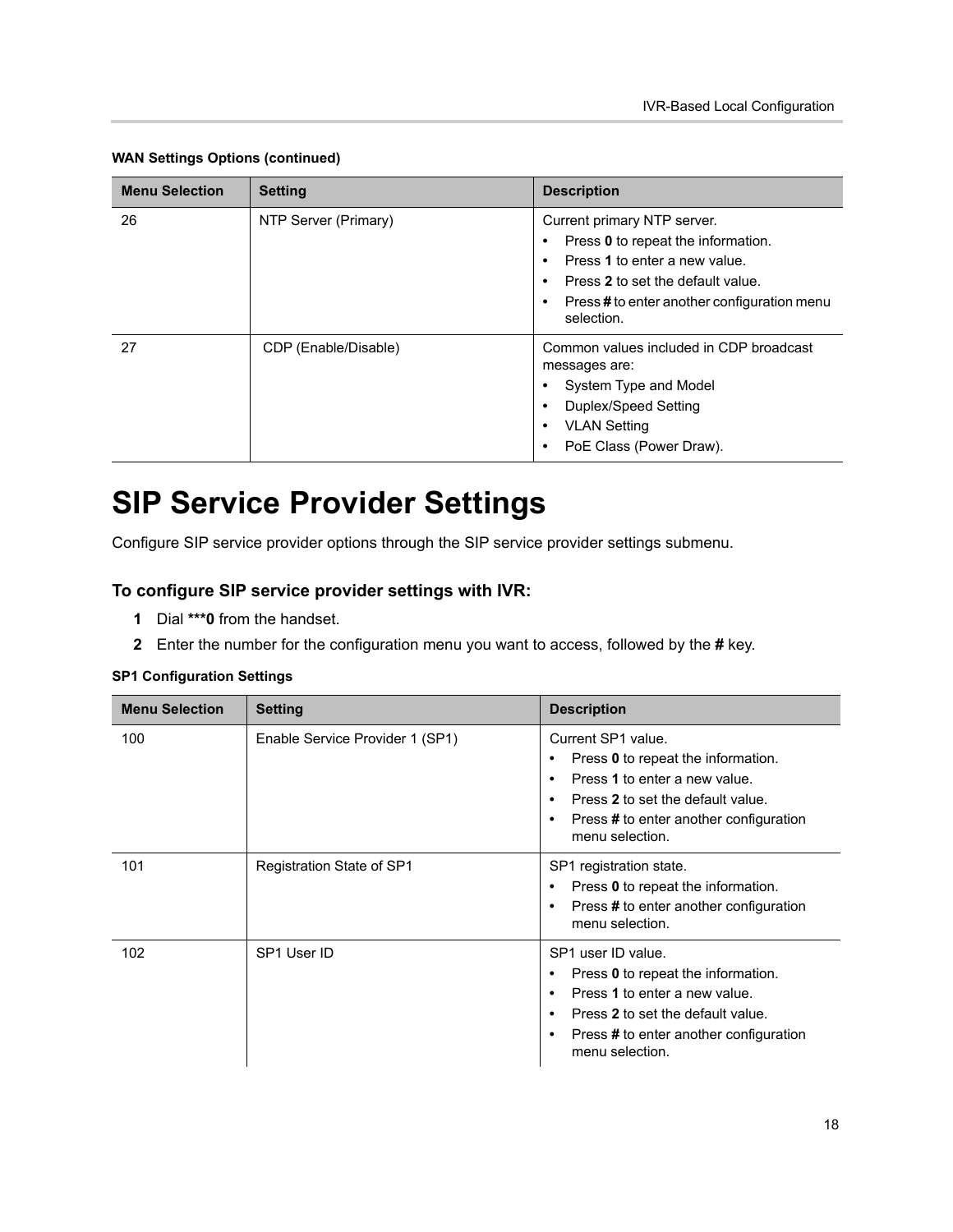| <b>Menu Selection</b> | <b>Setting</b>                                             | <b>Description</b>                                                                                                                                                                                                        |
|-----------------------|------------------------------------------------------------|---------------------------------------------------------------------------------------------------------------------------------------------------------------------------------------------------------------------------|
| 167                   | SP1 Block Caller ID Enable                                 | Press 0 to repeat the information.<br>$\bullet$<br>Press 1 to enter a new value.<br>Press 2 to set the default value.<br>Press # to enter another configuration<br>menu selection.                                        |
| 168                   | SP1 Block Anonymous Call Enable                            | Press 0 to repeat the information.<br>$\bullet$<br>Press 1 to enter a new value.<br>$\bullet$<br>Press 2 to set the default value.<br>$\bullet$<br>Press # to enter another configuration<br>menu selection.              |
| 172                   | SP1 Call Forward ALL - Enable / Disable                    | Press 0 to repeat the information.<br>Press 1 to enter a new value.<br>$\bullet$<br>Press 2 to set the default value.<br>$\bullet$<br>Press # to enter another configuration<br>$\bullet$<br>menu selection.              |
| 173                   | SP1 Call Forward ALL Number                                | Press 0 to repeat the information.<br>$\bullet$<br>Press 1 to enter a new value.<br>$\bullet$<br>Press 2 to set the default value.<br>$\bullet$<br>Press # to enter another configuration<br>$\bullet$<br>menu selection. |
| 174                   | SP1 Call Forward on Busy - Enable /<br><b>Disable</b>      | Press 0 to repeat the information.<br>$\bullet$<br>Press 1 to enter a new value.<br>Press 2 to set the default value.<br>Press # to enter another configuration<br>menu selection.                                        |
| 175                   | SP1 Call Forward on Busy Number                            | Press 0 to repeat the information.<br>$\bullet$<br>Press 1 to enter a new value.<br>$\bullet$<br>Press 2 to set the default value.<br>$\bullet$<br>Press # to enter another configuration<br>menu selection.              |
| 176                   | SP1 Call Forward on No Answer - Enable /<br><b>Disable</b> | Press 0 to repeat the information.<br>Press 1 to enter a new value.<br>Press 2 to set the default value.<br>Press # to enter another configuration<br>menu selection.                                                     |
| 177                   | SP1 Call Forward on No Answer Number                       | Press 0 to repeat the information.<br>$\bullet$<br>Press 1 to enter a new value.<br>$\bullet$<br>Press 2 to set the default value.<br>Press # to enter another configuration<br>menu selection.                           |

#### **SP1 Configuration Settings (continued)**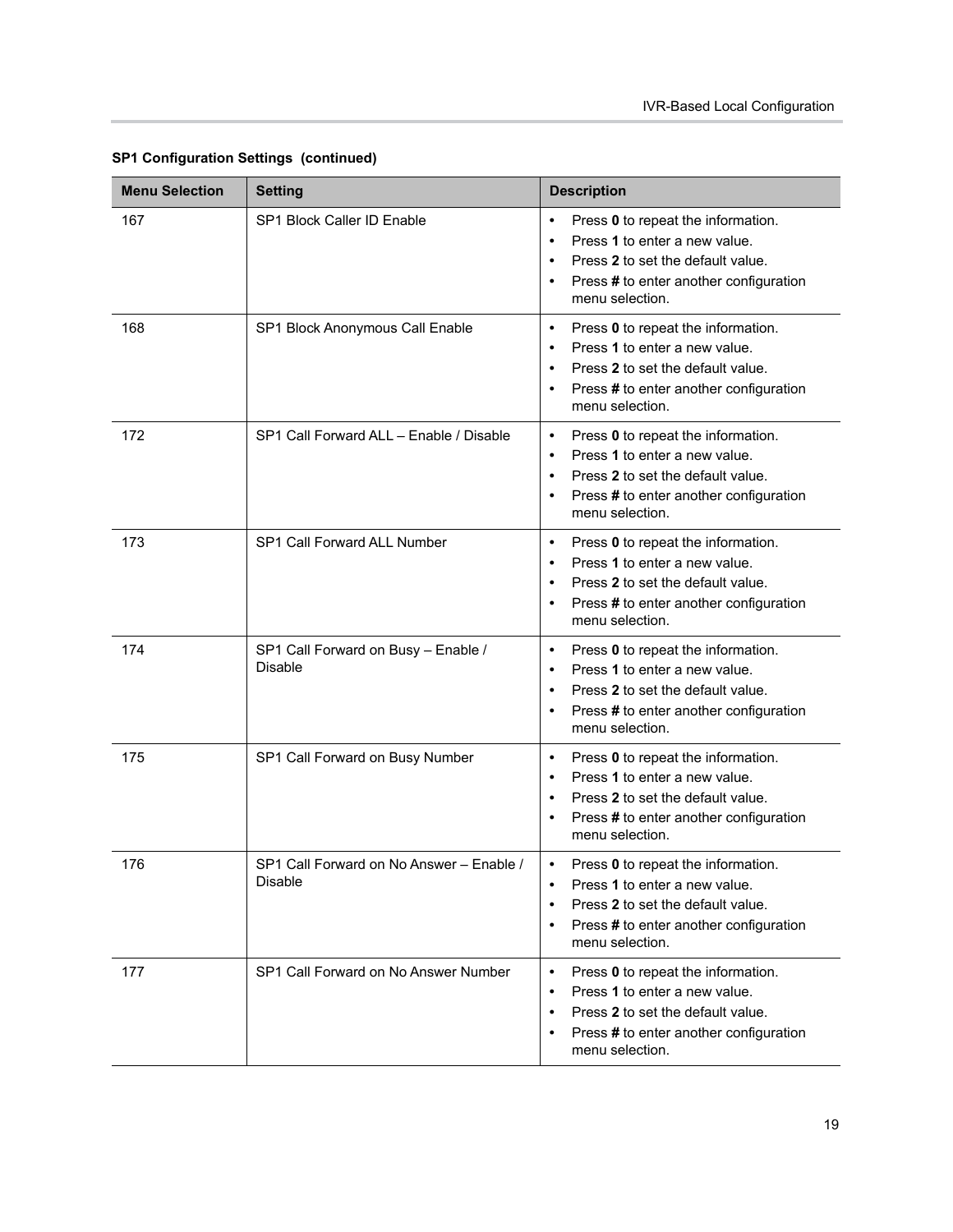| <b>Menu Selection</b> | <b>Setting</b>                          | <b>Description</b>                                                                                                                                                                                                                              |
|-----------------------|-----------------------------------------|-------------------------------------------------------------------------------------------------------------------------------------------------------------------------------------------------------------------------------------------------|
| 200                   | Enable Service Provider 2 (SP2).        | Current SP2 value.<br>Press 0 to repeat the information.<br>$\bullet$<br>Press 1 to enter a new value.<br>$\bullet$<br>Press 2 to set the default value.<br>$\bullet$<br>Press # to enter another configuration menu<br>$\bullet$<br>selection. |
| 201                   | Registration State of SP2               | SP2 registration state.<br>Press 0 to repeat the information.<br>$\bullet$<br>Press # to enter another configuration menu<br>$\bullet$<br>selection.                                                                                            |
| 202                   | SP2 User ID                             | SP2 user ID value.<br>Press 0 to repeat the information.<br>$\bullet$<br>Press 1 to enter a new value.<br>$\bullet$<br>Press 2 to set the default value.<br>$\bullet$<br>Press # to enter another configuration menu<br>$\bullet$<br>selection. |
| 267                   | SP2 Block Caller ID Enable              | Press 0 to repeat the information.<br>$\bullet$<br>Press 1 to enter a new value.<br>$\bullet$<br>Press 2 to set the default value.<br>$\bullet$<br>Press # to enter another configuration menu<br>$\bullet$<br>selection.                       |
| 268                   | SP2 Block Anonymous Call Enable         | Press 0 to repeat the information.<br>$\bullet$<br>Press 1 to enter a new value.<br>$\bullet$<br>Press 2 to set the default value.<br>$\bullet$<br>Press # to enter another configuration menu<br>$\bullet$<br>selection.                       |
| 272                   | SP2 Call Forward ALL - Enable / Disable | Press 0 to repeat the information.<br>$\bullet$<br>Press 1 to enter a new value.<br>$\bullet$<br>Press 2 to set the default value.<br>$\bullet$<br>Press # to enter another configuration menu<br>$\bullet$<br>selection.                       |
| 273                   | SP2 Call Forward ALL Number             | Press 0 to repeat the information.<br>$\bullet$<br>Press 1 to enter a new value.<br>$\bullet$<br>Press 2 to set the default value.<br>$\bullet$<br>Press # to enter another configuration menu<br>$\bullet$<br>selection.                       |

#### **SP2 Configuration Settings**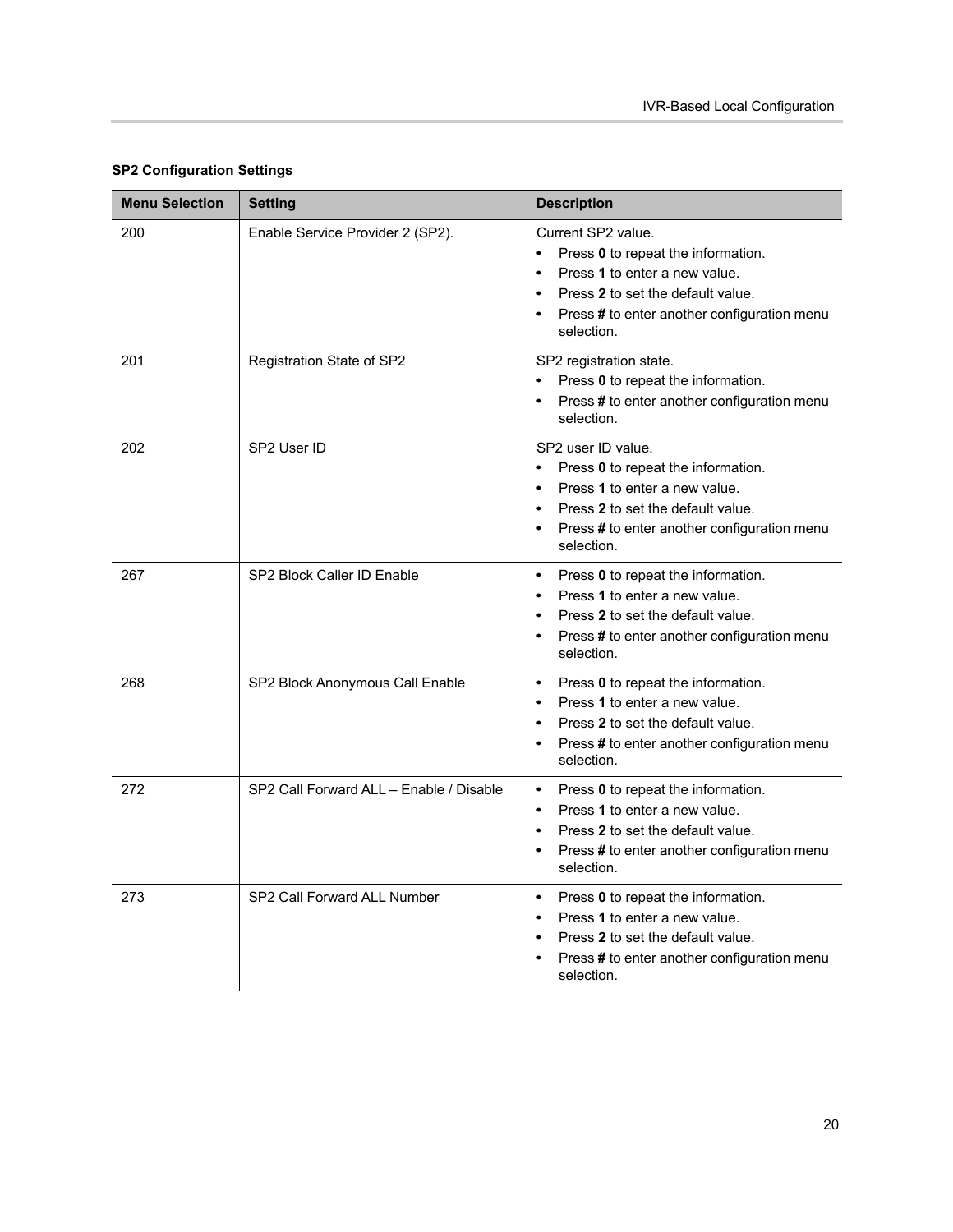| <b>Menu Selection</b> | <b>Setting</b>                                        | <b>Description</b>                                                                                                                                                                                                        |
|-----------------------|-------------------------------------------------------|---------------------------------------------------------------------------------------------------------------------------------------------------------------------------------------------------------------------------|
| 274                   | SP2 Call Forward on Busy - Enable /<br><b>Disable</b> | Press 0 to repeat the information.<br>$\bullet$<br>Press 1 to enter a new value.<br>$\bullet$<br>Press 2 to set the default value.<br>$\bullet$<br>Press # to enter another configuration menu<br>$\bullet$<br>selection. |
| 275                   | SP2 Call Forward on Busy Number                       | Press 0 to repeat the information.<br>٠<br>Press 1 to enter a new value.<br>$\bullet$<br>Press 2 to set the default value.<br>$\bullet$<br>Press # to enter another configuration menu<br>$\bullet$<br>selection.         |
| 276                   | SP2 Call Forward on No Answer - Fnable /<br>Disable   | Press 0 to repeat the information.<br>$\bullet$<br>Press 1 to enter a new value.<br>$\bullet$<br>Press 2 to set the default value.<br>$\bullet$<br>Press # to enter another configuration menu<br>$\bullet$<br>selection. |
| 277                   | SP2 Call Forward on No Answer Number                  | Press 0 to repeat the information.<br>$\bullet$<br>Press 1 to enter a new value.<br>$\bullet$<br>Press 2 to set the default value.<br>$\bullet$<br>Press # to enter another configuration menu<br>$\bullet$<br>selection. |

#### **SP2 Configuration Settings (continued)**

## <span id="page-21-0"></span>**OBiTALK Settings**

You can configure OBiTALK options through the OBiTALK settings submenu.

#### **To configure OBiTALK settings with IVR:**

- **1** Dial **\*\*\*0** from the handset.
- **2** Enter the number for the configuration menu you want to access, followed by the **#** key.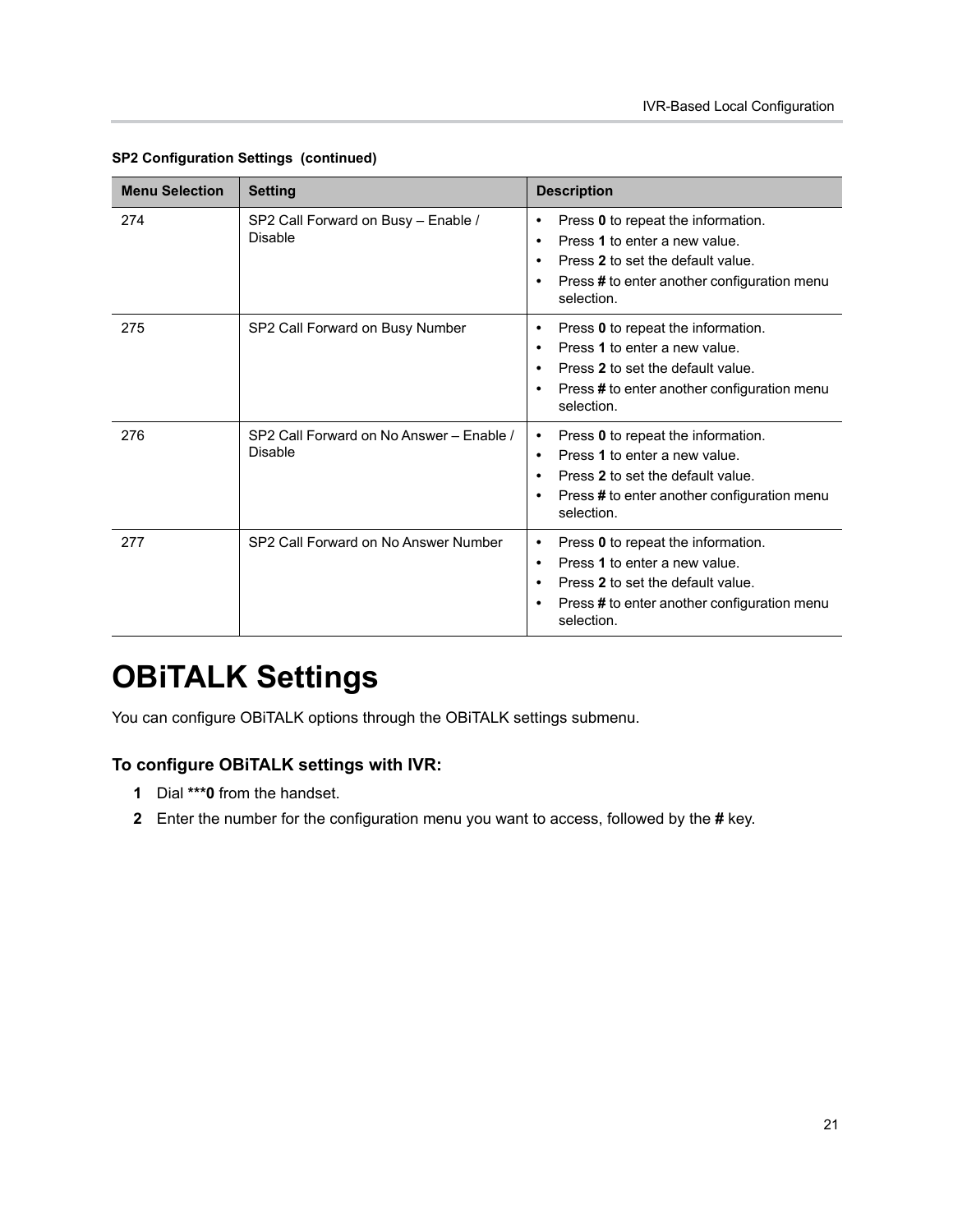| <b>Menu Selection</b> | <b>Setting</b>                                            | <b>Description</b>                                                                                                                                                                                      |
|-----------------------|-----------------------------------------------------------|---------------------------------------------------------------------------------------------------------------------------------------------------------------------------------------------------------|
| 900                   | Enable OBITALK Service                                    | Current OBiTALK service value.<br>Press 0 to repeat the information.<br>Press 1 to enter a new value.<br>Press 2 to set the default value.<br>Press # to enter another configuration menu<br>selection. |
| 901                   | Registration State of OBITALK                             | OBITALK registration state.<br>Press 0 to repeat the information.<br>Press # to enter another configuration menu<br>selection.                                                                          |
| 967                   | <b>OBITALK Block Caller ID Enable</b>                     | Press 0 to repeat the information.<br>Press 1 to enter a new value.<br>Press 2 to set the default value.<br>Press # to enter another configuration menu<br>$\bullet$<br>selection.                      |
| 968                   | <b>OBITALK Block Anonymous Call Enable</b>                | Press 0 to repeat the information.<br>$\bullet$<br>Press 1 to enter a new value.<br>$\bullet$<br>Press 2 to set the default value.<br>Press # to enter another configuration menu<br>selection.         |
| 972                   | OBITALK Call Forward ALL - Enable /<br><b>Disable</b>     | Press 0 to repeat the information.<br>$\bullet$<br>Press 1 to enter a new value.<br>Press 2 to set the default value.<br>Press # to enter another configuration menu<br>selection.                      |
| 973                   | <b>OBITALK Call Forward ALL Number</b>                    | Press 0 to repeat the information.<br>$\bullet$<br>Press 1 to enter a new value.<br>$\bullet$<br>Press 2 to set the default value.<br>Press # to enter another configuration menu<br>selection.         |
| 974                   | OBITALK Call Forward on Busy - Enable /<br><b>Disable</b> | Press 0 to repeat the information.<br>Press 1 to enter a new value.<br>Press 2 to set the default value.<br>Press # to enter another configuration menu<br>selection.                                   |
| 975                   | <b>OBITALK Call Forward on Busy Number</b>                | Press 0 to repeat the information.<br>$\bullet$<br>Press 1 to enter a new value.<br>$\bullet$<br>Press 2 to set the default value.<br>Press # to enter another configuration menu<br>selection.         |

#### **OBiTALK Service Options**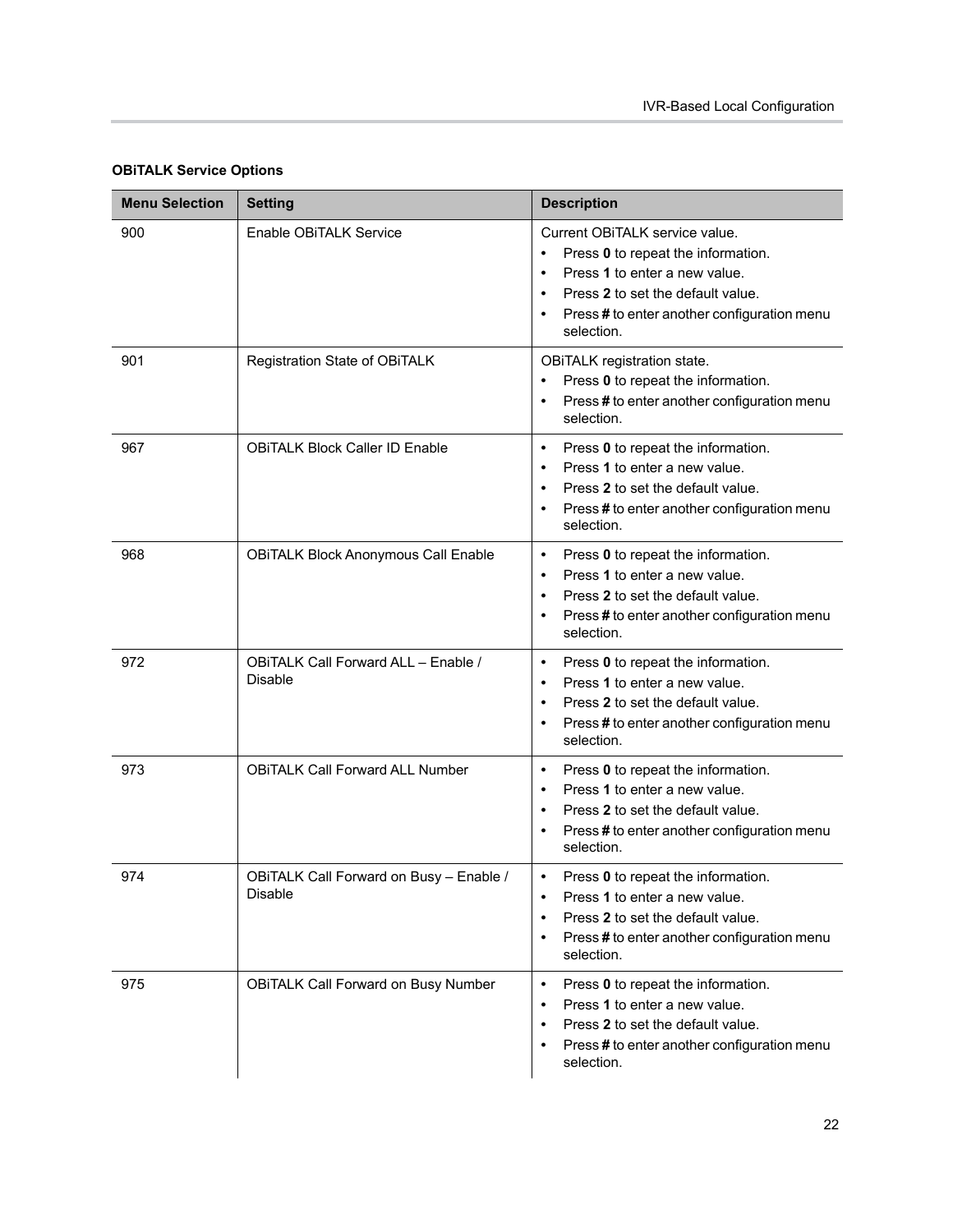| <b>Menu Selection</b> | <b>Setting</b>                                          | <b>Description</b>                                                                                                                                                    |
|-----------------------|---------------------------------------------------------|-----------------------------------------------------------------------------------------------------------------------------------------------------------------------|
| 976                   | OBITALK Call Forward on No Answer -<br>Enable / Disable | Press 0 to repeat the information.<br>Press 1 to enter a new value.<br>Press 2 to set the default value.<br>Press#to enter another configuration menu<br>selection.   |
| 977                   | <b>OBITALK Call Forward on No Answer</b><br>Number      | Press 0 to repeat the information.<br>Press 1 to enter a new value.<br>Press 2 to set the default value.<br>Press # to enter another configuration menu<br>selection. |

**OBiTALK Service Options (continued)**

## <span id="page-23-0"></span>**Additional IVR Operation Options**

Many IVR operations options are defined in Menus 1 – 9. There are many other operations available to be programmed into your phone—for example, options for syslog, WAN configuration, and Service Provider configuration. Additional IVR operations options are accessible through Menu 0.

This section provides the full list of additional operations you can program into your phone's IVR keys.

**Note**: Unlike the options in Menus 1 – 9, the options in Menu 0 are not announced.

#### **To access additional IVR operation options:**

- **1** Enter **\* \* \* 0 #.**
- **2** Enter the IVR operations option number, followed by **#.**
- **3** Follow any additional prompts, as desired.
- **4** When prompted, enter the number of the operations option, followed by **#**.

To see the full list of IVR operations options available in Menu 0, refer to the VXX OBi Edition Technical Reference Guide.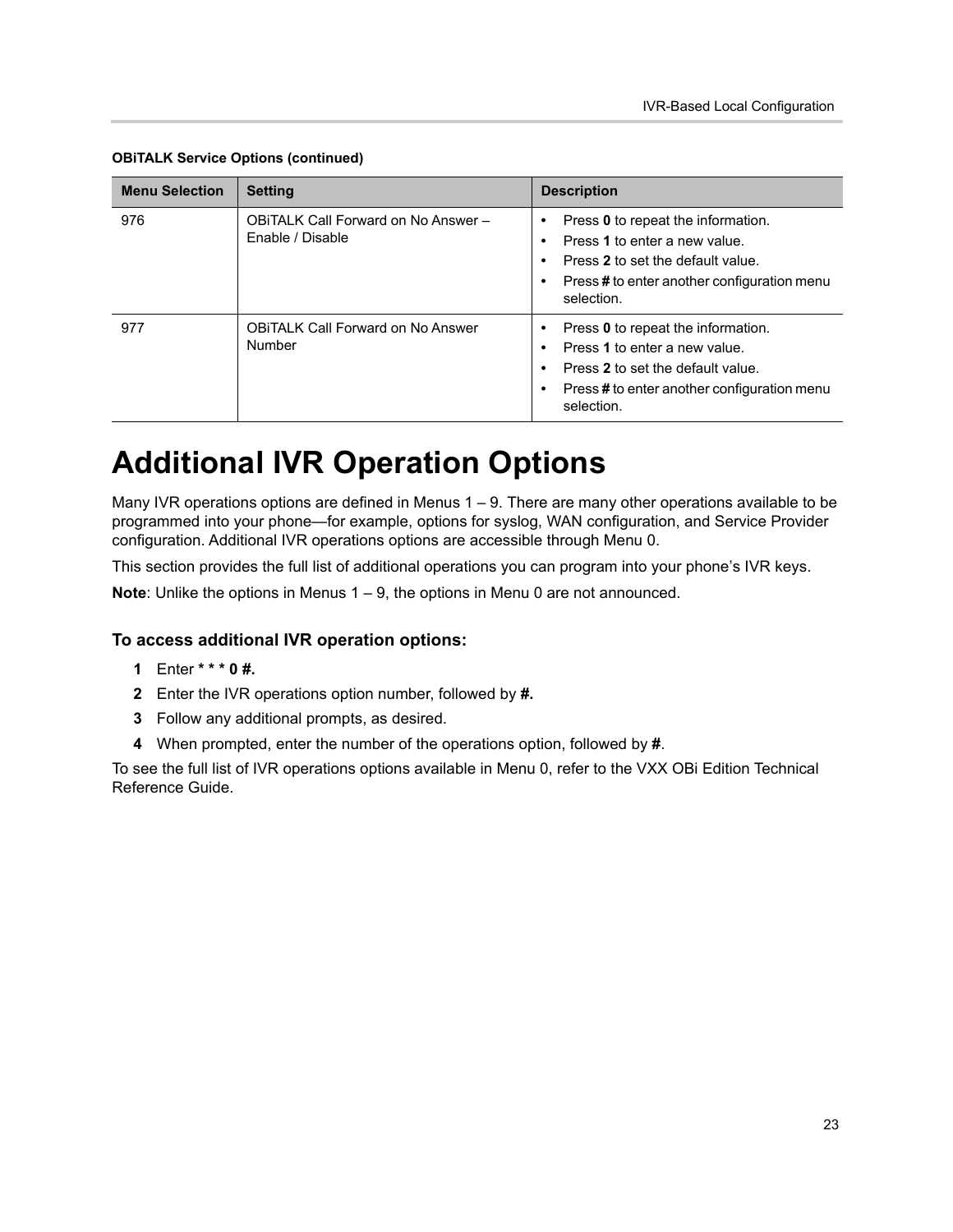#### **Syslog IVR Operation Options**

| <b>Selection</b><br>(Always<br>Press "#"<br><b>After</b><br><b>Entering</b><br>Selection) | <b>Announcement</b>                                                                | <b>What Can You Do?</b>                                                                                                                                              |
|-------------------------------------------------------------------------------------------|------------------------------------------------------------------------------------|----------------------------------------------------------------------------------------------------------------------------------------------------------------------|
| 1                                                                                         | <b>Firmware Version</b><br>Reads the current value of the firmware<br>version.     | Press 0 to repeat the information.<br>Press # to enter another configuration selection.                                                                              |
| 2                                                                                         | <b>IVR Password</b><br>Reads the current value of the IVR password.                | Press 1 to enter a new value.<br>Press 2 to set the default value.<br>Press 0 to repeat the information.<br>Press # to enter another configuration selection.        |
| 3                                                                                         | Debug Level<br>Reads the current value of the debug level.                         | Press 1 to enter a new value.<br>Press 2 to set the default value.<br>Press 0 to repeat the information.<br>Press # to enter another configuration selection.        |
| 4                                                                                         | Syslog Server IP Address<br>Reads the current IP address of the syslog<br>server.  | Press 1 to enter a new value.<br>Press 2 to set the default value.<br>Press 0 to repeat the information.<br>Press # to enter another configuration selection.        |
| 5                                                                                         | <b>Syslog Server Port</b><br>Reads the current value of the syslog server<br>port. | Press 1 to enter a new value.<br>Press 2 to set the default value of 514.<br>Press 0 to repeat the information.<br>Press # to enter another configuration selection. |

#### **WAN Settings Options**

| <b>Selection</b><br>(Always<br>Press "#"<br><b>After</b><br><b>Entering</b><br>Selection) | <b>Announcement</b>                                                                | <b>What Can You Do?</b>                                                                                                                                       |
|-------------------------------------------------------------------------------------------|------------------------------------------------------------------------------------|---------------------------------------------------------------------------------------------------------------------------------------------------------------|
| 20                                                                                        | <b>DHCP Configuration</b><br>Reads the current value of the DHCP<br>configuration. | Press 1 to enter a new value.<br>Press 2 to set the default value.<br>Press 0 to repeat the information.<br>Press # to enter another configuration selection. |
| 21                                                                                        | <b>IP Address</b><br>Reads the current value of the IP address.                    | Press 1 to enter a new value.<br>Press 2 to set the default value.<br>Press 0 to repeat the information.<br>Press # to enter another configuration selection. |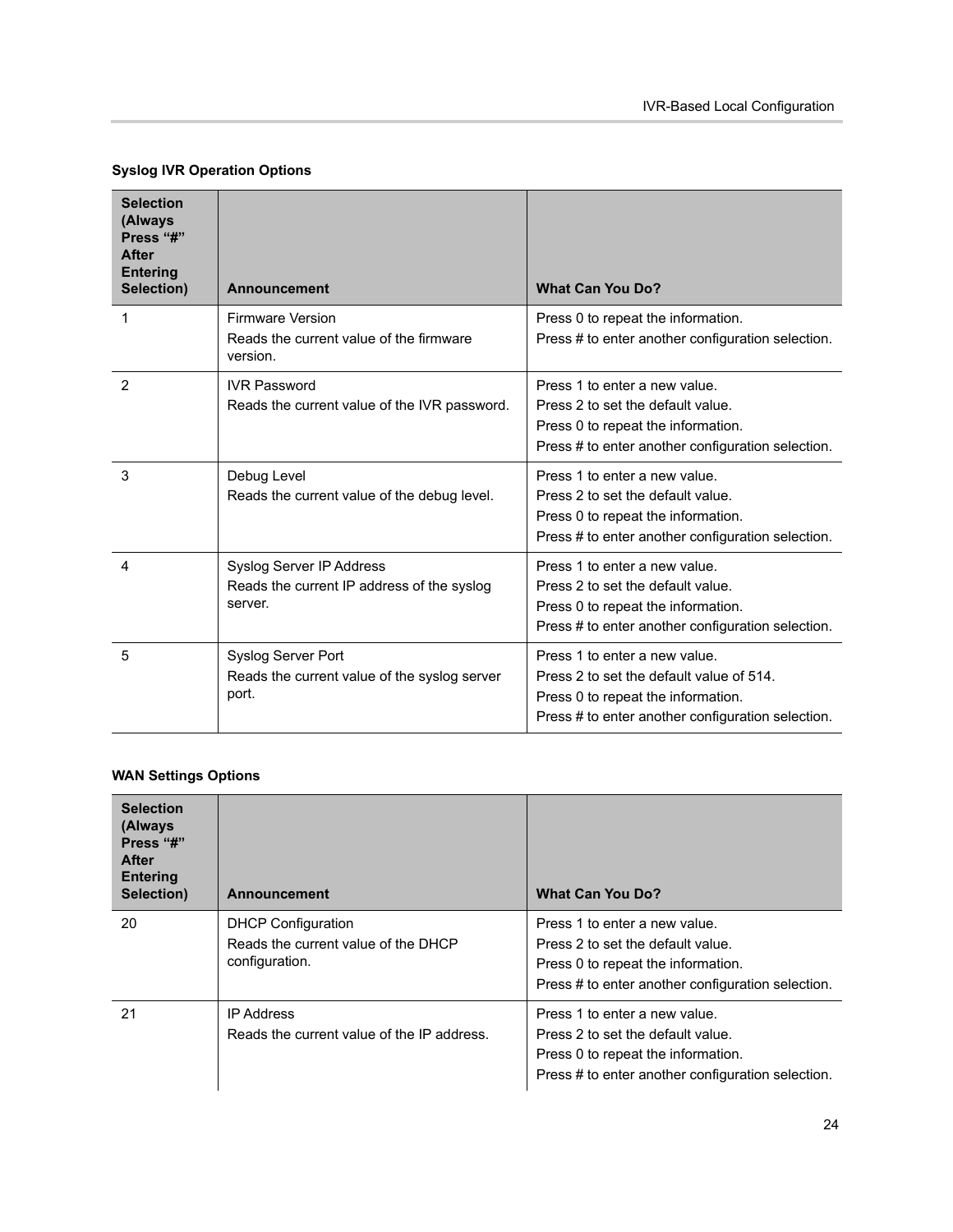| <b>Selection</b><br>(Always<br>Press "#"<br><b>After</b><br><b>Entering</b><br>Selection) | <b>Announcement</b>                                                                  | <b>What Can You Do?</b>                                                                                                                                       |
|-------------------------------------------------------------------------------------------|--------------------------------------------------------------------------------------|---------------------------------------------------------------------------------------------------------------------------------------------------------------|
| 22                                                                                        | Default Gateway<br>Reads the current value of the default internet<br>gateway.       | Press 1 to enter a new value.<br>Press 2 to set the default value.<br>Press 0 to repeat the information.<br>Press # to enter another configuration selection. |
| 23                                                                                        | <b>Subnet Mask</b><br>Reads the current value of the subnet mask.                    | Press 1 to enter a new value.<br>Press 2 to set the default value.<br>Press 0 to repeat the information.<br>Press # to enter another configuration selection. |
| 24                                                                                        | <b>DNS Server (Primary)</b><br>Reads the current value of the primary DNS<br>server. | Press 1 to enter a new value.<br>Press 2 to set the default value.<br>Press 0 to repeat the information.<br>Press # to enter another configuration selection. |
| 26                                                                                        | NTP Server (Primary)<br>Reads the current value of the primary NTP<br>server.        | Press 1 to enter a new value.<br>Press 2 to set the default value.<br>Press 0 to repeat the information.<br>Press # to enter another configuration selection. |

#### **WAN Settings Options (continued)**

#### **SP1 Options**

| <b>Selection</b><br>(Always<br>Press "#"<br><b>After</b><br><b>Entering</b><br>Selection) | <b>Announcement</b>                                           | <b>What Can You Do?</b>                                                                                                                                       |
|-------------------------------------------------------------------------------------------|---------------------------------------------------------------|---------------------------------------------------------------------------------------------------------------------------------------------------------------|
| 100                                                                                       | Enable Service Provider One (SP1)<br>Reads the current value. | Press 1 to enter a new value.<br>Press 2 to set the default value.<br>Press 0 to repeat the information.<br>Press # to enter another configuration selection. |
| 101                                                                                       | Registration State of SP1<br>Reads the current value.         | Press 0 to repeat the information.<br>Press # to enter another configuration selection.                                                                       |
| 102                                                                                       | SP1 User ID<br>Reads the current value.                       | Press 1 to enter a new value.<br>Press 2 to set the default value.<br>Press 0 to repeat the information.<br>Press # to enter another configuration selection. |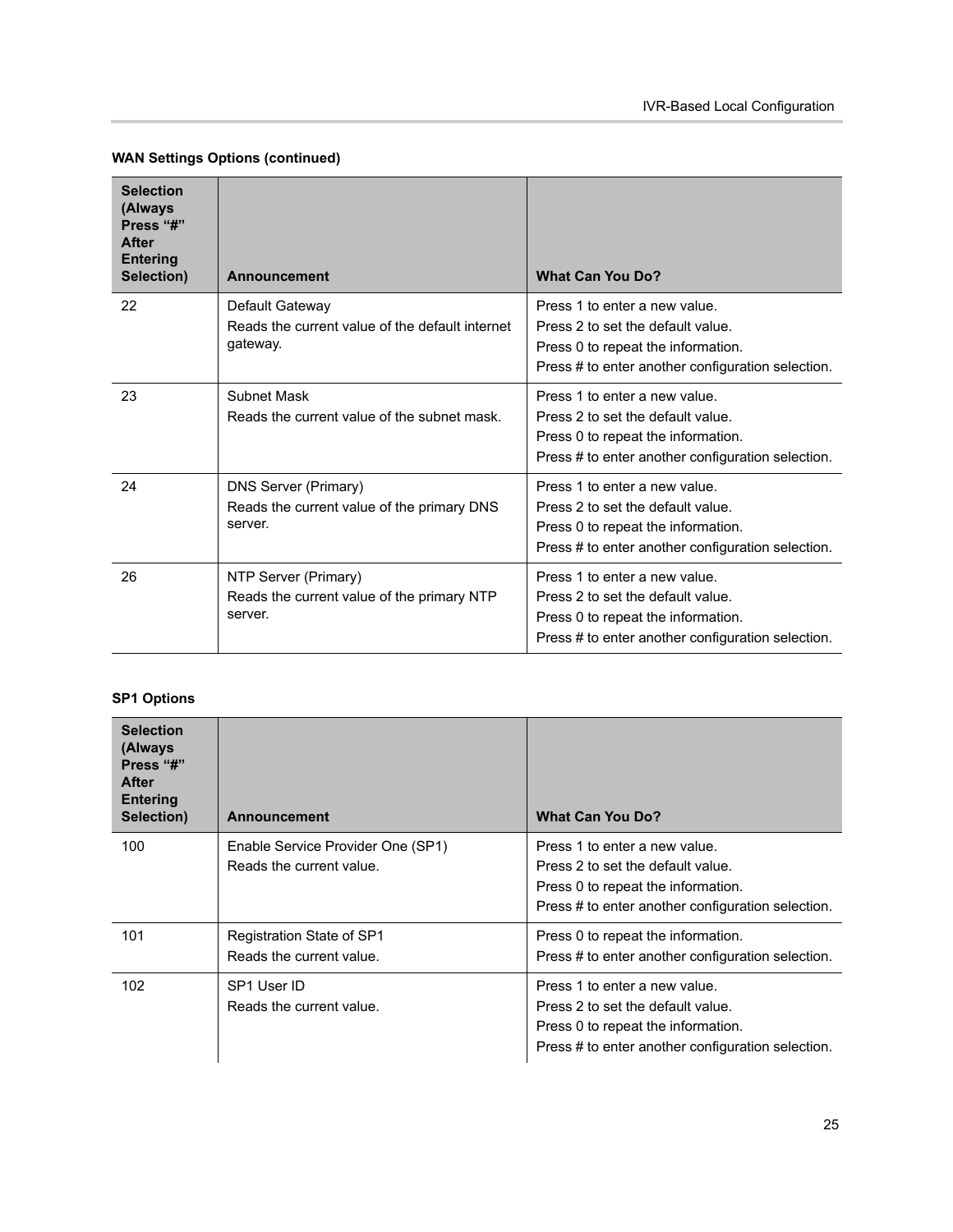|  | SP1 Options (continued) |  |
|--|-------------------------|--|
|  |                         |  |

| <b>Selection</b><br>(Always<br>Press "#"<br><b>After</b><br><b>Entering</b> |                                                     |                                                                                                                                                               |
|-----------------------------------------------------------------------------|-----------------------------------------------------|---------------------------------------------------------------------------------------------------------------------------------------------------------------|
| Selection)                                                                  | <b>Announcement</b>                                 | <b>What Can You Do?</b>                                                                                                                                       |
| 167                                                                         | <b>SP1 Block Caller ID Enable</b>                   | Press 1 to enter a new value.<br>Press 2 to set the default value.<br>Press 0 to repeat the information.<br>Press # to enter another configuration selection. |
| 168                                                                         | SP1 Block Anonymous Call Enable                     | Press 1 to enter a new value.<br>Press 2 to set the default value.<br>Press 0 to repeat the information.<br>Press # to enter another configuration selection. |
| 172                                                                         | SP1 Call Forward ALL - Enable / Disable             | Press 1 to enter a new value.<br>Press 2 to set the default value.<br>Press 0 to repeat the information.<br>Press # to enter another configuration selection. |
| 173                                                                         | SP1 Call Forward ALL Number                         | Press 1 to enter a new value.<br>Press 2 to set the default value.<br>Press 0 to repeat the information.<br>Press # to enter another configuration selection. |
| 174                                                                         | SP1 Call Forward on Busy - Enable / Disable         | Press 1 to enter a new value.<br>Press 2 to set the default value.<br>Press 0 to repeat the information.<br>Press # to enter another configuration selection. |
| 175                                                                         | SP1 Call Forward on Busy Number                     | Press 1 to enter a new value.<br>Press 2 to set the default value.<br>Press 0 to repeat the information.<br>Press # to enter another configuration selection. |
| 176                                                                         | SP1 Call Forward on No Answer - Enable /<br>Disable | Press 1 to enter a new value.<br>Press 2 to set the default value.<br>Press 0 to repeat the information.<br>Press # to enter another configuration selection. |
| 177                                                                         | SP1 Call Forward on No Answer Number                | Press 1 to enter a new value.<br>Press 2 to set the default value.<br>Press 0 to repeat the information.<br>Press # to enter another configuration selection. |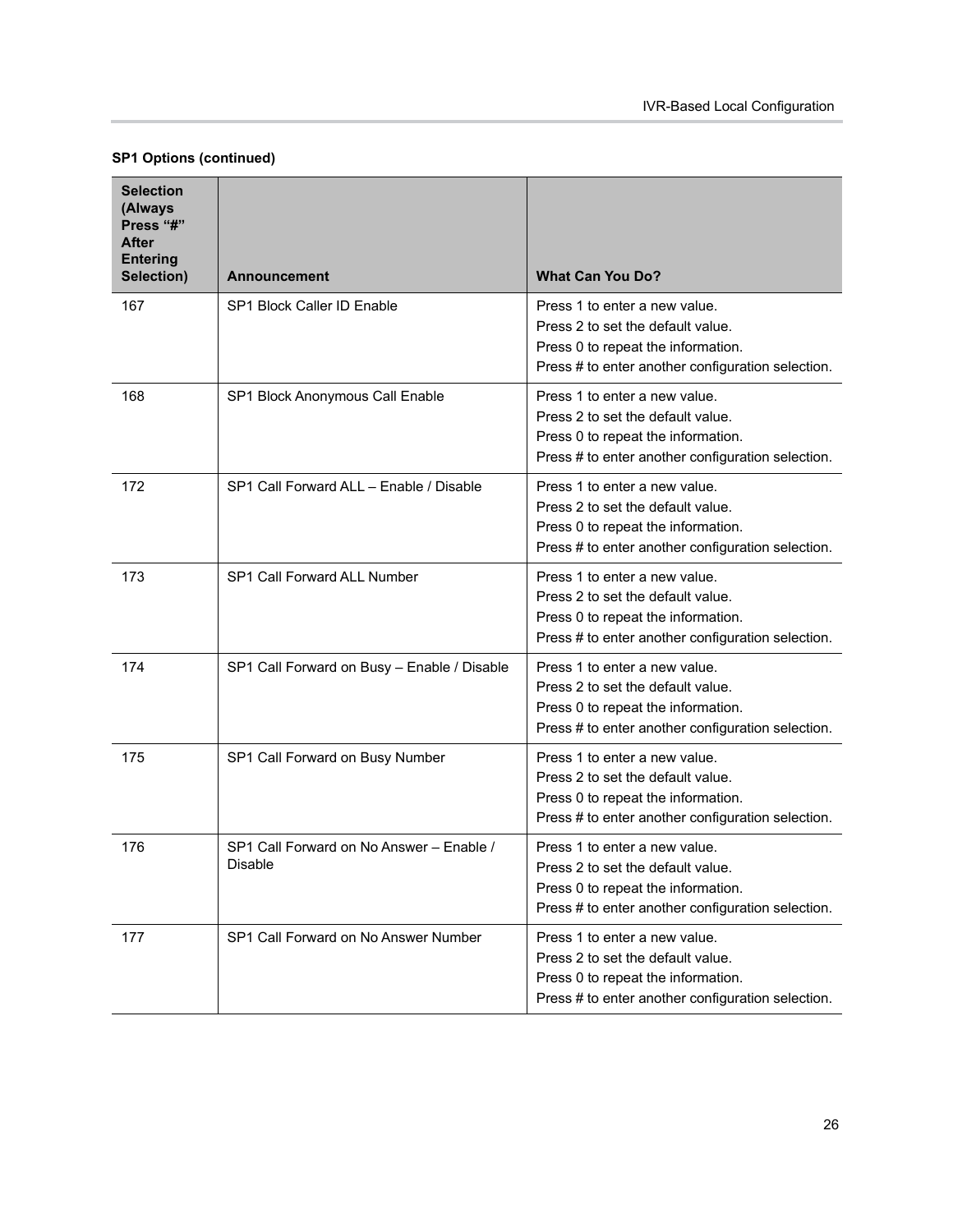#### **SP2 Options**

| <b>Selection</b><br>(Always<br>Press "#"<br>After<br><b>Entering</b><br>Selection) | <b>Announcement</b>                                           | <b>What Can You Do?</b>                                                                                                                                       |
|------------------------------------------------------------------------------------|---------------------------------------------------------------|---------------------------------------------------------------------------------------------------------------------------------------------------------------|
| 200                                                                                | Enable Service Provider Two (SP2)<br>Reads the current value. | Press 1 to enter a new value.<br>Press 2 to set the default value.<br>Press 0 to repeat the information.<br>Press # to enter another configuration selection. |
| 201                                                                                | Registration State of SP2<br>Reads the current value.         | Press 0 to repeat the information.<br>Press # to enter another configuration selection.                                                                       |
| 202                                                                                | SP2 User ID<br>Reads the current value.                       | Press 1 to enter a new value.<br>Press 2 to set the default value.<br>Press 0 to repeat the information.<br>Press # to enter another configuration selection. |
| 267                                                                                | SP2 Block Caller ID Enable                                    | Press 1 to enter a new value.<br>Press 2 to set the default value.<br>Press 0 to repeat the information.<br>Press # to enter another configuration selection. |
| 268                                                                                | SP2 Block Anonymous Call Enable                               | Press 1 to enter a new value.<br>Press 2 to set the default value.<br>Press 0 to repeat the information.<br>Press # to enter another configuration selection. |
| 272                                                                                | SP2 Call Forward ALL - Enable / Disable                       | Press 1 to enter a new value.<br>Press 2 to set the default value.<br>Press 0 to repeat the information.<br>Press # to enter another configuration selection. |
| 273                                                                                | SP2 Call Forward ALL Number                                   | Press 1 to enter a new value.<br>Press 2 to set the default value.<br>Press 0 to repeat the information.<br>Press # to enter another configuration selection. |
| 274                                                                                | SP2 Call Forward on Busy - Enable / Disable                   | Press 1 to enter a new value.<br>Press 2 to set the default value.<br>Press 0 to repeat the information.<br>Press # to enter another configuration selection. |
| 275                                                                                | SP2 Call Forward on Busy Number                               | Press 1 to enter a new value.<br>Press 2 to set the default value.<br>Press 0 to repeat the information.<br>Press # to enter another configuration selection. |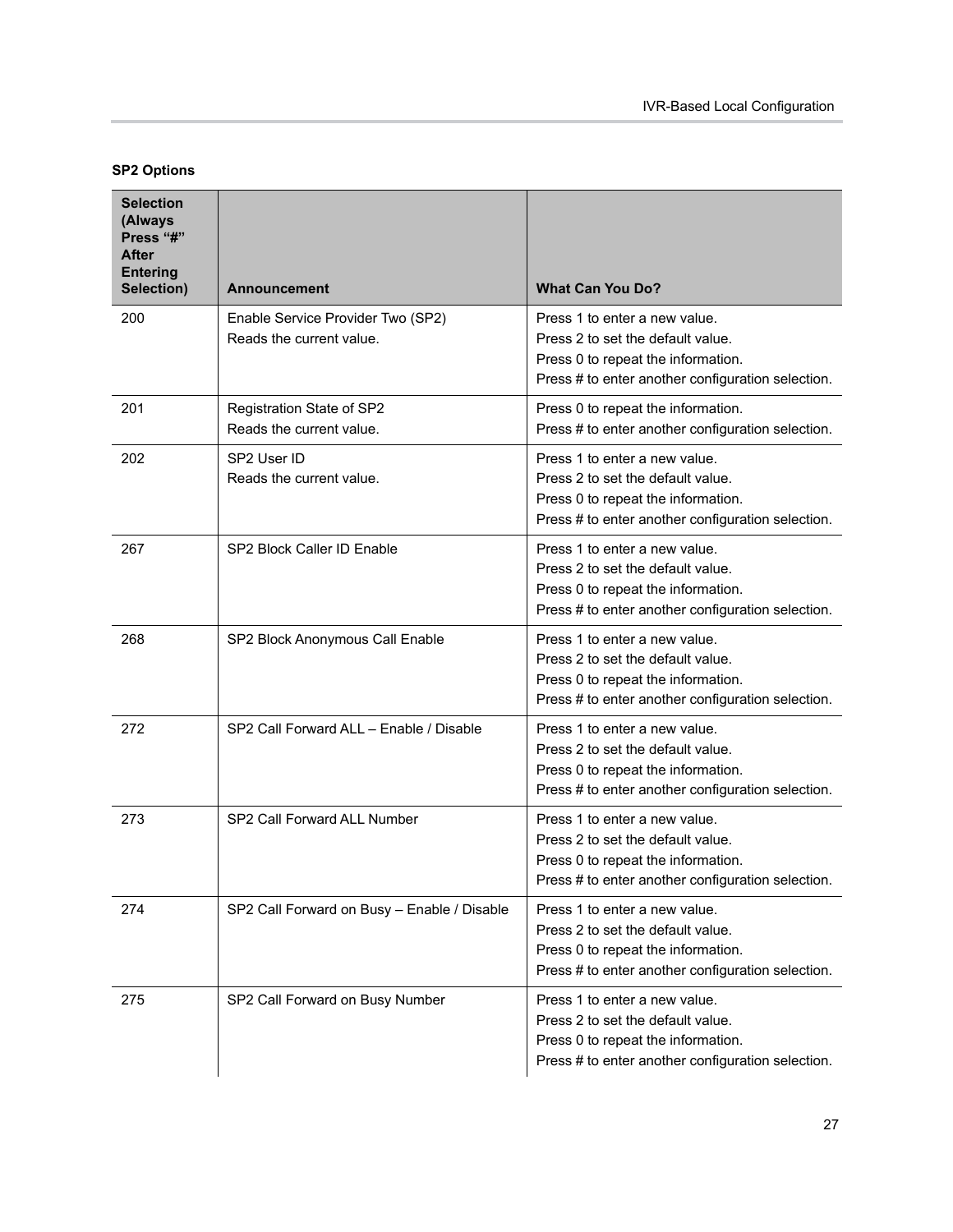#### **SP2 Options (continued)**

| <b>Selection</b><br>(Always<br>Press "#"<br>After<br><b>Entering</b><br>Selection) | <b>Announcement</b>                                 | <b>What Can You Do?</b>                                                                                                                                       |
|------------------------------------------------------------------------------------|-----------------------------------------------------|---------------------------------------------------------------------------------------------------------------------------------------------------------------|
| 276                                                                                | SP2 Call Forward on No Answer - Enable /<br>Disable | Press 1 to enter a new value.<br>Press 2 to set the default value.<br>Press 0 to repeat the information.<br>Press # to enter another configuration selection. |
| 277                                                                                | SP2 Call Forward on No Answer Number                | Press 1 to enter a new value.<br>Press 2 to set the default value.<br>Press 0 to repeat the information.<br>Press # to enter another configuration selection. |

#### **OBiTALK Service Options**

| <b>Selection</b><br>(Always<br>Press "#"<br><b>After</b><br><b>Entering</b><br>Selection) | <b>Announcement</b>                                       | <b>What Can You Do?</b>                                                                                                                                       |
|-------------------------------------------------------------------------------------------|-----------------------------------------------------------|---------------------------------------------------------------------------------------------------------------------------------------------------------------|
| 900                                                                                       | Enable OBITALK Service<br>Reads the current value.        | Press 1 to enter a new value.<br>Press 2 to set the default value.<br>Press 0 to repeat the information.<br>Press # to enter another configuration selection. |
| 901                                                                                       | Registration State of OBiTALK<br>Reads the current value. | Press 0 to repeat the information.<br>Press # to enter another configuration selection.                                                                       |
| 967                                                                                       | <b>OBITALK Block Caller ID Enable</b>                     | Press 1 to enter a new value.<br>Press 2 to set the default value.<br>Press 0 to repeat the information.<br>Press # to enter another configuration selection. |
| 968                                                                                       | <b>OBITALK Block Anonymous Call Enable</b>                | Press 1 to enter a new value.<br>Press 2 to set the default value.<br>Press 0 to repeat the information.<br>Press # to enter another configuration selection. |
| 972                                                                                       | OBITALK Call Forward ALL - Enable / Disable               | Press 1 to enter a new value.<br>Press 2 to set the default value.<br>Press 0 to repeat the information.<br>Press # to enter another configuration selection. |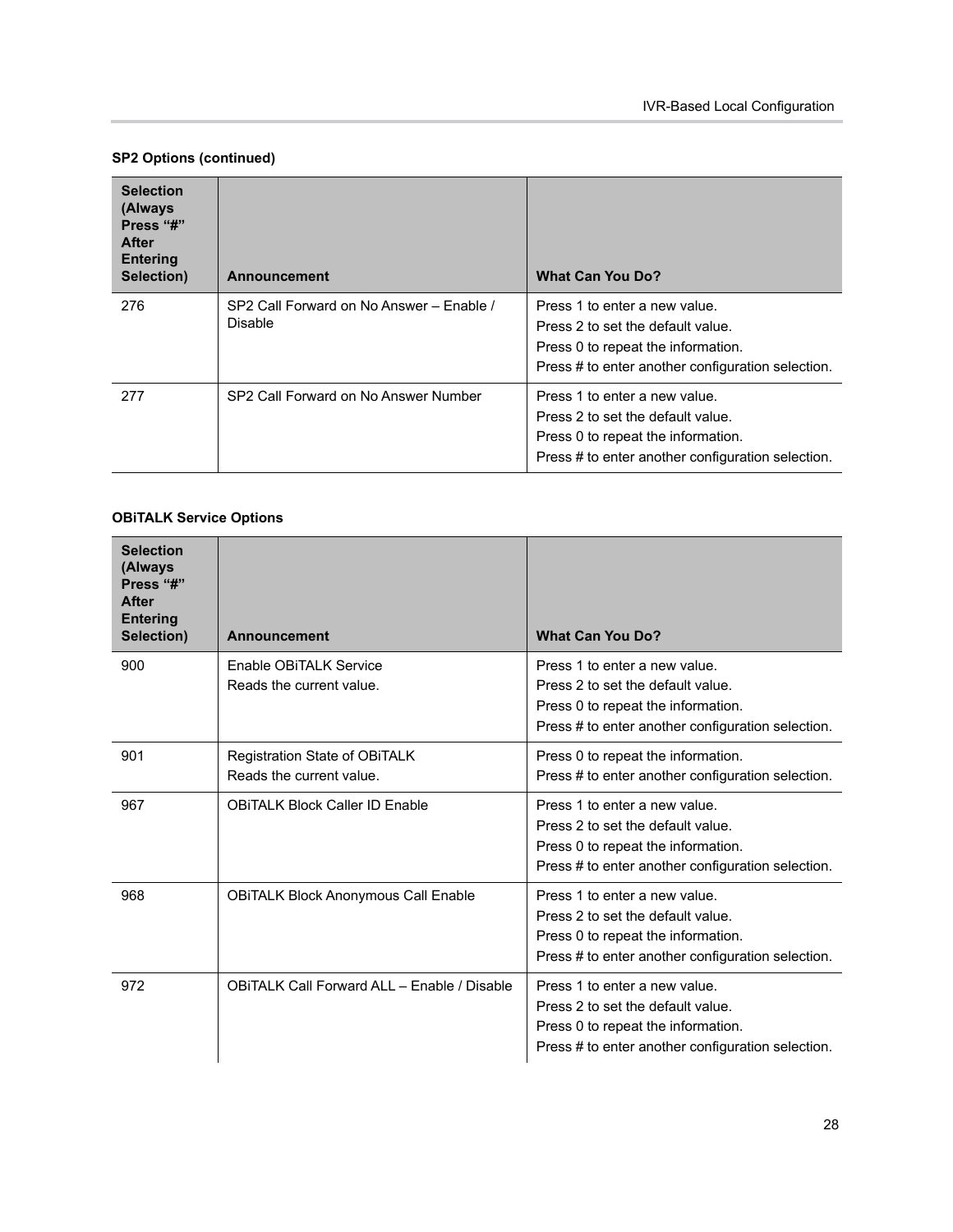| <b>Selection</b><br>(Always<br>Press "#"<br><b>After</b><br><b>Entering</b><br>Selection) | <b>Announcement</b>                                            | <b>What Can You Do?</b>                                                                                                                                       |
|-------------------------------------------------------------------------------------------|----------------------------------------------------------------|---------------------------------------------------------------------------------------------------------------------------------------------------------------|
| 973                                                                                       | <b>OBITALK Call Forward ALL Number</b>                         | Press 1 to enter a new value.<br>Press 2 to set the default value.<br>Press 0 to repeat the information.<br>Press # to enter another configuration selection. |
| 974                                                                                       | OBITALK Call Forward on Busy - Enable /<br>Disable             | Press 1 to enter a new value.<br>Press 2 to set the default value.<br>Press 0 to repeat the information.<br>Press # to enter another configuration selection. |
| 975                                                                                       | <b>OBITALK Call Forward on Busy Number</b>                     | Press 1 to enter a new value.<br>Press 2 to set the default value.<br>Press 0 to repeat the information.<br>Press # to enter another configuration selection. |
| 976                                                                                       | <b>OBITALK Call Forward on No Answer - Enable</b><br>/ Disable | Press 1 to enter a new value.<br>Press 2 to set the default value.<br>Press 0 to repeat the information.<br>Press # to enter another configuration selection. |
| 977                                                                                       | <b>OBITALK Call Forward on No Answer Number</b>                | Press 1 to enter a new value.<br>Press 2 to set the default value.<br>Press 0 to repeat the information.<br>Press # to enter another configuration selection. |

#### **OBiTALK Service Options (continued)**

#### **Auto Attendant Options**

| <b>Selection</b><br>(Always<br>Press "#"<br><b>After</b><br><b>Entering</b><br>Selection) | Announcement                     | <b>What Can You Do?</b>                                                                                                                                       |
|-------------------------------------------------------------------------------------------|----------------------------------|---------------------------------------------------------------------------------------------------------------------------------------------------------------|
| 80                                                                                        | Enable / Disable Auto Attendant. | Press 1 to enter a new value.<br>Press 2 to set the default value.<br>Press 0 to repeat the information.<br>Press # to enter another configuration selection. |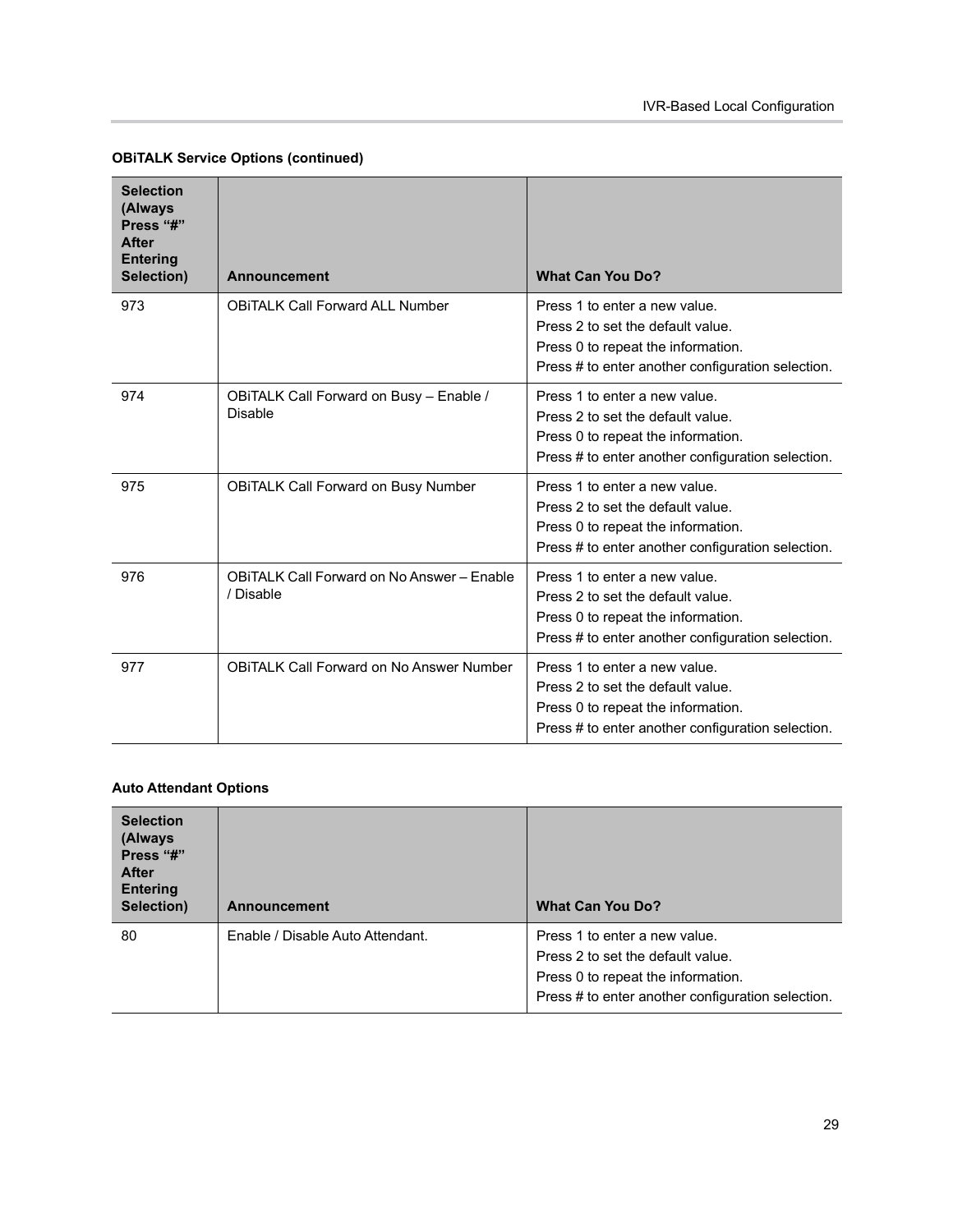# **Device Configuration Web Pages**

The following table lists all the settings available from device configuration web pages. **Device Configuration Web Pages** 

| <b>Configuration Page</b>    | <b>Available Settings</b>                                                                                                                                                            |
|------------------------------|--------------------------------------------------------------------------------------------------------------------------------------------------------------------------------------|
| <b>Status</b>                | <b>System Status</b><br><b>Call Status</b><br>Call History<br><b>SP Services Stats</b>                                                                                               |
| <b>OBiWiFi Configuration</b> | Wi-Fi Settings<br><b>Wi-Fi Access Points</b>                                                                                                                                         |
| System Management            | <b>WAN Settings</b><br>Auto Provisioning<br>Device Admin<br>Device Update                                                                                                            |
| <b>Service Providers</b>     | ITSP Profile A (repeated for ITSP Profile B, C, D, E, and F)<br>General<br>$\bullet$<br><b>SIP</b><br>$\bullet$<br><b>RTP</b><br>$\bullet$                                           |
| <b>Voice Services</b>        | SP1 Service<br><b>SP2 Service</b><br>SP3 Service<br><b>SP4 Service</b><br><b>SP5 Service</b><br>SP6 Service<br><b>OBITALK Service</b><br>Auto Attendant<br>Gateways and Trunk Groups |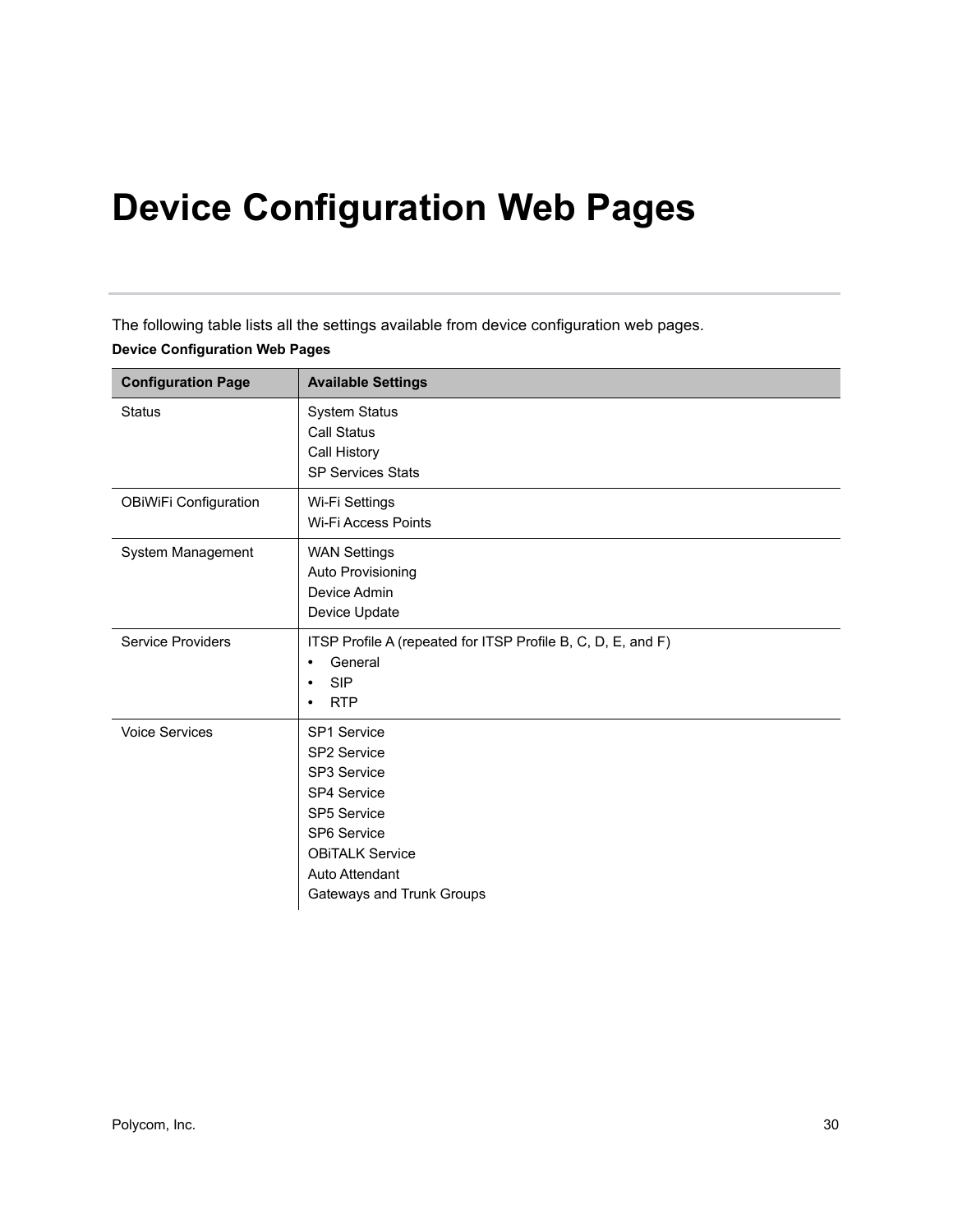| <b>Configuration Page</b> | <b>Available Settings</b>                                                                                                       |
|---------------------------|---------------------------------------------------------------------------------------------------------------------------------|
| <b>IP Phone</b>           | <b>Phone Settings</b><br>Left Line Keys<br>Right Line Keys - on right side of phone screen (available only on VVX 450, OBi      |
|                           | Edition)<br>Programmable Keys<br>Side Car 1<br>Side Car 2                                                                       |
|                           | <b>LED Settings</b><br>Side Car 1<br>Side Car 2<br>Softkeys Keys<br>LDAP<br>Line Key Customization<br>Screen Item Customization |
| <b>Codec Profiles</b>     | Codec Profile A<br>Codec Profile B                                                                                              |
| <b>Tone Settings</b>      | Tone Profile A<br>Tone Profile B                                                                                                |
| <b>Ring Settings</b>      | Ring Profile A<br>Ring Profile B                                                                                                |
| <b>Star Codes</b>         | Star Code Profile A<br>Star Code Profile B                                                                                      |
| <b>User Settings</b>      | <b>User Preferences</b><br><b>Speed Dials</b><br><b>User Defined Digit Maps</b>                                                 |

#### **Device Configuration Web Pages (continued)**

# <span id="page-31-0"></span>**Disabling or Protecting Phone Web Pages Access**

The computer where the web browser runs on in this case is usually on the same LAN as the phone. Here, security is usually not a big concern as long as the LAN is secured from public 'hostile' networks. Obviously, this is not the preferred method for a service provider to manage a deployed phone. In fact, most service providers would rather disable this capability on the phone so that the end user cannot tamper with its configuration. However, a service provider may still use the phone web page in a lab environment when initially experimenting with the phone parameter settings for eventual locked-down remote mass-provisioning or to prepare a phone before it is shipped out to an end-user, then switch to remote provisioning after deploying the unit.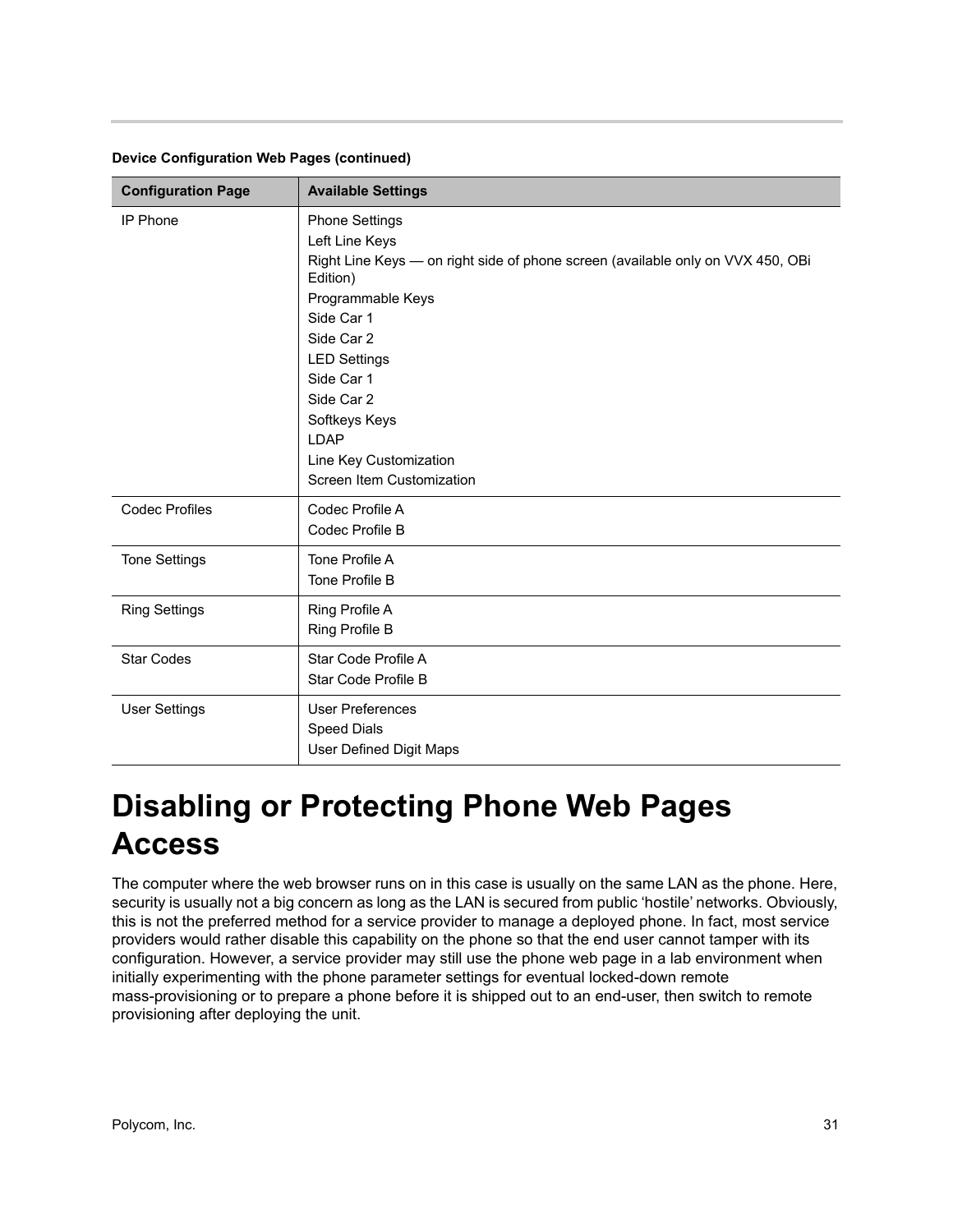# <span id="page-32-0"></span>**Service Providers**

Use the following information for SIP-based configurations. Each ITSP configuration is grouped together as an ITSP profile. OBi devices refer to them as ITSP Profile A through ITSP Profile H.

Voice Services:

- **●** SP1–8
- **●** OBiTALK

### <span id="page-32-1"></span>**SIP Service Provider Features**

You can configure up to four SIP accounts or SIP Trunks on your system. For the purposes of this guide and elsewhere on the system web interface, documentation, and the OBiTALK portal, the term ITSP describes the logical entity providing the SIP Trunk service to your system. When your system is used with an IP PBX, the IP PBX takes the place of the ITSP if it's the entity providing the SIP Trunk account credential and connectivity to your system.

Each ITSP configuration is grouped together as an ITSP Profile, referred to as ITSP Profiles A through H. The SP service account specifics are grouped under the heading *SPn Service*, where *n* = 1–8. An ITSP Profile includes such parameters as ProxyServer, OutboundProxy, and DigitMap, but doesn't include account-specific parameters. An SP Service includes account-specific parameters such as AuthUserName (usually the phone number of the account), AuthPassword, CallerIDName, and X ServProfile (which ITSP Profile to assume). If the SP Services use the same ITSP, then only one ITSP Profile needs to be configured with all SP Services referred to the same profile.

From your system's point of view, the SP*n* Service using ITSP Profile *X* is enabled with the following minimal settings:

- **●** *ITSP Profile X SIP::*ProxyServer = *Not Blank*
- **●** *SPn Service::*Enabled = Yes
- **●** *SPn Service::*AuthUsername = *Not Blank*

where  $X = A$ –H and  $n = 1$ –8. Otherwise, the service is considered to be disabled.

### <span id="page-32-2"></span>*Use SPn as a Proxy for a SIP IP Phone*

An SP service can be set up as a proxy for a legacy IP phone to let the phone access OBiTALK on your system. This proxy mode of operation must be explicitly enabled in the SP 's configuration on your system. It's disabled by default. The IP phone using this proxy service is the *local\_client* of the SP service. It must be installed on the LAN side of your system.

In this mode, SP*n* accepts SIP Registration from the client system from the LAN side, which must use the same user-id and password as this SP*n*'s AuthUserName and AuthPassword parameters for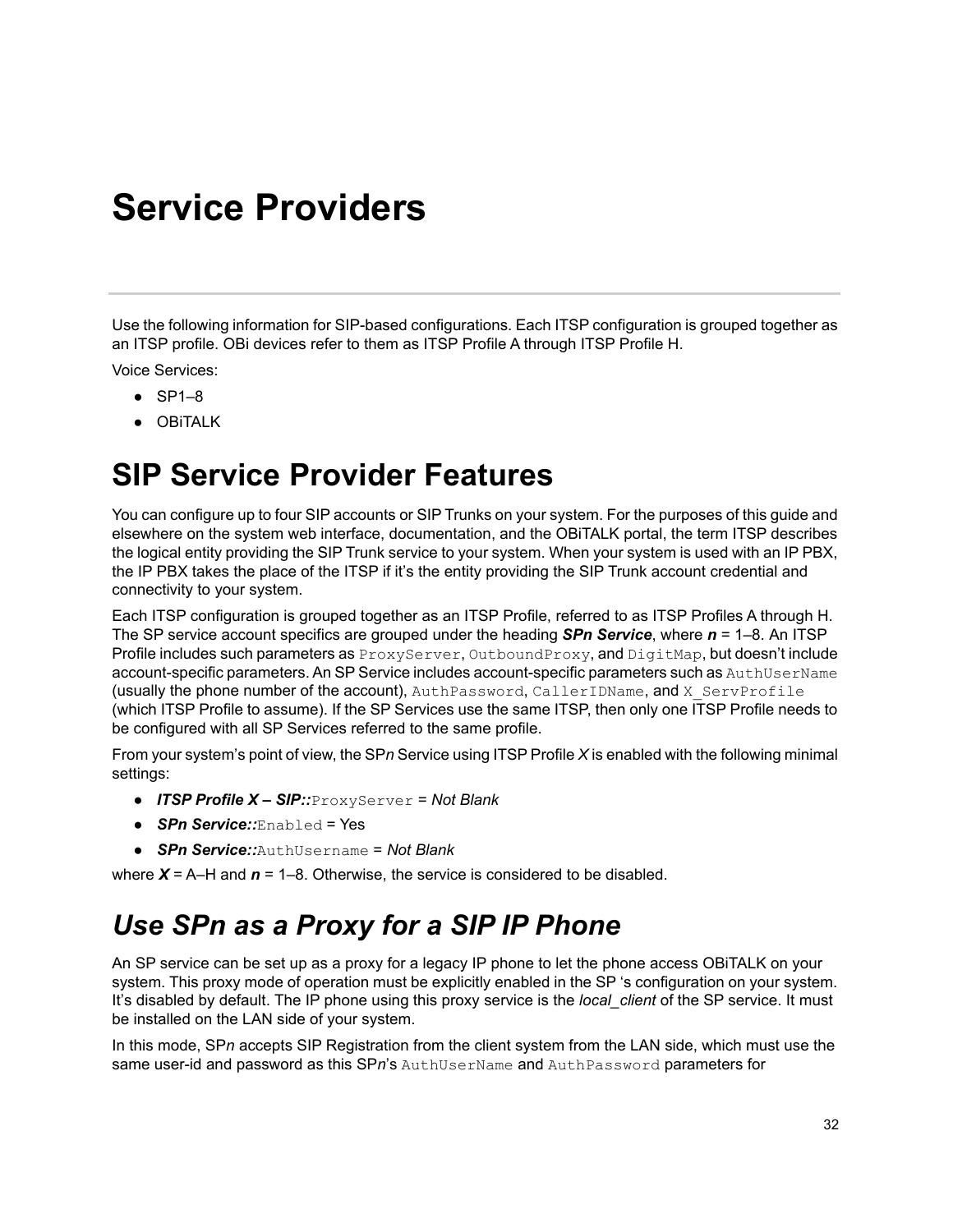authentication. This client system can also send SIP INVITE to your system at this SP to make calls. This SP's InboundCallRoute must be set up with the proper routing rule to handle calls from the *local\_client*.

Send the SIP Proxy Server parameter on the client system to:

<obi-number>.pnn.obihai.com:<spn-user-agent-port>

where <obi-number> is the 9-digit OBi number of this system, and <spn-user-agent-port> is SP*n*'s X UserAgentPort parameter.

For example, SP1 has a *local\_client* with the user-id 4086578118. The client wishes to make and receive calls on SP3. The SP1 **InboundCallRoute** shall include the following rule:

{4086578118>:sp3}

The SP3 InboundCallRoute shall be: {sp1(**408657118@local\_client**)}

For more information on SP*n* services parameters and OBiTALK calling features parameters, see the *D230 Parameter Reference Guide.*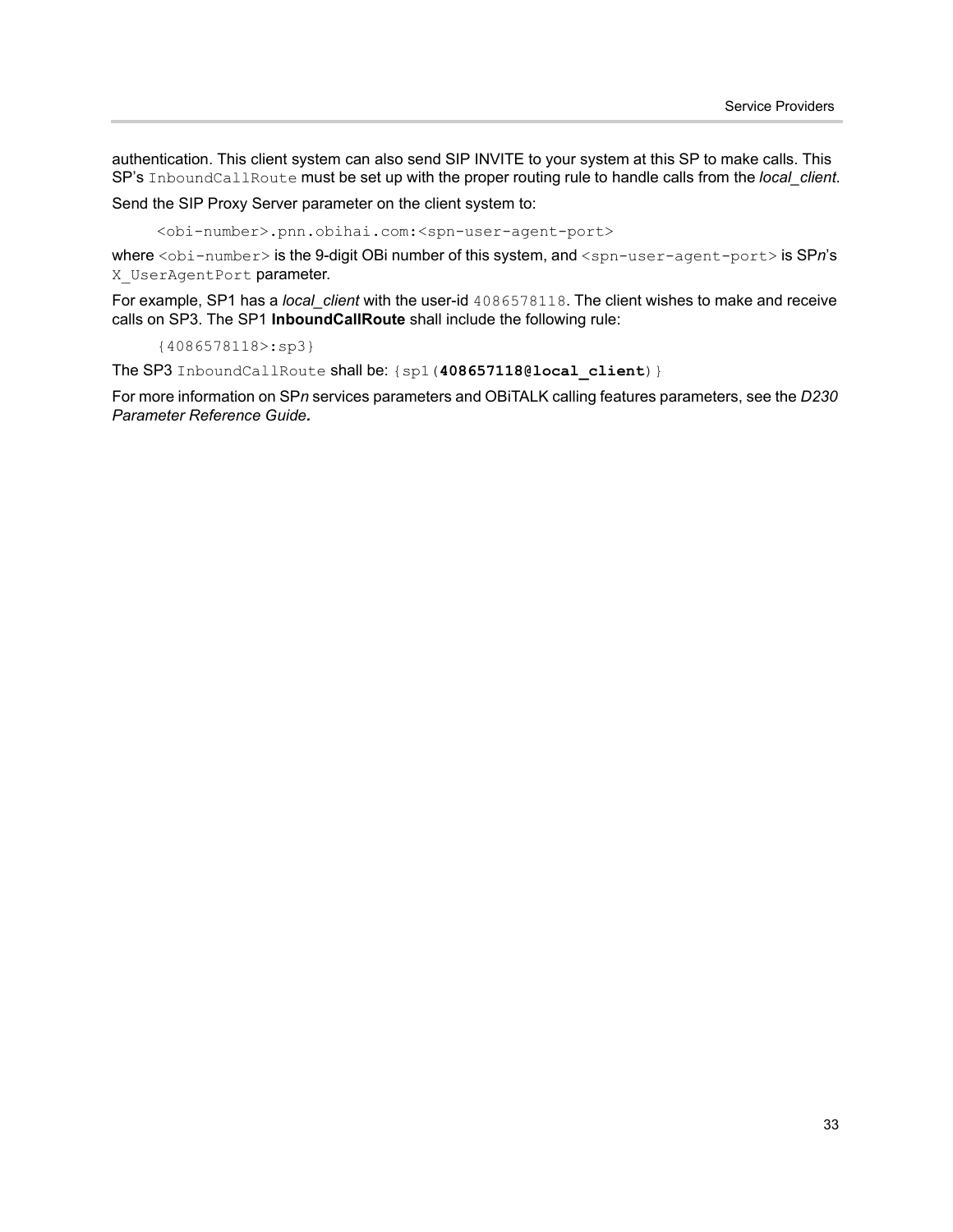# <span id="page-34-0"></span>**Network Settings**

You can control how your OBi device accesses the web and your network.

# <span id="page-34-1"></span>**Default DHCP Settings**

When you initialize a network connection to a configuration server, your device extracts DHCP Option 160 from a DHCP offer by default.

Your device also prioritizes DHCP Option 160 ahead of other options in the ConfigURL parameter using the following parameters and macros:

- **●** Option 160 is added to the *System Management > WAN Settings > DHCP Client Settings::*ExtraOptions parameter.
- **●** The *System Management > Auto Provisioning > ITSP Provisioning::*ConfigURL parameter includes the \$DHCPOPT160/\$MAC.xml;\$DHCPOPT160/\$DM.xml;\$DHCPOPT160; tftp://\$DHCPOPT66/\$DM.xml;\$DHCPOPT66/\$DM.xml;\$DHCPOPT66 macro string.

Don't reconfigure these default settings.

# <span id="page-34-2"></span>**DNS Lookup of SIP Servers**

When sending out SIP requests to the server, your system looks up the IP address of the server using standard DNS query if the server is specified as a domain name instead of an IP address. If an Outbound Proxy Server is configured, it's used instead of the SIP Proxy Server or SIP Registration Server. The resolution of the server domain name into IP address is performed in the following manner:

- **●** Try looking up the name as DNS A Record. If not found,
- **●** Try looking up the name as DNS SRV Record. If not found,
- **●** Try looking up the name as DNS SRV Record with "\_sip.\_udp." prepended to the host name. If not found, fail the request.

If the result from the DNS query is an SRV record, the server port is taken from that record also. The server port value configured on your system is ignored. Otherwise, the server port is taken from the configured value or uses port 5060 if none is specified.

# <span id="page-34-3"></span>**DNS NAPTR Support**

This feature enables DNS Name Authority Pointer (NAPTR) lookup for SIP proxy servers or outbound proxies. Combining NAPTR with SRV records enables chaining multiple records. With NAPTR lookup, your system can discover:

**●** The hosts to access the SIP service for a given domain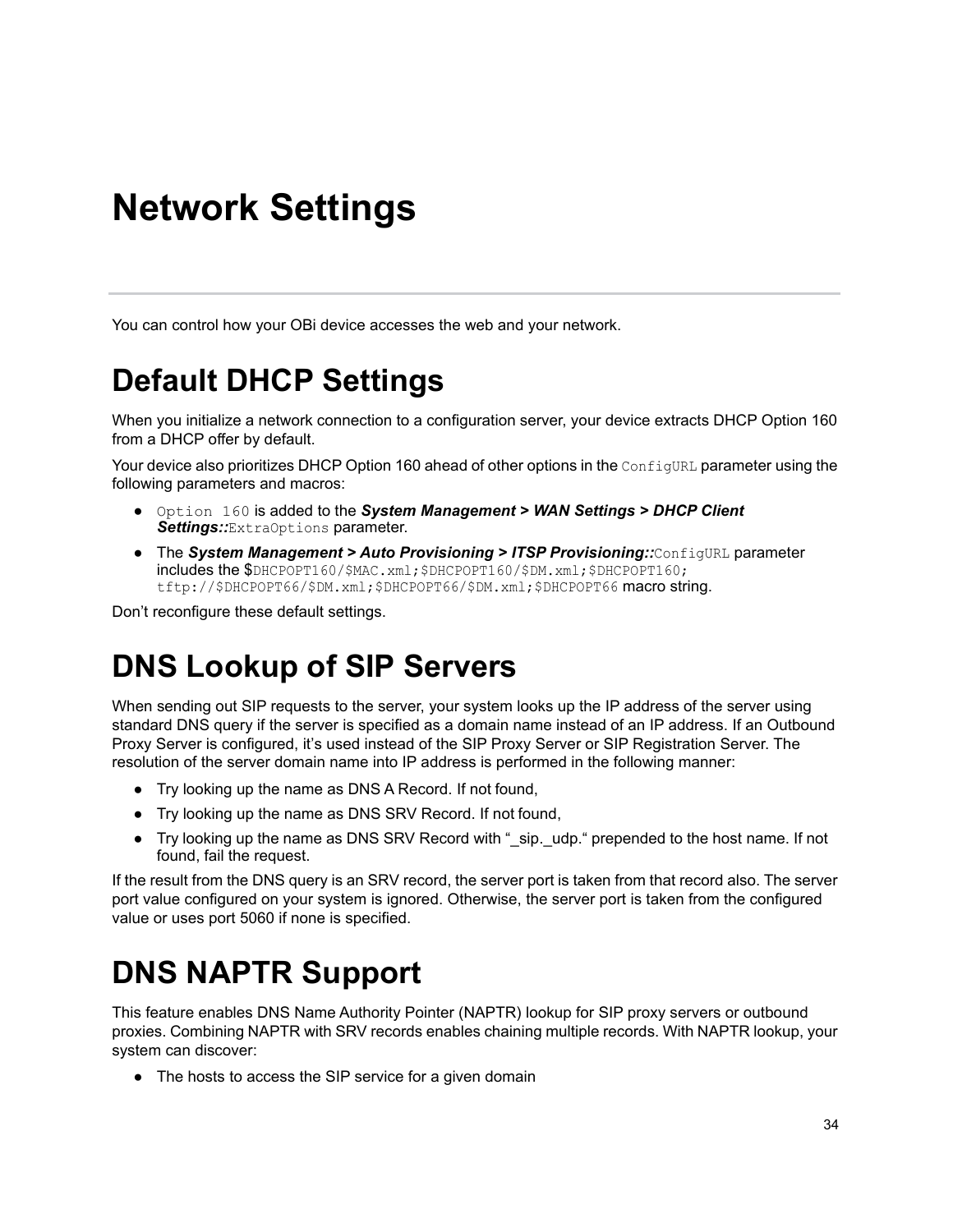- **●** The SIP transport, preference, and order of each host
- **●** The types of DNS records to use for each listed host (SRV or A record)

The following list describes the basic NAPTR feature:

- **●** You can enable NAPTR for each ITSP Profile.
- **●** If enabled, the phone only attempts NAPTR lookup of the domain name specified in the OutboundProxy parameter (if configured).Otherwise the phone uses the ProxyServer parameter (on the corresponding *ITSP Profile x – SIP* web page).

The phone doesn't fall back to perform regular DNS SRV or DNS A record lookup if NAPTR records aren't available.

- **•** You can use NAPTR lookup whether or not you enable the X ProxyServerRedundancy parameter, although best practices are to enable the X $P_{\text{roxV}}$ ServerRedundancy parameter with NAPTR lookup.
- **●** If a NAPTR record indicates to look up the host name as an SRV record, the phone considers the host name to be complete and doesn't add a prefix when querying the DNS server for its SRV record, regardless the settings of the X\_DnsSrv and X\_DnsSrvAutoPrefix parameters.
- When more than one UDP, TCP, or TLS options are available and all are at the same order and preference, the phone considers UDP the highest priority, then TCP, then TLS.
- With NAPTR enabled, the phone can fail over and fall back among UDP/TCP/TLS transports or change to a different transport based on the result of each NAPTR lookup (which is renewed at half of TTL value from the DNS server).

This feature complies with RFC 2915.

### <span id="page-35-0"></span>**SIP Registration**

You can configure your systems to register periodically with a SIP Proxy Server or SIP Registration Server. The SIP Proxy Server and SIP Registration Server can be different systems, although in practice they're usually the same. SIP Proxy Server is a required parameter that you must configure on your system. The Registration Server is optional and assumed to be the same as the SIP Proxy Server if it isn't configured on your system.

The main purpose of registration is to create and maintain a dynamic binding of the SIP account to your system's local contact address. The service provider can also rely on this periodic message to infer if your system is online and functional. Each system takes only one local IP address that is either statically assigned in your system's configuration, or dynamically obtained from a local DHCP server. The SP*n*  services (for *n* = 1 through 8) each use a different local contact port for sending and receiving SIP messages (defaults are 5060, 5061, 5062, and 5063).

Note that dynamic address binding through periodic registration isn't strictly necessary if the local IP address of your system doesn't change. Your system's contact address can be statically configured on the Registration Server.

### <span id="page-35-1"></span>*Registration Period*

The server determines the actual Expires value. The server may reject the REGISTER request with 423 with a Min-Expires header value (in seconds). If that happens, your phone quickly retries with an Expires header value equal to the Min-Expires header value from the server. When the server accepts the registration, it replies with a 2xx response for the REGISTER and includes an Expires parameter value in the Contact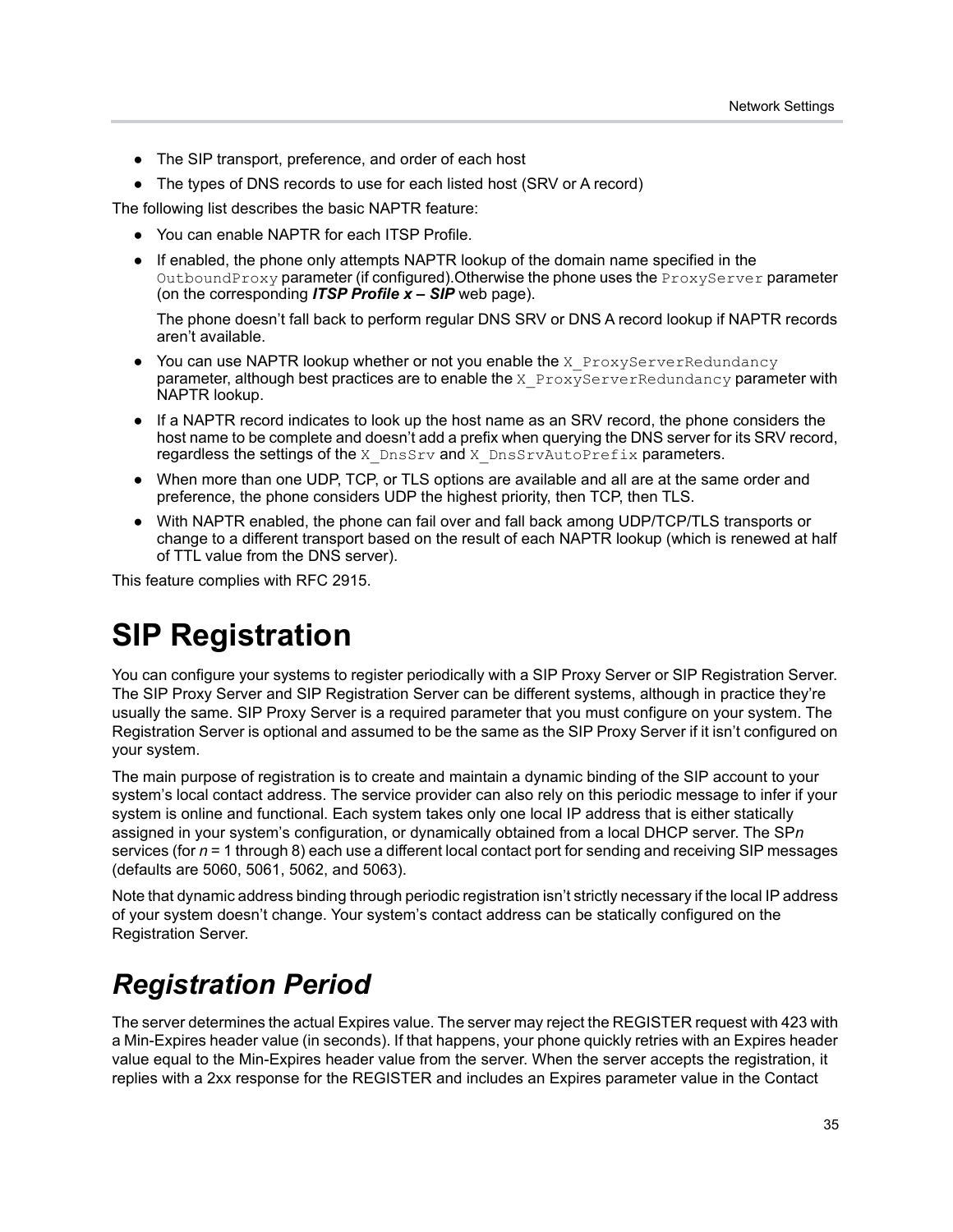header that matches the Contact your phone uses in the REGISTER request. However, if it isn't found in the Contact, your phone takes the server-supplied Expires value from the Expires header of the 2xx response. If still not found, your phone assumes the server-supplied value is 3600 seconds.

If the server-supplied Expires value is less than the Expires header value used by your phone, it takes the server version to compute the next renewal interval. Otherwise, your phone uses its own Expires header value to do the same.



The server shouldn't supply explicitly or implicitly an Expires value that is larger than what your phone has asked for, as that would be a protocol violation. Your phone, however, ignores such an error.

## *SIP Proxy Server Redundancy and Dual REGISTRATION*

Server Redundancy specifically refers to your phone's capability to:

- **●** Look for a working server to REGISTER with from a list of candidates
- **●** Switch to another server once the server that it currently registers to becomes unresponsive

Other SIP requests, such as INVITE or SUBSCRIBE, are sent to the same server that your phone currently registers to.

If the Outbound Proxy Server is provided, server redundancy is applied to the Outbound Proxy Server instead of the REGISTRATION server. Server redundancy behavior is enabled by enabling the *ITSP Profile*  X – SIP::X\_ProxyServerRedundancy parameter (which is disabled by default).

Another requirement for using the server redundancy feature is that the underlying server must be configured in your system as a domain name instead of an IP address. This allows your system to collect a list of candidate servers based on DNS query.

The domain name can be looked up as DNS A record or DNS SRV record. For A records, all the IP addresses returned by the DNS server are considered to have the same priority. For SRV records, the hosts returned by the DNS server can be each assigned a different priority.

After a list of candidate servers is obtained, your system first looks for a working server according to the stated priority. A *working server* means one that your system can successfully register to. This is the *primary server*. Your system maintains registration with the primary server the usual way. However, if no working server is found after traversing the entire list, your system takes a short break and repeats the search in the same order.

While maintaining registration with the primary server, your system continually attempts to fall back to one of the candidate servers that has higher priority than the primary server, if any. The list of candidate servers that your system is trying to fall back on is known as the *primary fallback list*, which may be empty.

In addition, your system can be configured to maintain a secondary registration with a server that has lower or equal priority than the primary server. Secondary registration can be enabled by setting the parameter X SecondaryRegistration to True. If X ProxyServerRedundancy is False, however,

X SecondaryRegistration doesn't take any effect. If this feature is enabled, as soon as a primary server is found, your system searches for a working secondary server in the same manner from the list of candidate servers that are of lower or equal priority than the primary server. In the same way, once your system finds a secondary server, it forms a *secondary fallback list* to continually attempt to fall back on if the list isn't empty.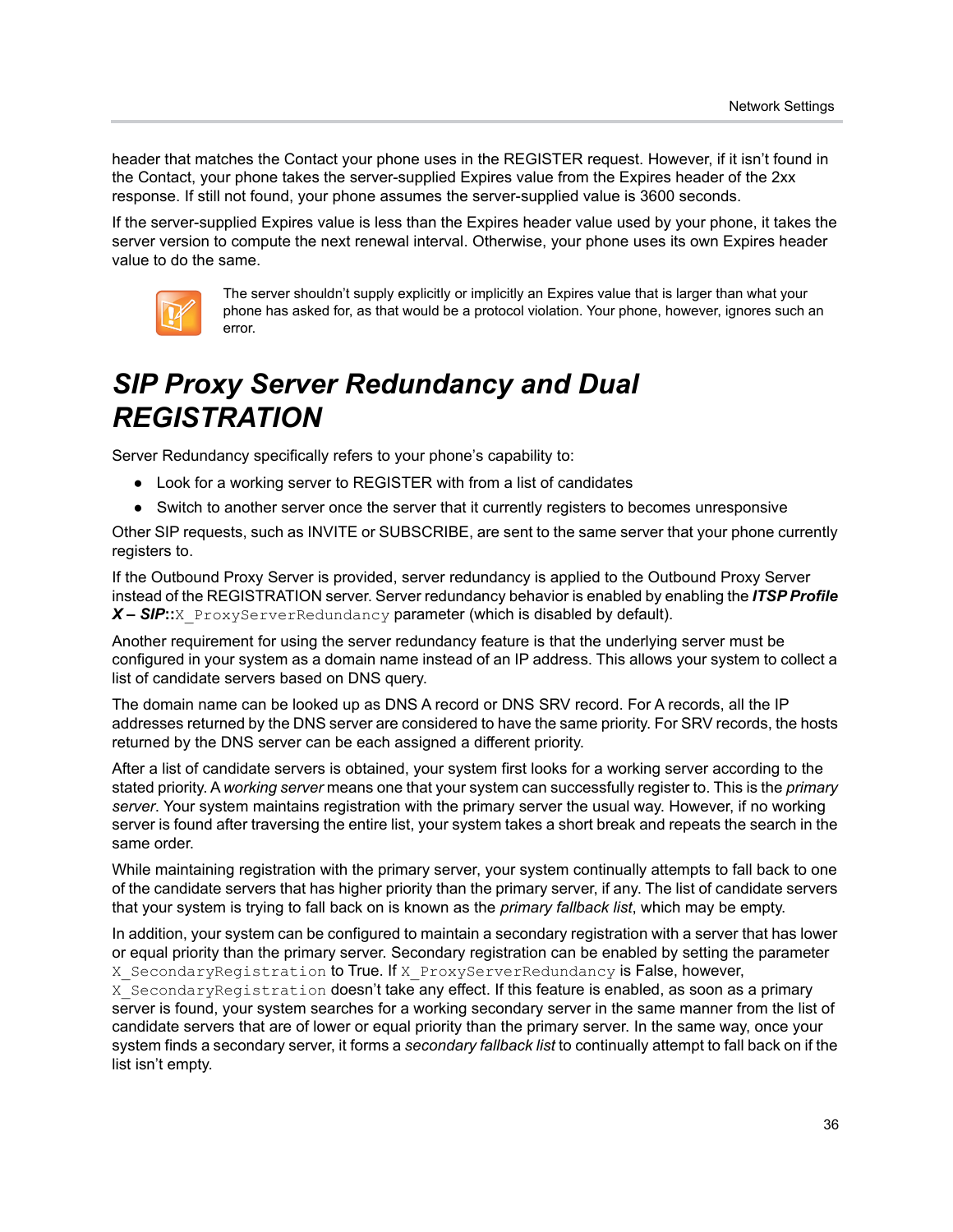You can configure the intervals for checking the primary fallback list and the secondary fallback list in the X CheckPrimaryFallbackInterval and X CheckSecondaryFallbackInterval parameters. These parameters are specified in seconds and the default value is 60 for both.

Notes:

- **●** Existence of a secondary server implies a primary server exists.
- **●** If the secondary server exists, it immediately becomes the primary server when the current primary server fails. Your system then starts searching for a new secondary server if the candidate set isn't empty.
- **●** The candidate list can change (be lengthened, shortened, have its priority changed, and so forth) on every DNS renewal (based on the entry's TTL). Your system rearranges the primary and secondary servers and fallback lists accordingly, whichever applies.

If server redundancy is disabled, your system resolves only one IP address from the server's domain name, and won't try other IP addresses if the server isn't responding.

## *SIP Outbound Proxy Server*

An outbound proxy server can be configured on your system such that all outbound requests are sent via the outbound proxy server instead of directly to the SIP Proxy Server or Registration Server.

If the outbound proxy server is listening at a nonstandard port, the correct port value must be specified in the OutboundProxyPort parameter. The OutboundProxy can use a different transport protocol from the ProxyServer. The transport protocol to use to communicate with the OutboundProxy can be set in the OutboundProxyTransport parameters. If OutboundProxyTransport is TCP or TLS, your system initiates a TCP or TLS connection only with the OutboundProxy. All subsequent messages exchanged between your system and the servers MUST use the same connection. If the connection is closed for any reason, your system attempts to re-establish the connection with the OutboundProxy following an exponential back-off retry pattern.

Even though your system only exchanges messages directly with the OutboundProxy, the ProxyServer, ProxyServerPort, and ProxyServerTransport parameters are still very much relevant and important, since the SIP requests sent by your system to the server are formed based on these values, not based on the OutboundProxy value. The OutboundProxy value should never appear in the SIP requests generated by your system, unless the OutboundProxy parameter has the same value as ProxyServer.

Some server implementations include the outbound proxy server in a Record-Route header such that your system shouldn't respect the locally configured OutboundProxy value after the initial INVITE is sent for a new call. This behavior can be achieved by enabling the *ITSP Profile X –* 

**SIP**::X\_BypassOutboundProxyInCall option. However, this option has no effect when the OutboundProxyTransport is TCP or TLS, as your system always uses the same connection to send messages to the server.

## *SIP Privacy*

Your system observes inbound caller privacy and decodes caller's name and number from SIP INVITE requests by checking the FROM, P-Asserted-Identity (PAID for short), and Remote-Party-ID (RPID for short) message headers. All these headers can carry caller's name and number information.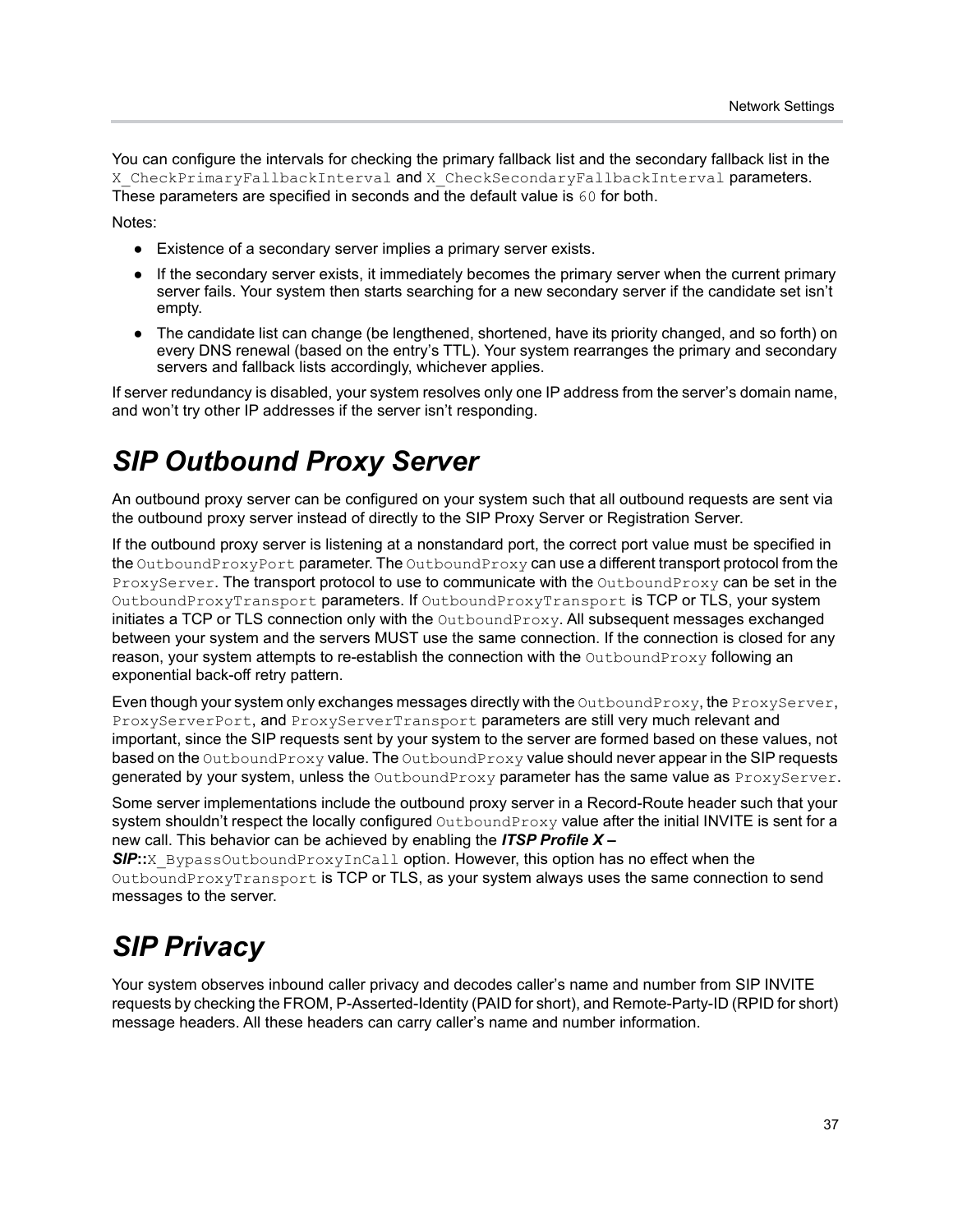If PAID is present, the device takes the name and number from it. Otherwise, it takes the name and number from RPID if it's present, or from the FROM header otherwise. RPID, if present, includes the privacy setting desired by the caller. This privacy can indicate one of the following options:

- **●** *off* = no privacy requested. The device shows name and number.
- **●** *full* = full privacy requested. The device hides both name and number.
- **●** *name* = name privacy requested. The device shows the number but hides the name.
- **●** *uri* = uri privacy requested. The device shows the name but hides the number.

Regardless, if PAID exists or not, the device always takes the privacy setting from the RPID if it's present in the INVITE request. Note that if the resulting caller name is "Anonymous" (case-insensitive), device treats it as if the caller is requesting full privacy.

For outbound calls, the caller's preferred privacy setting can be stated by the device in an RPID header of the outbound INVITE request. To enable this behavior, the *ITSP Profile X –* 

**SIP**::X\_InsertRemotePartyID parameter must be set to True, which is the default value of this parameter. The device supports only two outbound caller privacy settings: privacy=off or privacy=full. The RPID header generated by the device carries the same name and number as the FROM header. If outbound caller-ID is blocked, the device sets privacy=full in RPID, and also sets the display name in the FROM and RPID headers to "Anonymous" for backward compatibility. The device won't insert PAID in outbound INVITE requests.

You can further instruct your phone to use sip: anonymous@localhost in the FROM header by enabling the option **X** UseAnonymousFROM (that is, in this case your phone uses From: "Anonymous" <sip:anonymous@localhost>).

Your phone also includes a **Privacy: id header if X\_InsertPrivacyHdr** is also enabled.

## **NAT Traversal Considerations**

If your phone sits behind a NAT router, it can discover the mapped external address corresponding to its local SIP contact address as seen by the serverin one of the following ways:

- **●** From the "received=" and "rport=" parameters of the VIA header of the REGISTER response sent by the server. These two parameters tell your system its mapped IP address and port number. Your system uses this method if you've enabled periodic registration on your system.
- **●** From the response to a STUN binding request your system sent to a STUN server. This method is used by enabling X KeepAliveEnable and setting X KeepAliveMsgType to stun. The keep-alive messages are sent to the same server where a REGISTER request would be sent.
- **•** From the value of thex PublicIPAddress parameter. Your system always uses the mapped external contact address in all outbound SIP requests instead of its local contact address if one is discovered by either method when the *ITSP Profile X – SIP***::**X\_DiscoverPublicAddress option is also enabled. The substitution of private addresses with public addresses applies to the Contact header of any SIP requests and the  $c=$  line in SDP. If the option **X\_UsePublicIPAddressInVia** is also enabled, the Via address is also substituted. However, this usually isn't necessary.

Your phone can also include an empty rport parameter in the Via header of outbound SIP requests if the option *ITSP Profile X – SIP*::X UseRport option is enabled. This parameter is sometimes needed to prompt the server to insert an rport parameter value in the response. It should also prompt the server to send the response to the port where the request originated from (that is, according to the source port of the IP header of the packet). However, as such behavior on the server is considered standard by many, the empty rport parameter has become superfluous in practice.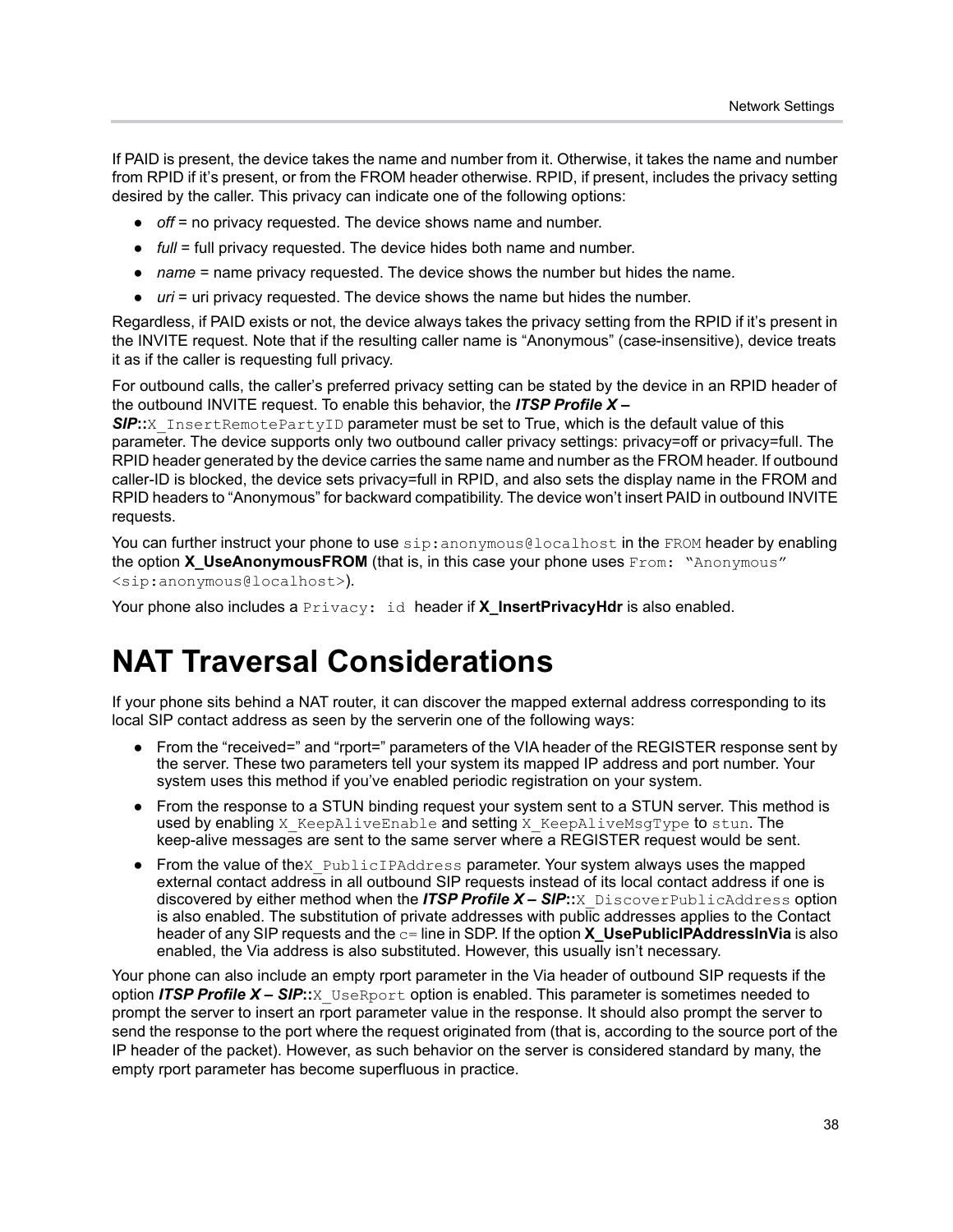## *STUN and ICE*

Your system supports standard STUN based on RFC3489 and RFC5389 for passing inbound RTP packets to systems sitting behind NATs. The parameters that control the STUN feature are found in the **ITSP Profile X – General::** section:

- **●** STUNEnable Enables this feature. Default is False.
- **●** STUNServer The IP address or domain name of the external STUN server to use. STUN feature is disabled if this value is blank, which is the default.
- **●** X\_STUNServerPort The STUN Server's listening UDP port. Default value is 3478 (standard STUN port).

The STUN feature used in this context is only for RTP packets, not SIP signaling packets, which typically don't require STUN. Your device sends a STUN binding request right before making or answering a call on SP1/2. If the request is successful, your device decodes the mapped external address and port from the binding response and uses them in the m= and c= lines of its SDP offer or answer sent to the peer device. If the request fails, such as STUN server not found or not responding, the call goes on without using external address in the SDP.

Standard RTP requires the use of an even-numbered port in the m= line. If the external port isn't an even number, your device changes the local RTP port and redoes STUN, and continues to do this as many as four times or until an even external port number is found. If the fourth trial still results in an odd external port number, the call goes on without using an external address in the SDP.

Your system supports standard ICE based on RFC5245. ICE is done on a per-call basis for automatically discovering which peer address is the best route for sending RTP packets. To enable ICE on your system, set the *ITSP Profile X – General***::**X\_ICEEnable parameter to True. The default is False.

ICE is effective if STUN is also enabled. However, STUN not a requirement for using ICE on your device. If STUN is enabled and an external RTP address different from its local address is discovered, your device offers two ICE candidates in its SDP:

- **●** The local (host) address (highest priority)
- **●** The external (srflx or server reflexive) address

Otherwise, only the localhost candidate is shown in the device's SDP. Note that your device uses the srflx address in the m= and c= lines of the SDP if STUN is enabled and successful.

If ICE is enabled and the peer's SDP has more than one candidate, your device sends STUN requests to each peer candidate from its local RTP port. As soon as it receives a response from the highest priority candidate, your device concludes ICE and uses this candidate to communicate with the peer. Otherwise, your device allows as long as 5 seconds to wait for the response from all the candidates, and selects the highest priority candidate that has a response. Once ICE completes successfully, your device further applies symmetric RTP concept to determine the peer's RTP address (that is, sends them to the address from which the peer's RTP packets are coming).

## *RTP Statistics – the X-RTP-Stat Header*

When ending an established call, your system can include a summary of the RTP statistics collected during the call in the SIP BYE request or the 200 response to the SIP BYE request sent by the peer system. The summary is carried in an X-RTP-Stat header in the form of a comma-separated list of fields. The reported fields are:

**●** PS = Number of Packets Sent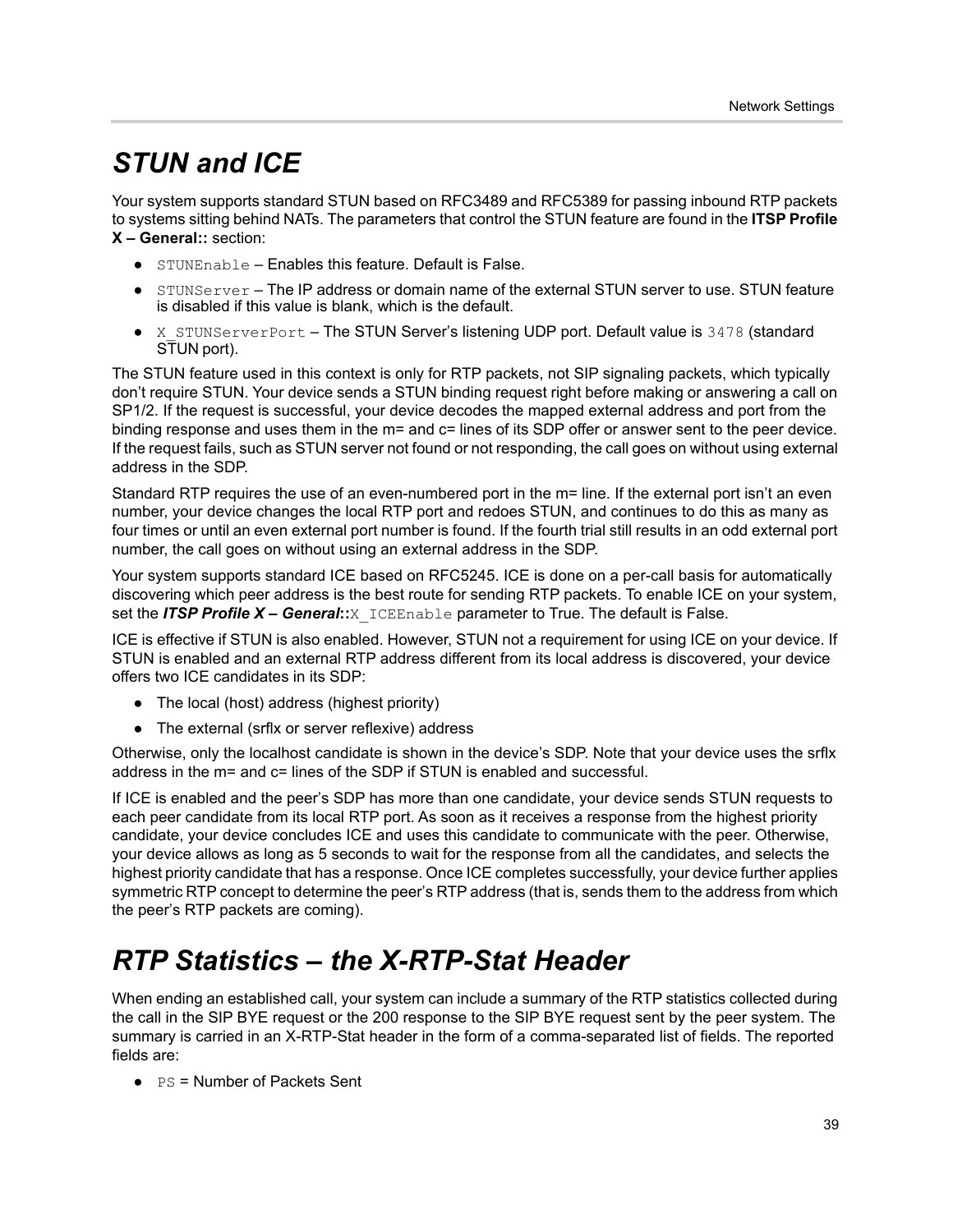- **●** PR = Number of Packets Received
- **●** OS = Number of bytes sent
- **●** OR = Number of bytes received
- **●** PL = Number of packets lost
- **●** JI = Jitter in milliseconds
- **●** LA = Decode latency or jitter buffer size in milliseconds
- **●** DU = Call duration in seconds
- **●** EN = Last Encoder Used
- **●** DE = Last Decoder Used

#### For example:

X-RTP-Stat:PS=1234,OS=34560,PR=1236,OR=24720,JI=1,DU=1230,PL=0,EN=G711U, DE=G711U

To enable the X-RTP-Stat feature, set the *ITSP Profile X – SIP***::**X\_InsertRTPStats parameter to True.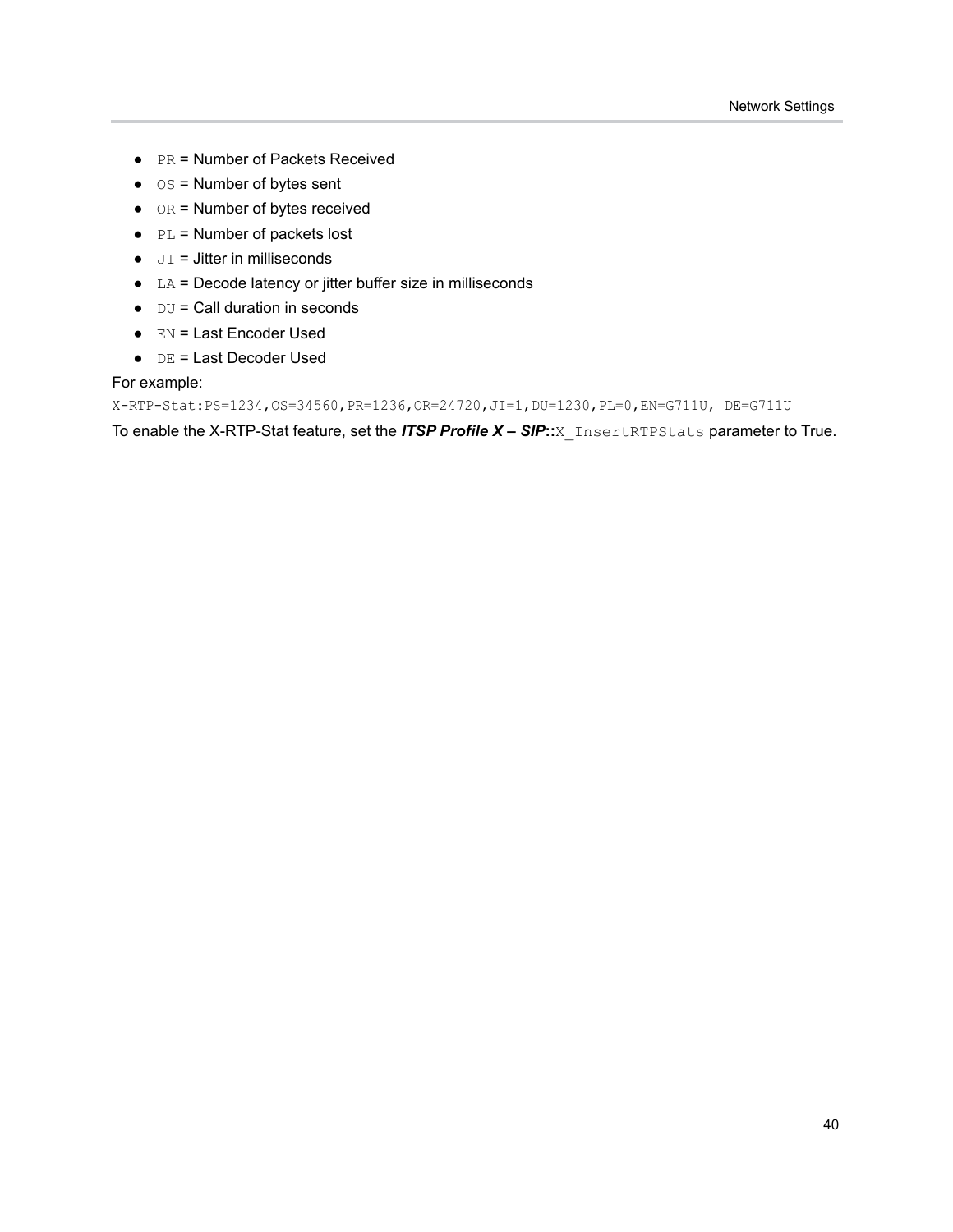# **Provisioning Scripts and Macros**

You can use scripts and macros when provisioning your OBi devices.

## **Provisioning Scripts**

A provisioning script can be used in a **ConfigURL** and **FirmwareURL** parameter. A provisioning script is a sequence of statements separated by a semicolon (;). The phone executes the statements sequentially.

Syntax:

```
*<SPNL> [@label 1*<SP>] [IF 1*<SP> ( 1*<SP> expr 1*<SP> ) 1*<SP>] oper [1*<SP> 
args] ;
```
The following table provides the description of the provisioning script parameters.

| <b>Parameter Name</b> | <b>Description</b>                                                                                                                                                                                  |
|-----------------------|-----------------------------------------------------------------------------------------------------------------------------------------------------------------------------------------------------|
| []                    | An optional element in the syntax.                                                                                                                                                                  |
| $<$ SP $>$            | A white space, which can be a space $(0x20)$ or a tab $(0x09)$ .                                                                                                                                    |
| $*<$ SP $>$           | Zero or more $\langle SP \rangle$ .                                                                                                                                                                 |
| $1*$                  | One or more $\langle$ SP $\rangle$ .                                                                                                                                                                |
| $<$ SPNL $>$          | $A$ <sp> or a newline (0x0A or 0x0D) character.</sp>                                                                                                                                                |
| * <spnl></spnl>       | Zero or more $\langle$ SPNL $\rangle$ .                                                                                                                                                             |
| @label                | $(0 \times 40)$ followed by a string made up of ASCII characters in the set $[a-zA-z0-9]$ . A label<br>g.<br>is used with a GOTO operation: GOTO label.                                             |
| ΤF                    | The string IF (0x49 0x46), which must be followed by (expr). This tells the phone to<br>execute the following operation in the statement only if the condition specified in $\exp r$ is<br>matched. |

#### **Provisioning Script Parameters**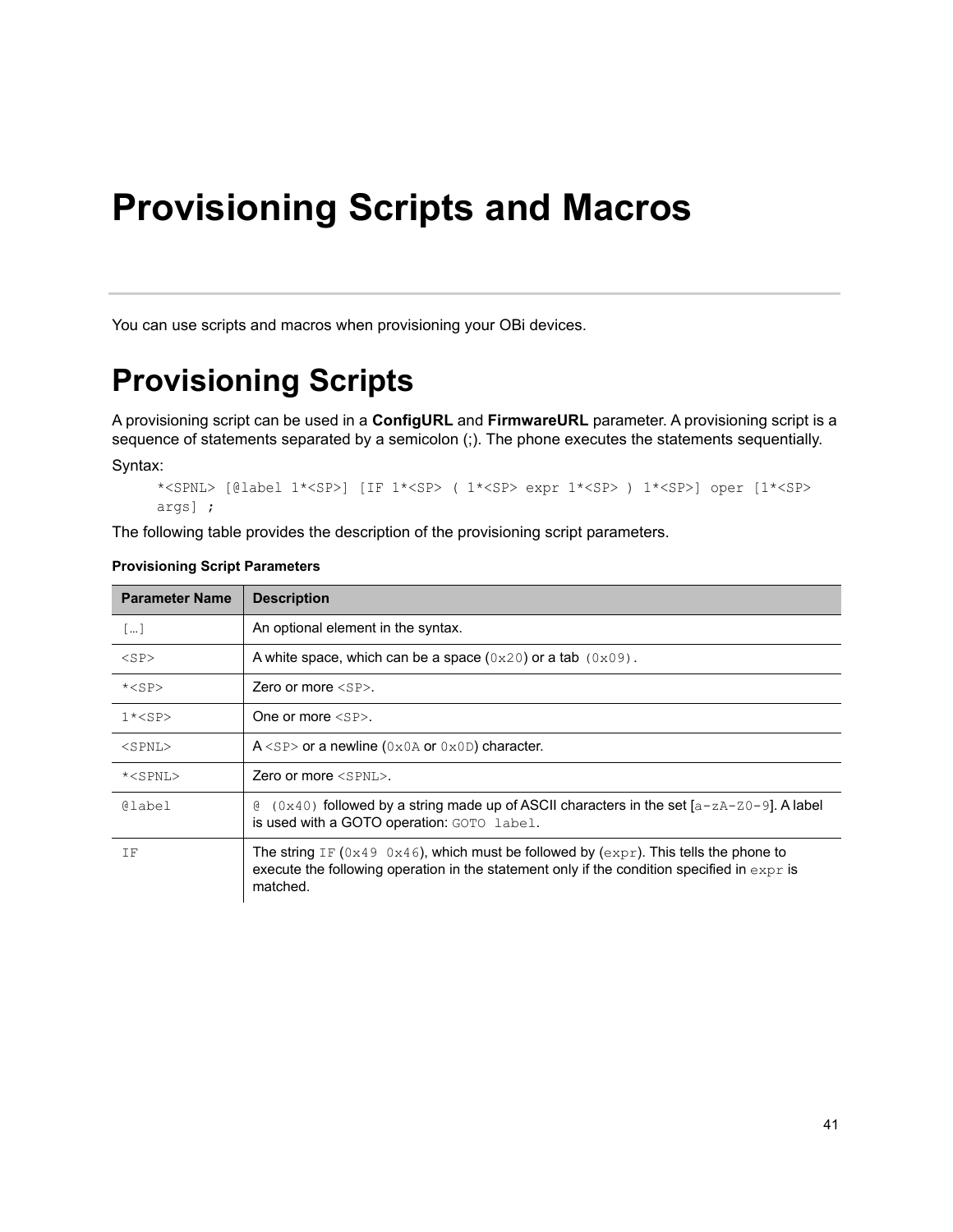| <b>Parameter Name</b> | <b>Description</b>                                                                                                                                         |  |  |  |
|-----------------------|------------------------------------------------------------------------------------------------------------------------------------------------------------|--|--|--|
| expr                  | An expression enclosed in parentheses. The format of $\exp r$ must be                                                                                      |  |  |  |
|                       | \$MacroName <sp> ComparisonOperator <sp> Value.</sp></sp>                                                                                                  |  |  |  |
|                       | where:                                                                                                                                                     |  |  |  |
|                       | MacroName is the name of a defined macro, such as TPRM0 or MAC.                                                                                            |  |  |  |
|                       | Value can be a combination of ASCII string and macros, or a quoted string.                                                                                 |  |  |  |
|                       | Examples:                                                                                                                                                  |  |  |  |
|                       | Abcde                                                                                                                                                      |  |  |  |
|                       | <b>\$DM\$MAC</b><br>٠                                                                                                                                      |  |  |  |
|                       | abcde\${MAC}.xml "abc def higjk"<br>٠                                                                                                                      |  |  |  |
|                       | It may not contain any <sp> characters except when enclosed by double quotes. The<br/>enclosing double quotes are excluded when doing the comparison.</sp> |  |  |  |
|                       | ComparisonOperator is one of the following relational operators:                                                                                           |  |  |  |
|                       | $==$ (Equal)                                                                                                                                               |  |  |  |
|                       | $!=$ (Not equal)<br>$\mathcal{P} =$ (Greater than or equal to)                                                                                             |  |  |  |
|                       |                                                                                                                                                            |  |  |  |
|                       | > (Greater than)                                                                                                                                           |  |  |  |
|                       | $\leq$ (Less than or equal to)                                                                                                                             |  |  |  |
|                       | $\langle$ (Less than)                                                                                                                                      |  |  |  |
|                       |                                                                                                                                                            |  |  |  |
|                       | The definition of the relational operation follows that of the standard C library function<br>strcmp(char *str1, char *str2).                              |  |  |  |
| Oper                  | One of the following operations: SYNC, FWU, WAIT, EXIT, GOTO, SET, CLR.<br>The <b>Provisioning Script Operations</b> section describes these operations.   |  |  |  |
|                       |                                                                                                                                                            |  |  |  |

#### **Provisioning Script Parameters**

Notes:

- **●** All statement syntaxes are case-sensitive.
- **●** The maximum size of a script is 2048 bytes. If the size is too big, the script is truncated, execution may be terminated prematurely, and behavior will be unpredictable. Please make sure your script is within this size limit.
- **●** You must also not have any newline character anywhere in a statement other than at the beginning of each statement.

You can use \$TPRM0, \$TPRM1, \$TPRM2, and \$TPRM3 as variables to store temporary values in a script. However, be cautious that  $$TPRMO$  may be used by the system to store the result of an operation and may accidentally overwrite the value you explicitly set for it. By default, the SYNC and the FWU operations store the result (1 for success and 0 for failure) in \$TPRM0.

**[Provisioning Script Operations](#page-42-0)** 

## <span id="page-42-0"></span>*Provisioning Script Operations*

Use the following operations when writing provisioning scripts.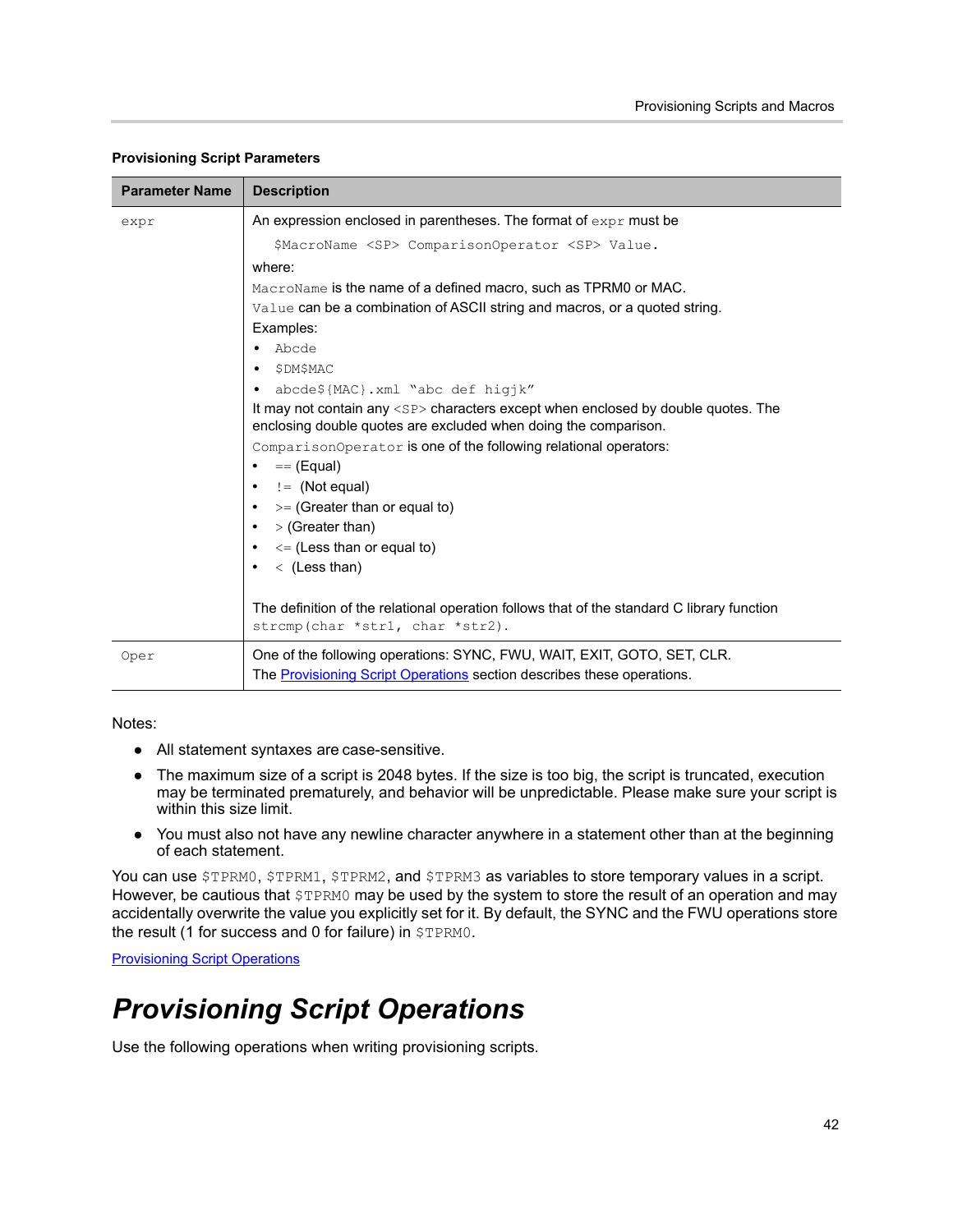### **SYNC**

This operation synchronizes the phone's profile with a profile specified by the URL. The phone downloads the specified profile according to the URL, and then decrypts the profile. This operation can be used only in a **ConfigURL** parameter, and must never be used in a **FirmwareURL** parameter.

#### Syntax:

[SYNC 1\*<SP>] [-T=var 1\*<SP>] [-A=crypto 1\*<SP>] [-K=key 1\*<SP>] [-IV=iv <SP>] URL

The following table provides the description of the provisioning script synch operation parameter.

| <b>Parameter</b> | <b>Description</b>                                                                                                                                                                                                                                                                                                                                                                          |
|------------------|---------------------------------------------------------------------------------------------------------------------------------------------------------------------------------------------------------------------------------------------------------------------------------------------------------------------------------------------------------------------------------------------|
| var              | A TPRMx to store the result, where $x = 1$ , 2, or 3. By default, the result is stored in TPRM0.                                                                                                                                                                                                                                                                                            |
| crypto           | aes OR $rc4$ (the crypto to decrypt the profile). Specify aes for AES128 or $rc4$ for RC4-128.                                                                                                                                                                                                                                                                                              |
| key              | The decryption key specified as a 32-character (case insensitive) hex string, such as:<br>000102030405060708090a0b0c0d0e0f<br>In case of AES128, key should be 128 bits (or 16 bytes or 32 hex digits) long. It is permissible to<br>specify a shorter key. In this case, the phone pads the key with zeros to form a 128-bit key. For<br>RC4, the given key MUST be exactly 128 bits long. |
| iv               | The IV for AES128 CBC, specified as a 32-character (case insensitive) hex string, such as<br>00102030405060708090a0b0c0d0e0f0<br>$\pm v$ is not needed for RC4. It is optional for AES. If not specified, the phone uses an all-zero string<br>as the IV.                                                                                                                                   |
| URL              | The URL to download the profile. HTTP, HTTPS, and TFTP schemes are supported.                                                                                                                                                                                                                                                                                                               |

#### **Provisioning Script Parameters**

Note that in the context of a **ConfigURL** parameter, the opcode SYNC is implied if omitted.

#### Result:

- **●** 0 (for Failure)
- **●** 1 (for Success)

The operation returns 0 to indicate a failure if one of the following occurs:

- **●** An invalid URL is specified.
- **●** Hostname in the URL cannot be resolved.
- **●** Timeout while waiting for a response from the server. In case of TFTP, the phone retransmits a request every second until a response is received. If no response is received after 30 retransmissions, it is considered a timeout. In case of HTTP and HTTPS, the server must accept the connection request from the phone within 60 seconds and the profile download must be completed within 600 seconds. Otherwise, it is considered a timeout.
- **●** An error code is returned by the server. In case of TFTP, all non-zero error codes are considered errors. In case of HTTP and HTTPS, all HTTP failure response codes are considered errors except 302 and 307 for redirection. The phone honors the redirection response (302 or 307) as many as five times. Beyond that it also is considered an error.
- In case of HTTPS, the server's SSL certificate is invalid (expired or failed verification).
- **●** Profile has invalid format, such as malformed XML or <ParameterList> element not found.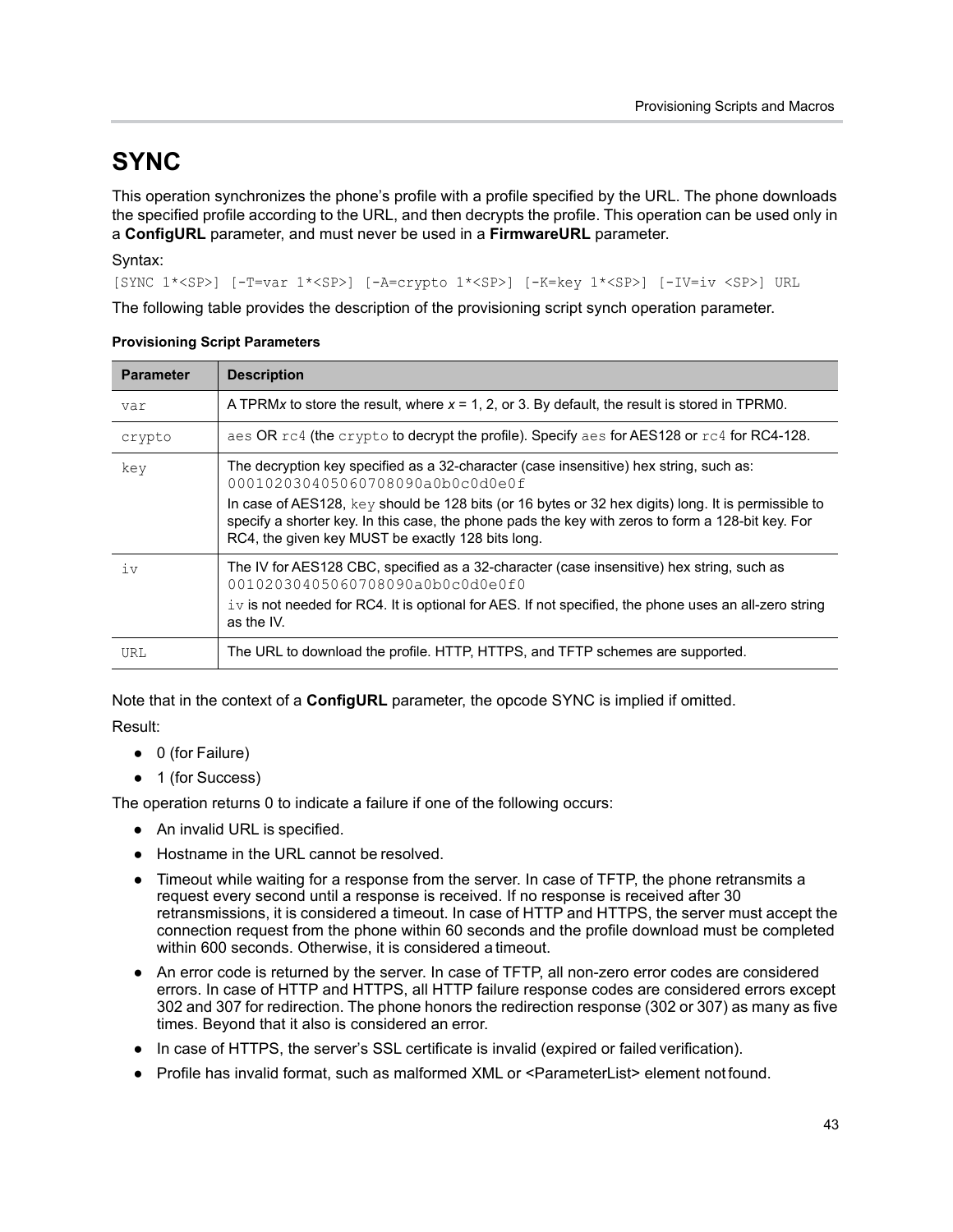Otherwise, the operation returns 1 to indicate a success. This includes the case where the profile doesn't update any parameters because the profile is empty or the parameters all have the same values as what are currently stored on the phone.

Examples:

```
SYNC –T=TPRM1 –A=aes –K=$SPRM0 –IV=$SPRM1 http://server.mycompany.com/profile.xml
SYNC -A=rc4 -K=$SPRM1 http://192.168.15.102/2003C5-e.cfg
```
#### **RPT (Report Configuration and Status)**

This operation lets the phone report configuration and status to a cloud server.

The Sub Command (RPT) in ITSP ConfigURL script is used to exercise this feature.

Syntax:

```
[RPT 1*<SP>] [-stid=var 1*<SP>] [-A=aes 1*<SP>] [-K=key 1*<SP>] [-IV=iv <SP>] 
[-z=comp] URL
```
The following table provides the description of the provisioning script RPT operation parameter.

#### **Script Parameters**

| <b>Parameter</b> | <b>Description</b>                                                                                                                                                                                                                                                                                                                                |
|------------------|---------------------------------------------------------------------------------------------------------------------------------------------------------------------------------------------------------------------------------------------------------------------------------------------------------------------------------------------------|
| var              | Type of configuration to report (config or status), where<br>config = Entire configuration including status (same as the backup file retrieved from webpage<br>without status and default values)<br>status = The run status only (same as the "System Status" page retrieved from device webpage)                                                |
| crypto           | aes only (128-bit CBC)                                                                                                                                                                                                                                                                                                                            |
| key              | The decryption key specified as a 32-character (case insensitive) hex string, such as:<br>000102030405060708090a0b0c0d0e0f<br>For AES128, key must be 128 bits (or 16 bytes or 32 hex digits) long. It is permissible to specify a<br>shorter key. In this case, the phone pads the key with zeros to form a 128-bit key.                         |
| iv               | The IV for AES128 CBC, specified as a 32-character (case insensitive) hex string, such as<br>00102030405060708090a0b0c0d0e0f0<br>$\pm v$ is not needed for RC4. It is optional for AES. If not specified, the phone uses an all-zero string<br>as the IV.                                                                                         |
| URL              | The URL to upload the profile. HTTP, HTTPS, and TFTP schemes are supported.                                                                                                                                                                                                                                                                       |
| comp             | Compression method (1 or 2). When omitted, no compression is performed on data, Otherwise,<br>use $1$ for gzip file or $2$ for gz compressed string.<br>Note: When the compression and encryption are both selected, the configuration is compressed<br>first before the encryption is applied. The server needs to process the data accordingly. |

In conjunction with a SYNC command, the provisioning server would be able to update profile for device to download according to the current configuration reported by the device. The following ConfigURL example below tells the device to report the current configuration first, then wait for 30 seconds before downloading the profile.

```
RPT -stid=config -z=1 http://192.168.1.28/dev-report.php?obi=$OBN;
WAIT 30;
```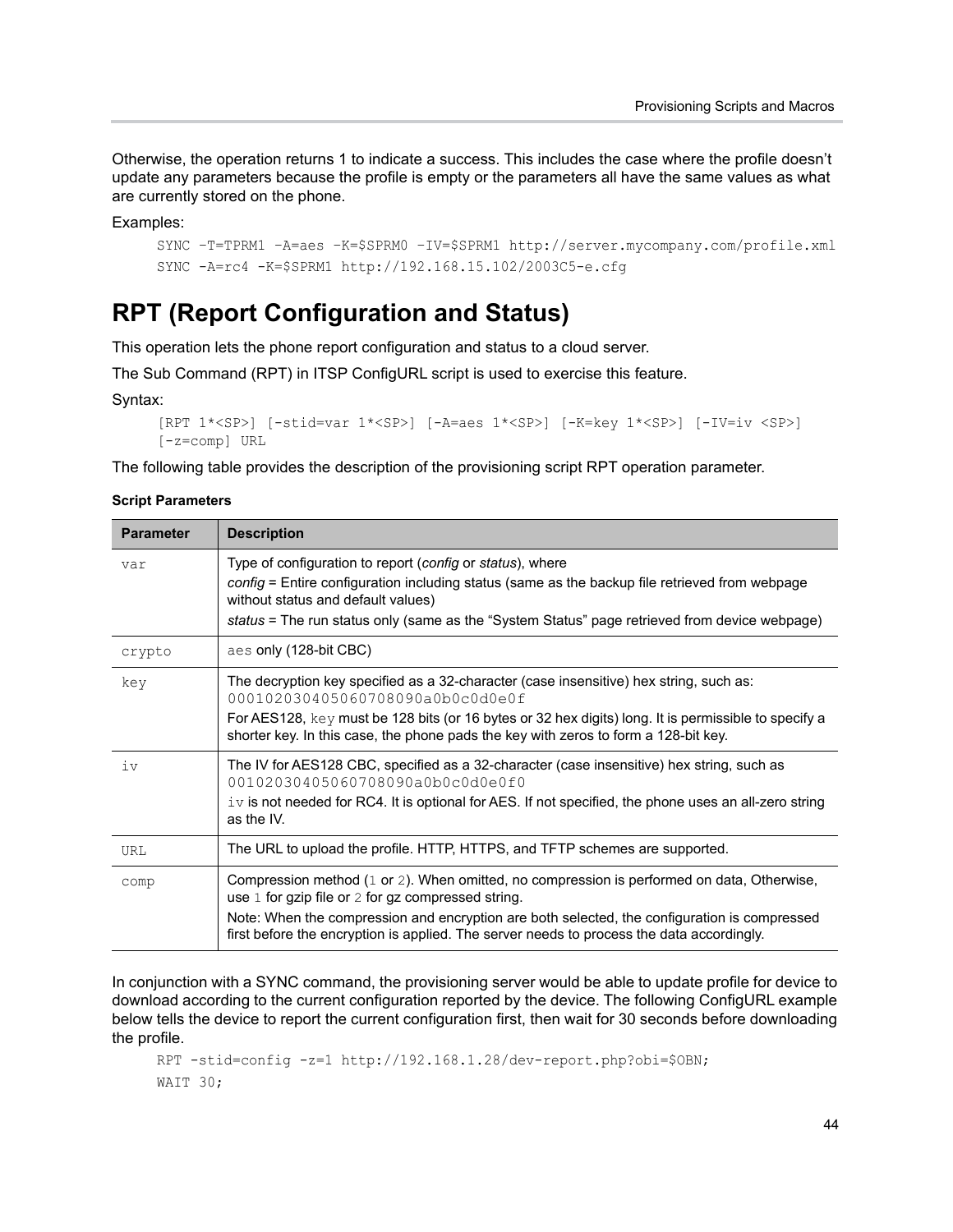SYNC http://192.168.1.28/dev-profile.php?obi=\$OBN

### **FWU (Firmware Update)**

This operation lets the phone update the firmware to the one specified in the given URL. This operation can only be used in a **FirmwareURL** parameter and must not be used in a **ConfigURL** parameter.

Syntax:

[FWU 1\*<SP>] [–T=var 1\*<SP>] URL

Where:

- $\bullet$  var = A TPRMx to store the result, where  $x = 1$ , 2, or 3. By default, the result is stored in TPRM0
- **●** URL = URL to download the firmware. HTTP and TFTP schemes are supported

Note that in the context of the **FirmwareURL** parameter, the opcode FWU is implied if omitted. Example:

```
IF ( $FWV <= 1.0.3.1626 ) FWU 
http://server.mycompany.com/VVX250-1-0-3-2010-12-5.fw
```
In this example, the phone is updated to the firmware at the given URL only if the current firmware version is older than 1.0.3.1626

Result:

- **●** 0 (for Failure)
- **●** 1 (for Success)

The operation returns 0 to indicate failure if one of the following occurs:

- **●** An invalid URL is specified.
- **●** Hostname in the URL cannot be resolved.
- **●** Timeout while waiting for a response from the server. In case of TFTP, the phone retransmits its request every second until a response is received. If no response is received after 30 retransmissions, it is considered a timeout. In case of HTTP and HTTPS, the server must accept the connection request from the phone within 60 seconds and the profile download must be completed within 600 seconds. Otherwise, it is considered a timeout.
- **●** An error code is returned by the server. In case of TFTP, all non-zero error codes are considered an error. In case of HTTP and HTTPS, all HTTP failure response codes are considered errors except 302 and 307 for redirection. The phone honors the redirection response (302 or 307) as many as five times. After that, it also is considered an error.
- **●** In case of HTTPS, the server's SSL certificate is invalid (expired or failed verification).
- **●** Firmware file has invalid format.
- **●** Firmware file doesn't pass checksum validation. The file may be corrupted.

#### **WAIT**

Suspend the execution of the script for at least the specified duration seconds. During this time, the script engine is considered IDLE, which means that a graceful reboot of the system can take place while the script execution is suspended. This is the point where the script stops and lets other scripts start or resume.

Syntax:

WAIT 1\*<SP> duration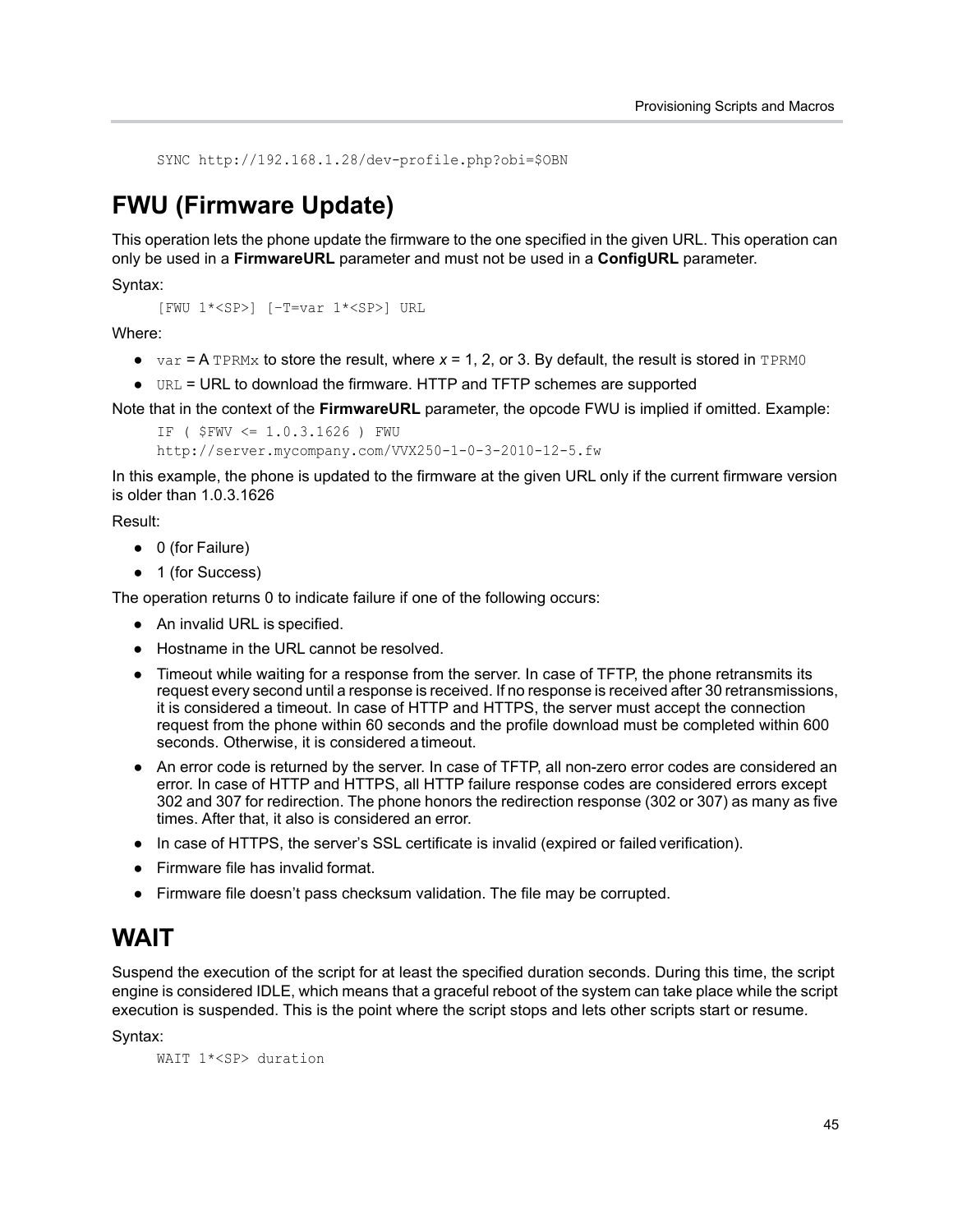Where:

duration = the number of seconds to wait before resuming execution.

Example:

WAIT 60

Wait for 60 seconds before executing the next statement in the script.

### **EXIT**

Stop the execution of the current script.

Syntax:

EXIT

### **GOTO**

Change the sequence of script execution by jumping to the statement marked with the given @label.

Syntax:

GOTO 1\*<SP> label

Example:

```
@retry IF(xxx) –T=var http://myserver.mycompany.com/obi${MAC}.xml;
IF ($TPRMO == 1) EXIT;
WAIT 60;
GOTO retry
```
In the example, the phone synchronizes with the profile at the given URL. Note that we also use the default result variable TPRM0. If the profile downloads successfully when this script executes, it exits and stops executing the task. Otherwise, it waits for 60 seconds and tries again.

### **SET**

Set a variable to the given value

Syntax:

```
SET 1*<SP> TPRMx 1*<SP> = 1*<SP> value
```
Where:

 $x = 0, 1, 2,$  or 3

value = a combination of ASCII strings and macros; it must not contain any <SP> characters.

Example:

```
SET TPRM1 = ABC
SET TPRM3 = abcde${TPRM1}
```
### **CLR**

Clear a variable.

Syntax: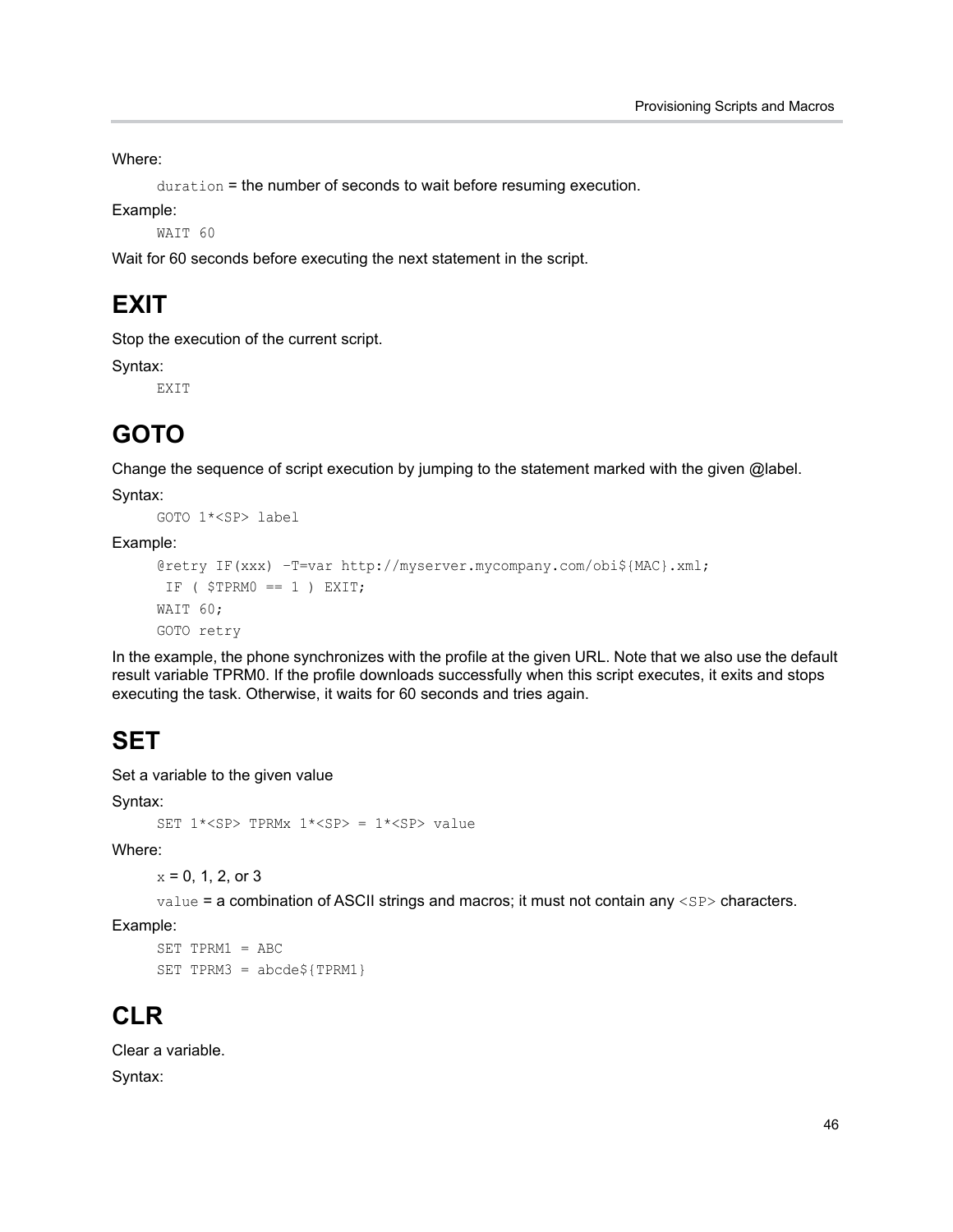CLR 1\*<SP> TPRMx

Where:

 $x = 0, 1, 2,$  or 3

## *Operation Error Codes*

You can use the \$ERR macro in a provisioning script to get the 3-digit error code for the last SYNC or FWU operation. The following error codes are defined:

- **●** Any HTTP failure response codes returned by the server if using HTTP or HTTPS, such as 403, 404, 503
- **●** 801: Transmission time out
- **●** 802: Connection time out
- **●** 803: SSL connection time out
- **●** 805: Too slow (can not get complete file with 10min)
- **●** 806: Server rejects connection
- **●** 810: Server close connection while transmission
- **●** 815: Cannot follow http redirect (bad URL)
- **●** 816: Being redirected more than 4 times
- **●** 820: SSL server name doest not match
- **●** 830: Buffer overflow (internal)
- **●** 831: Out of memory (internal)
- **●** 850: Invalid URL
- 851: Cannot resolve the server name as specified in the URL
- **●** 861: Firmware checksum error
- **●** 862: Firmware downgrade to the specified version is prohibited in the current running version
- **●** 863: Profile is malformatted
- **●** When using TFTP, the following codes may be reported:
	- 500: TFTP code 0 (Unknown error)
	- $\geq 404$ : TFTP code 1 (File not found)
	- 401: TFTP code 2 (Access violation)
	- $\geq 405$ : TFTP code 4 (Bad operation)
	- $\geq 400$ : TFTP code 5 (Unknown TID)
	- $\geq$  200: The last operation is successful

## *Provisioning Script Examples*

Refer to the following provisioning script examples for configuring your OBi devices.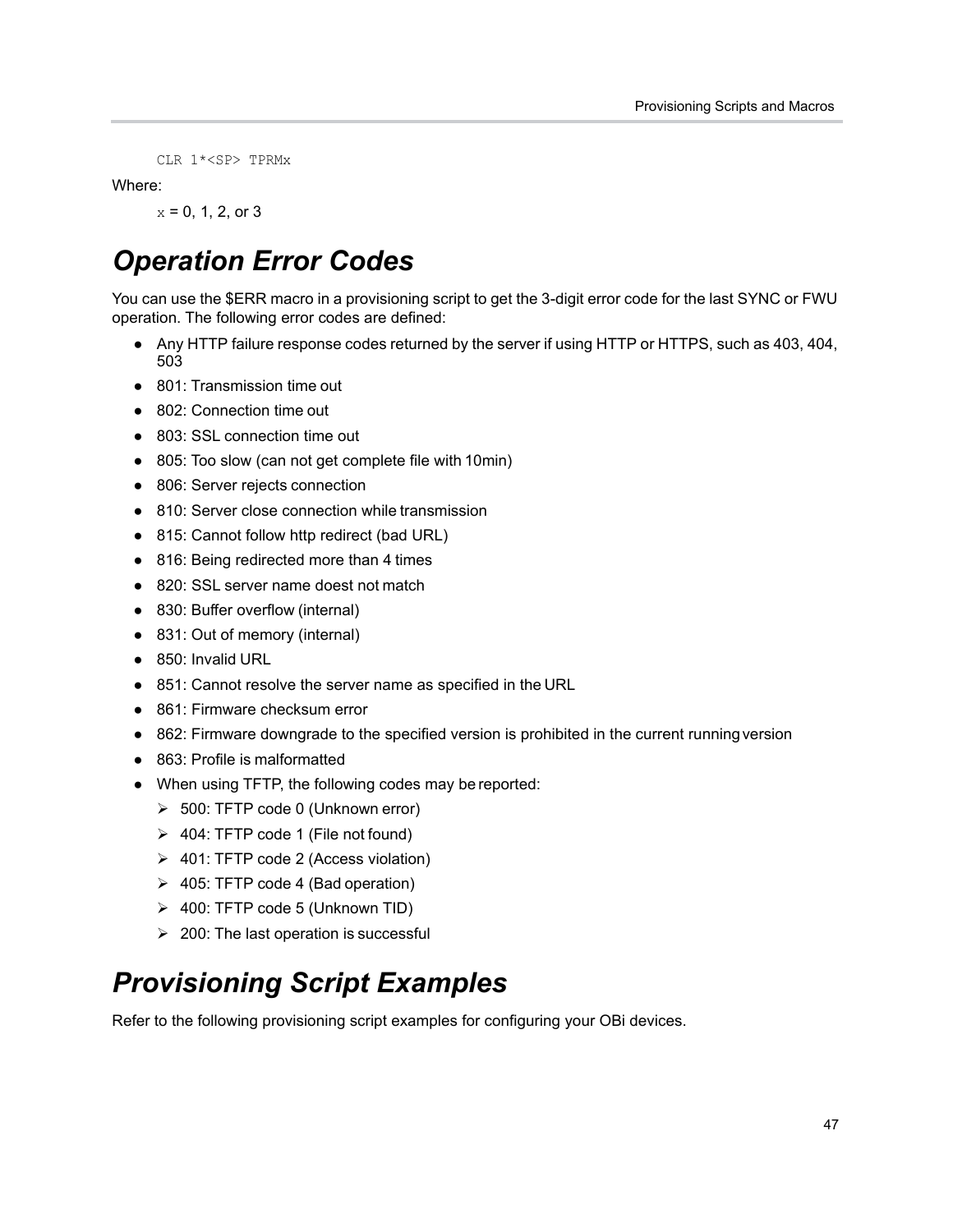#### **Example 1: (FirmwareURL) Upgrade to Specific Firmware**

tftp://server.myinc.com/VVX250-1-0-2-1512.fw;

Note that opcode FWU is implied in this simple case.

### **Example 2: (ConfigURL) Sync to a Specific Profile**

http://server.myinc.com/\$DM-generic.cfg;

Note that opcode SYNC is implied in this simple case.

### **Example 3: (FirmwareURL) Upgrade to Specific Firmware - Current Version**

The phone updates to firmware version 1.0.2.1512 if its current version is older than that. Otherwise it updates to firmware version 1.0.3.1719 if its current version is older than that. In case the upgrade fails, the phone retries in 60 seconds. Note that the phone reboots if it updates to version 1.0.2.1512. On bootup, it runs the same script again and updates to 1.0.3.1719.

```
\text{Qstart} SET TPRM2 = 2;
IF ( $FWV < 1.0.2.1512) FWU -T=TPRM2 tftp://server.myinc.com/VVX250-1-0-2-1512.fw; 
IF ($TPRM2 == 1) EXIT;
IF ($TPRM2 == 0) GOTO error;
IF ( $FWV < 1.0.3.1719 ) FWU -T=TPRM2 
tftp://server.myinc.com/VVX250-1-0-3-1719.fw; IF ( $TPRM2 != 0) EXIT;@error WAIT 60; 
GOTO start;
```
### **Example 4: (ConfigURL) Download with Two Profiles Sequentially**

The phone downloads the two given profiles in succession. The changes apply only when the entire script is completed.

```
SYNC http://server.myinc.com/$DM-generic.cfg; SYNC 
http://server.myinc.com/$DSN.cfg
```
### **Example 5: (ConfigURL) Retry Sync with Exponential Back-Off**

The phone attempts to download the given profile as many as four times until successful. It waits twice as long as before on each retry, starting with 30 seconds. When it fails after four tries, it waits for an hour before retrying from the beginning again.

```
SET TPRM1 = 0;@start SYNC http://server.myinc.com/$DM-generic.cfg; 
IF ($TPRMO == 1) EXIT;
IF ($TPRM1 == 3) SET TPRM1 = 4;
```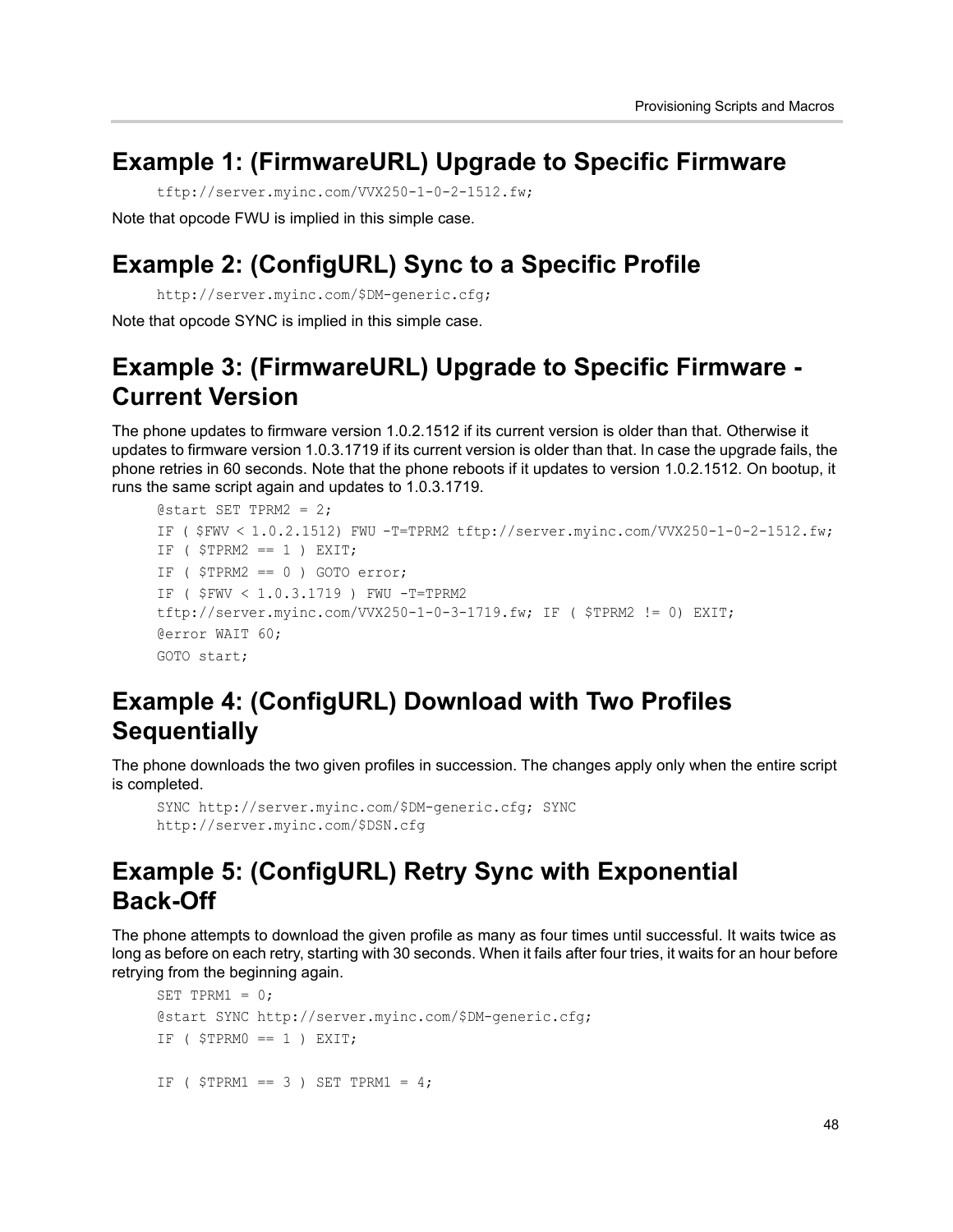```
IF ( $TPRM1 == 2 ) SET TPRM1 = 3;
IF ($TPRM1 == 1) SET TPRM1 = 2;
IF ( $TPRM1 == 0 ) SET TPRM1 = 1;
IF ($TPRM1 == 1) WAIT 30;
IF ($TPRM1 == 2) WAIT 60;
IF ($TPRM1 == 3) WAIT 120;
IF ( $TPRM1 == 4 ) SET TPRM1 = 0;
IF ( $TPRM1 == 4 ) WAIT 3600;
GOTO start;
```
### *Script Execution Model*

Each provisioning script stored in the phone (**ConfigURL** and **FirmwareURL**) has its own execution thread with an internal execution state. The execution state can be either:

- **● Idle**: The script isn't running at the moment and isn't about to start.
- **● Ready**: The script can start or resume as soon as no other threads are running.
- **● Running**: The script execution is active.
- **● Suspended**: The script execution is suspended (inside a WAIT operation).

When a script is about to start, its thread goes from the Idle state to the Ready state. Once the system has determined that the Ready thread can run, it transitions to the Running state. Then it goes from Running to Suspended state when it hits a WAIT operation, or back to Idle when it hits an EXIT operation or the end of script. It can go from Suspended to Ready state when the WAIT timer expires.

A script can be configured to run just once at boot up, or in addition, to run periodically afterwards at regular intervals (such as once every hour). When it's time for the thread to run, the execution state goes from Idle to Ready. When the system boots up, the system executes a WAIT operation on behalf of each script with a nonzero random delay. Therefore all scripts are in the Suspended state when the system starts. The random delay is in the range of 0 to 30 seconds for the **FirmwareURL** script and in the range of 30 to 90 seconds for the **ConfigURL** script. In other words, the **FirmwareURL** script is guaranteed to run first.

By design no more than one script execution thread can assume the Running state at any time. When the current Running thread goes to Idle or Suspended state, the system picks one of Ready threads to run. If there are more than one Ready threads, the **FirmwareURL** script has priority over the **ConfigURL** script.

The phone's provisioning engine is considered busy any time when there is at least one script execution thread is Running. Otherwise, it's considered idle. If the provisioning engine is busy, a request to gracefully reboot the system (for any reason) is postponed until the engine becomes idle again.

Note that there can be two **ConfigURL** scripts defined in the phone, one for ITSP provisioning and one for OBiTALK provisioning. The ITSP provisioning **ConfigURL** script has higher priority over the OBiTALK provisioning **ConfigURL** script.

### **Macros**

The OBi Edition enables you to use macros when provisioning your phones, which speeds and simplifies the process.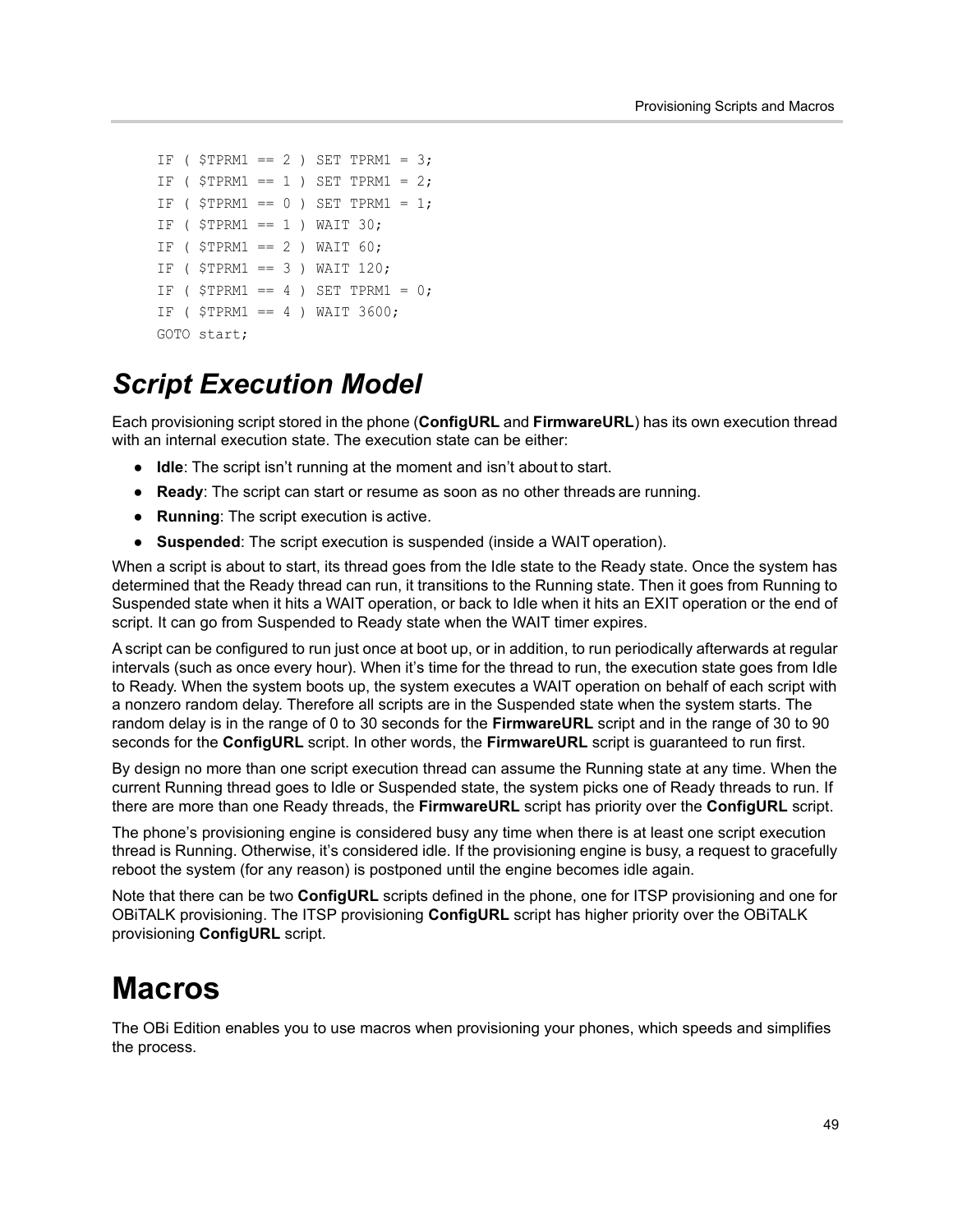### *Parameter Macro Expansion*

You may specify parts of or the entire value of a parameter with parameter macros. A parameter macro has the general format \$NAME or \${NAME}, where NAME is the name of a defined macro. Macro names are case-sensitive. The curly braces {} are optional except when the name is followed by a character in the set [a-zA-Z0-9]. For example, the macro \$MAC represents the MAC address of the current device, and it can be used as part of a parameter value, such as:

ConfigURL = http://ps.abc.com/obi\${MAC}.xml

The macro is expanded by the device with the actual value it represents when the parameter value is loaded. If the macro name is undefined, the macro name is used as-is, including the \$ and any enclosing braces.

Macros help to keep the device profile more generic so that the same profile may be applied to all units. Note that some macros may be used in specific parameters only, while others may be used in all parameters.

The following table lists the macros currently defined with the given properties, where:

- **●** Value The value in which the macro is expanded.
- **●** ExpandIn The parameter in which the macro can be used ANY means it can be used in any parameter.
- **●** Script Whether the value of the macro can be changed when used in a Provisioning Script (**ConfigURL**).
- **●** Web Whether the value of the macro is shown on the device web page.
- **●** Provisioning Whether the value of the macro can be changed by provisioning.

#### **Currently Defined Macros**

| <b>Macro Name</b> | Value                                                              | <b>ExpandIn</b> | <b>Script</b> | <b>Web</b> | <b>Provisioning</b> |
|-------------------|--------------------------------------------------------------------|-----------------|---------------|------------|---------------------|
| <b>MAC</b>        | MAC address in uppercase, such as<br>9CADEF000000                  | <b>ANY</b>      | N             | Y          | N                   |
| <b>MACC</b>       | MAC address in uppercase with colons,<br>such as 9C:AD:EF:00:00:00 | <b>ANY</b>      | N             | N          | N                   |
| mac               | MAC address in lowercase, such as<br>9cadef000000                  | <b>ANY</b>      | N             | N          | N                   |
| macc              | MAC address in lowercase with colons,<br>such as 9c:ad:ef:00:00:00 | <b>ANY</b>      | N             | N          | N                   |
| <b>FWV</b>        | F/W version, such as 6.3.0.15058                                   | <b>ANY</b>      | N             | Y          | N                   |
| <b>HWV</b>        | H/W version, such as 1.0                                           | <b>ANY</b>      | N             | Y          | N                   |
| <b>IPA</b>        | Device IP Address, such as<br>192.168.15.100                       | <b>ANY</b>      | N             | Υ          | N                   |
| <b>DM</b>         | Device Model Name, such as VVX450                                  | <b>ANY</b>      | N             | Y          | N                   |
| <b>DMN</b>        | Device Model Number, such as 450                                   | <b>ANY</b>      | N             | Υ          | N                   |
| <b>OBN</b>        | Device OBi Number, such as<br>723822495                            | <b>ANY</b>      | N             | Y          | N                   |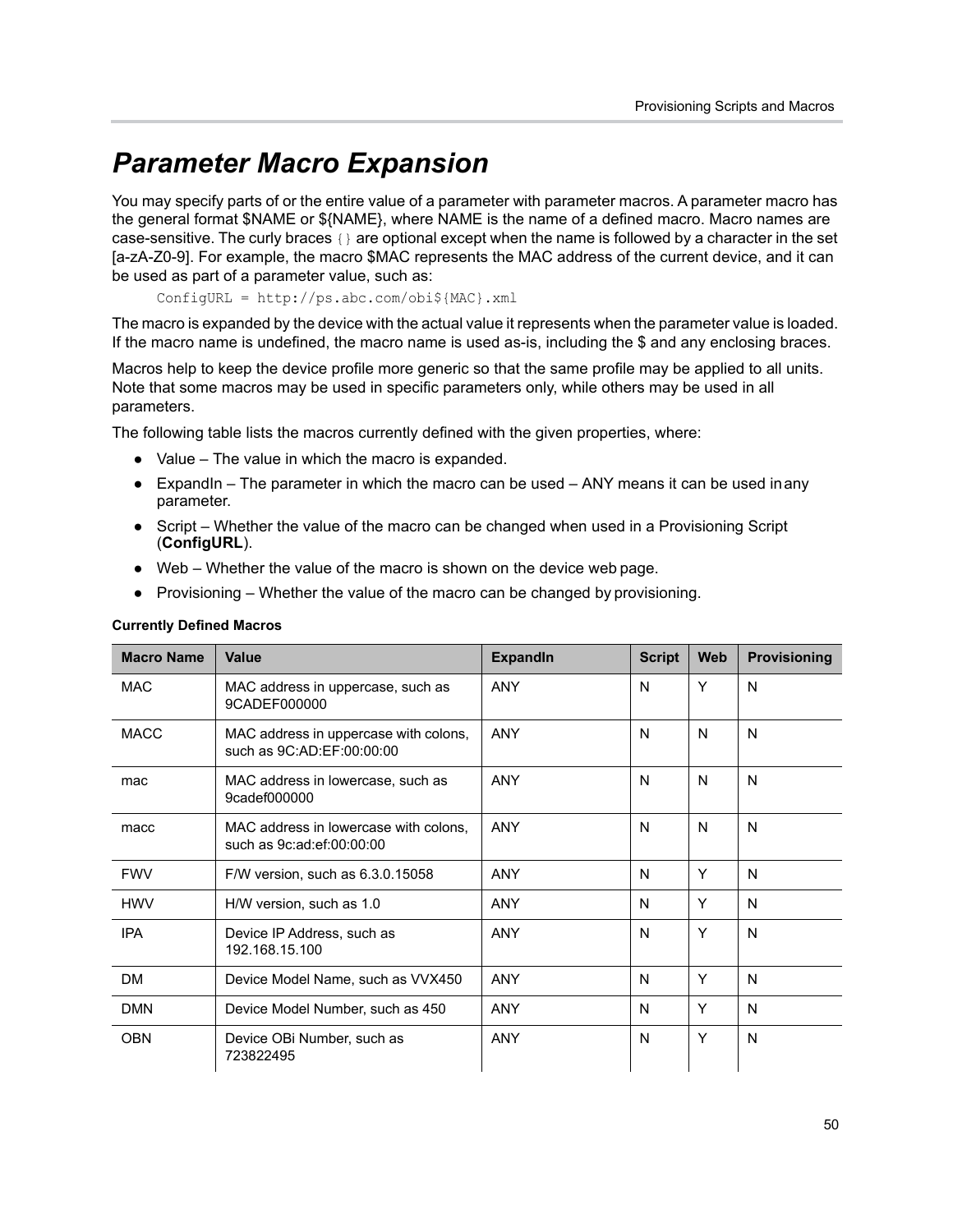| <b>Macro Name</b> | <b>Value</b>                                                                                                | <b>ExpandIn</b>                                                                                                            | <b>Script</b> | <b>Web</b> | Provisioning |
|-------------------|-------------------------------------------------------------------------------------------------------------|----------------------------------------------------------------------------------------------------------------------------|---------------|------------|--------------|
| <b>DSN</b>        | Device S/N, such as 64167F3A539F                                                                            | <b>ANY</b>                                                                                                                 | N             | Y          | N            |
| DHCPOPT66         | Option 66 offered by the DHCP server                                                                        | ANY                                                                                                                        | N             | N          | N            |
| SPRM0 to<br>SPRM7 | X_DeviceManagement.<br>ITSPProvisioning.SPRM0<br>to<br>X_DeviceManagement.<br><b>ITSPProvisioning.SPRM7</b> | X DeviceManagem<br>ent.ITSPProvisioni<br>ng.ConfigURL<br>and<br>X_DeviceManagem<br>ent.FirmwareUpdat<br>e.FirmwareURL      | Y             | N          | Y            |
| GPRM0 to<br>GPRM7 | X_DeviceManagement.<br>ITSPProvisioning.GPRM0<br>to<br>X_DeviceManagement.<br><b>ITSPProvisioning.GPRM7</b> | X_DeviceManagem<br>ent.ITSPProvisioni<br>ng.ConfigURL<br>and<br>X_DeviceManagem<br>ent.FirmwareUpdat<br>e.FirmwareURL      | Y             | Y          | Y            |
| TPRM0 to<br>TPRM3 | X_DeviceManagement.ITSPProvision<br>ing.TPRM0<br>to<br>X_DeviceManagement.ITSPProvision<br>ing.TPRM3        | X DeviceManagem<br>ent.ITSPProvisioni<br>ng.ConfigURL<br>and<br>X DeviceManagem<br>ent.FirmwareUpdat<br>e.FirmwareURL      | Υ             | Y          | Υ            |
| UDM0 to<br>UDM3   | X_DeviceManagement.X_UserDefine<br>Macro.0.Value<br>to<br>X_DeviceManagement.X_UserDefine<br>Macro.3.Value  | X_DeviceManagem<br>ent.X_UserDefineM<br>acro.0. ExpandIn<br>to<br>X_DeviceManagem<br>ent.X UserDefineM<br>acro.3. ExpandIn | Y             | Y          | Y            |
| UDM4 to<br>UDM31  | X_DeviceManagement.<br>X_UserDefineMacro.4.Value<br>to<br>X_DeviceManagement.<br>X_UserDefineMacro.31.Value | X_DeviceManagem<br>ent.X_UserDefineM<br>acro.4. ExpandIn<br>to<br>X_DeviceManagem<br>ent.X_UserDefineM<br>acro.4. ExpandIn | Y             | N          | Y            |

#### **Currently Defined Macros**

### *User-Defined Macros*

In addition to the predefined macros, the configuration can specify as many as 32 user-defined macros. These macros are named \$UDM0, \$UDM1, \$UDM2, ..., \$UDM31. Only \$UDM0 to \$UDM3 are accessible from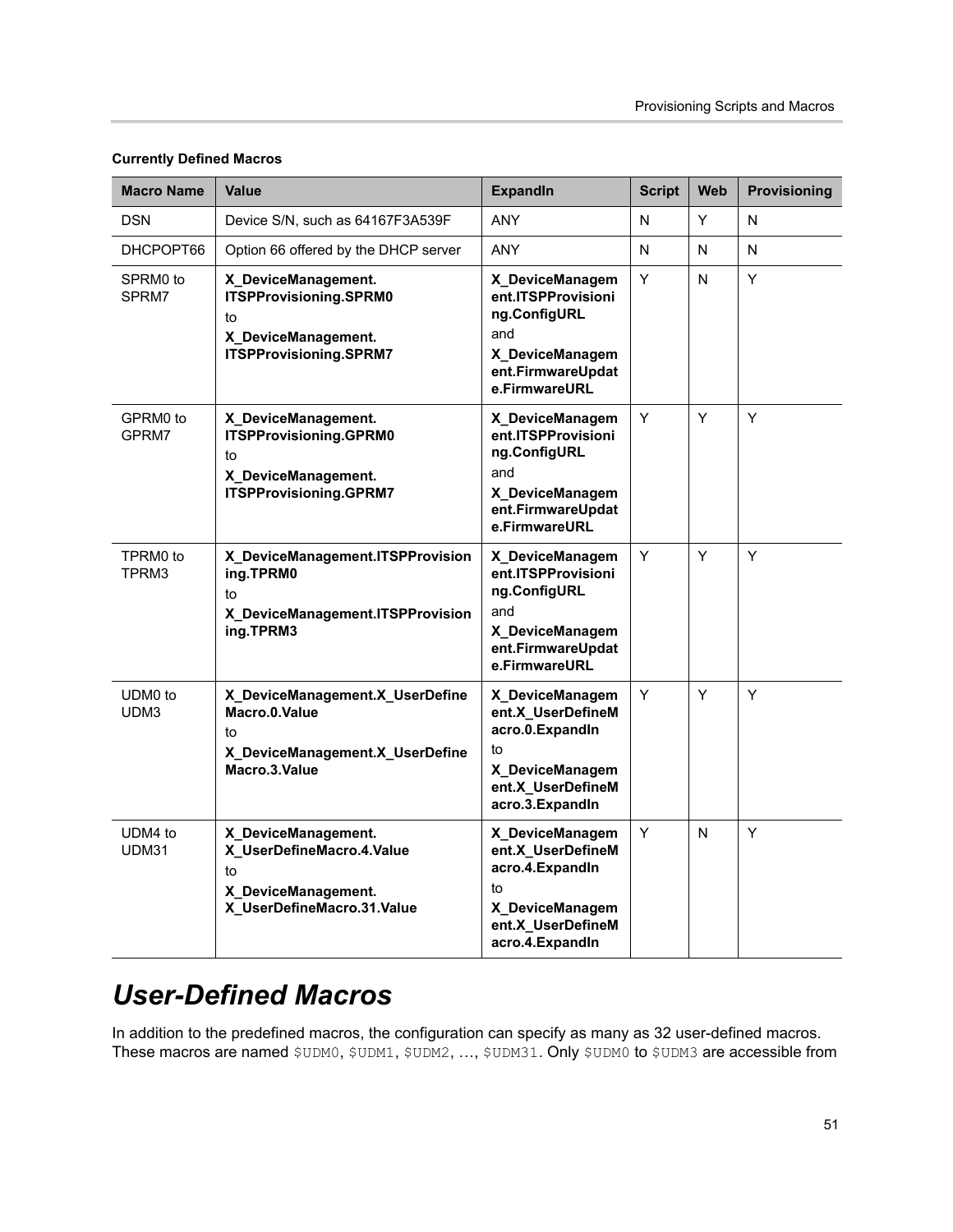the device web page. The rest are hidden, and can be changed only by provisioning. To define a user macro, specify its properties in the corresponding object parameters as shown in the following table:

#### **User-Defined Macros**

| <b>UDMx Parameters,</b><br>$x = 0, 1, 2, , 3$       | <b>Description</b>                                                                                                                                                                                                                  |  |
|-----------------------------------------------------|-------------------------------------------------------------------------------------------------------------------------------------------------------------------------------------------------------------------------------------|--|
| X DeviceManagement.<br>X_UserDefineMacro.x.Value    | The value can be any plain text or a valid canonical parameter name<br>preceded by a \$ sign. For example:                                                                                                                          |  |
|                                                     | \$X DeviceManagement.WebServer.Port                                                                                                                                                                                                 |  |
|                                                     | Note: Here you MUST NOT enclose the parameter name following the \$ sign<br>with braces or parentheses.                                                                                                                             |  |
| X DeviceManagement.<br>X UserDefineMacro.x.ExpandIn | This is a comma-separated list of canonical parameter names, where the<br>macro expansion can be used. As many as three parameter names may be<br>specified. Specify ANY to allow the macro to expand in any parameter.<br>Example: |  |
|                                                     | X DeviceManagement.HTTPClient.UserAgent                                                                                                                                                                                             |  |
|                                                     | Note: There is no \$ sign in front of the parameter name. The macros may not<br>be used in any parameter value if this value is set to blank (the default).                                                                         |  |

As an example, for the phone to request configuration from a provisioning server using HTTP, and for this HTTP request to include a request parameter that is a 4-digit code stored in Speed Dial #99 by a new subscriber, you can set up  $$UDMO$  for this according to the following table:

#### **\$UDM0 Settings**

| <b>Parameter Name</b>                               | Value                                                                    |
|-----------------------------------------------------|--------------------------------------------------------------------------|
| X DeviceManagement.X UserDefineMacro.0.Value        | \$SpeedDial.99                                                           |
| X DeviceManagement.X UserDefineMacro.0.Expan<br>dln | X DeviceManagement.ITSPProvisioning.ConfigURL                            |
| X_DeviceManagement.ITSPProvisioning.ConfigURL       | http://prov.myitsp.com/obi\${mac}-signup.x<br>$ml?code=\${}{}$ $ UDM0$ } |

Note: The new subscriber may enter a random code, say 8714, ZTP into speed dial 99 by dialing the following star code sequence from a connected phone: \*74 99 8714#. The subscriber may find out information about this process on the ITSP's web site that also generates the 4-digit random code to be stored in Speed Dial 99. The example parameter shown here may be preinstalled in the phone as part of its ZTP profile. Subsequent provisioning of the device may clear the Speed Dial to prepare for normal usage by the subscriber.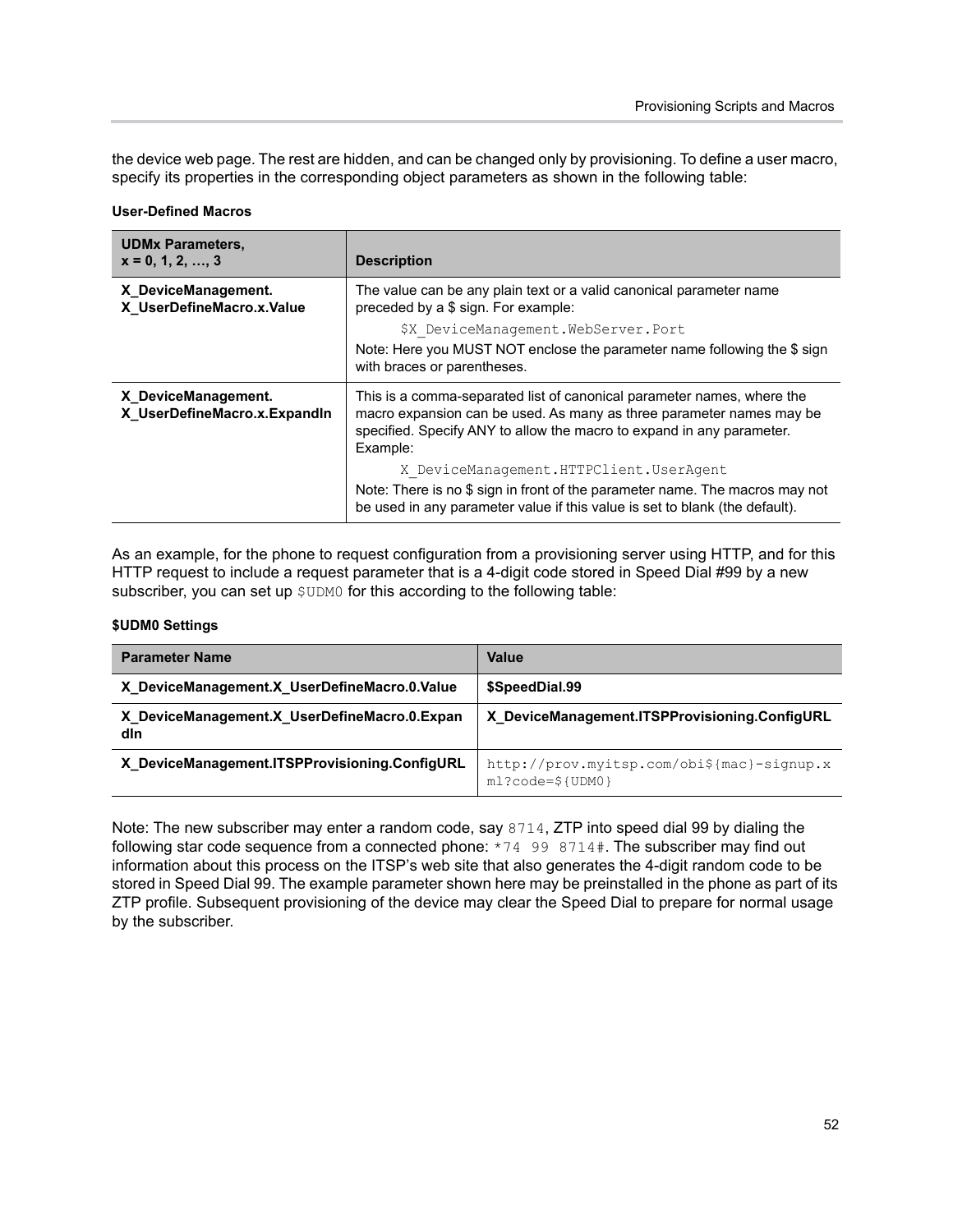# **Call Routing**

Call routing is the process your system uses to set up a call bridge or an endpoint call based on information like the trunk on which the call originates, the caller's number, and the called number.

From your system's perspective, calls originated from the trunk side are considered inbound calls, while calls originated from an endpoint are outbound calls.

Call routing rules are parameters that instruct your system how to route calls. A call can transform into a call bridge or an endpoint call after being routed by your system according to the given routing rules. The call routing rule syntaxes for inbound calls and outbound calls are slightly different.

Call routing rule configuration relies heavily on digit maps. If you aren't familiar with how digit maps work, see [Digit Map Configuration](#page-58-0).

## **Basic Incoming Call Handling**

For each incoming call from a specific trunk, your phone handles the call in the following order:

- **●** Ignore/reject the call if the trunk is disabled.
- **●** Forward the call if native per-line.
- **●** Call Forward Unconditional feature is enabled on the service.
- **●** Apply Busy Treatment to the call if native per-line Do Not Disturb feature is enabled on the service.
- **●** Apply Busy Treatment to the call if the number of existing calls on the trunk exceeds the limit set for the service.
- **●** Apply the rules in the InboundCallRoute parameter of the service to determine where to send the call. A common destination for an incoming call is  $ph$  (to ring your phone).

Note the following:

- **●** Busy Treatment refers to whether to reject/ignore the call or apply native per-line Call Forward On Busy if the feature is enabled on the service.
- **●** When it comes to reject/ignore a call, the decision whether to reject or ignore is based on the service.
- **●** You can configure InboundCallRoute to enable your phone for complex call handling. For example:
	- $\triangleright$  Ring the phone, the AA, and one or more cell phone numbers via SPn simultaneously. Whoever answers first takes the call.
	- $\triangleright$  If the caller number ends in 4281234 or 3357, ring the AA and a cell phone number simultaneously.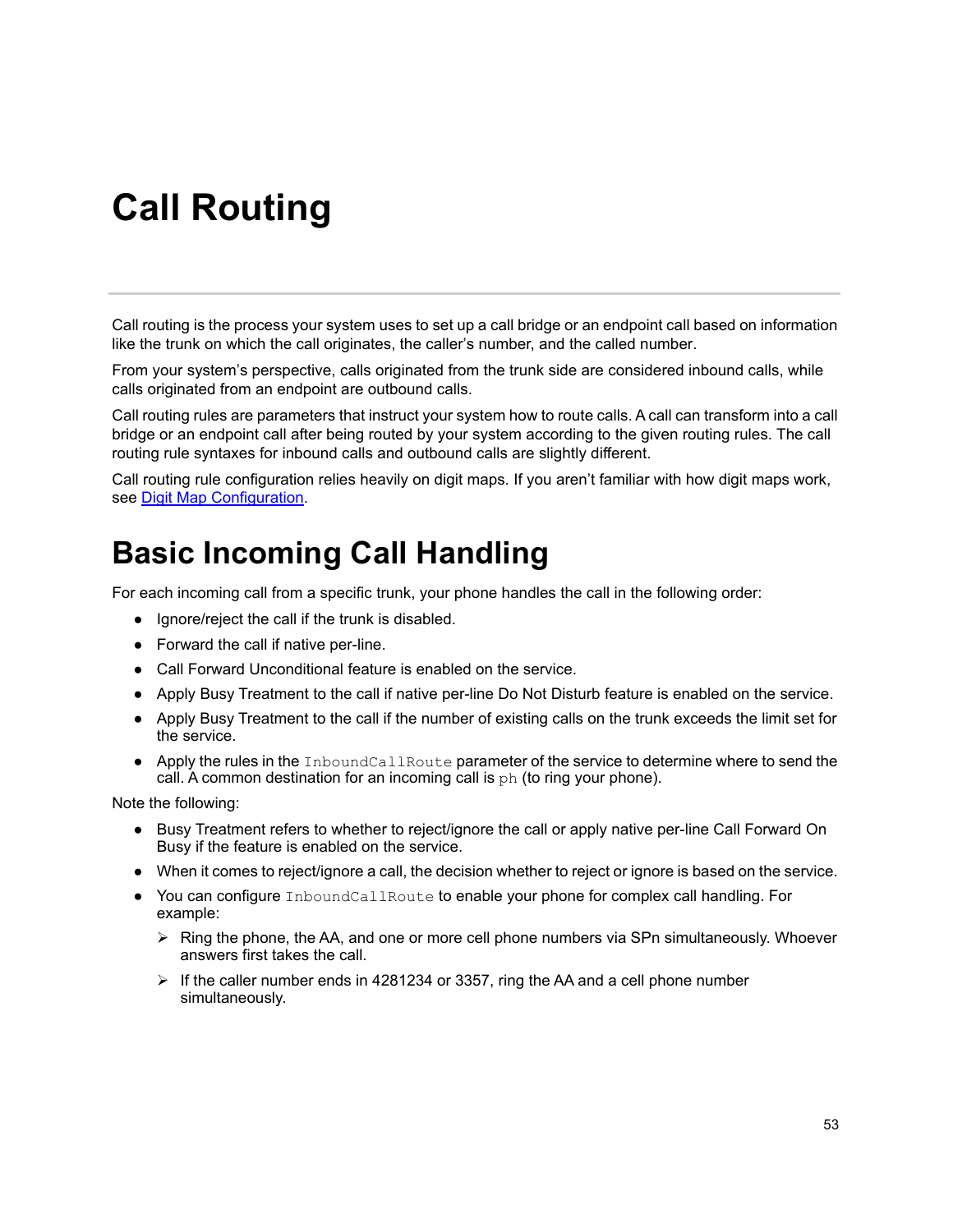## *Inbound Call Route Configuration*

Every trunk has a corresponding InboundCallRoute parameter in your system configuration. It's a comma-separated list of rules where each rule is also surrounded by a pair of curly braces {}. No extra white space is allowed. These rules tell your device how to handle an inbound call, such as sending it to the handset and ringing any attached phones.

By default, the *Voice Services – SPn Service – X\_InboundCallRoute* parameter specifies the handset on which an incoming call rings.

The general format is:

```
InboundCallRoute:= rule OR {rule},{rule},….
```
Note that the curly braces can be omitted if only one rule is in the route. The OR operator isn't part of the parameter syntax. It's used here to separate alternative values only.

A rule has the following format:

rule := peering-list : terminal-list

The following table shows the rule formats.

#### **Rule Formats**

| <b>Rule</b>              | Format                                    | <b>Notes</b>                                                |
|--------------------------|-------------------------------------------|-------------------------------------------------------------|
| peering-list :           | peering, peering,                         | Comma-separated list of 0 or more peering<br>objects.       |
| terminal-list :          | terminal, terminal,                       | Comma-separated list of 0 or more<br>terminal objects.      |
| peering :                | caller-list > callee-list                 |                                                             |
| caller-list :            | caller caller caller                      | Vertical bar-separated list of 0 or more<br>caller objects. |
| callee-list :            | callee callee callee                      | Vertical bar-separated list of 0 or more<br>callee objects. |
| caller :                 | number OR embedded-digit-map OR ?<br>OR @ | $? =$ anonymous, $@ =$ any number but<br>anonymous.         |
| callee :                 | number OR embedded-digit-map OR @         |                                                             |
| terminal :               | SPx (arg) OR PPx (arg)                    | arg object is optional.                                     |
| arg :                    | $cid$ > target                            |                                                             |
| $X$ :                    | 1 OR 2 OR 3                               | Where applicable. Can be omitted if $x = 1$ .               |
| cid :                    | spoofed-caller-number OR \$1              |                                                             |
| target :                 | number-to-call OR \$2                     |                                                             |
| embedded-digit-<br>map : | $Mlabel)$ OR digit-map                    |                                                             |

General notes: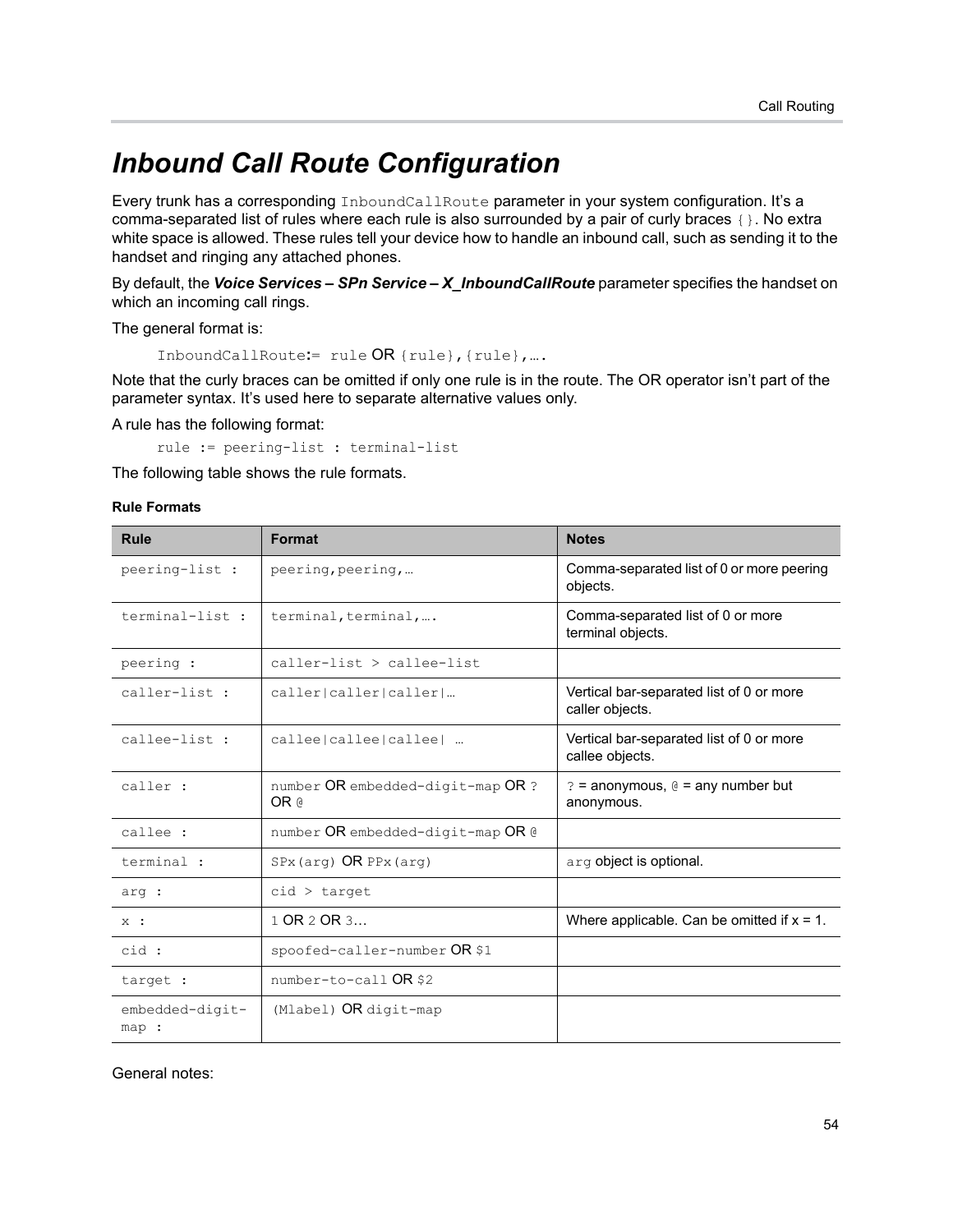- Terminal-list can be empty, which means to block this call. The preceding ": can't be omitted. As many as four terminals can be specified in the list. The listed terminals are called/rung by the device simultaneously. This operation is known as forking the call. A terminal can be a trunk or an endpoint.
- **●** Abbreviated terminal names are case-insensitive.
- Number and number-to-call are literal strings, such as 14089991234.
- **●** Digit-map is just any proper digit map, such as (1xxx|xx.). Make sure to include the enclosing parentheses.
- **●** Spoofed-caller-number is a literal string, such as 14081112233, to be used as the caller number for making a new call on the specified trunk.
- **●** (Mlabel) is a named digit map, where label is the abbreviated name of any terminal that has a digit map defined: SP1, SP2, SP3, SP4, SP5, SP6, SP7 and SP8.
- **●** \$1 is an internal variable containing the value of the caller number of this inbound call, after any digit map transformation in the matched caller object of the matched peering object in the peering-list.
- **●** \$2 is an internal variable containing the called number of this inbound call, after any digit map transformation in the matched callee object of the matched peering object in the peering-list.

Notes on peering-list and peering objects:

- **●** Peering-list is optional in **InboundCallRoute**. If the peering-list is empty, the succeeding ':' can be omitted also. An empty peering-list implies a single peering object whose caller object list matches any caller number. That is, the following **InboundCallRoutes** are all equivalent:
	- $\geq d t 1$
	- $\geq \{dt\}$
	- $\geq$  {:dt}
	- $\geq$  {?|@>@:dt}
- **●** Callee-list in a peering object can be empty. It implies the callee object @, meaning any called number. The preceding '>' can be omitted if callee-list is empty.
- **●** Caller-list in a peering object can be empty. It implies the caller-list @|?, meaning any caller number including anonymous. The succeeding  $\sim$  can't be omitted if  $\text{caller-list}$  is empty but not the callee-list.

Notes on the arg, cid, and target objects:

- **●** The cid object inside an arg object is optional. If omitted, it implies no caller-ID spoofing when making the call on the specified trunk. The succeeding  $\sim$  can be omitted is  $\cot \theta$  is omitted.
- **●** The target object inside an arg object is optional. If omitted, it implies the target \$2, which means to call the original called number after applying any necessary digit map transformation implied by the rule. The preceding '>' can't be omitted if target is omitted but cid isn't.
- **●** arg object is optional. If omitted, it implies the arg with the target \$2 and no cid. If arg is omitted, the succeeding parentheses () can be omitted also.

An inbound call matches a rule if its caller-number/callee-number matches one of the peering objects of the rule. Peering objects are tested in the order left and right, and the first matched peering object wins. Rules are also checked in the order left to right, and the first matched rule wins. Therefore it is important that you place the more specific rules first in the **InboundCallRoute** if multiple rules can potentially match the same inbound call.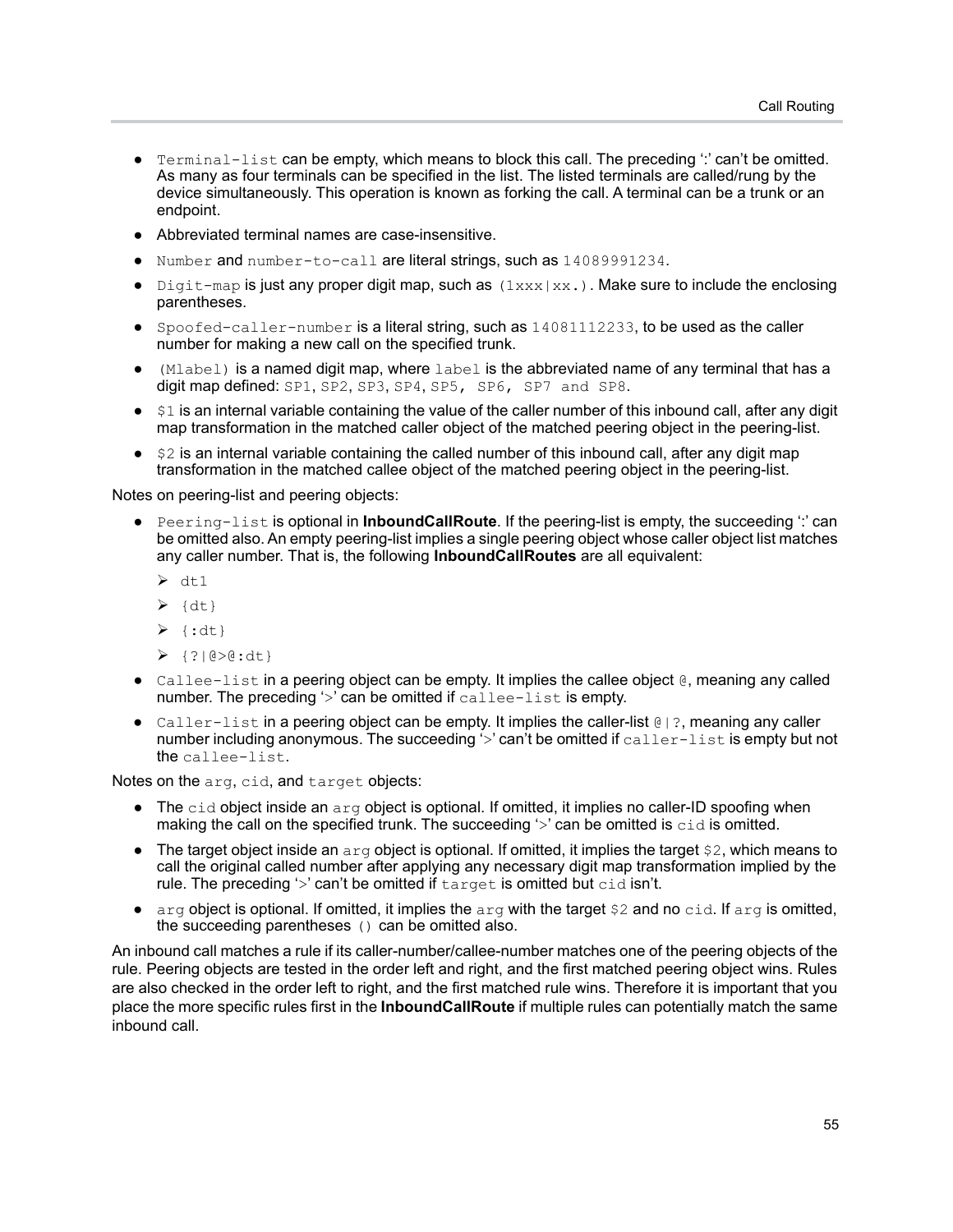#### **InboundCallRoute Examples**

dt OR {dt} OR {:dt} OR {@|?>@:dt} (all equivalent)

It says: Ring the handset for all incoming calls. This is the default **InboundCallRoute** for all trunks.

{(14081223330|15103313456):aa},{(1800xx.|1888xx.):},{dt}

It says: Ring both handset and AA for calls coming from 1 408 122 3330 or 1 510 331 3456, block all 800, 888, and anonymous calls, and ring the handset for all other calls.

{(x.4081113333|x.4152224444):aa},{dt}

It says: Ring the AA for calls coming from any number that ends with 408 111 3333 or 415 222 4444, and ring the handset for all other calls. Be sure to include the enclosing parentheses in this example, since " $x$ ." is a digit map specific syntax.

{200123456:aa},{sp1(14083335678)}

It says: Ring the AA for calls coming from 200123456. For all any other call, bridge it by calling 1 408 333 5678 using SP1 Service.

## **Basic Outgoing Call Handling**

When the trunk receives a number to call, it makes the call if the trunk is enabled, running, and under full capacity. Otherwise, the trunk fails to send the outgoing call.

Although there's a  $\text{DigitMap}$  parameter available per service, the trunk doesn't use it to validate the number to call. The validation completes at a higher level before the system routes the call attempt to the trunk for execution. The phone uses the per-line  $\text{DigitMap}$  as a reference in other  $\text{DigitMap}$  parameters (usually in *Phone Settings***::**DigitMap) and in trunk selection from within a trunk group.

### *Outbound Call Route Configuration*

Every endpoint has an OutboundCallRoute parameter in its system configuration. It tells your system where to send the call when the endpoint attempts to make a call. Endpoints can call each other or an outside number using one of the trunks. The OutboundCallRoute syntaxes are almost identical to those of the InboundCallRoute. The differences are mainly in the implied value when an optional field is omitted, no caller objects, and one and only one terminal object per terminal-list in an OutboundCallRoute. Forking isn't supported when routing outbound calls.

The general format is:

OutboundCallRoute:= rule OR {rule},{rule},….

You can omit the curly braces if the route contains only one rule. The OR operator isn't part of the parameter syntax. Here, it separates alternative values.

A rule has the following format:

```
rule := callee-list : terminal
```
where

- **●** callee-list:= callee|callee|callee| …(vertical bar separated list of 0 or more callee objects)
- **●** callee:= number OR embedded-digit-map OR @ (@ = any number)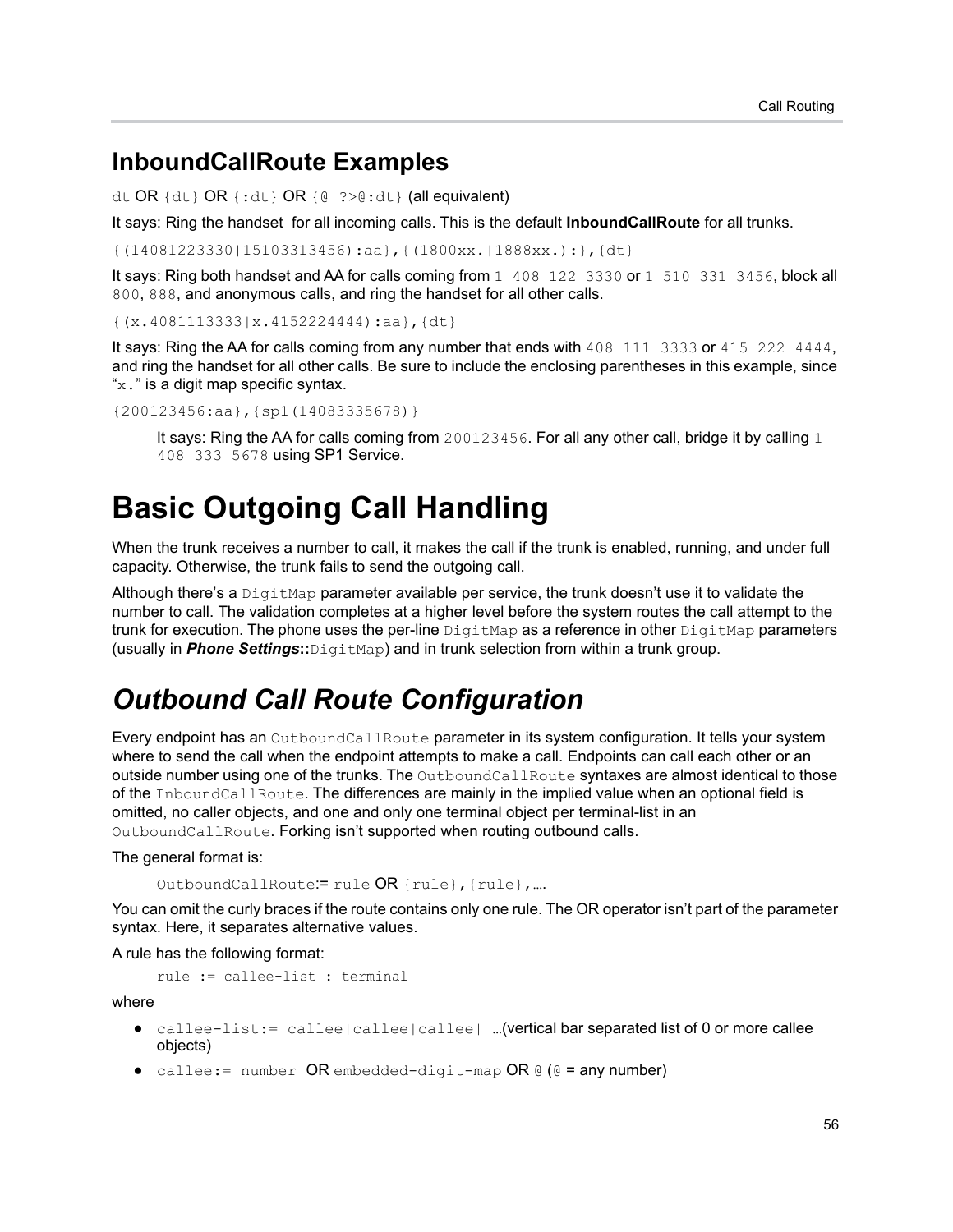- **●** terminal:= DTx OR SPx(arg) OR PPx(arg) (arg object is optional)
- **●** arg:= cid > target
- $x:= 1$  OR 2 OR 3...(where applicable. Can be omitted  $x = 1$ .)
- **●** cid = spoofed-caller-number
- $\text{target} = \text{number-to-call} \text{OR}$  \$2
- **●** embedded-digit-map = (Mlabel) OR digit-map

#### General notes:

- **●** A terminal can be a trunk or another endpoint.
- **●** Abbreviated terminal names are case-insensitive.
- number and number-to-call are literal strings, such as 14089991234.
- digit-map is just any proper digit map, such as  $(1xxx|xx)$ . Make sure to include the enclosing parentheses.
- **●** spoofed-caller-number is a literal string, such as 14081112233, used as the caller number for making a new call on the specified trunk.
- **●** (Mlabel) is a named digit map where label is the abbreviated name of any terminal that has a digit map defined: SP1, SP2, LI, PP, or DT.
- **●** \$2 is an internal variable containing the called number of this outbound call, after any digit map transformation in the matched callee object.
- **●** callee-list can be empty, which implies the single callee object @, which means any called number. The succeeding ':' can be omitted also when callee-list is empty.

Notes on the arg, cid, and target objects:

- **●** The cid object inside an arg object is optional. If omitted, it implies no caller-ID spoofing when making the call on the specified trunk. The succeeding  $\sim$  can be omitted if cid is omitted.
- **●** The target object inside an arg object is optional. If omitted, it implies the target \$2, which means to call the original called number after applying any necessary digit map transformation implied by the rule. The preceding '>' can't be omitted if target is omitted but not cid.
- **•** The arg object is optional. If omitted, it implies arg with the target \$2 and no cid.

An outbound call matches a rule if its called number matches one of the callee objects of the rule. Callee objects are tested in the order left to right, and the first matched callee wins. Rules are also checked in the order left to right, and the first matched rule wins. Therefore, you need to place the more specific rules first in OutboundCallRoute if multiple rules can potentially match the same outbound call.

Note that every endpoint also has a digit map defined. The user-dialed number is completely processed with the endpoint's digit map first before passing it to OutboundCallRoute for a routing decision. Therefore the number used for matching call routing rules has already incurred the transformations, if any, implied by the digit map. Remember this fact when crafting your own OutboundCallRoute.

### **OutboundCallRoute Examples**

sp1 OR {SP1} OR {: SP1} OR {@: Sp1} (all equivalent)

This rule says: Make all calls using the SP1 Service, without any caller-id spoofing or digit transformation.

```
{(Mpli):pli},{(<**1:>(Msp1)):sp1},{(<**2:>(Msp2)):sp2},{(<**8:>(Mli)):li}
, {(<b>**9</b>:>(Mpp)):pp}}
```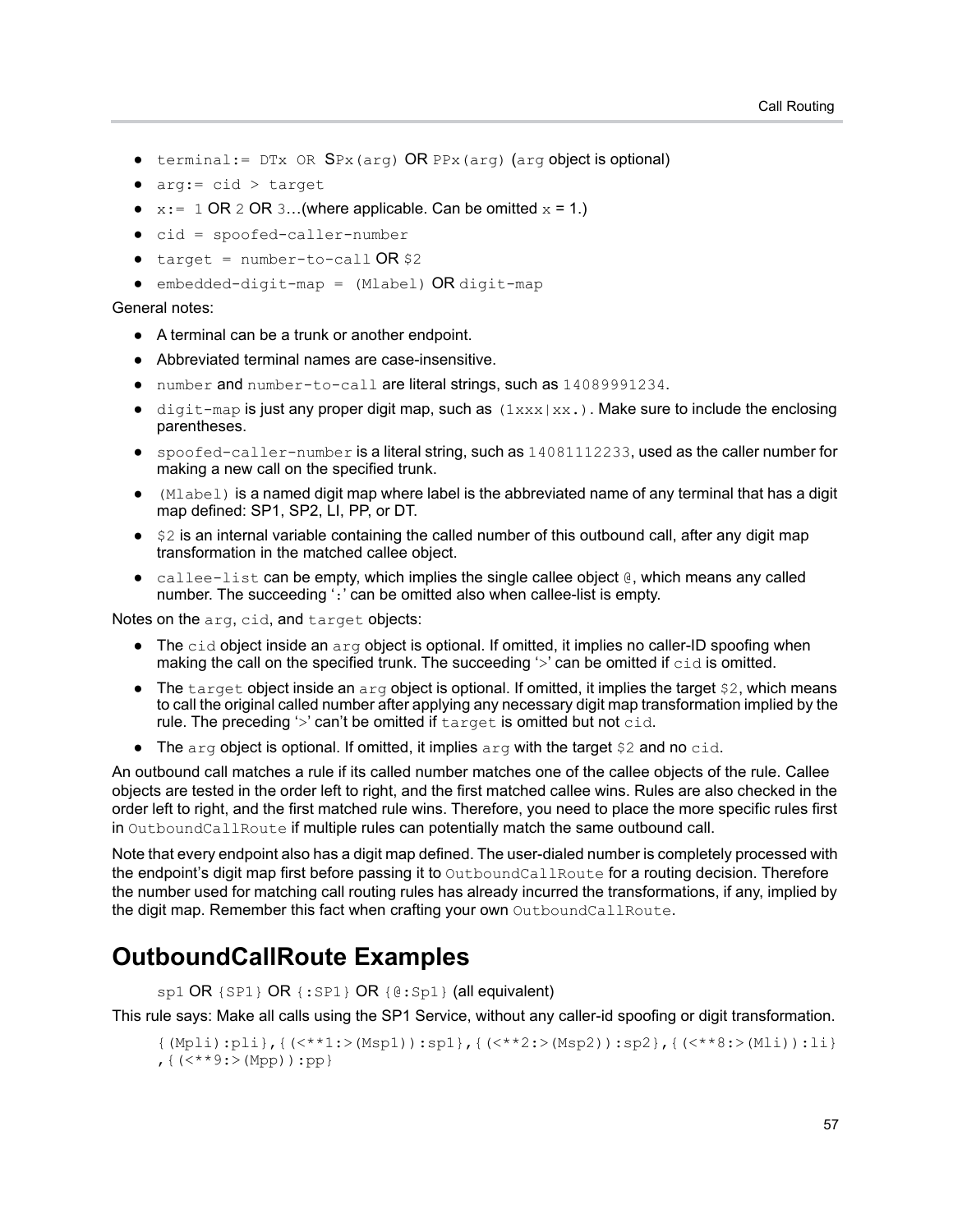This is the default OutboundCallRoute for the handset. It says:

- **●** Dial \*\*\* to invoke the local system configuration IVR.
- **●** (Mpli) and pli are substituted with the Primary Line's abbreviated name.
- **●** Use SP1 Service to call all numbers that start with \*\*1 and subsequent digits matching SP1 Service's DigitMap. Remove the \*\*1 prefix from the resulting number before making the call.
- **●** Use SP2 Service to call all numbers that start with \*\*2 and subsequent digits matching SP2 Service's DigitMap. Remove the \*\*2 prefix from the resulting number before making the call.
- **●** Use the OBiTALK Service to call all numbers that start with \*\*9 and subsequent digits matching OBITALK Service's  $\text{DigitMap}$ . Remove the \*\*9 prefix from the resulting number before making the call.

## <span id="page-58-0"></span>**Digit Map Configuration**

A digit map serves to transform and restrict the number that can be dialed or called, and determine if you dialed sufficient digits to form a complete number. Each map is composed of one or more rules surrounded by parentheses that MUST NOT be omitted. Here is the general format of a digit map:

#### (rule|rule|….|rule)

A digit map rule is a rule for matching a given sequence of digits. It can contain extra white spaces for readability. All spaces are removed by your system during parsing. A rule can contain one or more of the following elements:

- literals Any combination of  $0-9, *, *, +, -, A-Z, a-z$ , except m, M, s, S, x, and X, which have special meaning in the digit map syntax. It matches digit sequences with exactly the same literals.
- **●** 'literals' Everything inside a pair of single quotes is treated as a literal except for the single quote (') character.
- $\bullet$   $x a$  wild card digit that matches any digit from  $0 9$ . x is case-sensitive.
- **●** x. matches 0 or more x.
- **●** [123-7] or [135] A set of 1 or more digits surrounded by pair of [ ]. It matches any digit in the set. The – syntax represents an inclusive digit range, such as  $0-9$ ,  $3-7$ . So  $[123-7]$  is equivalent to  $[1-7]$  or  $[1234567]$ .
- $S, S0, S1, S2, \ldots S9$  Digit timer of 0, 1, 2,  $\ldots$ , 9 seconds. S is equivalent to  $S1$ .  $S0$  is the same as "blank". You can concatenate multiple S elements together if you need more than 9 seconds timeout, such as  $5955$  for a 14-second timeout.

S is case-sensitive. It should only be used either as the first element of a rule for hot/warm line implementation, or as the last element of a rule as a means of overriding the default interdigit timer.

- **●** <elements:literals> Substitute the digit sequence matching elements with the given literals. Single quote syntax isn't needed or allowed for the literals in this context. Special characters can be used here as they don't apply in this context either. Elements can be empty, in which case the ':' can be omitted. This case is useful for inserting some extra digits in certain part of the dialed digits. The literals part can be empty also but the ': ' MUST NOT be omitted. This case is useful for removing part of dialed digits. Elements and literals MUST NOT be both empty.
- (map) An embedded digit map for matching subsequent digits.
- **●** (Mlabel) A named embedded digit map for matching subsequent digits, where label is one of abbreviated terminal names. Possible choices are:
	- (Msp1) for *SP1 Service::*DigitMap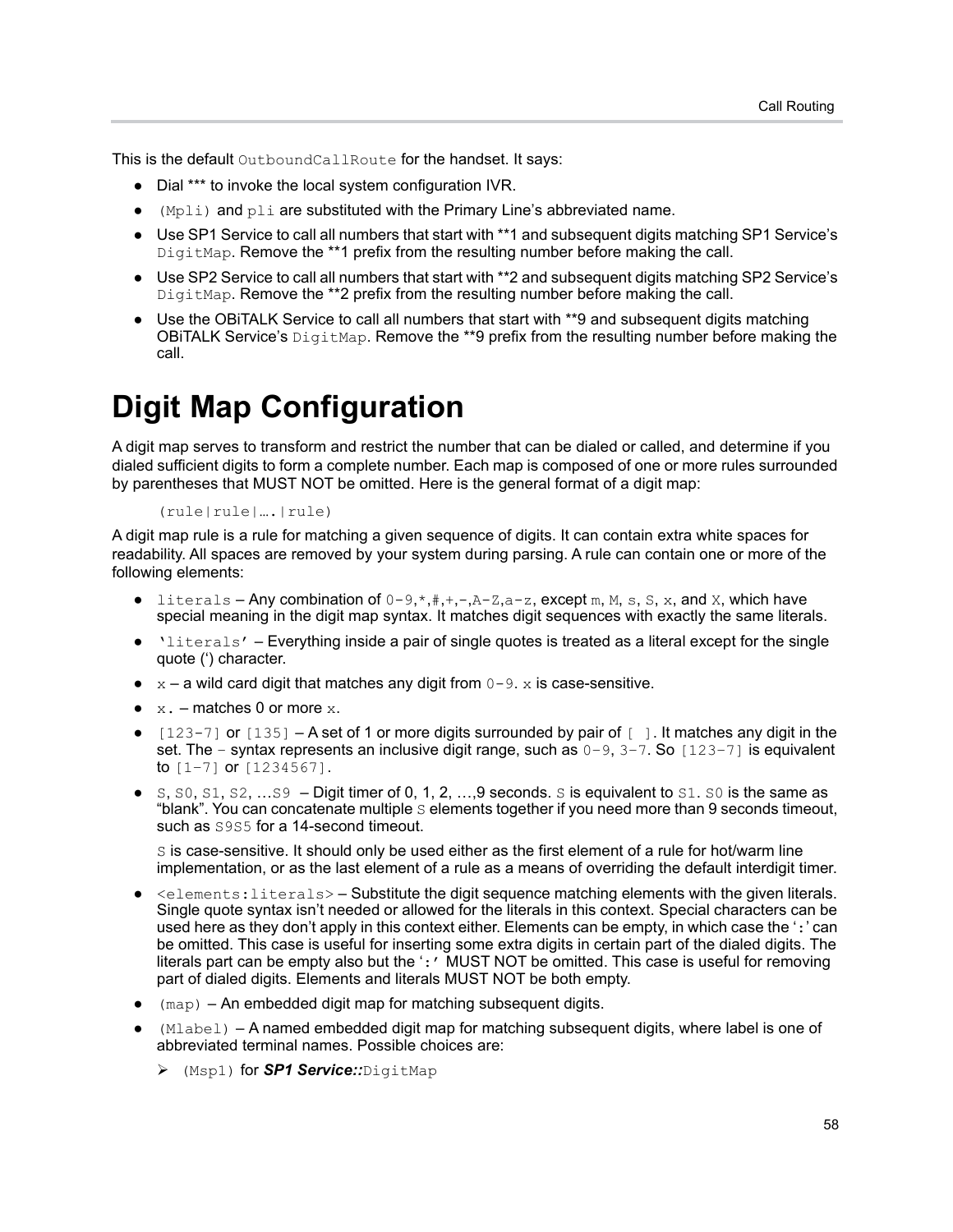- (Msp2) for *SP2 Service::*DigitMap
- (Msp3) for *SP3 Service::*DigitMap
- (Msp4) for *SP4 Service::*DigitMap
- (Msp5) for *SP5 Service::*DigitMap
- (Msp6) for *SP6 Service::*DigitMap
- (Msp7) for *SP7 Service::*DigitMap
- (Msp8) for *SP8 Service::*DigitMap
- (Mpp) for *OBiTALK Service::*DigitMap

Starting with release 1.2, the following elements are added:

- **•**  $X A$  wildcard digit that matches 0–9 or  $*$ . This is equivalent to  $[x *]$  or  $[0-9 * x]$
- **●** @ A wildcard character that matches any alphanumeric character except #
- $\bullet$   $\times$ ? matches 0 or 1  $\times$
- **●** @? matches 0 or 1 @
- **●** [^…] matches any single alphanumeric character that isn't in the set
- Allow alphanumeric and wildcard characters inside a set [ ], such as [x], [X#], [@#], [a-zA-Zx]

The last two elements imply that your system's digit maps are recursive. Recursive digit maps allow digit maps to be reused and make their specification more compact and readable. It's important that you don't specify digit maps that lead to infinite recursion. For example, a digit map must not include a named embedded digit map that references itself.

To bar users from calling numbers that match a rule, add a '!' in front of that rule in the digit map. The rule is then referred to as a barring rule.

#### Examples:

- **●** 1408xxxxxxx Matches any 11-digit number that starts with 1408.
- **●** 011xx. Matches any number that starts with 011 followed by one or more digits.
- **●** <1408>xxxxxxx Matches any 7-digit number. Your system prepends 1408 to the number when making the call.
- **●** <:1408>xxxxxxx Equivalent to the last example.
- **●** <+>1xxxxxxxxxx Prepends '+' to any 11-digit number that starts with 1.
- **●** <\*\*1:>1408xxxxxxx Matches any number that starts with \*\*11408 followed by 7 digits. Your system removes the \*\*1 prefix when making the call.
- **●** \*74(x|xx) Matches any number that starts with \*74, followed by 1 or 2 digits.
- \*\*1 (Msp1) Matches any number that starts with \*\*1 and with the rest of digits matching the DigitMap in the SP1 Service.
- **●** <:1234> Matches an empty phone number and replaces with 1234. This is the syntax for a hotline to 1234.
- **●** <S0:1234> Equivalent to the last example.
- $\langle \cdot, \cdot | \cdot \rangle$  Hotline to the number  $\#$ .
- **●** <S0:#> Equivalent to the last example.
- **●** <S4:1234> Call 1234 if no digits entered for 4 seconds. This is the syntax of a warm line.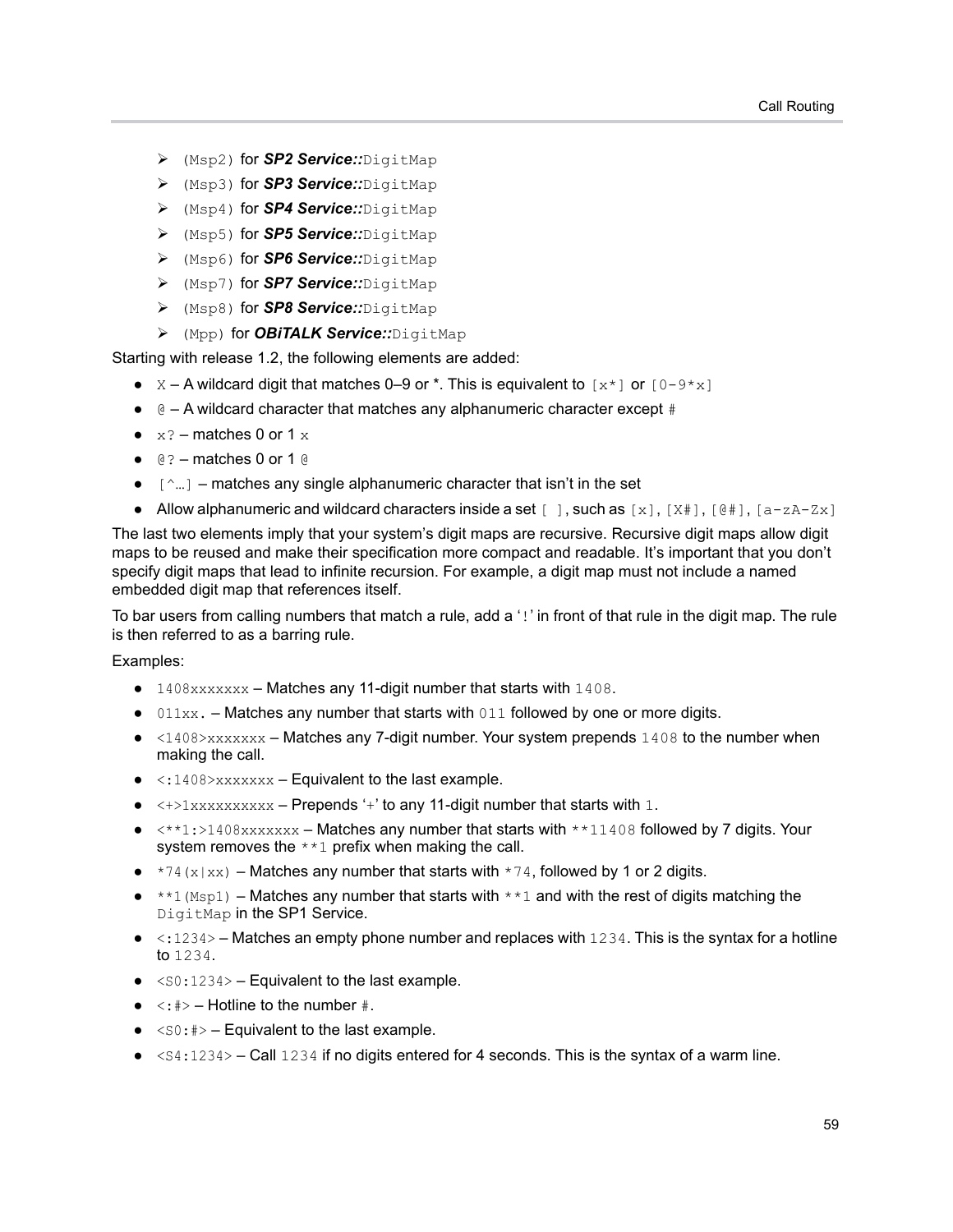- **●** xx.853 7683 Matches any number with at least 8 digits and ends with 8537683, such as 15108537683, 98537683.
- **●** (x.408 223 1122) Matches any number with at least 10 digits and ends with 408 223 1122, such as  $4082231122$  or  $1408$  223 1122.
- $\alpha$  xx.  $\langle$   $\sharp$  >  $-$  Adds a  $\sharp$  to the end of any number with 1 or more digits.
- **●** !1900xxx xxxx Barring all 11-digit numbers that start with 1900.
- [ $\gamma$ <sup>\*</sup>]@@. Arbitrarily long alphanumeric sequence (except #) that doesn't start with  $\gamma$
- $xx? Any 1- or 2-digit number.$
- **●** (1xxxxxxxxxxS0|xx.) Arbitrarily long digit sequence not starting with 1. Otherwise it's limited to 11 digits.

### *Match Against Multiple Rules in a Digit Map*

One important function of a digit map is to determine if you dialed sufficient digits during dialing. A digit map normally contains more than one rule. The Digit Map Processor (DMP) must return the best matched rule at some point, or declare that the input digit sequence is invalid. The DMP keeps refining its decision as each digit is entered until it reaches a final decision, or is forced to make a timely decision when the interdigit timer expires.

The DMP restarts the interdigit timer on every newly entered digit. The duration of this timer can be either long or short. The long and the short timer values are set by default to 10 seconds and 2 seconds, respectively, and are configurable per handset via the DigitMapLongTimer and DigitMapShortTimer parameters. Whether to use the long or short interdigit timer depends on the current rule matching states. The DMP maintains a matching state for each rule in the digit map as it processes each input digit. The following states are defined:

- **●** Exactly Matched (EM) The rule exactly matches the accumulated input sequence. However, any further input digit turns this rule into the MM state. Example:  $1234$  exactly matches the rules  $xxxx$ , 1234, 1xxx, <123:5678>x.
- **●** Indefinitely Matched (IM) The rule matches the accumulated input sequence indefinitely, with a variable length such that the rule can potentially stay as IM as more matching digits are entered. Example: 011853 indefinitely matches the rules xx., 011xx., <011:>xx.
- **●** Partially Matched (PM) The rule partially matches the accumulated input sequence. Initially all rules are in this state before any digit is entered. Rules in this state have the potential of becoming EM or IM as more digits are entered. Example:  $1234$  partially matches the rules  $xxxxxxx$ ,  $1xxxx$ , 1234567, <123:>xxxx.
- **●** Mismatch (MM) The rule doesn't match the accumulated input sequence. This state won't change as more digits are entered. Example: 1234 mismatches the rules 123, 1xx, 12345.

Rules in the EM or IM state are candidates to be selected by the DMP. After processing a new digit, the DMP returns a final decision if any of the following conditions holds:

- **●** All rules are the MM state. The DMP returns an error.
- **●** One or more rules are in the EM state with no rules in the IM state. DMP returns the best matched EM rule. If the best matched rule is a barring rule, DMP returns an error instead.

Otherwise, DMP starts the short interdigit timer if there is at least one rule in the EM state, or else the long one. When the interdigit timer expires, DMP returns the best matched rule at that moment if one is found, or else a timeout error. If the best matched rule in this case is a barring rule, DMP returns an error instead.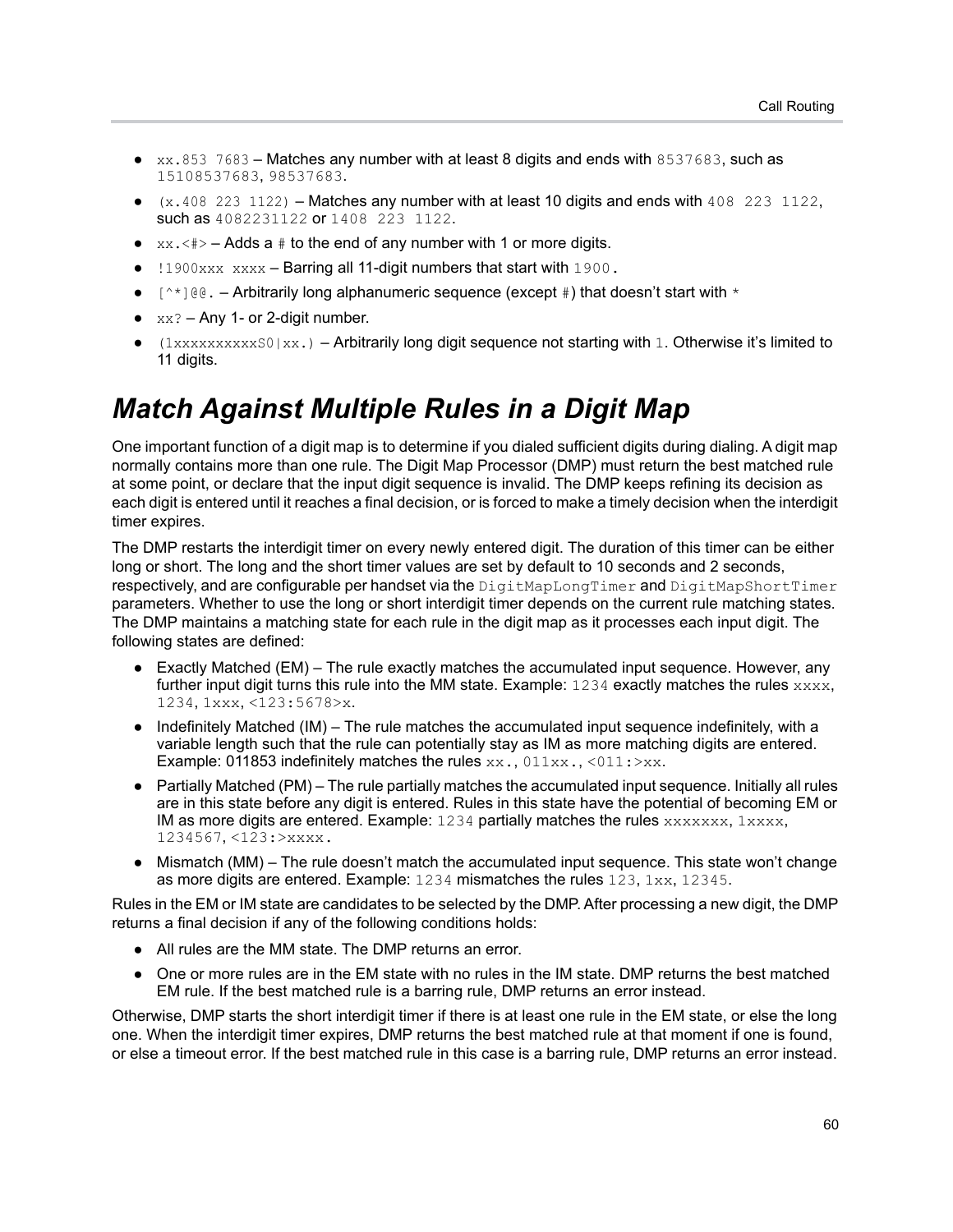Note that the timer to wait for the first input digit isn't governed by the interdigit timer, but the duration of dial tone being played, and could be a lot lengthier than the long interdigit timer.

The best matched rule is the one that has the most specific literals matching the input digit sequence. For example, the input sequence  $1234$  matches the rule  $123x$  better than  $1xxx$ . Note that an EM rule is always selected over an IM rule.

Finally, the default interdigit timer can be overridden by appending the S*n* element at the end of the rule (*n*  $= 0 - 9$ ).

Consider this simple digit map:

(<1408>xxx xxxx)

As soon as you enter 7 digits, the DMP returns a complete number by prepending the accumulated digits with 1408.

Consider another simple map:

 $(x \times x)$ 

After you dial one or more digits, the DMP returns the accumulated digits as a complete number when the long interdigit timer expires.

Combine the last two maps:

(xx. | <1408>xxx xxxx)

After you dial one or more digits (but fewer than seven digits), the DMP returns the accumulated digits as a complete number when the (long) interdigit timer expires. As soon as seven digits are entered, the DMP returns 1408 followed by the accumulated seven digits when the (short) interdigit expires. On the eighth digit and beyond, however, the DMP considers the first rule only and returns the accumulated digits as-is when the (long) interdigit timer expires.

Now add an S4 timer to the second rule:

(xx. | <1408>xxx xxxxS4)

In this case, the DMP behaves exactly the same as the last, except that the short interdigit timer the DMP uses upon receiving the seventh digit is overridden by a 4-second timer. Thus you've as long as 4 seconds instead of 2 to dial the eighth digit.

#### **Example of Forcing an Interdigit Timeout with a Pound(#) Key**

When dialing, you can force an interdigit timeout with a # key instead of waiting for the DMP to time out its own long or short timer. This is allowed as long as the # key doesn't match the current element of any PM rules. Otherwise the DMP consumes the # key instead of triggering a timeout.

Consider the digit map (33xx.)

If you enter 333#, the DMP immediately returns the number 333.

Now consider the digit map  $(33xx.1333#1234x.)$ 

If you enter 333#, the DMP won't return, but continues to wait for further input or for its interdigit timer to expire. Note that the first rule " $33xx$ " is now in the MM state since the digit # doesn't match "x". You can continue to enter 1234#, or 1234 and wait for a long interdigit timeout for the DMP to successfully return 333#1234.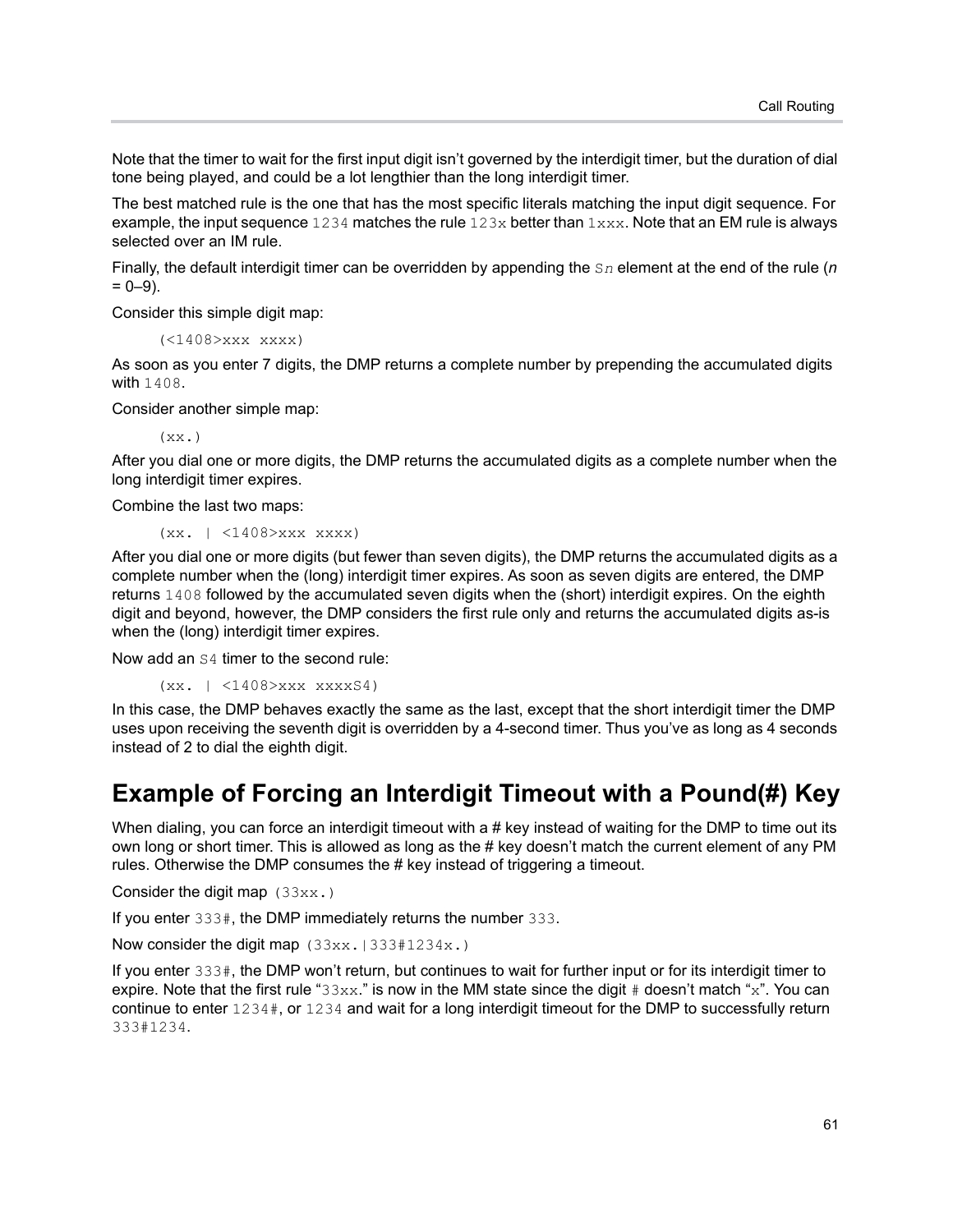#### **Invoking a Second Dial Tone in a Digit Map**

You can tell your system to start a tone after a certain pattern of digits have been dialed by specifying the element {t=<tone>} within a digit map, where <tone> is a 1- to 3-letter name of the tone to play. The tone stops when you enter the next digit. For example:

(\*\*1{t=di2}(Msp)|\*\*8{t=od}(Mli))

tells your system to play Second Dial Tone when you dial \*\*1, or play Outside Dial Tone when you dial **\*\*8**. The acceptable (case-insensitive) values of <tone> are:

- **●** bu = Busy Tone
- **●** cf = Call Forwarded Dial Tone
- cm = Confirmation Tone
- **●** co = Conference Tone
- $cw1 cw10 =$  Call Waiting Tone 1-10
- **●** di = Dial Tone
- **●** di2 = Second Dial Tone
- **●** fb = Fast Busy Tone
- **●** ho = Holding Tone
- **●** od = Outside Dial Tone
- **●** pr = Prompt Tone
- **●** rb = Ringback Tone
- **●** ro = Reorder Tone (same as fast busy)
- $\sin 1 \sin 4 = \text{SIT} \text{ TONE } 1 4$
- **●** st = Stutter Tone
- **●** 0 9, \*, #, a d = DTMF 0 9, \*, #, A D

### **Changing an Interdigit Long Timer Dynamically After a Partial Match**

Your system starts off with the interdigit long timer set to the configured DigitMapLongTimer value when processing a new digit sequence by a digit map. You can change the long timer as some patterns are partially matched by embedding the syntax  $\{L = < t \text{ime}> \}$  within a rule in the digit map, where  $< t \text{ime}>$  is the desired number of seconds for the long timer. For example:

(011 853 xxxx xxxx{L=5}x. |xx.)

Here the long timer is shortened to 5 seconds after you enter  $011 \ 853 + 8$  digits. Hence, your system declares that a complete number is collected in 5 seconds when it doesn't receive any more digits. Without the  ${L=5}$  syntax, you have to wait for 10 seconds (by default) for the same to happen.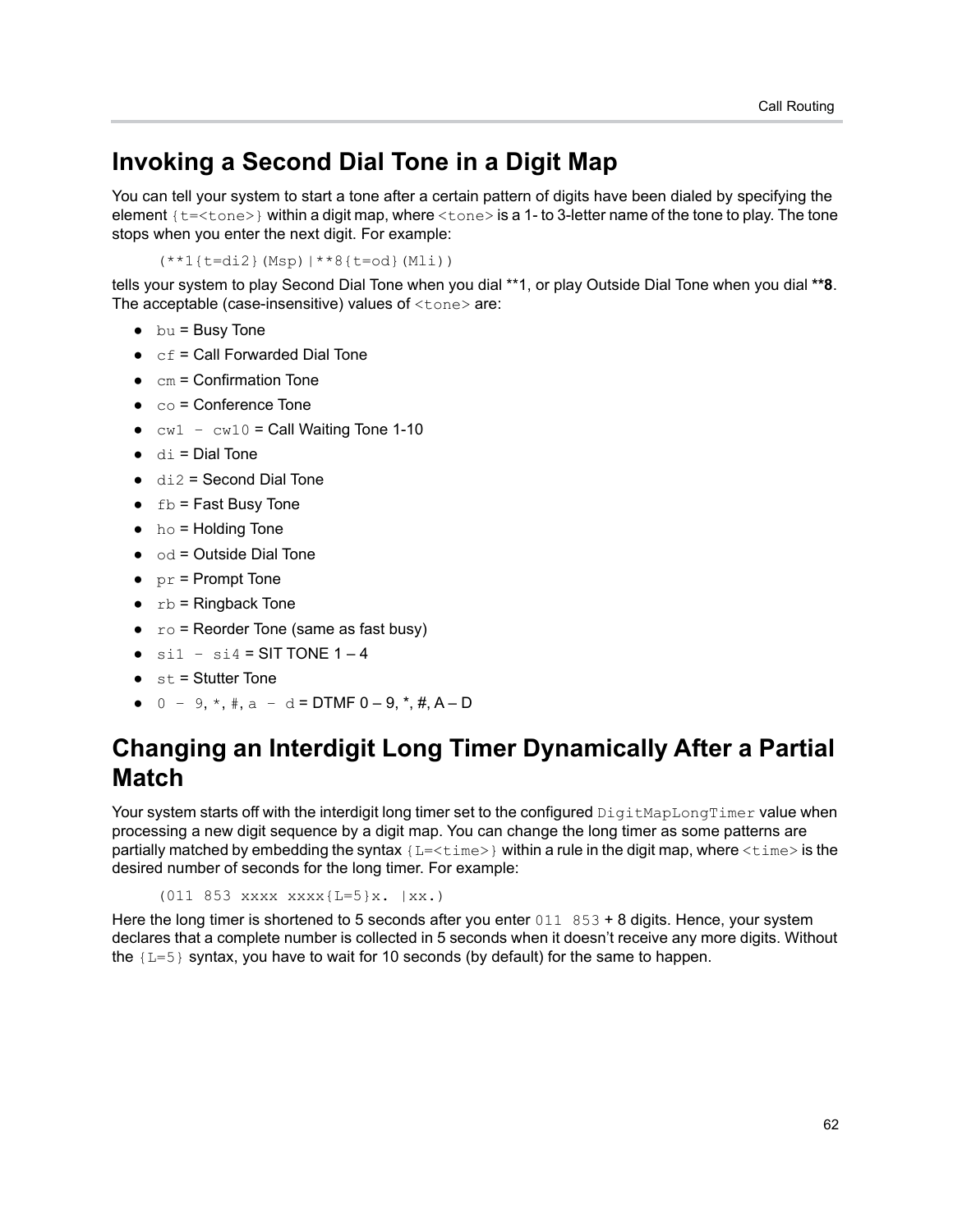### *User-Defined Digit Maps*

The *User Settings – User Defined Digit Maps* section of the system web interface provides for 10 user-definable digit maps. These digit maps are referred to as User-Defined Digit Map 1 to 10. Each user-defined digit map is specified with two parameters:

- **●** Label: An arbitrary string for referencing this digit map in other digit map specification. The value should be 2 to 16 characters long. For example, "friends". In this case, (Mfriends) can be referenced in other digit maps.
- **●** DigitMap: A digit map to restrict the numbers that can be dialed or called with this service. Maximum length is 511 characters.

Both parameters are empty by default, except for *User Defined Digit Map 1*.

### **Example of a User Defined Digit Map For IPv4 Dialing**

The default values of the parameters for *User-Defined Digit Map 1* are set to the following values to support IPv4 dialing:

- **●** Label: ipd
- **●** DigitMap:  $(xx,\leq^*:\theta>xx?x?<^*: \geq xx?x?<^*: \geq xx?x?<^*: \geq xx?x?<^*:0>xx?x?<^*: \geq xx?x?<^*: \geq$ xx?x?<\*:.>xx?x?<\*::>xx?x?x?x?)

The map  $(Mipd)$  is referenced in the default setting of the  $DiqitMap$  parameters in ITSP Profiles A through H. It supports the following two forms of IPv4 dialing:

- **●** <user-id>\*<a>\*<b>\*<c>\*<d>
- **●** <user-id>\*<a>\*<b>\*<c>\*<d>\*<port>

where  $\langle$ user-id> is an arbitrary length numeric user-id, such as  $100345,$   $\langle$   $\gamma$ ort> is a port number in the range 0–65535, and each of  $\langle a \rangle, \langle b \rangle, \langle c \rangle, \langle d \rangle$  is a 1- to 3-digit pattern in the range 1–255 that identifies one byte of an IP address. The dialed number is translated into  $\langle$ user-id>@<a>. $\langle$ b>. $\langle$ c>. $\langle$ d> and <user-id>@<a>.<b>.<c>.<d>:<port>. Here are some examples:

- **●** 1234\*192\*168\*15\*113 maps to 1234@192.168.15.113
- **●** 123456\*192\*168\*15\*180\*5061 maps to 123456@192.168.15.180:5061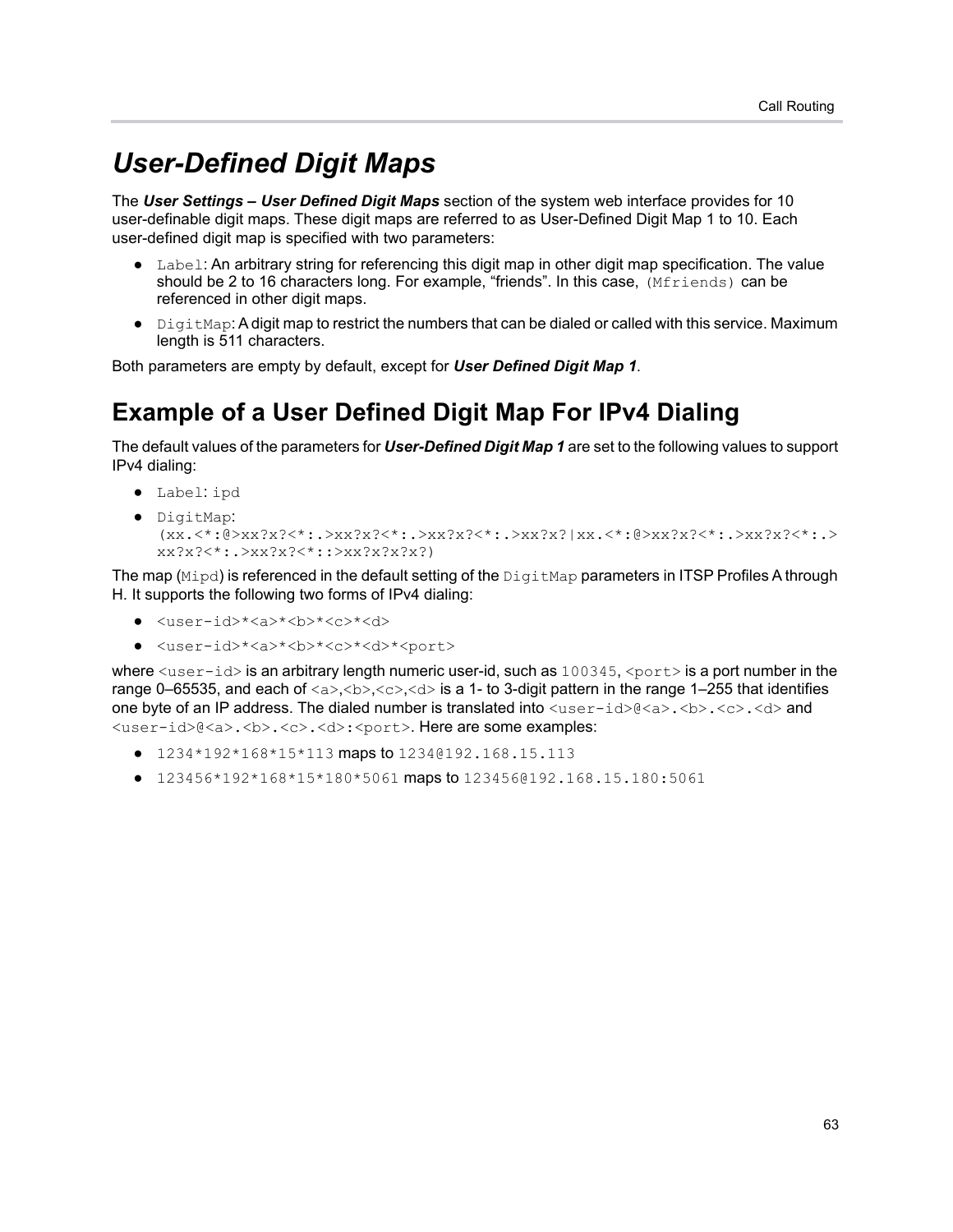# **Call Settings**

Use the following information to better understand certain aspects of the call settings for your OBi device.

# **Call States**

As a call progresses from beginning to end, it goes through a number of defined stages commonly known as call states or states. The following table includes the call states for calls on your phone.

#### **List of Call States**

| <b>Icon</b> | <b>Call State</b>         | <b>Description</b>                                                                                                           | <b>Available Operations</b>                               | <b>LED Pattern</b>     |
|-------------|---------------------------|------------------------------------------------------------------------------------------------------------------------------|-----------------------------------------------------------|------------------------|
|             | Dial Tone                 | Dial tone plays to prompt user to<br>enter the target number to call.                                                        | End                                                       | Steady green           |
|             | Dialing                   | User is entering a target number to<br>call.                                                                                 | End                                                       | Steady green           |
|             | <b>Trying</b>             | Trying to call the dialed number but<br>the called party hasn't started ringing<br>yet.                                      | End                                                       | Steady green           |
|             | Peer Ringing              | The called party is ringing.                                                                                                 | End                                                       | Fast blinking<br>green |
|             | Ringing                   | An incoming call is ringing the phone.                                                                                       | Reject, Answer                                            | Fast blinking red      |
|             | Connected                 | Connected on a call and both sides<br>are talking.                                                                           | End, Hold, Transfer,<br><b>Blind Transfer</b>             | Steady green           |
|             | Holding                   | User has placed the call on hold.                                                                                            | End, Resume, Add to<br>Conf., Transfer, Blind<br>Transfer | Slow blinking red      |
|             | Ended                     | Call failed due to various reasons,<br>such as invalid number, service not<br>available, called party busy, and so<br>forth. | End<br>(Remove the Call)                                  | Slow blinking<br>green |
|             | Idle                      | No Call.                                                                                                                     |                                                           | Off                    |
|             | <b>Registration Error</b> | Error registering with the server.                                                                                           |                                                           | Off                    |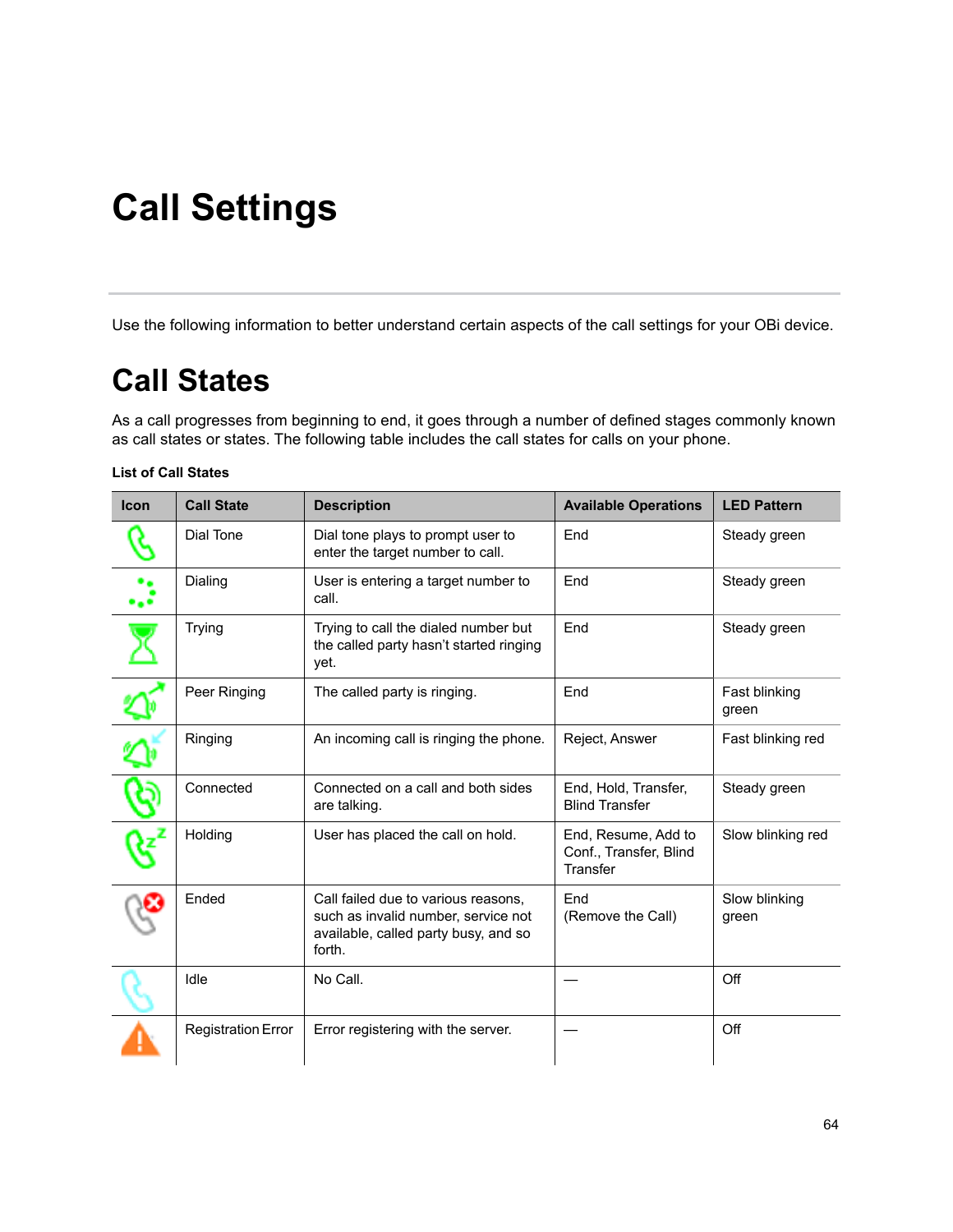| <b>Icon</b> | <b>Call State</b>   | <b>Description</b>                                 | <b>Available Operations</b>                   | <b>LED Pattern</b> |
|-------------|---------------------|----------------------------------------------------|-----------------------------------------------|--------------------|
|             | Remote Hold         | Remote side placed the call on hold.               | End, Hold, Transfer,<br><b>Blind Transfer</b> | Steady green       |
|             | Messages<br>Waiting | Idle state with unread messages in<br>the mailbox. |                                               | Off                |
| Æ           | Connected-HD        | Call connected with HD Audio.                      | End, Hold, Transfer,<br><b>Blind Transfer</b> | Steady green       |
|             | Connected-HDS       | Call connected with Secure HD<br>Audio.            | End, Hold, Transfer,<br><b>Blind Transfer</b> | Steady green       |
|             | Connected-S         | Call connected with Secure Audio.                  | End, Hold, Transfer,<br><b>Blind Transfer</b> | Steady green       |
|             | Service Down        | Service down.                                      |                                               | Off                |

#### **List of Call States (continued)**

## **Caller ID**

When only the caller number is available, the phone attempts to match the number against the phone book or buddy list to find a corresponding entry. If the phone finds a matching entry, it displays the name and picture from that entry on the screen.

If the call comes from a SIP service, the service provider provides the caller-id picture in the INVITE request by including a Call-Info header with a (http or https) URL to the picture file and the attribute "purpose=icon". For example:

Call-Info: <http://abc.com/user/somepic.png>;purpose=icon;org="ABC Publishing"

The header may also include an org attribute. This value propagates the **Organization** field in the Caller-ID display.

### *Calling Line ID Display*

When making an outgoing call, your phone accepts SIP UPDATE method from the softswitch that may contain the called party's name and number. Your phone then updates the phone screen with the called party information from the SIP UPDATE request. There are no configuration parameters for this feature.

Your phone can also identify the called party ID from the 18x and 2xx responses to the outbound INVITE message.

## **Call Forward Numbers**

Calls may be forwarded to numbers on the same service or on another service. Therefore each call forward number stored in your phone's configuration MUST include call routing information to let the device know which voice service should be used to forward the call to. The general format of a call forward number is: TK(number)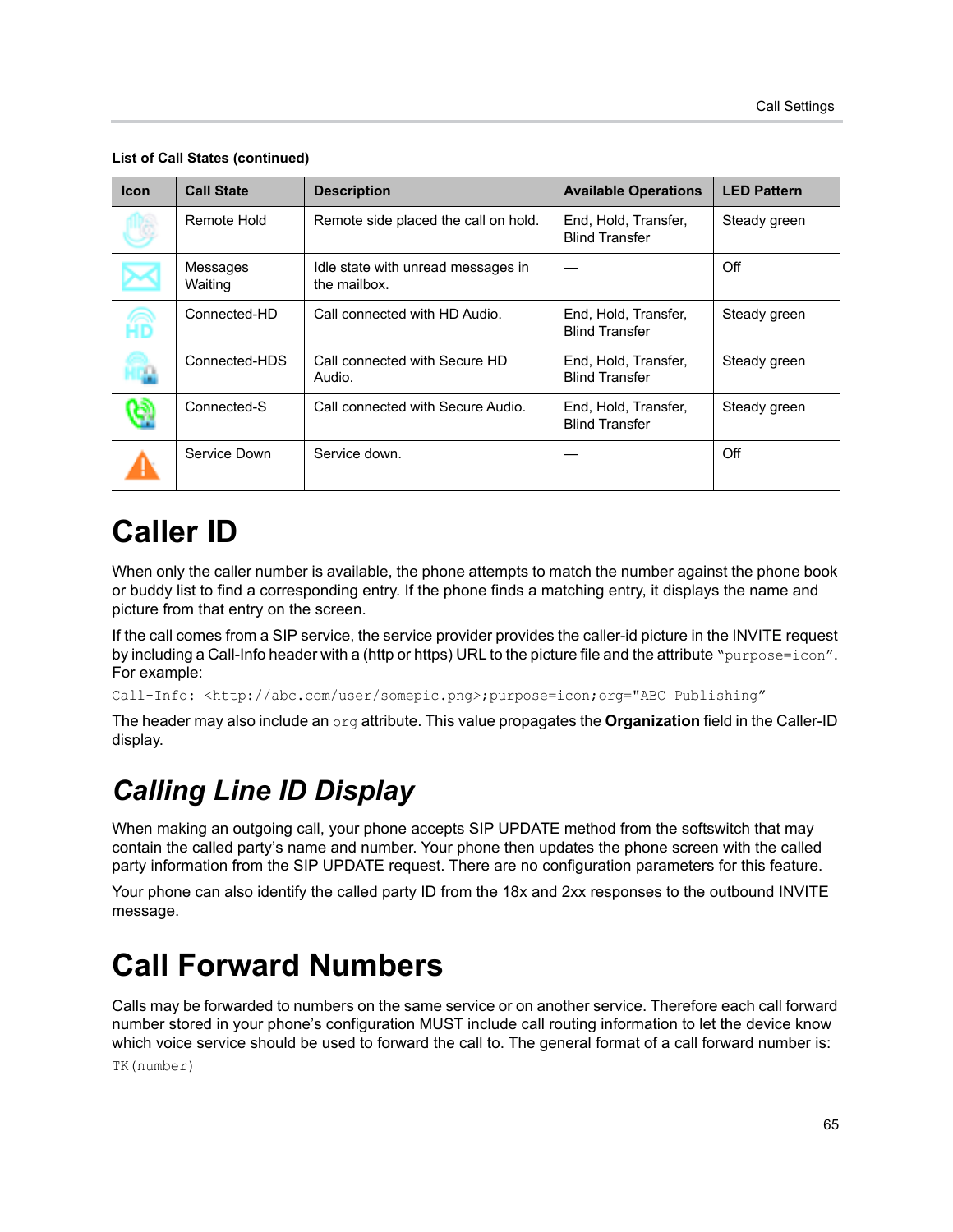where TK is the abbreviated name of a voice service. Valid values of TK are SP*n* for the SP*n* Voice Service where  $n = 1 - 6$ , or PP for the OBITALK Service.

The number to forward to must be in the final form that is acceptable by the service provider. Your phone won't apply any Digit Map or Call Routing Rules on it.

Examples: SP1(14089991234), PP1(ob200333456)

## **Multicast Paging Groups**

Each phone supports two multicast groups that are configurable by the administrator. The administrator may also assign a feature key for users to join or leave each group. The default settings on your phone work in most LAN environments, so usually all that is required is for the feature to be enabled and a feature key mapped to each phone for the service. Push to talk can also be enabled for Page Groups. This can be configured under *Phone Settings – Page Group 1/2/3/4/5/6/7/8/9/10*. Consult your phone administrator if to see if the group paging feature is enabled at your location.

| <b>Parameter Group</b>                    | <b>Parameter</b>          | <b>Description</b>                                                                                                                                                                                                                                     |
|-------------------------------------------|---------------------------|--------------------------------------------------------------------------------------------------------------------------------------------------------------------------------------------------------------------------------------------------------|
| <b>Page Group N</b><br>$N = 1$ through 10 | GroupName                 | A user-friendly name to label the group on the<br>phone UI.                                                                                                                                                                                            |
| <b>Page Group N</b><br>$N = 1$ through 10 | <b>MulticastAddress</b>   | Must be a valid IPv4 Multicast Address, Default is<br>224.1.1.100 for both paging groups.                                                                                                                                                              |
| <b>Page Group N</b><br>$N = 1$ through 10 | <b>MulticastPort</b>      | Default is 65322 for page group 1 and 65324 for<br>page group 2. Note that each group must use a<br>different port number.                                                                                                                             |
| <b>Page Group N</b><br>$N = 1$ through 10 | <b>PushToTalk</b>         | A Boolean option to control whether the page group<br>key (softkey or feature key) should act as a PTT<br>key. You can talk only while pressing and holding<br>the key down. Default is false.                                                         |
| Page Group N<br>$N = 1$ through 10        | <b>TTL</b>                | TTL value of outgoing (multicast) RTP packets.<br>Default is 2.                                                                                                                                                                                        |
| <b>Page Group N</b><br>$N = 1$ through 10 | <b>AudioCodec</b>         | Audio codec to use for outgoing page. Default is<br>G711U.                                                                                                                                                                                             |
| Page Group N<br>$N = 1$ through 10        | <b>TxPacketSize</b>       | Outgoing RTP packetization in milliseconds.<br>Default is 20.                                                                                                                                                                                          |
| <b>Page Group N</b><br>$N = 1$ through 10 | <b>RTCPTxInterval</b>     | Interval in milliseconds between sending outgoing<br>RTCP packets when paging. No RTCP packets<br>sent if value is 0, which is the default. Note that an<br>RTCP Bye packet is always sent when ending an<br>outgoing page regardless of this setting. |
| <b>Page Group N</b><br>$N = 1$ through 10 | <b>SilenceSuppression</b> | A Boolean option to control if Silence Suppression<br>should be used for outgoing page. Default is<br>false.                                                                                                                                           |

#### **Multicast Paging Groups**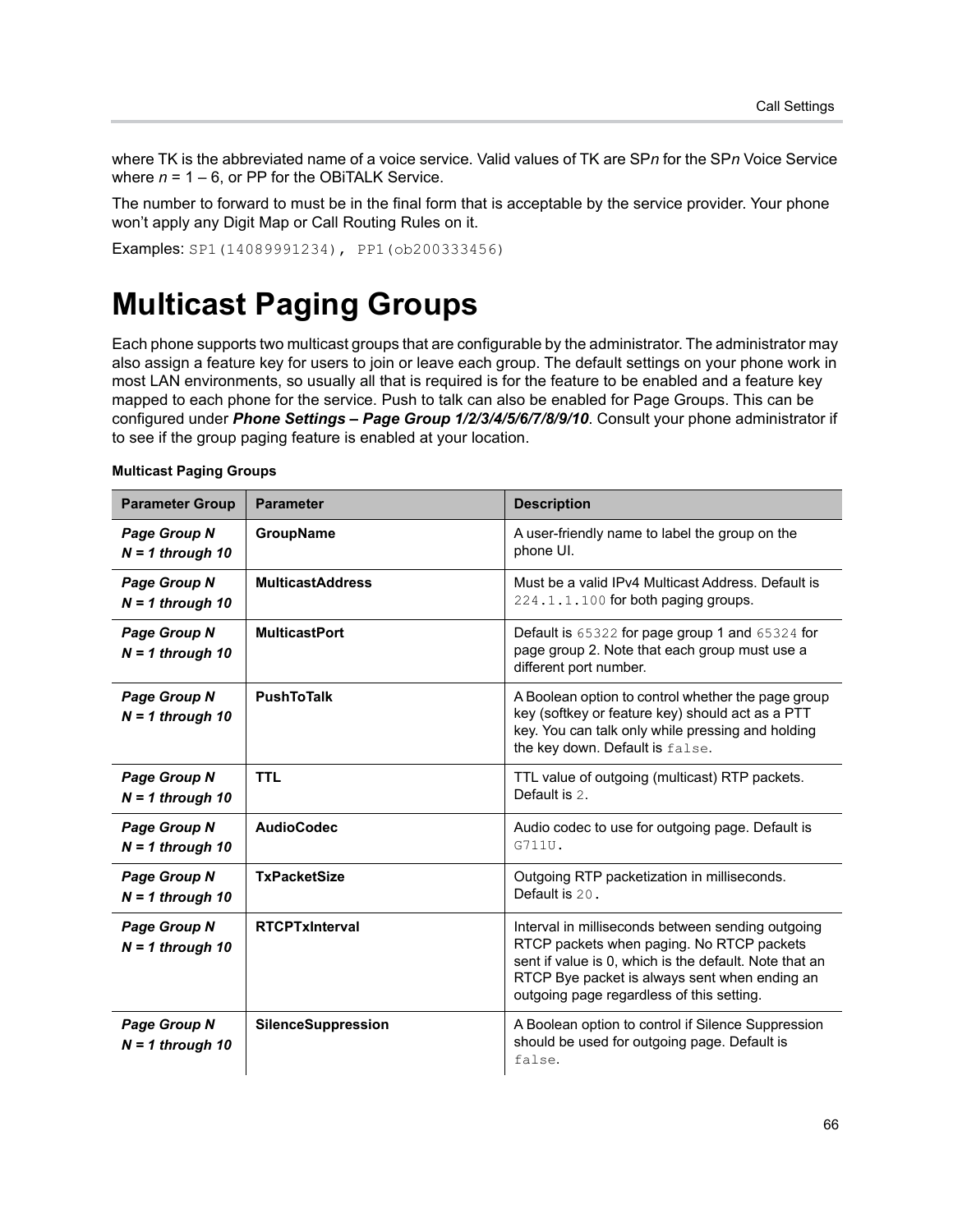| <b>Parameter Group</b>                    | <b>Parameter</b>                | <b>Description</b>                                                                                                                                                                                                                                                                                                                                                                                                                                                                  |
|-------------------------------------------|---------------------------------|-------------------------------------------------------------------------------------------------------------------------------------------------------------------------------------------------------------------------------------------------------------------------------------------------------------------------------------------------------------------------------------------------------------------------------------------------------------------------------------|
| <b>Page Group N</b><br>$N = 1$ through 10 | ParticipantName                 | A string value to identify the current user who is<br>paging to the group in outgoing RTCP packets.                                                                                                                                                                                                                                                                                                                                                                                 |
| <b>Page Group N</b><br>$N = 1$ through 10 | <b>PlayToneOnIncomingPage</b>   | A Boolean option to control whether to play a short<br>Paging Tone before playing a new incoming page.<br>Default is true.                                                                                                                                                                                                                                                                                                                                                          |
| Page Group N<br>$N = 1$ through 10        | <b>PreferredAudioDevice</b>     | Select the preferred audio device to play incoming<br>page. Enter either System, Headset, or Speaker.<br>Default is System to let the phone picks according<br>to other user preferences                                                                                                                                                                                                                                                                                            |
| Page Group N<br>$N = 1$ through 10        | PageTimeout                     | Limit of outbound page duration in number of<br>seconds to avoid accidentally jamming the page<br>group channel. The duration would be unlimited if<br>the value is 0, which is also the default.                                                                                                                                                                                                                                                                                   |
| Page Group N<br>$N = 1$ through 10        | EnableJoinLeaveGroupUserControl | A Boolean option to control whether to allow you to<br>Join or Leave a page group by pressing (and<br>releasing it quickly) the pg1 through pg10 softkey.<br>Default is true. When it is set to false, press the key<br>once to talk and press it again to go back to listen.<br>Although in that case you can't choose the leave<br>the page group, you can still use the<br>AutoAnswerIntercom option from the User<br>Preferences menu not to play any of the incoming<br>pages. |
| <b>Speaker Volume</b>                     |                                 | Initial speaker volume each time the phone starts<br>playing the audio from that page group. If the value<br>is 0, then the current speaker (ringer) volume is<br>used. Default is 0.                                                                                                                                                                                                                                                                                               |
| Stats                                     |                                 | A comma-separated list of 3 running statistics of the<br>number of packets received on this group:<br>rx-pkts-last-hour, rx-pkts-lastminute,<br>rx-pkt-last-second<br>where the values are update once every 10<br>seconds.                                                                                                                                                                                                                                                         |

**Multicast Paging Groups (continued)**

## **Media Loopback Service**

Your device supports the media loopback draft as described in *draft-mmusic-media-loopback-13.txt*.

The device supports the following media loopback features:

- **●** Loopback modes: loopback-source and loopback-mirror
- **●** Loopback types: rtp-media-loopback and rtp-packet-loopback
- **●** Loopback packet formats: encaprtp, loopbkprimer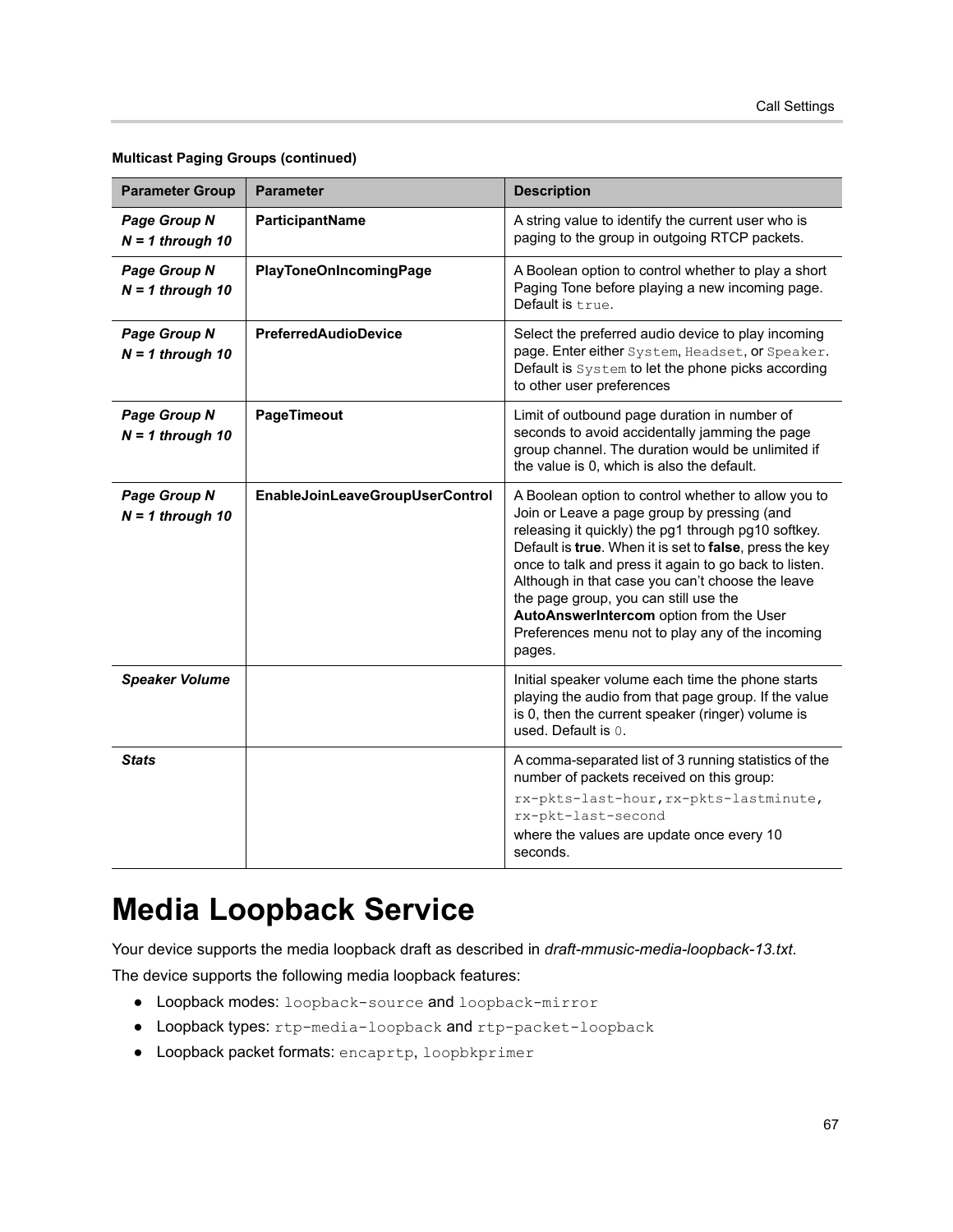When your system acts as a loopback mirror, it always sends primer packets so that incoming packets can get through NAT/Firewall. The following parameters control the media loopback feature:

- **●** AcceptMediaLoopback Enable system to accept an incoming call that requests media loopback. Default is True.
- **●** MediaLoopbackAnswerDelay The delay in ms before your system answers a media loopback call. Default is 0.
- **●** MediaLoopbackMaxDuration The maximum duration to allow for an incoming media loopback call. Default is 0, which means the duration is unlimited.

The device rejects an incoming media loopback call if:

- **●** Handset port is off-hook.
- **●** Handset port is ringing.

The device terminates an inbound media loopback call already in progress when:

- **●** Handset port is off-hook.
- **●** Handset port is ringing.

To make an outgoing loopback call, dial one of the following star codes before dialing the target number:

- **●** \*03 Make a Media loopback call.
- **●** \*04 Make an RTP packet loopback call.

Note that outbound Media Loopback Call isn't subject to call duration limit. It lasts until you hang up or until the called device ends the call.

## **Shared Line and Shared Call Appearances (SCA)**

(SIP/SP only) A *shared line* is a service account or extension that is installed on a group of phones, such that if a sharing phone is using that extension, other sharing phones are notified. There can be multiple simultaneous calls on a shared line. The maximum allowed simultaneous calls on a shared line should be a fix number.

Each call on a shared line is called a *Shared Call Appearance* (SCA). If your phone has a shared line configured as one of the services, it should have as many call keys defined on the phones that are bound to that service. SCAs of a shared line are ordered with an index 1–*n* as SCA1, SCA2, SCA3, SCA*n*, where *n* is the maximum number of calls permitted for that line. On your phone, the SCAs are assigned sequentially in ascending order according to the VLK index of the corresponding call key bound to the shared line. For example, suppose a shared line with four SCAs is configured on a phone with VLK1, VLK3, VLK7, and VLK8 assigned as the four call keys bound to that line, then the calls hosted on VLK1, VLK3, VLK7, and VLK8 are SCA1, SCA2, SCA3, and SCA4, respectively.

### *SCA States*

There are two common implementations of SCA, namely, the Call-Info Method and the SLA/BLA (dialog) method. Use the *ITSP Profile–SIP–Feature Configuration***::**X\_ShareLineMethod parameter to select which method to use. It can be one of the following choices:

**●** call-info: This is the method used by BroadSoft. The phone subscribes to the call-info event package with the proxy server to receive notification of share call appearance state updates. This method also uses the line-seize event package for seizing a SCA before making a call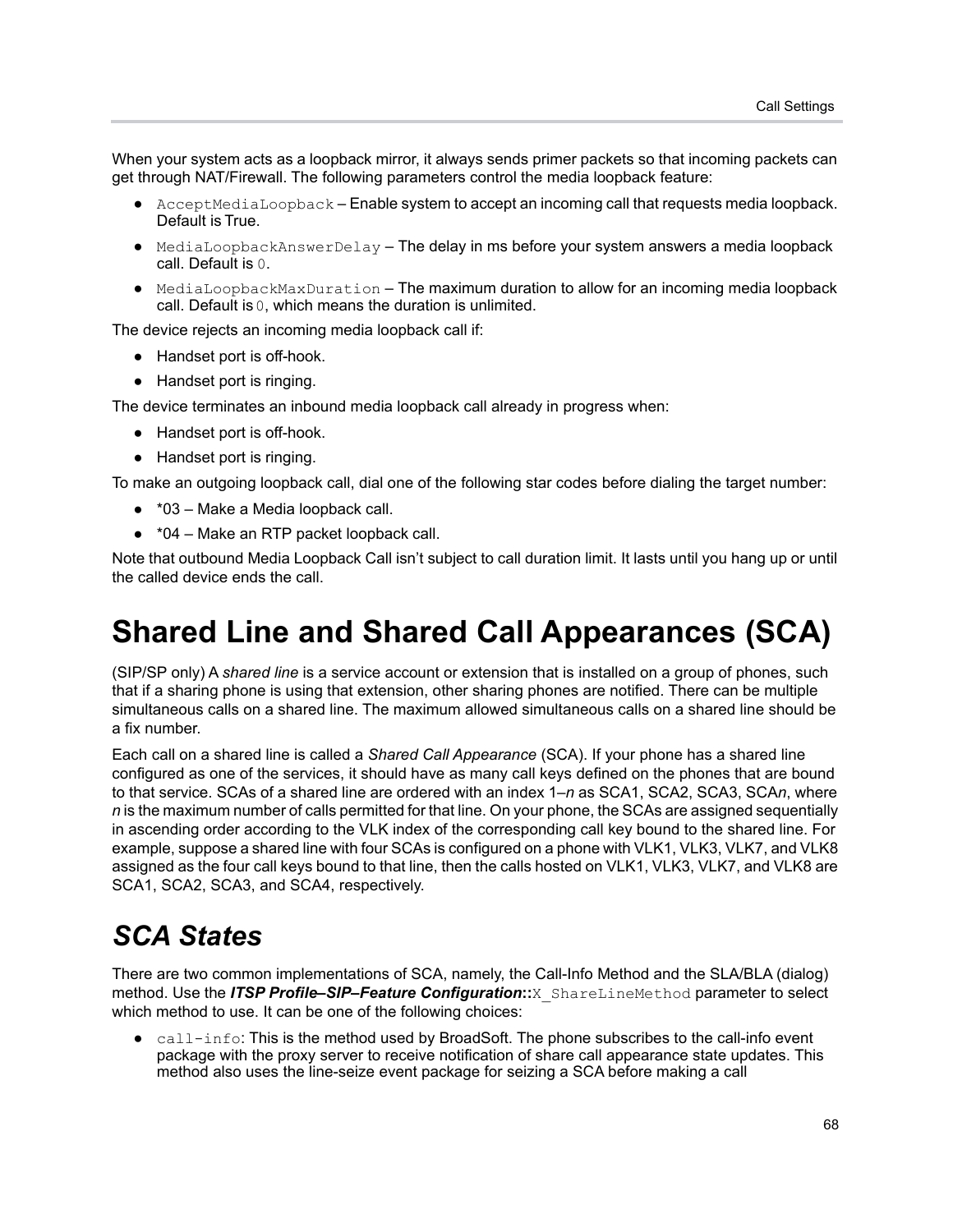- **●** dialog;sla: This is based on the Bridged Line Appearance draft (draft-anil-sipping-bla-02). The phone accepts subscription to the dialog;sla event package from the state-agent, and also subscribes back the same with the state-agent. The phone and state agent then exchange notifications of share call appearance state updates.
- **•** dialog; ma: This is similar to the dialog; sla method, and is based on a more current version of the same draft (draft-anil-sipping-bla-04). The name of the event package name is changed to dialog;ma.

You must have the same number Call Appearance feature keys defined to bind to the SP service. A Call Appearance key bound to a shared line behaves similarly to one that is bound to a private line, except that when the (private) call state is idle (that is, the call appearance is not being used by this phone), the SCA state is shown. The SCA state (or shared call state) indicates the call state on the sharing phone that is using that call appearance, and is communicated to this phone by softswitch via (SIP) notification.

The following table describes the SCA states that are supported by the phone:

| <b>Icon</b> | <b>SCA State</b> | <b>Description</b>                                                                        | <b>Available Operation</b>                                                                       | <b>LED Pattern</b>                              |
|-------------|------------------|-------------------------------------------------------------------------------------------|--------------------------------------------------------------------------------------------------|-------------------------------------------------|
|             | Seized           | A sharing phone has seized the<br>SCA to make an outgoing call.                           |                                                                                                  | Blinking red (30<br>$ms$ on, $30$ ms off)       |
|             | <b>Trying</b>    | A sharing phone is trying an<br>outgoing call.                                            |                                                                                                  | Steady red                                      |
|             | Proceeding       | A sharing phone is making an<br>outgoing call and the called<br>party is ringing.         |                                                                                                  | Steady red                                      |
|             | Connected        | A sharing phone is on a<br>connected call with that SCA.                                  | Barge In to:<br>Monitor the call only<br>$\bullet$<br>Fully participate in the call<br>$\bullet$ | Steady red                                      |
|             | Held             | A sharing phone is on a call<br>with that SCA and has placed<br>the call on hold.         | Resume and take over the<br>call.                                                                | Slow blinking red                               |
|             | Private Held     | A sharing phone is on a call<br>with that SCA and has placed<br>the call on private hold. |                                                                                                  | Slow blinking red<br>(100 ms on, 100<br>ms off) |
|             | Call Parked      | A call is parked against the<br>extension.                                                | Pick up the parked call.                                                                         | Blinking red (50<br>ms on, $50$ ms off)         |
|             | Idle             | phones are using the SCA.                                                                 | Seize the SCA to make an<br>outgoing call.                                                       | Off                                             |

#### **List of SCA States**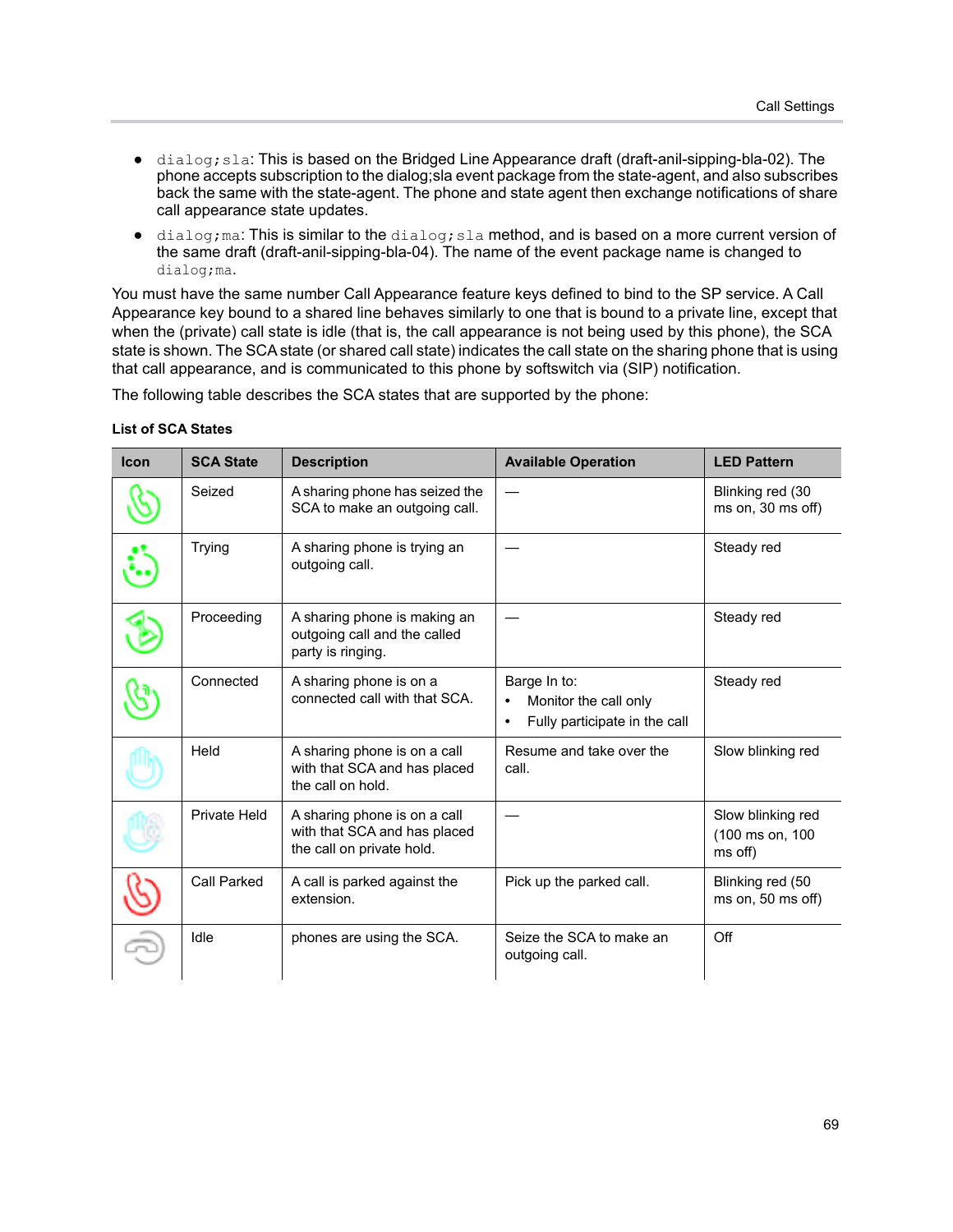#### **List of SCA States (continued)**

| <b>Icon</b> | <b>SCA State</b> | <b>Description</b>                      | <b>Available Operation</b>                                                       | <b>LED Pattern</b> |
|-------------|------------------|-----------------------------------------|----------------------------------------------------------------------------------|--------------------|
|             | Error            | Protocol error.                         |                                                                                  | Steady amber       |
|             | Remote Hold      | Remote side placed the call on<br>hold. | Barge In to:<br>Monitor the call only<br>٠<br>Fully participate in the call<br>٠ | Steady red         |

SCA implementations are based on subscribe/notify framework. With the call-info method, the subscription expires value to the call-info and line-seize events are set in X\_CallInfoSubscribesExpires and X LineSeizeSubscribeExpires (under *ITSP Profile X – SIP*), respectively. With the dialog;ma and  $dialog;$  sla methods, the subscription expires value to the respective event is controlled by the X DialogSubscribesExpires parameter.

## *Line Seize*

With any shared line design, each sharing phone should perform a proper line-seize before attempting to make a call on a SCA. This lets the system work correctly when multiple phones are trying to make calls at the same time.

With the call-info method, a phone seizes a SCA by subscribing to the line-seize event package for that SCA, with a short expires value. If successful, the phone receives a 200 class response for the subscribe method, and also a NOTIFY to indicate that the subscription is active and what the actual expires value of the subscription allowed by the server.

With the dialog;sla or the dialog;ma method, a phone seizes a SCA by sending a NOTIFY to the state-agent with the state of the requested SCA set to  $\text{trying.}$  If successful, the phone receives a 200 class response for the NOTIFY request. Typically, the state-agent shortens the subscription interval with the phone that owns the SCA to detect quickly if the phone has crashed or encountered network issues.

# **Busy Lamp Field (BLF)**

(SIP/SP only.) BLF is a feature of the monitoring phone, as the monitored extension usually does not do anything special to be monitored. The detection and notification of events occurring at the monitored extensions are carried out by the softswitch.

When BLF is supported by a specific SP service on your phone, the BLF function can be assigned to a feature key bound to that service to monitor an extension in the context of that SP service (another extension on the same hosted voice service or PABX system). The following table lists the typical events that are monitored with a BLF Key.

The following table lists the typical events that are monitored with a BLF Key. The table also shows the operation that can be invoked when the respective event occurs, and the LED pattern indicating that particular event.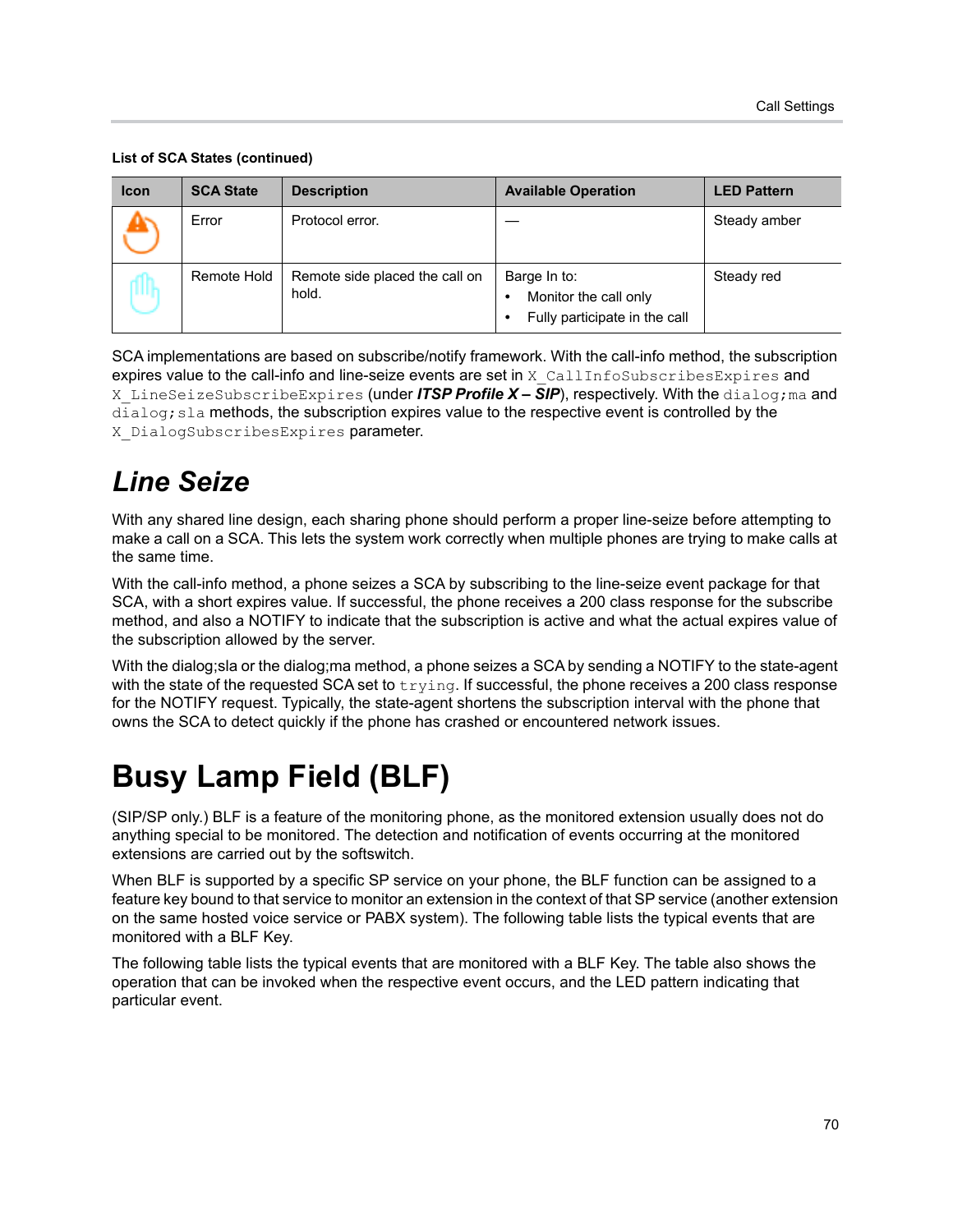#### **List of All BLF States**

| <b>Icon</b> | <b>BLF</b><br>Event | <b>Description</b>                                       | <b>Available Operation</b>                                                                                                                                                                                                                                                                                      | <b>LED Pattern</b>             |
|-------------|---------------------|----------------------------------------------------------|-----------------------------------------------------------------------------------------------------------------------------------------------------------------------------------------------------------------------------------------------------------------------------------------------------------------|--------------------------------|
|             | Ringing             | Monitored extension is<br>ringing.                       | Answer the call. This operation is called a<br>Directed Call Pickup.                                                                                                                                                                                                                                            | Fast blinking<br>red           |
|             | <b>Busy</b>         | Monitored extension is<br>on a call or making a<br>call. | Barge in to do one of the following:<br>Fully participate in the call or conference.<br>Listen to the conversation without talking.<br>Listen to the conversation but talk only to<br>the monitored extension (also known as<br>coaching or whispering).<br>There can be other variations along these<br>lines. | Steady red                     |
|             | Holding             | Monitored extension is<br>holding one or more<br>calls.  | Resume and take over the call.                                                                                                                                                                                                                                                                                  | Slow blinking<br>red           |
|             | Call<br>Parked      | A call is parked against<br>the monitored<br>extension.  | Pick up the call from the parking slot.                                                                                                                                                                                                                                                                         | Periodic short<br>blink in red |
|             | Idle                | Monitored extension is<br>idle.                          | Make or transfer a call to the extension.                                                                                                                                                                                                                                                                       | Steady green                   |
|             | Offline             | Monitored extension is<br>offline.                       |                                                                                                                                                                                                                                                                                                                 | Steady amber                   |

## *SIP for Busy Lamp Field*

For each BLF extension that does not belong to any group, your phone subscribes to the dialog event package for each extension in the context of the SP service specified in the Service parameter of the corresponding feature key. For extensions belonging to the same group, your phone only maintains one subscription to the group-name and none for the individual extensions in the group. In the subscribe request, your phone indicates (in an Accept header) support for the following content-types in NOTIFY message bodies to be returned by the server:

- **●** application/multipart/related
- **●** application/rlmi+xml
- **●** application/dialog-info+xml

For floating key assignment, your phone expects the NOTIFY message body to include a resource list (Content-Type: application/rlmi+xml) that is compatible with RFC4662. Here is an example with two extensions specified in the resource list:

```
<?xml version="1.0" encoding="UTF-8"?>
<list xmlns="urn:ietf:params:xml:ns:rlmi" uri="sip:sales-team@as.broadworks.net" 
   version="0" fullState="true">
   <resource uri="sip:ObihaiUser2@as.broadworks.net">
     <name>Obihai User2 </name>
```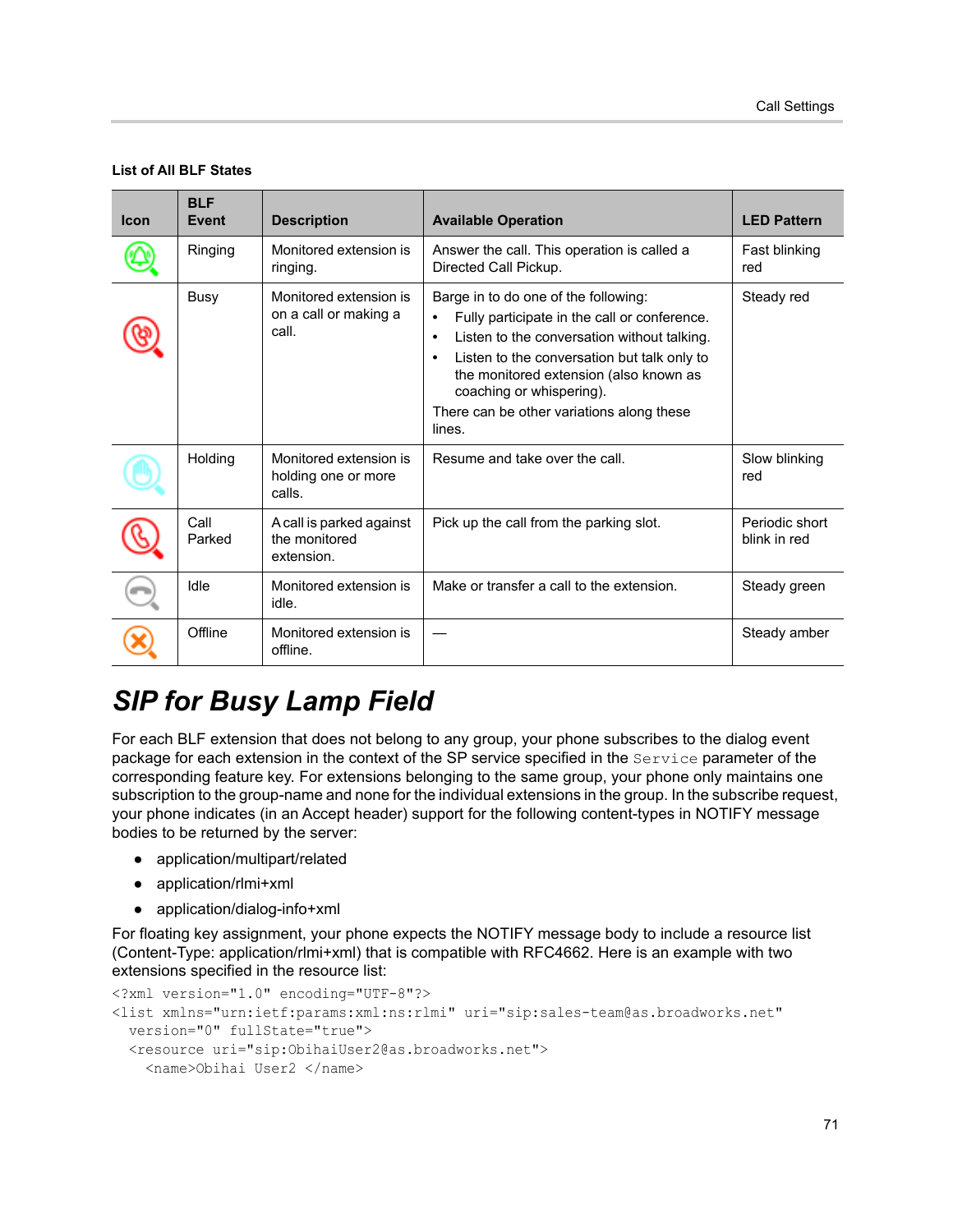```
 <instance id="DNAbROacM9" state="active" cid="7jTC13@broadworks"/>
  </resource>
  <resource uri="sip:ObihaiUser9053@as.broadworks.net">
     <name>Test User</name>
     <instance id="MT8FRckGPc" state="active" cid="cJ489p@broadworks"/>
 \langle /resource>
</list>
```
To notify the call states of a monitored extension, your phone expects the NOTIFY message body to include a dialog-info XML (Content-Type: dialog-info+xml) that is compatible with RFC4235. Here is an example: <?xml version="1.0" encoding="UTF-8"?>

```
<dialog-info xmlns="urn:ietf:params:xml:ns:dialog-info" version="1" 
   state="full" entity="sip:ObihaiUser2@as.iop1.broadworks.net">
   <dialog id="Y2FsbGhhbGYtNjI4MjM4NzU6MA==" direction="recipient">
   <state>proceeding</state>
   <local>
     <identity display="ObihaiUser2 ObihaiUser2">
       sip:ObihaiUser2@as.iop1.broadworks.net
     </identity>
     <identity display="ObihaiUser2 ObihaiUser2">
       tel:+12404982562;ext=2562
     </identity>
   </local>
   <remote>
     <identity display="ObihaiUser1 ObihaiUser1">
       sip:2561@as.iop1.broadworks.net;user=phone
     </identity>
  </remote>
</dialog></dialog-info>
```
When the softswitch is capable of notifying call park status for the monitored extension, it is expected the status is reported inside a dialog-info XML as well. Here is an example:

```
<?xml version="1.0" encoding="UTF-8"?>
<dialog-info xmlns="urn:ietf:params:xml:ns:dialog-info"
   xmlns:sa="urn:ietf:params:xml:ns:sa-dialog-info"
   xmlns:bw="http://schema.broadsoft.com/callpark"
   version="3" state="partial"
   entity="sip:north00@txasdev87.net">
   <dialog id="Y2FsbGhhbGYtMzM6MA==">
    <state>confirmed</state>
     <bw:callpark>
       <bw:parked>
         <identity display="Alice south">
           sip:9726987601@as.bw.com;user=phone
         </identity>
       </bw:parked>
     </bw:callpark>
   </dialog>
</dialog-info>
```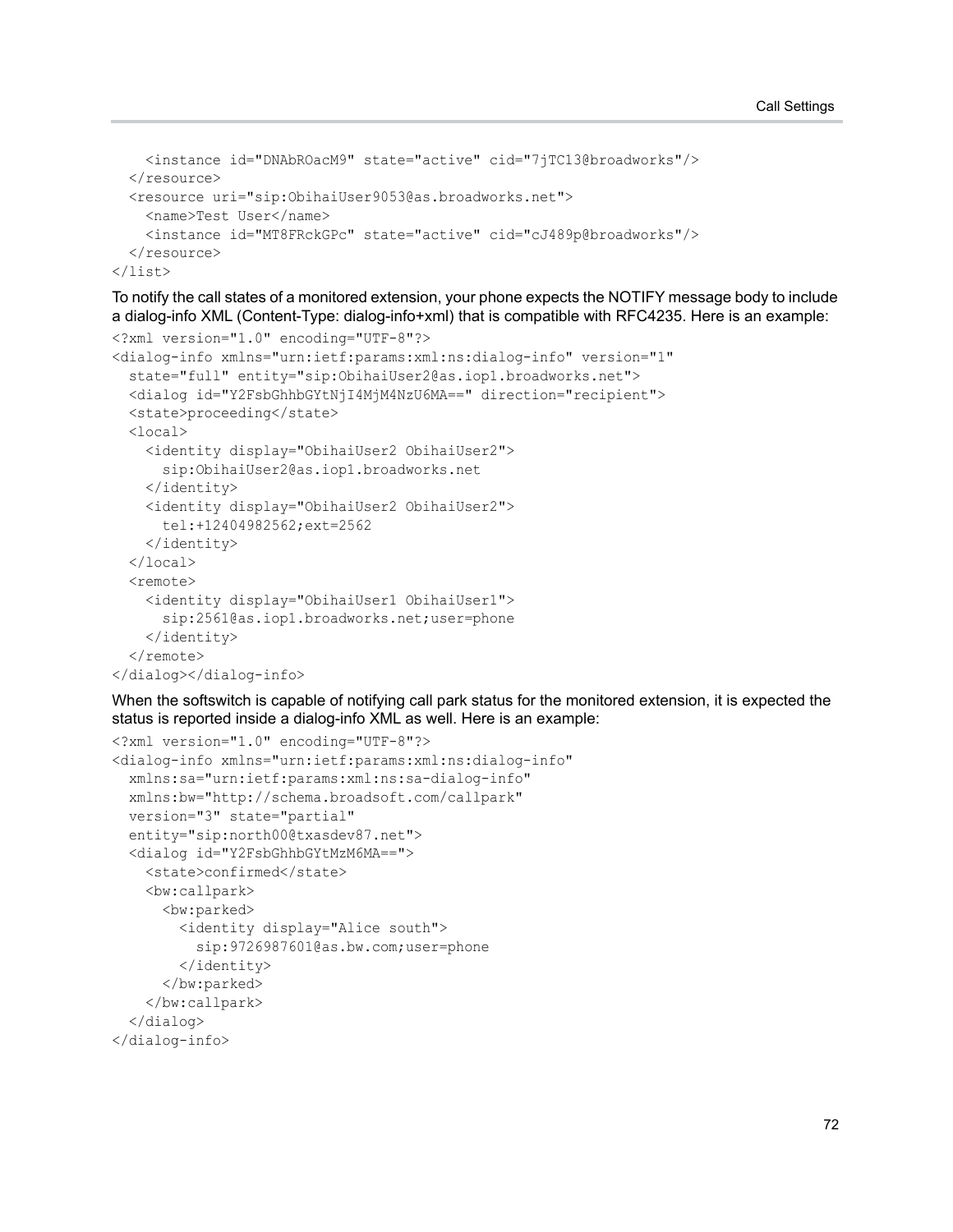## **Call Park**

Your phone supports call park status subscription by subscribing to the x-broadworks-callpark event package, and expects notification that includes an x-broadworks-callpark-info XML document in the message boxy (Content-Type:application/x-broadworks-callpark-info+xml). Here is an example:

```
<?xml version="1.0" encoding="UTF-8"?>
<x-broadworks-callpark-info xmlns="http://schema.broadsoft.com/callpark">
   <callpark>
     <parked>
       <identity display="Alice south">
         sip:876601@as.bw.com;user=phone
       </identity>
     </parked>
   </callpark>
</x-broadworks-callpark-info>
```
# **Call Diversion History**

(SIP Only). The softswitch may keep a history of Diversion headers for each call forward transaction as it tries to ring an extension. A Diversion header is added each time the called extension redirects (or diverts) the call. When an INVITE message arrives at your phone after a series of redirections, it may include a history of all the diversion headers (with the latest one appearing first). Your phone shows the call diversion history in the call item of the Calls App, if available.

There is no configuration for this feature.

## **Hold and Talk Event Package**

(SIP Only.) Your phone supports unsolicited notification of the hold and talk event package in the context of an SP service. Note that these notifications are sent outside of any dialogs and are not dialog specific. When the phone receives a hold event notification, it holds all the connected calls on the underlying service. When the phone receives a talk event notification, it answers all the incoming calls and resumes all the holding calls on the underlying service.

There is no configuration for these features.

# **Advice of Charges (AOC)**

(SP/SIP Only.) Your phone accepts contents of the Content-Type: application/vnd.etsi.aoc+xml in the message body of an INFO or BYE request, or 2xx response to a BYE request. It parses the charges information and displays them on the screen in the corresponding call item of the Calls App. The final charges information received with a BYE request or 2xx response to a BYE request is displayed in a separate pop-up window at the end of the call.

There is no configuration for this feature.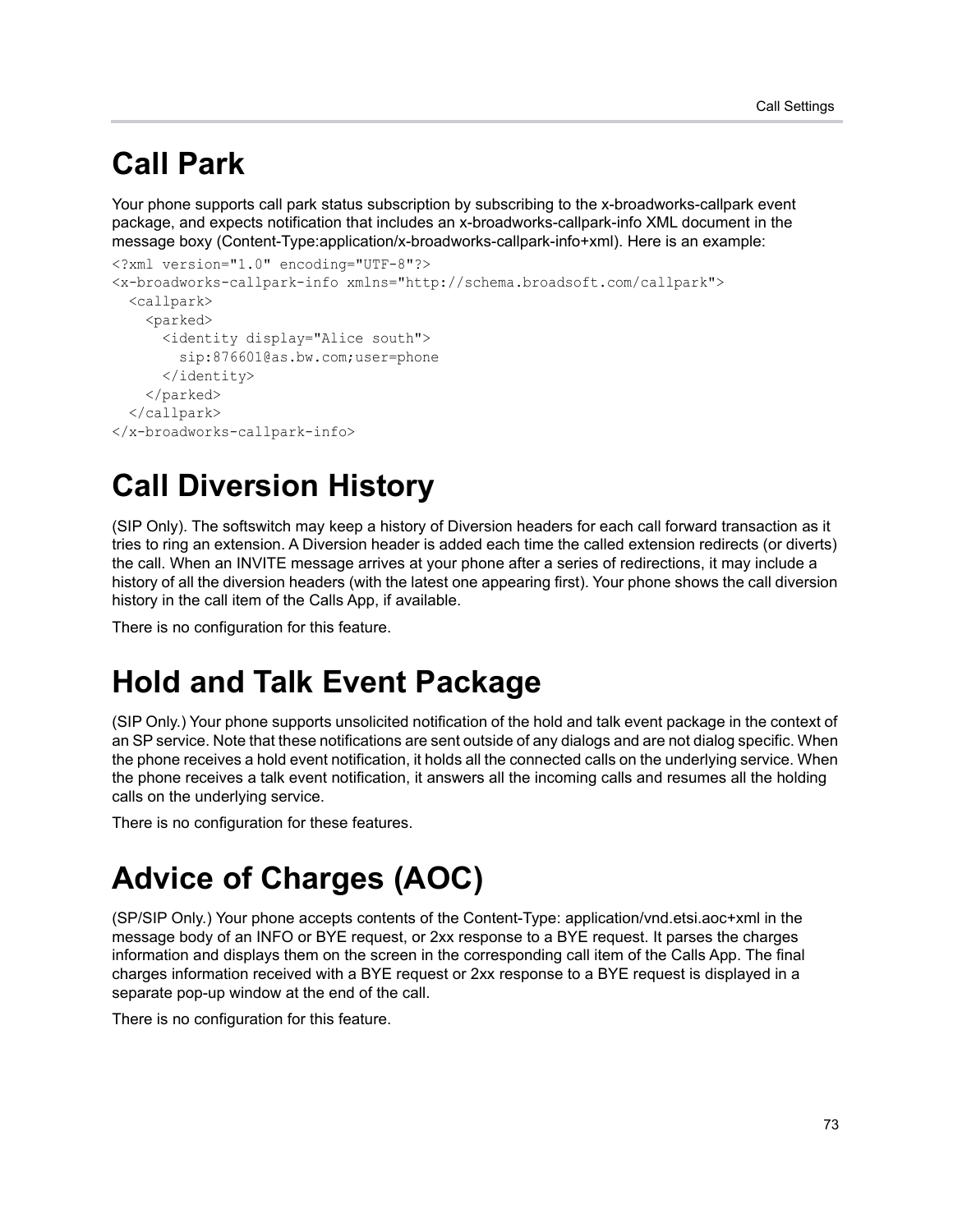# **System Settings**

You can control system codec features, handset tones, and ringtones on your base station. You also can control how handsets dial calls using speed dial numbers and user-defined digit maps.

## **Codec Profiles**

Codecs define the digital process your system uses to encode and decode communications with other systems. You can set codec profiles in three places:

- **●** SP*n* Service
- **●** OBiTALK Service Settings
- **●** Page Groups

Your system provides two codec profiles (A and B), selectable per trunk (SP*n* and OBiTALK). For more information on codec profile parameters, see the appropriate data model for your device.

# **Tones**

Tone patterns provide audible call progress indicators to the user. Your system enables you to create customized tone patterns.



Tone Profile A default settings use North American telephone standards. Tone Profile B default settings use Australian telephone standards. You can download tone profiles for other countries from the OBiTALK forum.

## *Tone Examples*

These examples show the interpretation of a few common tone patterns:

### **Dial Tone Example**

DIAL, "350-18,440-18"

A mixture of two frequency components generates the dial tone.

350 Hz at –18 dBm and 440 Hz at –18 dBm

The expiration time is infinite, and tone active time is infinite.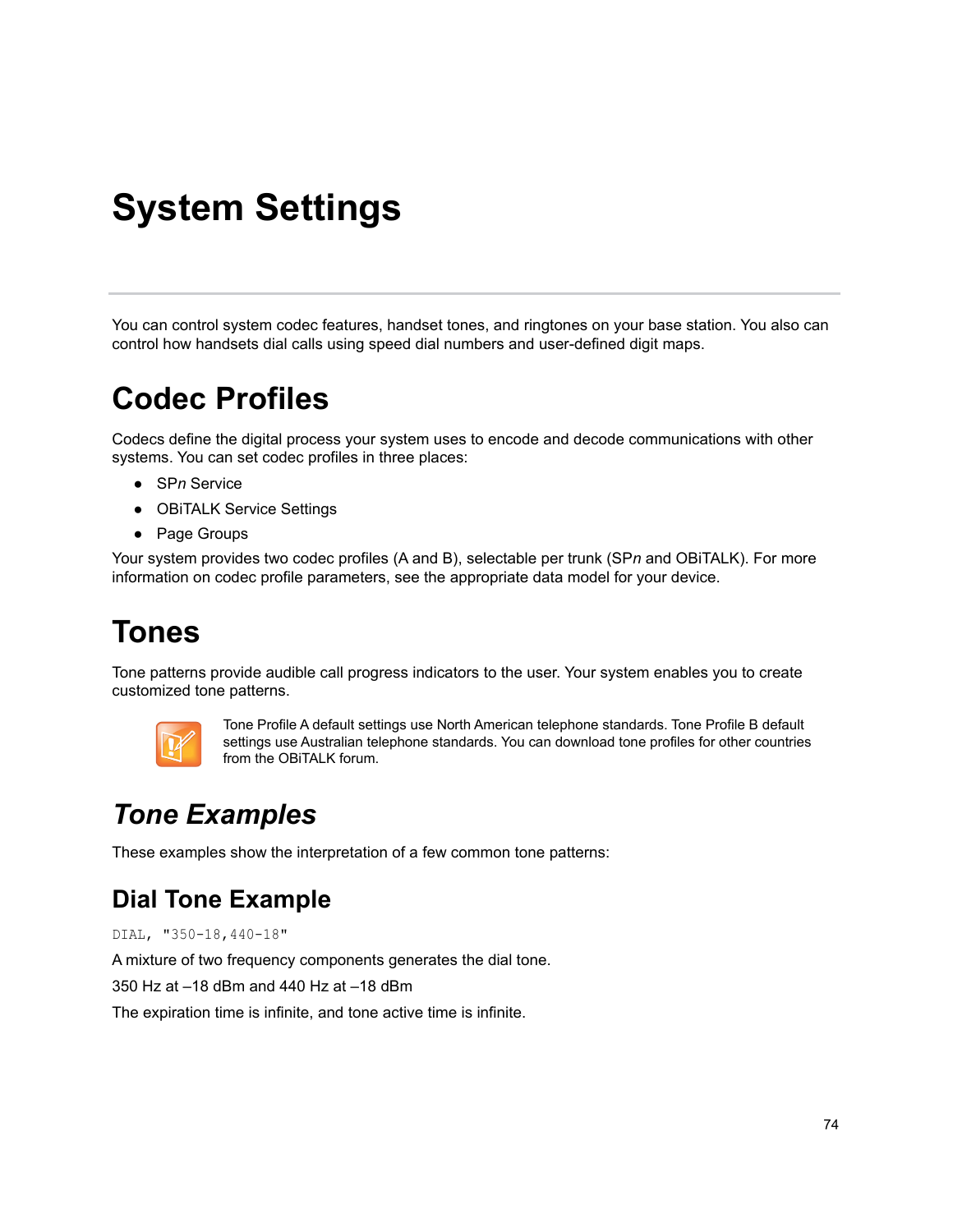### **Busy Tone Example**

```
BUSY, "480-18,620-18;10;(.5+.5)"
```
A mixture of two frequency components generates the busy tone.

480 Hz at –18 dBm and 620 Hz at –18 dBm

The expiration time is 10 seconds. It has only one cadence segment, which has tone active 0.5 second and tone inactive 0.5 seconds.

### **Prompt Tone Example**

```
PROMPT, "480-16;10"
```
A single frequency component generates the prompt tone.

480 Hz at –16 dBm. The expiration time is 10 seconds. It has only one cadence segment, which has tone infinite active time.

### **SIT Tone Example**

SIT\_1, "985-16,1428-16,1777-16;20;(1/.380+0,2/.380+0,4/.380+0,0/0+4)"

A set of frequency components generates the special information tone (SIT).

- **●** First frequency: 985 Hz at –16 dBm
- **●** Second frequency: 1428 Hz at –16 dBm
- **●** Third frequency: 1777 Hz at –16 dBm

The expiration time is 20 seconds. It has only one cadence segment, which includes four on-off sections. The segment has infinite repeating time:

- **●** The first on-off section: generated by the first frequency component, and it has 0.38 tone second active time and 0 inactive time.
- **●** The second on-off section: generated by the second frequency component, and it has 0.38 tone second active time and 0 inactive time.
- **●** The third on-off section: generated by the third frequency component, and it has 0.38 tone second active time and 0 inactive time.
- **●** The fourth on-off section: only generates silence, since you specified no frequency component. It has tone 0 second active time and 4 seconds inactive time.

### **Stutter Tone Example**

#### STUTTER, "350-18,440-18;20;.2(.1+.1);()"

A mixture of two frequency components generates the stutter dial tone.

350 Hz at –18 dBm and 440 Hz at –18 dBm. The expiration time for the entire tone is exactly 20 seconds. It has two cadence segments.

- **●** The first segment includes only one on-off section, on 0.1 second and off 0.1 second, and on-off repeats for 2 seconds.
- **●** The second segment includes one on-off section, and has infinite repeating time and infinite tone active time, and plays until the entire tone duration has elapsed.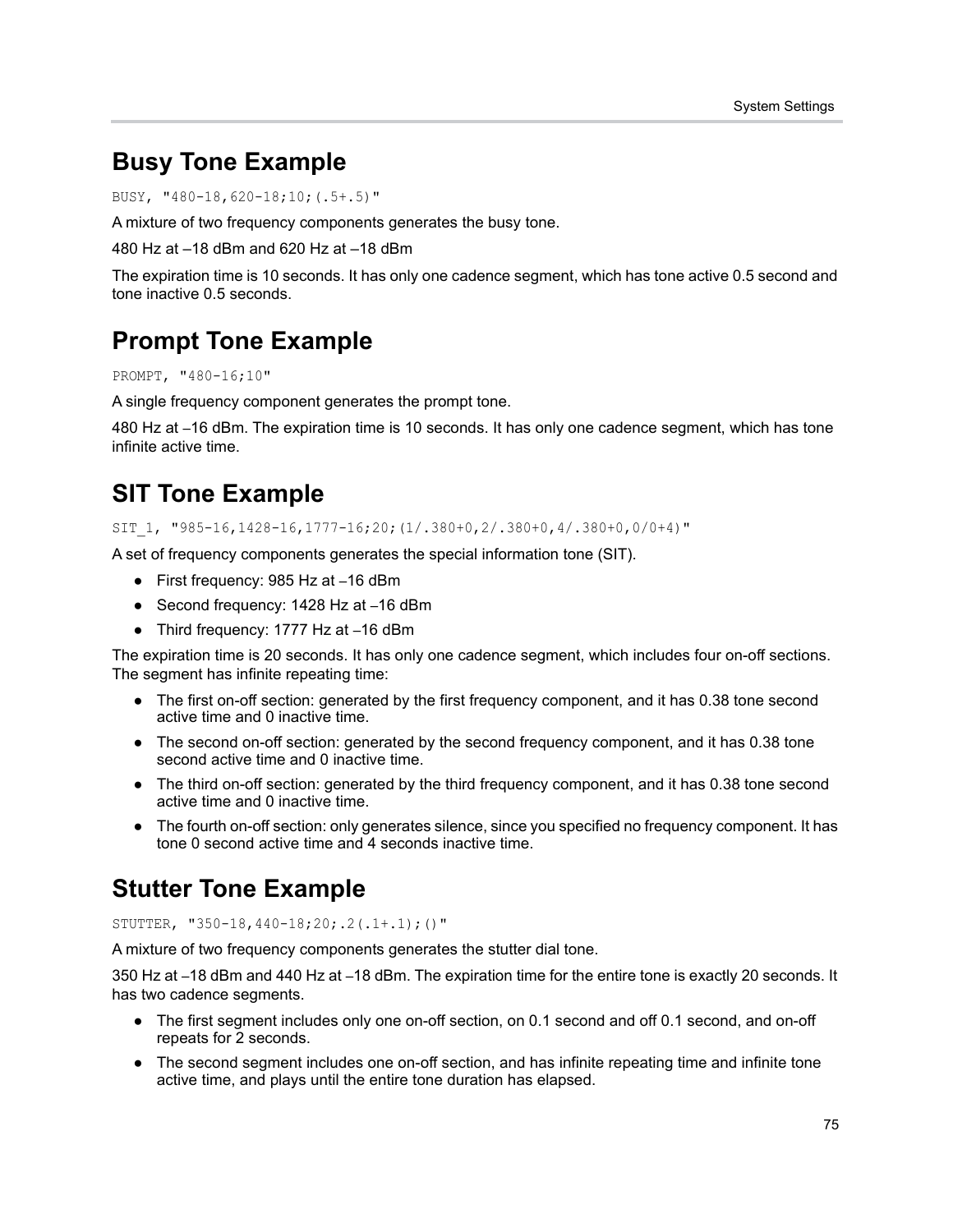For more information on Tone Profile A & B and call waiting parameters, see the appropriate data model for your device.

## **Tone Patterns**

Tone profiles use the following format:

[field-1];[field-2];[field-3];...;[field - 6]

Use a semicolon to separate the configuration fields. You can't use spaces in the tone profile patterns.



Tone and Ring Profile A default settings are set for North American telephone standards. Tone and Ring Profile B default settings are set for Australian telephone standards. You can download tone profiles for other countries from the OBiTALK forum.

## *Field–1 Composition*

Field-1 describes frequency components used for tone synthesis. It supports as many as three different frequencies.

The frequency expression is a string of numeric values with the notation **+** or **–**. The numeric values are the frequency's decimal values in Hz and amplitude in dBm (maximum 3 dBm).

Different frequencies are separated by a comma.

**Example:** 350-18, 440-18, 550+2

- **●** The first frequency is at 350 Hz with strength at –18 dBm.
- **●** The second frequency is at 440 Hz with strength at –18 dBm.
- **●** The third frequency is at 550 Hz with strength at +2 dBm.

### *Field–2 Composition*

Field-2 describes the overall tone playback duration in seconds.

The expression is a numeric value, and supports as many as three decimated digits. The numeric value can be negative, zero, positive, or skipped:

- **●** Negative value: Tone plays indefinitely.
- **●** Zero value: Tone playback is skipped.
- **●** Positive value: Normal playback duration.
- **●** No value: Tone plays indefinitely.

#### **Example**: 30.234

Tone playback terminates after 30.234 seconds.

### *Field–3 to Field–6 Composition*

Fields 3 through 6 share the same definition. Each field describes one single cadence segment. Together, these four fields form a macro-segment, which repeats until tone playback expires.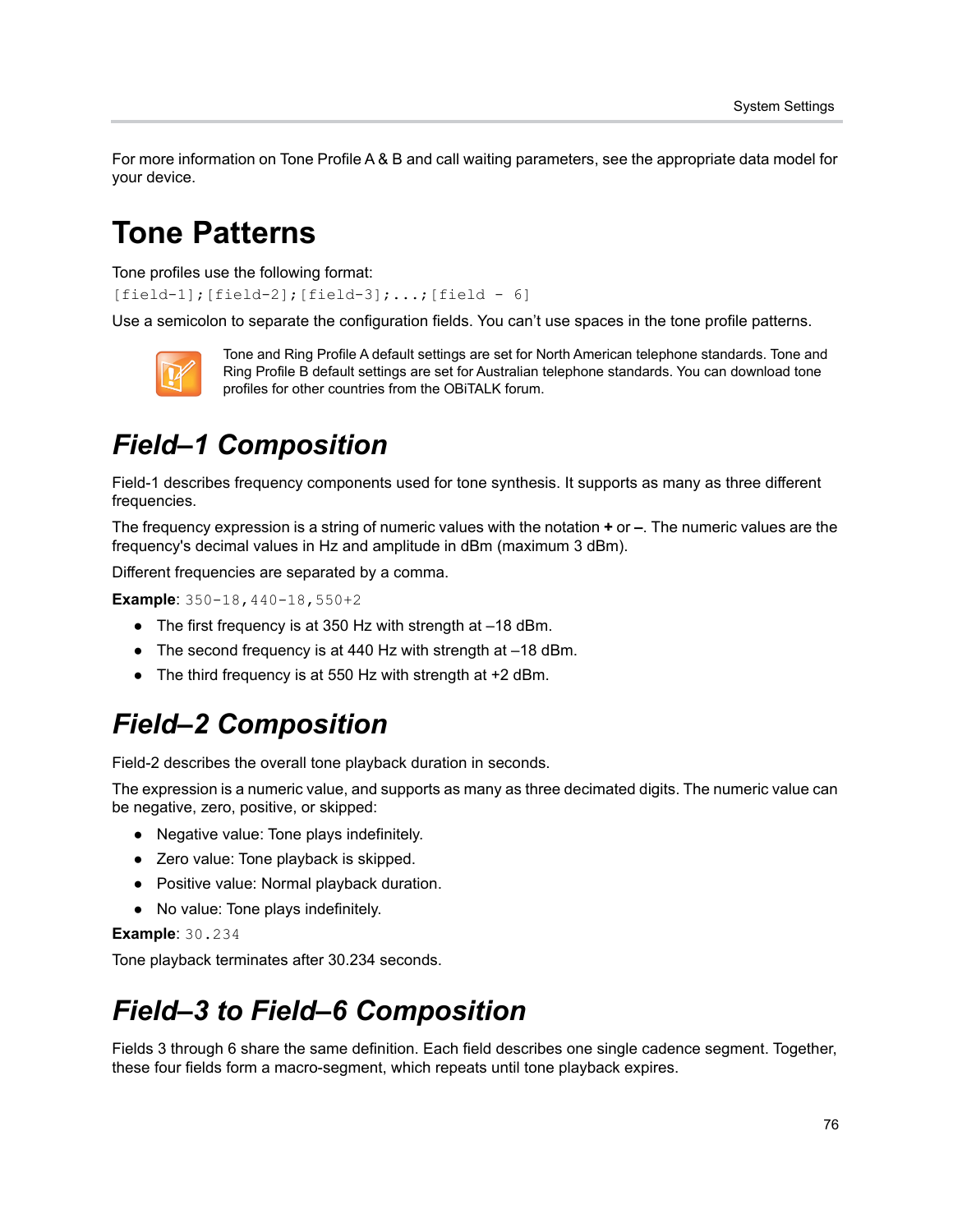The expression is a string of numeric values with the special notation '/', '(', ')', and ','.

t(f 0/on 0+off 0,f 1/on 1+off 1,f 2/on 2+off 2,f 3/on 3+off 3)

- **•** t: The cadence segment duration in seconds.
	- $\triangleright$  Negative value: Tone plays indefinitely.
	- $\triangleright$  No value: Tone plays indefinitely.
	- $\triangleright$  Zero value: The duration of this particular segment is zero.
	- $\triangleright$  Positive value: Normal playback duration.
- **●** f\_0/1/2/3: The frequency component(s) used for the synthesis. Use one of following options (0 through 7):
	- $\geq 0$ : No frequency specified (silence).
	- $\geq 1$ : The first frequency.
	- $\geq$  2: The second frequency.
	- $\geq$  3: The first and second frequencies.
	- $\geq 4$ : The third frequency.
	- $\geq$  5: The first and third frequencies.
	- $\geq$  6: The second and third frequencies.
	- $\triangleright$  7: The first and second frequencies if two or more than two frequency components, or the first frequency if only one frequency component is available.

If you don't provide a value for  $f_0/1/2/3$ , the phone automatically uses the combination of the first one or two available frequency components.

- on  $0/1/2/3$ : The tone active time in seconds.
	- $\triangleright$  Negative value: Not allowed.
	- $\triangleright$  No value: Infinite tone active time.
	- $\triangleright$  Others: Normal tone active time (as many as three decimated digits).
- off  $0/1/2/3$ : The tone inactive time in seconds.
	- $\triangleright$  Negative value: Not allowed.
	- $\triangleright$  No value: Infinite tone inactive time.
	- $\triangleright$  Others: Normal tone inactive time (as many as three decimated digits).

**Example:** 4(1/.3+2.34,3/2+1.5)

- **●** Use the first frequency to generate a tone for 0.3 seconds.
- **●** Follow this tone with 2.34 seconds of silence.
- **●** Use a combination of the first and second frequencies to generate a tone for 2 seconds.
- **●** Follow this tone with 1.5 seconds silence.
- **●** The cadence repeats for 4 seconds.

### *Tone Examples*

These examples show the interpretation of a few common tone patterns: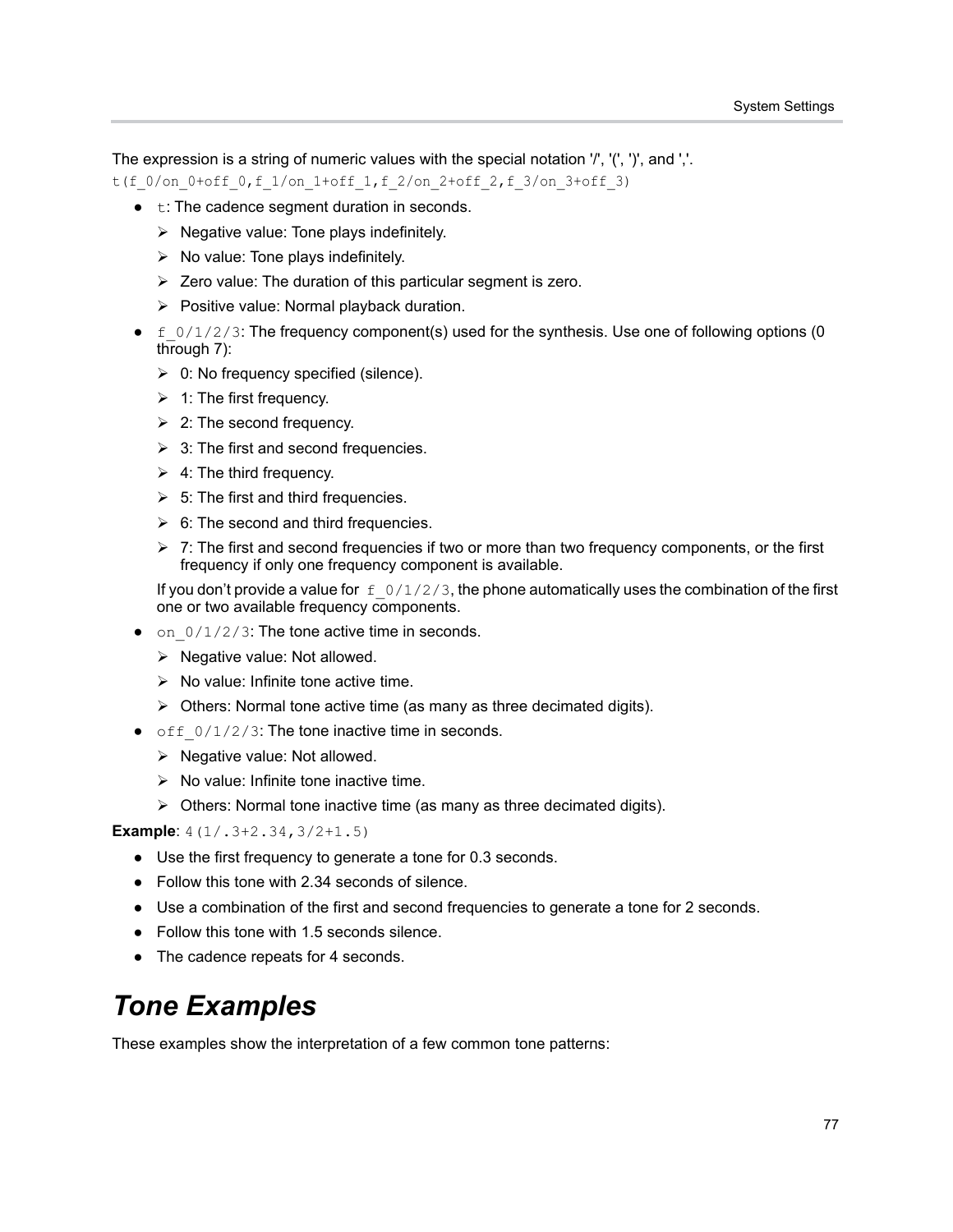#### **Dial Tone**

DIAL, "350-18,440-18"

Dial tone is generated as a mixture of two frequency components:

350 Hz at –18 dBm and 440 Hz at –18 dBm.

The expiration time is infinite, and tone active time is infinite.

#### **Busy Tone**

BUSY, "480-18,620-18;10;(.5+.5)"

Busy tone is generated as a mixture of two frequency components:

480 Hz at –18 dBm and 620 Hz at –18 dBm.

The expiration time is exactly 10 seconds. It has only one cadence segment, which has tone active 0.5 second and tone inactive 0.5 seconds.

### **Prompt Tone**

PROMPT, "480-16;10"

Prompt tone is generated from a single frequency component:

480 Hz at –16 dBm. The expiration time is exactly 10 seconds. It has only one cadence segment, which has tone infinite active time.

### **SIT Tone**

SIT 1, "985-16,1428-16,1777-16;20;(1/.380+0,2/.380+0,4/.380+0,0/0+4)"

Special information tone (SIT) is generated from a set of frequency components:

- **●** First frequency: 985 Hz at –16 dBm.
- **●** Second frequency: 1428 Hz at –16 dBm.
- **●** Third frequency: 1777 Hz at –16 dBm.

The expiration time is exactly 20 seconds. It has only one cadence segment, which includes four on-off sections. The segment has infinite repeating time:

- **●** The first on-off section: generated by the first frequency component, and it has 0.38 tone second active time and 0 inactive time.
- **●** The second on-off section: generated by the second frequency component, and it has 0.38 tone second active time and 0 inactive time.
- **●** The third on-off section: generated by the third frequency component, and it has 0.38 tone second active time and 0 inactive time.
- **●** The fourth on-off section: only generate silence since no frequency component is specified. It has tone 0 second active time and 4 seconds inactive time.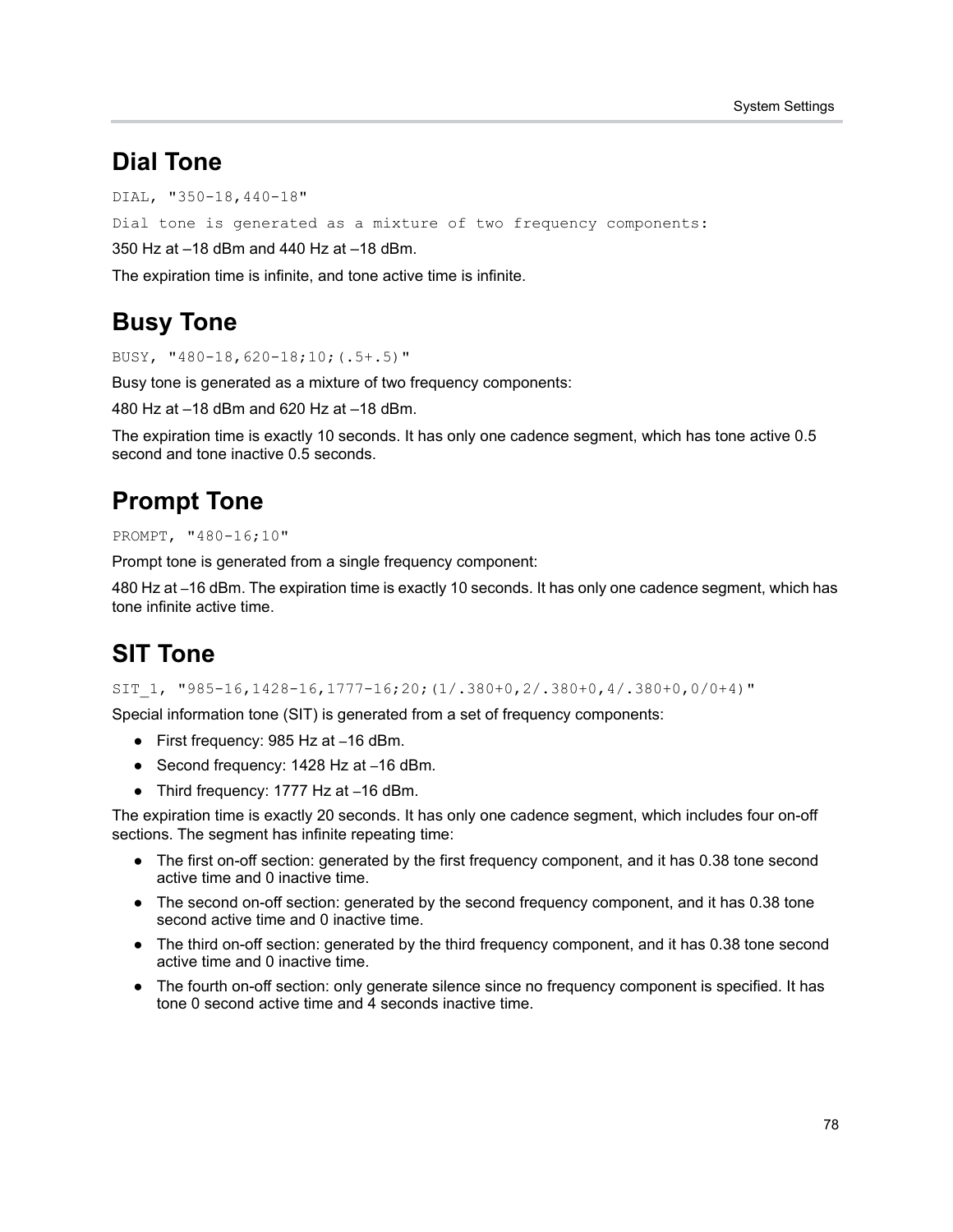### **Stutter Tone**

STUTTER, "350-18,440-18;20;.2(.1+.1);()"

Stutter dial tone is generated from a mixture of two frequency components:

350 Hz at –18 dBm and 440 Hz at –18 dBm. The expiration time for the entire tone is exactly 20 seconds. It has two cadence segments.

- **●** The first segment includes only one on-off section, on 0.1 second and off 0.1 second, and on-off repeats for 2 seconds.
- **●** The second segment includes one on-off section, and has infinite repeating time and infinite tone active time, and plays until the entire tone duration has elapsed.

For more information on Tone Profile A & B parameters, see the appropriate data model for your device.

For more information on call waiting parameters, see the appropriate data model for your device.

# **Ring Tones and Ring Patterns**

The general format of an OBi ring profile is  $\lceil$  field-1 $\rceil$ ;  $\lceil$  field-2 $\rceil$ ;...;  $\lceil$  field - 5 $\rceil$ 

Use a semicolon to separate as many as five configuration fields. You can't use spaces in the ring profile patterns.

## *Field–1 Composition*

Field-1 describes the overall ringing duration in seconds.

The expression is a numeric value and supports as many as three decimated digits.

The numeric value can negative, zero, and positive:

- **●** Negative value: Ringing lasts indefinitely.
- **●** No value: Ringing lasts infinitely.
- **●** Zero value: Ringing is skipped.
- **●** Positive value: Normal ringing duration.

**Example:** 30.5

**●** This example illustrates a ringing tone that ends after 30.5 seconds.

### *Field–2 to Field–5 Composition*

Fields 2 through 5 share the same definition, and each field describes one single cadence segment. Together, the four fields form a macro-segment, which repeats until ringing expires.

The expression is a string of numeric values with the special notation '(' , ')', and ','.

t(on\_0+off\_0,on\_1+off\_1,on\_2+off\_2,on\_3+off\_3)

- **•** t: The cadence segment duration in seconds.
	- $\triangleright$  Negative value: Ringing indefinitely.
	- $\triangleright$  No value: Ringing indefinitely.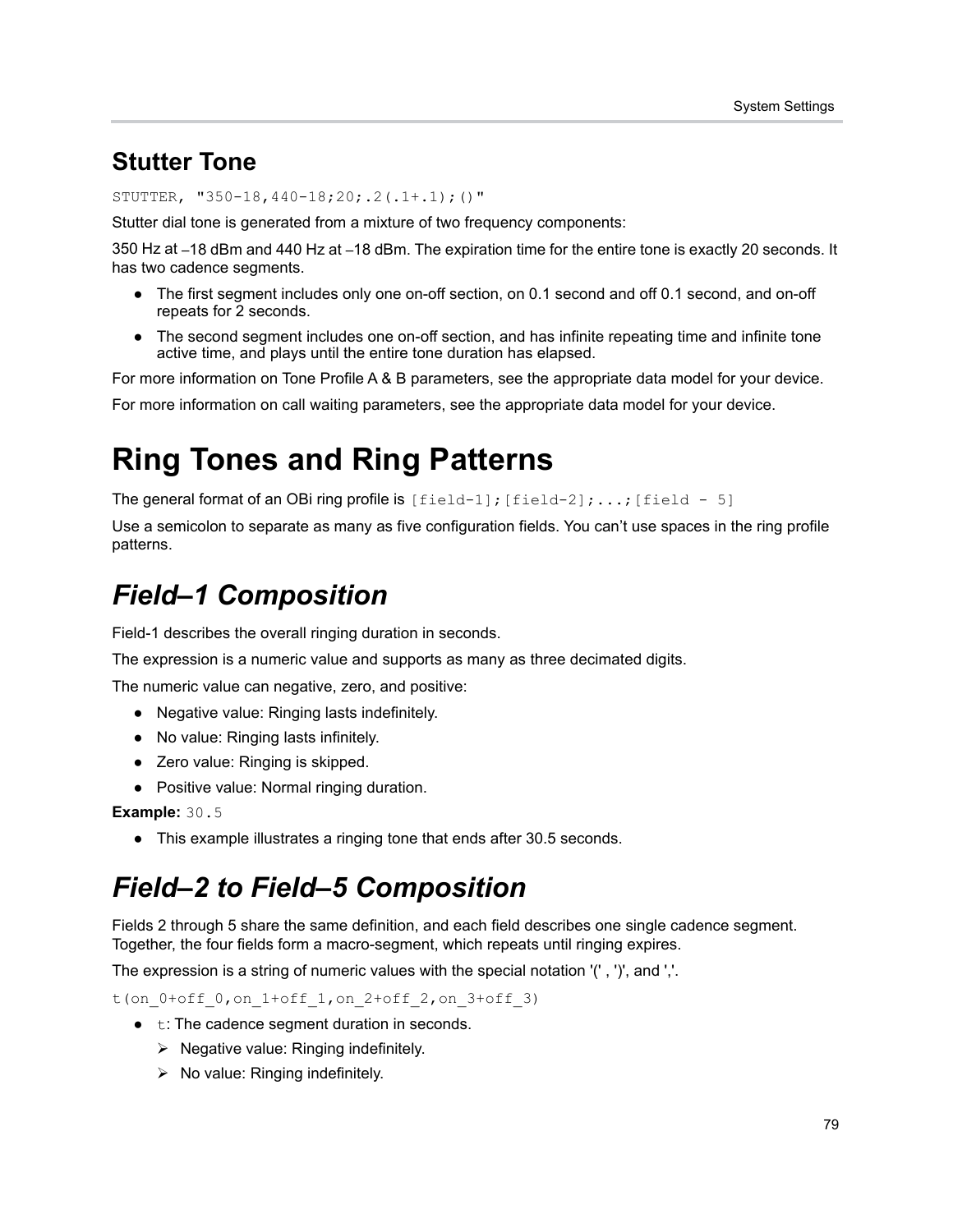- $\triangleright$  Zero value: Ringing is skipped.
- $\triangleright$  Positive value: Normal ringing duration.
- on  $0/1/2/3$ : The ring active time in seconds.
	- $\triangleright$  Negative value: Not allowed.
	- $\triangleright$  No value: Infinite ring active time.
	- $\triangleright$  Others: Normal ring active time (as many as three decimated digits).
- **•** off  $0/1/2/3$ : The ring inactive time in seconds.
	- $\triangleright$  Negative value: Not allowed.
	- $\triangleright$  No value: Infinite ring inactive time.
	- $\triangleright$  Others: Normal ring inactive time (as many as three decimated digits).

**Example**: 4(.3+2.34,2+1.5)

- **●** This example illustrates a ringing tone comprised of two segments.
- **●** Ringing is active for 0.3 seconds, followed by 2.34 seconds of silence, then ringing for 2 seconds, and followed by 1.5 seconds of silence. This cadence operates repeatedly for 4 seconds.

# **Distinctive Ring Tones and Patterns**

You can add Alert-Info to the SIP invite header to configure distinctive ringtones based on how you set up incoming call parameters. In a SIP-based distinctive ring, the RingName is matched against the Alert-Info of the form Alert-Info: <http://127.0.0.1/*ring-name*>, where *ring-name* is one of the preloaded ringtones.

If there's no Alert-Info, or if the specified *ring-name* doesn't match any of the ring patterns, the handset uses the ring tone configured in X\_DefaultRing parameter under **SP***n* **Service**.

### *Preloaded Ringtones*

The handset can only play the following preloaded ringtones:

- **●** Handset Default
- **●** Type 2 Low Trill
- **●** Type 3 Medium Trill
- **●** Type 4 High Trill
- **●** Type 5 Highest Trill
- **●** Type 6 Beeble
- **●** Type 7 Triplet
- **●** Silent Ring

## **Star Codes**

Star codes are short sequences of characters that users enter to perform certain operations. Each sequence usually starts with the star (\*) key followed by a two-digit code (such as \*69).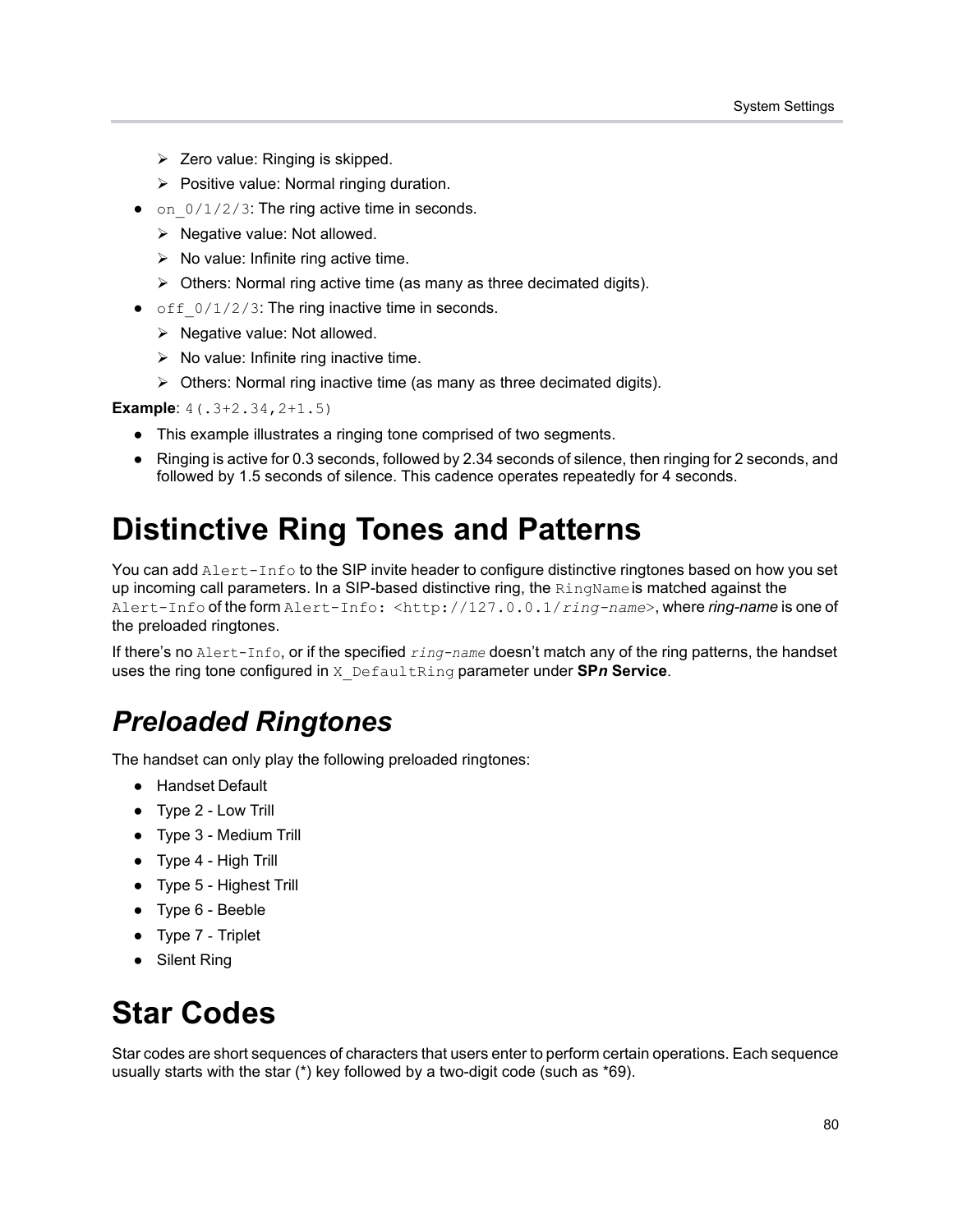You can use star codes to set the value of one or more configuration parameters. Some OBi devices allow you to issue a star code from the handset only. A short star code script parameter defines each star code and its operation.

A star code script contains a number of predefined variables and actions. Each variable represents one or a group of configuration parameters. An action can be checking or setting a variable's value, collecting a phone number, or calling a certain number.

The set of star codes that you can dial from the handset is a *star code profile*. Some OBi devices have two star code profiles available in its configuration known as Star Code Profile A and Star Code Profile B. Each profile has 30 star code script parameters known as Code1 to Code30. The default star codes in both Star Code Profiles match the standard telephone provider star codes.

For a list of star code parameters, see the appropriate data model for your device.

### *Preprogrammed Star Codes*

Your system has the following star codes preprogrammed.

#### **Preprogrammed Star Codes**

| Code  | <b>Description</b>                                                                                |
|-------|---------------------------------------------------------------------------------------------------|
| $*03$ | Request peer system to loop back media in the next outbound call                                  |
| $*04$ | Request peer system to loop back RTP packets in the next outbound call                            |
| $*05$ | Tell system to periodically redial the last called number until the called party rings or answers |
| $*06$ | Cancel the last repeat dial request                                                               |
| $*07$ | Redial                                                                                            |
| $*10$ | Day Mode                                                                                          |
| $*11$ | Night Mode                                                                                        |
| $*12$ | Auto Night Mode                                                                                   |
| $*56$ | <b>Enable Call Waiting</b>                                                                        |
| $*57$ | <b>Disable Call Waiting</b>                                                                       |
| $*60$ | Call Forward on Busy (Enter Number + #)                                                           |
| $*61$ | Disable Call Forward in Busy                                                                      |
| $*62$ | Call Forward on No Answer (Enter Number + #)                                                      |
| $*63$ | Disable Call Forward No Answer                                                                    |
| $*66$ | <b>Repeat Dial</b>                                                                                |
| $*67$ | Block Caller ID (One Time)                                                                        |
| $*68$ | Unblock Caller ID (One Time)                                                                      |
| $*69$ | <b>Call Return</b>                                                                                |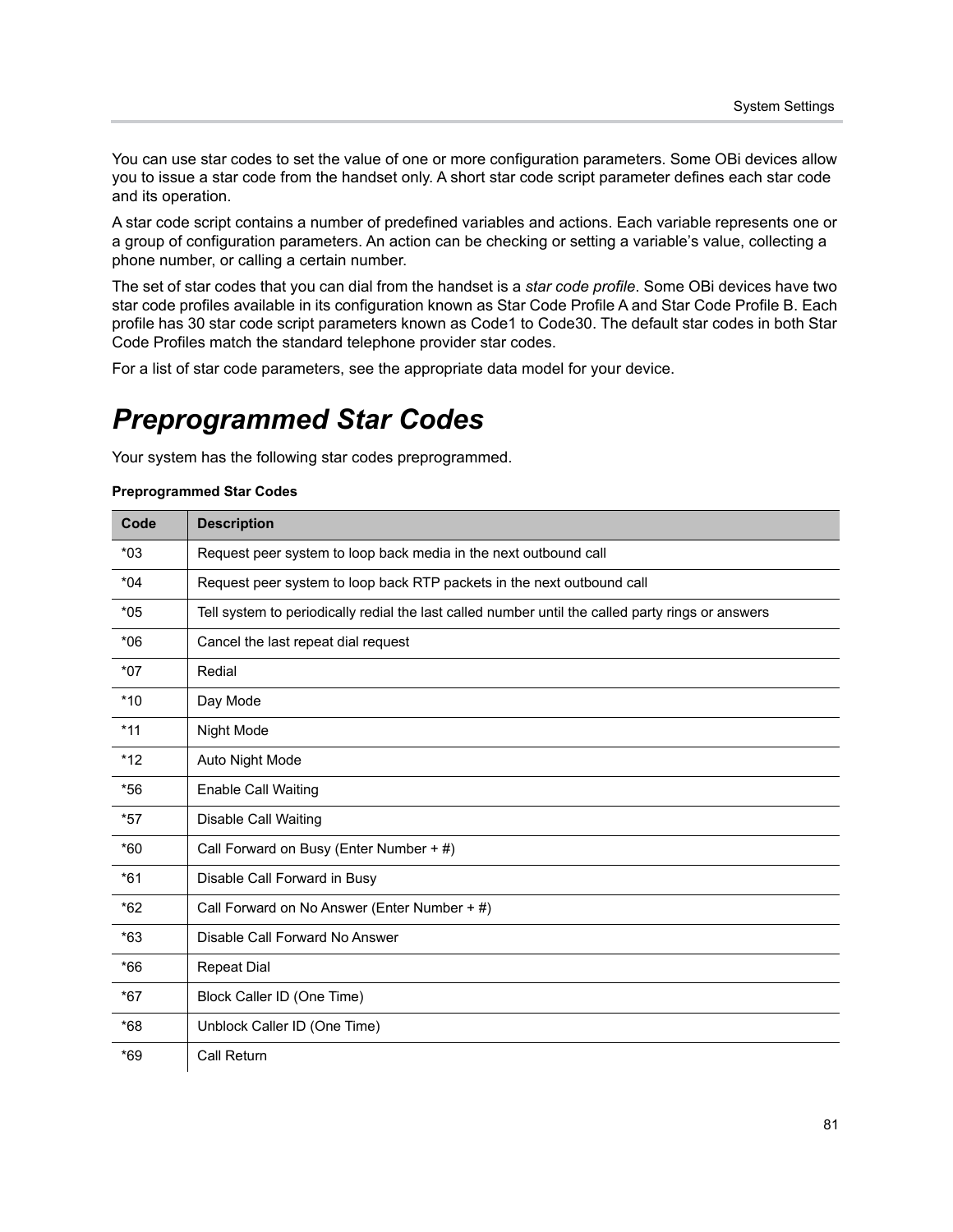| Code    | <b>Description</b>                      |
|---------|-----------------------------------------|
| $*72$   | Call Forward All (Enter Number + #)     |
| $*73$   | Disable Call Forward All                |
| $*74$   | Set Speed Dial                          |
| $*75$   | Check Speed Dial                        |
| $*76$   | Clear Speed Dial                        |
| $*77$   | <b>Block Anonymous Calls</b>            |
| $*78$   | Do Not Disturb - Turn On                |
| $*79$   | Do Not Disturb - Disable                |
| $*81$   | Block Caller ID (Persistent Mode)       |
| *82     | Unblock Caller ID (Persistent Mode)     |
| $*86$   | <b>Block Last Caller</b>                |
| *87     | <b>Unblock Anonymous Calls</b>          |
| $*96$   | Barge In                                |
| $*98$   | <b>Blind Transfer</b>                   |
| *4678   | Use Opus Only on the next outbound call |
| $*4711$ | Use G711 Only on the next outbound call |
| *4722   | Use G722 Only on the next outbound call |
| *4729   | Use G729 Only on the next outbound call |

#### **Preprogrammed Star Codes (continued)**

## *Star Code Script Variables (VAR)*

A star code script variable or VAR can be trunk-specific or global (non-trunk-specific). The general format of a global variable is  $\gamma_{\text{var}}$ . The general format of a trunk-specific variable is TK ( $\gamma_{\text{var}}$ ), where TK is the abbreviated name of a trunk (SP1 to SP6, or PP). If TK isn't specified for a trunk-specific variable, it implies all the applicable trunks in the system.



SP*n* is the SP*n* Service where *n* = 1 through 6 and PP is the OBiTALK Service. Each service is also referred to as a *trunk* in this document.

Here is a list of the supported  $s_{\text{var}}$ :

- **●** \$CFA = call forward unconditional enable (trunk-specific; valid values: 0 for disable, 1 for enable)./
- **●** \$CFB = call forward busy enable (trunk-specific; valid values: 0 for disable, 1 for enable).
- **●** \$CFN = call forward no-answer enable (trunk-specific; valid values: 0 for disable, 1 for enable).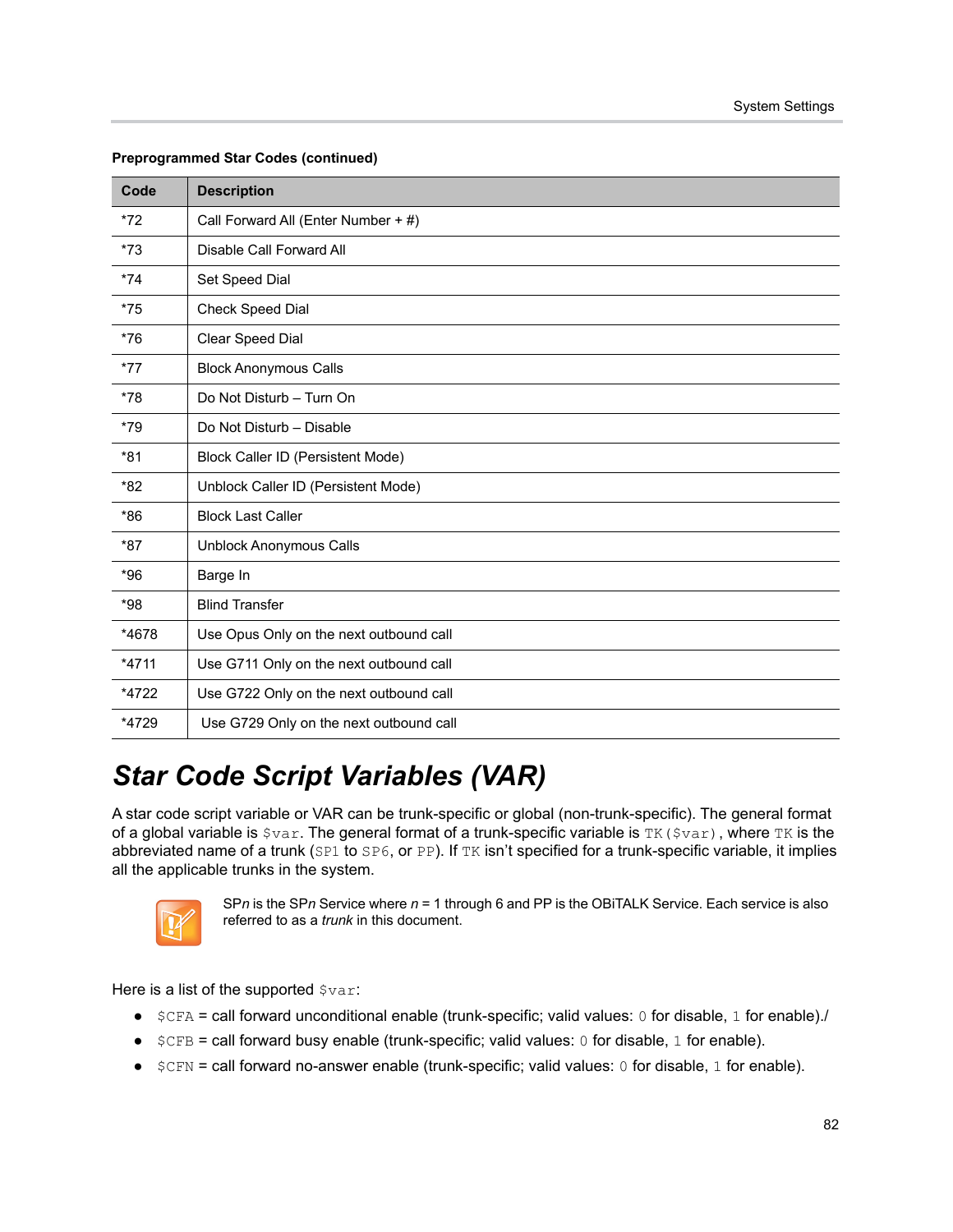- **●** \$CFAN = call forward unconditional number (trunk-specific; valid value: a token representing a call forward number).
- **●** \$CFBN = call forward busy number (trunk-specific; valid value: a token representing a call forward number).
- **●** \$CFNN = call forward no-answer number (trunk-specific; valid value: a token representing a call forward number).
- **●** \$MWS = message waiting state (trunk-specific; valid value: 0 for no new messages, 1 for one or more new messages).
- **●** \$DND = do-not-disturb enable (trunk-specific; valid values: 0 for disable, 1 for enable).
- \$BAC = block-anonymous caller enable (trunk-specific; valid values: 0 for disable, 1 for enable).
- \$BCI = block outbound caller-ID enable (trunk-specific; valid values: 0 for disable, 1 for enable).
- **●** \$CWA = call-waiting enable (global; valid values: 0 for disable, 1 for enable).
- \$BCI1 = block caller-ID once (global; valid value: 1 for enable).
- \$UBCI1 = unblock caller-ID once (global; valid value: 1 for enable).
- \$LBM1 = Loopback media (audio samples) once in the next call.
- \$LBP1 = Loopback RTP packets once in the next call.
- **●** \$CDM1 = Codecs to enable in the next call (temporarily overriding any codec preferences in device configuration). Each bit of its value represents one audio codec:
	- $\triangleright$  Bit0 (LSB) = G711u
	- $\triangleright$  Bit1 = G711a
	- $\triangleright$  Bit6 = G729

Other bits are reserved.

- **●** \$LDN = last dialed number (for redial) (global; read-only).
- **●** \$BAR1 = Enable Barge-In 1 on the next call (global; valid value: 1 for enable).
- \$Bxrn = Blind Transfer Target Number (global; valid value: a token representing the target number).
- \$LCR = last caller's number (for call return) (global; read-only).
- **●** \$SPD[*n*] = number for the speed dial *n* (*n* = 1 99) (global; valid value: literal or token representing a phone number).
- **●** \$CODE = the digit(s) representing the variable part of a star code (see examples below; read-only).

Variable names are case-insensitive.

### *Star Code Script Actions (ACT)*

The general format of an action: ACT (par, par, ...)

The following actions are supported:

- **•** set (VAR, token) = Set the given VAR to the value represented by token.
- **●** call(token) = Call the number represented by token. *Phone Settings***::**OutboundCallRoute is applied when making the call (but not the DigitMap).
- **●** rpdi(token) = Repeat dial the number represented by token.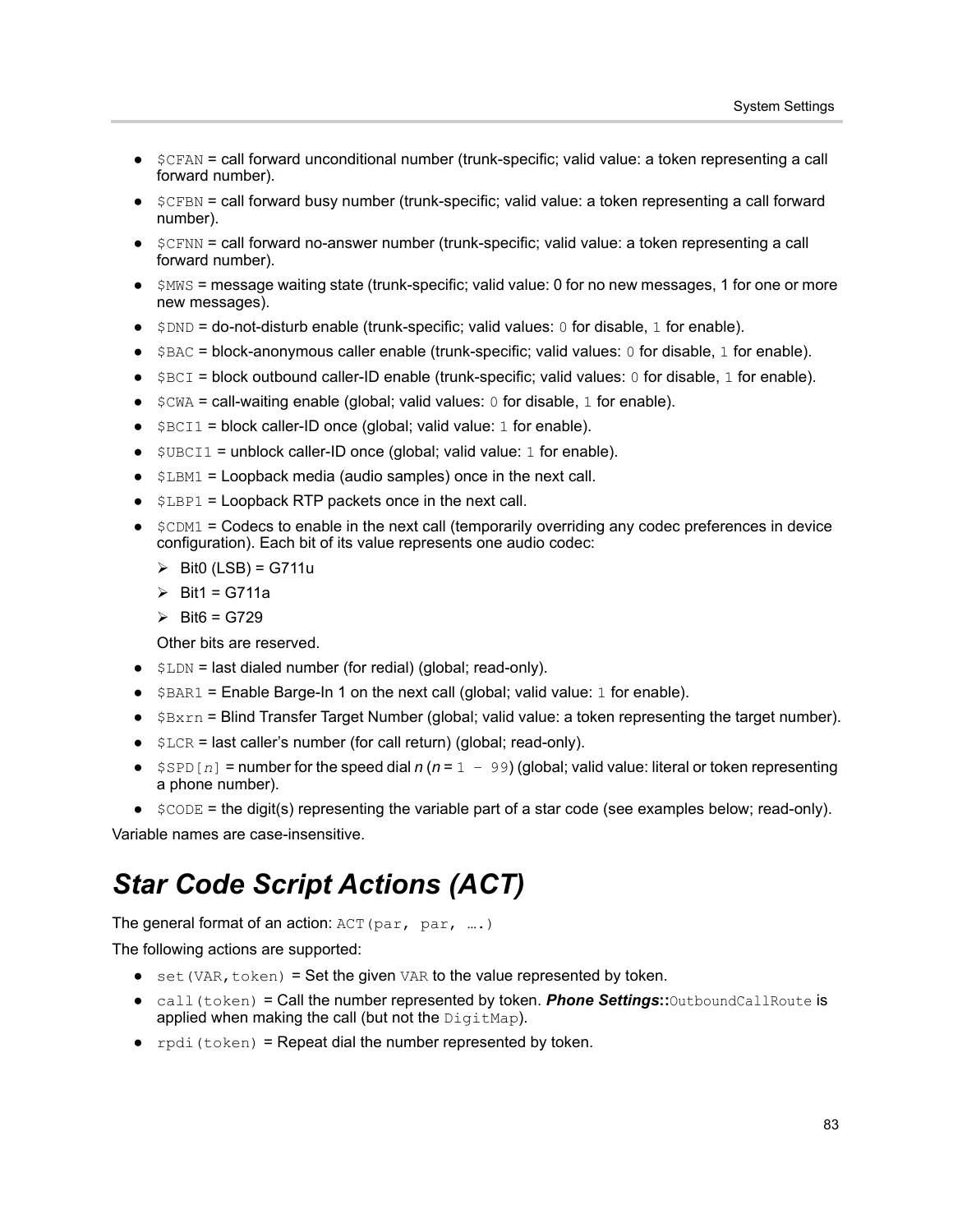- $\bullet$  coll (VAR) = Collect a number from the user and store it as the value of the parameter(s) represented by VAR. The number is collected with *Phone Settings***::**DigitMap applied.
- **●** say(token) = Display the value represented by token in an onscreen notification message. Values are announced as a list of alphabets or numbers, where token can be a literal (such as 1234) or another variable (such as \$CFAN or SP1(\$CFBN)).
- wifiap = Enable Wi-Fi access point mode for quick Wi-Fi configuration from a web browser.
- **●** blst = Add the number of the last caller to the **X\_BlockCallers** list.

Action names are case insensitive.

### *Star Code Script Format*

General Format: code, name, action1, action2, action3, ...

- **●** code = The star code, such as \*72. It may contain a variable part enclosed in parentheses, such as  $*74(x|xx)$ . The variable part as entered by the user are stored in the variable  $$CODE.$
- **●** name = A descriptive name of the function of this star code, such as Call Forward Unconditional.
- **●** action1, action2, … = A valid action with parameters.

Actions are carried out one-by-one in the order as specified in the script.

Restrictions:

- **●** At most one coll action per code.
- **●** Either 1 say or 1 call action at most per code, and it must be the last action in the script.

#### **Star Code Script Examples**

The following examples are taken from some of the default star code scripts in your phone.

**●** \*69, Call Return, call(\$LCR)

Calls the number of the caller who last rang your phone.

**●** \*07, Redial, call(\$LDN)

Redials the last dialed number.

**• \*72, Call Forward Unconditional, coll (\$cfan), set (\$cfa, 1)** 

Your phone collects a number from you according to the digit map, then sets the CallForwardUnconditionalNumber on all trunks to the collected value, and finally sets the CallForwardUnconditionalEnable on all trunks to Yes.

To modify the script to enable CallForwardUnconditional on SP1 only, change it to

- ▶ \*72, Call Forward Unconditional SP1, coll (SP1 (\$cfan)), set (SP1 (\$cfa), 1)
- **●** \*67, Block Caller ID Once, set(\$BCI1,1)

Enables masking caller ID information one time for the next call on any trunk.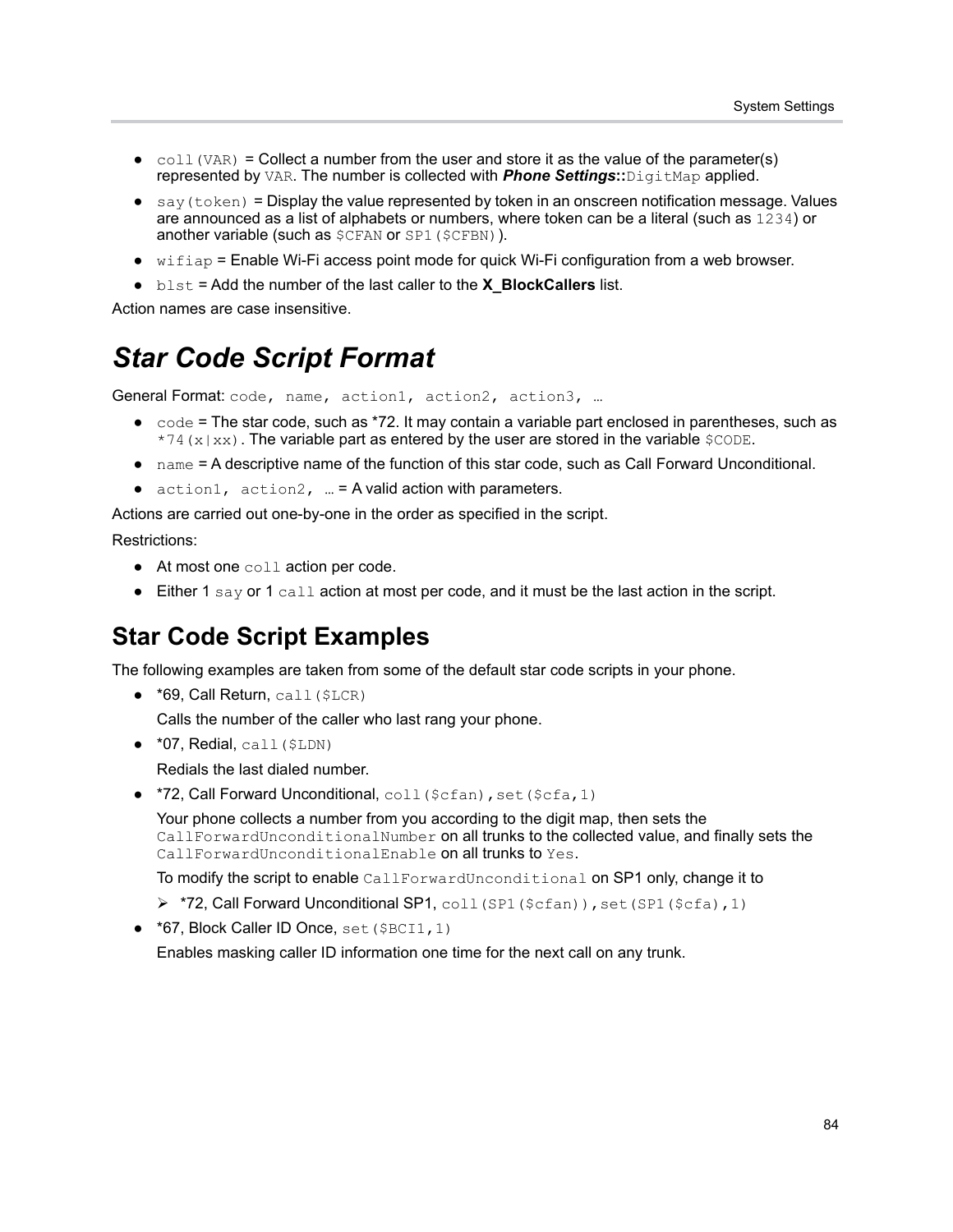# **Line Keys and Virtual Line Keys**

There are twelve (12) physical Line Keys (LKs) on the VVX 450, six (6) on the VVX 350, four (4) on the VVX 250, and two (2) on the VVX 150. On the VVX 450, the line keys are split half and half to the left and right of the LCD display. On the VVX 350, VVX 250, and VVX 150, the line keys are on the left side of the display.

By means of multiple "tabs" or pages on the VX 450, VVX 350, and VVX 250, one single physical line key becomes multiple Virtual Line Keys (VLKs), one VLK per physical line key per tab. Tabs display across the top left and right of the screen, with the active tab highlighted. The VVX 150 doesn't support virtual line keys.

These models support four tabs, providing a total of 48 VLKs on the VVX 450, 24 on the VVX 350, and 16 on the VVX 250. The VVX 150 doesn't support tabs.

On the VVX 450, the VLKs are further listed and numbered onscreen as **Left Line Keys** (LLK) for the line keys on the left side of the display, and simply **Line Keys** (LK) for the line keys on the right side of the display. On the VVX 250 and VVX 350, which have only one row of physical line keys on the left, the VLKs are all labeled **Left Line Keys** (LLK).

The virtual line keys are numbered and grouped into tabs as follows:

| <b>VLK Groups</b><br>within Tabs                             | Tab 1                    | Tab <sub>2</sub>             | Tab <sub>3</sub>            | Tab 4                          |
|--------------------------------------------------------------|--------------------------|------------------------------|-----------------------------|--------------------------------|
| <b>VVX 250</b><br>$4$ LKs = 16 VLKS                          | LLK1-LLK4                | LLK5 - LLK8                  | LLK9 - LLK12                | $LLK13 - LLK16$                |
| <b>VVX 350</b><br>$6$ LKs = 24 VLKS                          | LLK1-LLK6                | LLK7 - LLK12                 | $LLK13 - LLK18$             | $LLK19 - LLK24$                |
| <b>VVX 450</b><br>12 LKs = 48 VLKs<br>(2 groups of 6<br>LKs) | $LK1 - LK6$<br>LLK1-LLK6 | $LK7 - LK12$<br>LLK7 - LLK12 | LK13 - LK18<br>LLK13 - LLK6 | LK19 - LK24<br>$LLK19 - LLK24$ |

#### **Virtual Line Key Labels on VVX 250, VVX 350, and VVX 450**

## **Line Key Window Customization**

A Line Key Window (also known as Screen Tile) is a 160Wx34H-pixel area next to each Line Key on the screen. As shown in the picture above, this window is divided into three nonoverlapping regions: Text Line 1, Text Line 2, and Icon. The information shown in the window depends on the function assigned to the corresponding line key (which is a feature key) and the current state of the assigned function.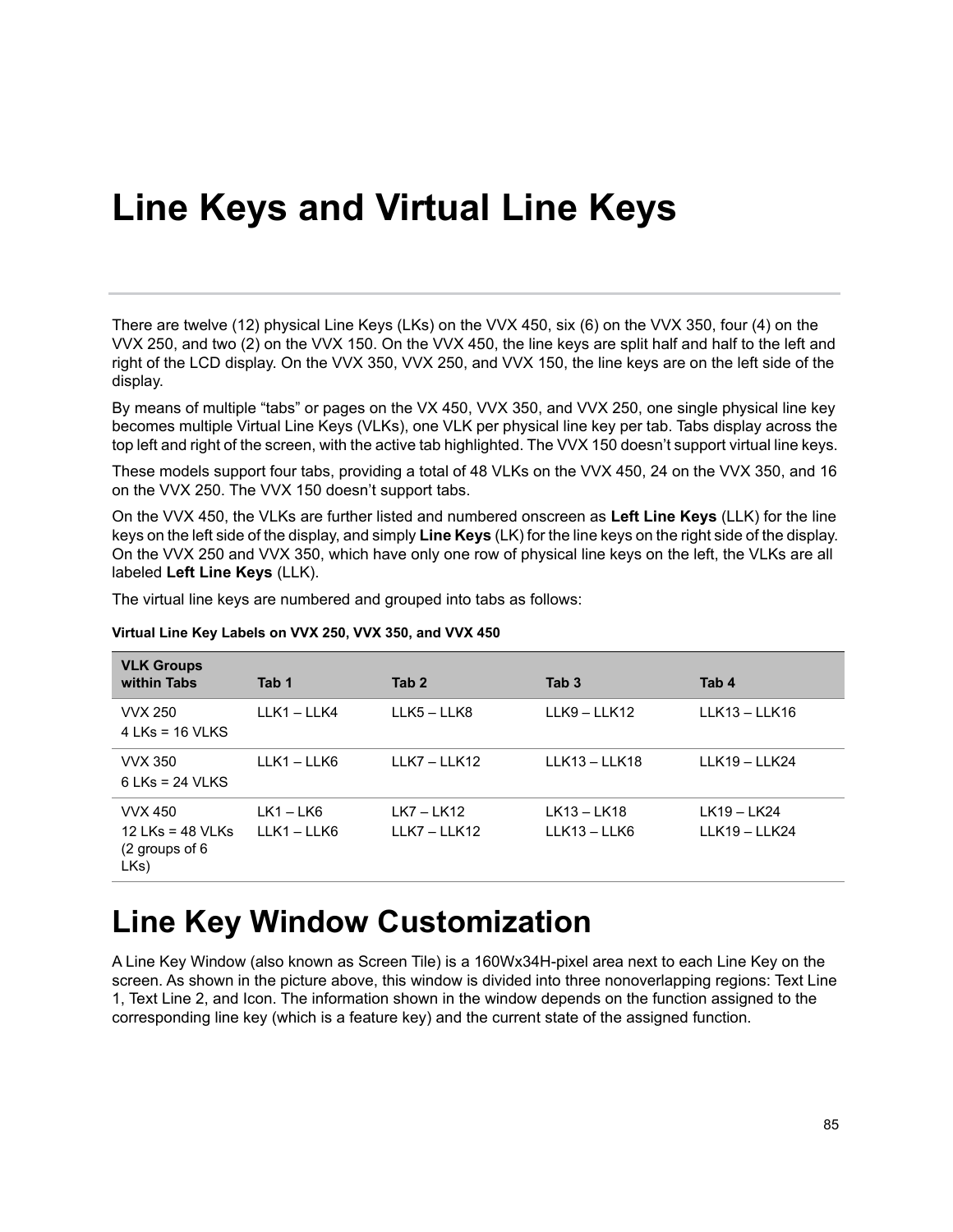#### **Line Key window dimensions**



You can customize the information shown on Text Line 1 and 2 for the following feature key functions with the parameters in the following table:

- **●** Call Appearance
- **●** Speed Dial
- **●** Busy Lamp Field
- **●** Action URL

#### **Line Key Window Customization Parameters**

| <b>Parameter Group</b>                                                            | <b>Parameter</b>       | <b>Description</b>                                                    |  |  |
|-----------------------------------------------------------------------------------|------------------------|-----------------------------------------------------------------------|--|--|
| <b>Call Appearance</b>                                                            |                        |                                                                       |  |  |
| <b>IP Phone - Feature Key</b><br><b>Customization - Call</b><br>Appearance        | Enable                 | Enables using customized display for Call Appearance<br>feature keys. |  |  |
| <b>IP Phone – Feature Key</b><br><b>Customization - Call</b><br>Appearance        | TextLine1              | Textual information to show on Text Line 1 area during idle.          |  |  |
| <b>IP Phone – Feature Key</b><br><b>Customization - Call</b><br>Appearance        | TextLine2              | Textual information to show on Text Line 2 area during idle.          |  |  |
| <b>IP Phone - Feature Key</b><br><b>Customization - Call</b><br>Appearance        | <b>TextLine1InCall</b> | Textual information to show on Text Line 1 area during a<br>call.     |  |  |
| <b>IP Phone - Feature Key</b><br><b>Customization - Call</b><br><b>Appearance</b> | <b>TextLine2InCall</b> | Textual information to show on Text Line 2 area during a<br>call.     |  |  |
| <b>Busy Lamp Field</b>                                                            |                        |                                                                       |  |  |
| <b>IP Phone - Feature Key</b><br><b>Customization - Busy</b><br><b>Lamp Field</b> | Enable                 | Enables using customized display for Busy Lamp Field<br>feature keys. |  |  |
| <b>IP Phone - Feature Key</b><br><b>Customization - Busy</b><br><b>Lamp Field</b> | TextLine1              | Textual information to show on Text Line 1 area.                      |  |  |
| <b>IP Phone - Feature Key</b><br><b>Customization - Busy</b><br><b>Lamp Field</b> | TextLine2              | Textual information to show on Text Line 2 area.                      |  |  |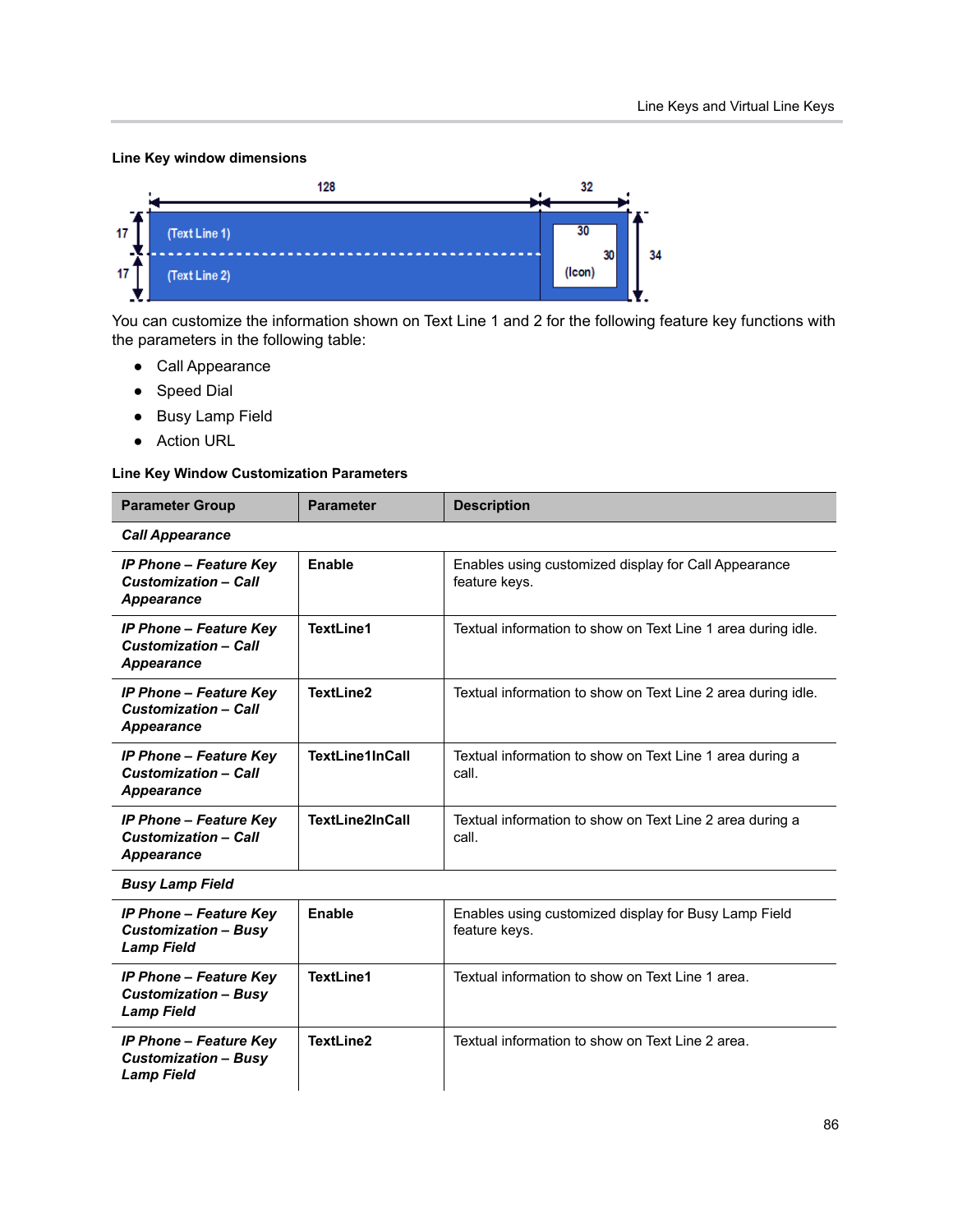| <b>Parameter Group</b>                                                            | <b>Parameter</b>       | <b>Description</b>                                                                                     |  |  |
|-----------------------------------------------------------------------------------|------------------------|--------------------------------------------------------------------------------------------------------|--|--|
| <b>IP Phone - Feature Key</b><br><b>Customization - Call</b><br>Appearance        | <b>TextLine1InCall</b> | Textual information to show on Text Line 1 area when the<br>monitored extension has one or more calls. |  |  |
| <b>IP Phone - Feature Key</b><br><b>Customization - Call</b><br><b>Appearance</b> | <b>TextLine2InCall</b> | Textual information to show on Text Line 2 area when the<br>monitored extension has one or more calls. |  |  |
| <b>Speed Dial</b>                                                                 |                        |                                                                                                        |  |  |
| <b>IP Phone - Feature Key</b><br><b>Customization - Speed</b><br>Dial             | <b>Enable</b>          | Enables using customized display for Speed Dial feature<br>keys.                                       |  |  |
| <b>IP Phone - Feature Key</b><br><b>Customization - Speed</b><br>Dial             | <b>TextLine1</b>       | Textual information to show on Text Line 1 area.                                                       |  |  |
| <b>IP Phone - Feature Key</b><br><b>Customization - Speed</b><br><b>Dial</b>      | TextLine2              | Textual information to show on Text Line 2 area.                                                       |  |  |
| <b>Action URL</b>                                                                 |                        |                                                                                                        |  |  |
| <b>IP Phone - Feature Key</b><br><b>Customization - Action</b><br>URL             | Enable                 | Enables using customized display for Action URL feature<br>keys.                                       |  |  |
| <b>IP Phone - Feature Key</b><br><b>Customization - Action</b><br>URL             | <b>TextLine1</b>       | Textual information to show on Text Line 1 area.                                                       |  |  |
| <b>IP Phone - Feature Key</b><br><b>Customization - Action</b><br>URL             | <b>TextLine2</b>       | Textual information to show on Text Line 2 area.                                                       |  |  |
| Group $n (n = 1, 2, 3, 4)$                                                        |                        |                                                                                                        |  |  |
| <b>IP Phone - Feature Key</b><br><b>Customization - Group n</b>                   | ID                     | The ID to reference this Group.                                                                        |  |  |
| <b>IP Phone - Feature Key</b><br><b>Customization - Group n</b>                   | TextLine1              | Textual information to show on Text Line 1 area.                                                       |  |  |
| <b>IP Phone - Feature Key</b><br><b>Customization - Group n</b>                   | <b>TextLine2</b>       | Textual information to show on Text Line 2 area.                                                       |  |  |
| <b>IP Phone - Feature Key</b><br><b>Customization - Group n</b>                   | Icon                   | Internal icon path or HTTP/HTTPS URL.                                                                  |  |  |

**Line Key Window Customization Parameters (continued)**

You can use macros to specify the textual contents for Text Line 1 and Text Line 2 areas. You must precede a macro with a \$, such as \$number or \$ (number). The enclosing parenthesis is required when a character that is a legal macro character follows the macro. A legal macro character is one of  $\{a-z \ A-Z \ A = 0-9\}$ .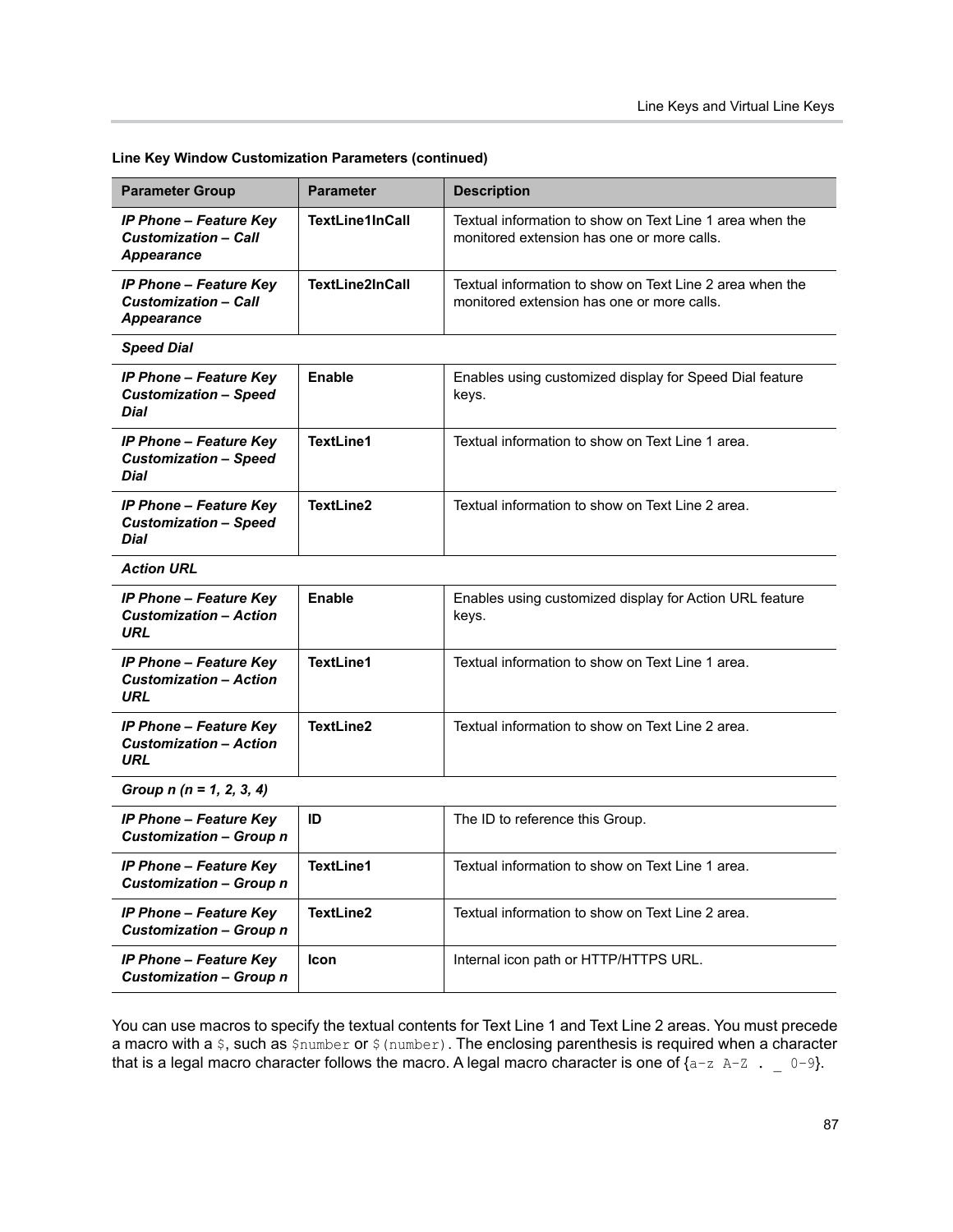The following macros are available.

| <b>Macro</b>                                                                                          | <b>Description</b>                                                                                                                                                                                       | <b>Notes</b>                                                    |
|-------------------------------------------------------------------------------------------------------|----------------------------------------------------------------------------------------------------------------------------------------------------------------------------------------------------------|-----------------------------------------------------------------|
| \$name                                                                                                | The Name field as configured for the feature key.                                                                                                                                                        |                                                                 |
| \$number                                                                                              | The Number field as configured for the feature key.                                                                                                                                                      |                                                                 |
| <i>Sservice</i>                                                                                       | The default name of the service specified in the<br>Service field for the feature key: SP1, , SP6,<br>OBiTALK.                                                                                           | Expands into the word Auto if<br>service field isn't specified. |
| \$service.displayL<br>abel                                                                            | The X_DisplayLabel parameter per SPn service or<br>the DisplayLabel parameter per OBiTALK service.                                                                                                       | {Blank} if service field isn't<br>specified.                    |
| \$service.number                                                                                      | For SP1 - SP6, this is the User ID of the SIP<br>account, which is derived from the AuthUserName<br>or URI parameter of the SP service. For OBITALK,<br>this is the OBi number of the phone.             | {Blank} if service field isn't<br>specified.                    |
| \$service.displayN<br>umber                                                                           | The X DisplayNumber parameter per SPn<br>service or the DisplayNumber parameter per<br>OBITALK service.                                                                                                  | {Blank} if service field isn't<br>specified.                    |
| \$func                                                                                                | Short internal name of the function assigned to the<br>key:<br>call for Call Appearance<br>$\bullet$<br>blf for Busy Lamp Field<br>spd for Speed Dial<br>$\bullet$<br>acturl for Action URL              | {Blank} if function isn't<br>specified.                         |
| \$funcname                                                                                            | Long internal name of the function assigned to the<br>key:<br>Call for Call Appearance<br>$\bullet$<br>Busy Lamp for Busy Lamp Field<br>Speed Dial for Speed Dial<br>$\bullet$<br>XML APP for Action URL | {Blank} if function isn't<br>specified.                         |
| \$call.service<br>and<br>\$call.service.x<br>where $x =$ number,<br>displayLabel, or<br>displayNumber | Same as Sservice and Sservice. x applying to<br>the service the call is on.                                                                                                                              | {Blank} if service isn't defined<br>for the call yet.           |
| \$call.number                                                                                         | Call peer's Number                                                                                                                                                                                       |                                                                 |
| \$call.name                                                                                           | Call peer's Name                                                                                                                                                                                         |                                                                 |
| <i><b>\$value</b></i>                                                                                 | For BLF, this is number of calls currently active on<br>the monitored entity.<br>The value is {blank} for other functions.                                                                               |                                                                 |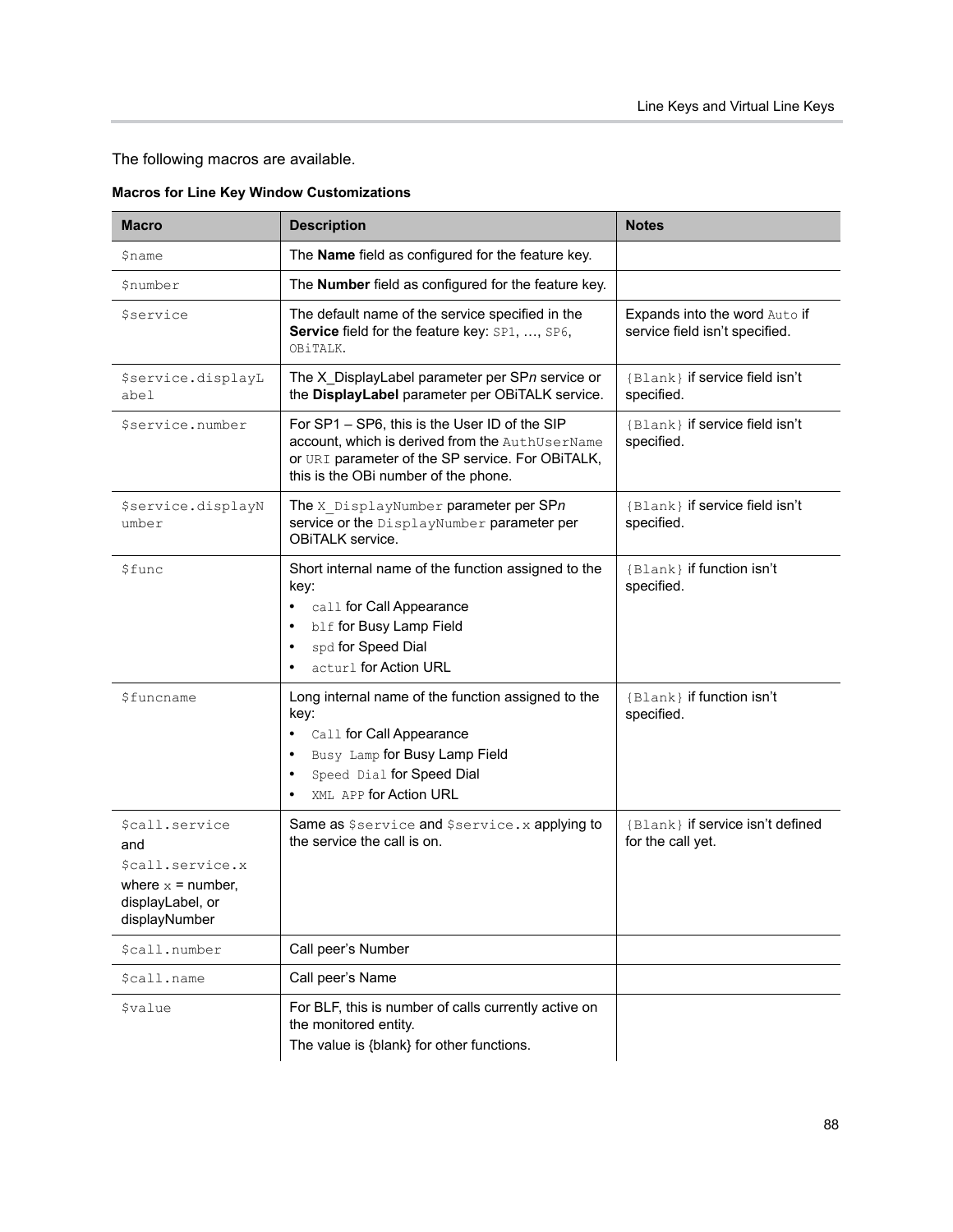| <b>Macro</b> | <b>Description</b>                                                                                                                                                                          | <b>Notes</b> |
|--------------|---------------------------------------------------------------------------------------------------------------------------------------------------------------------------------------------|--------------|
| \$blf.ext    | The extension of the entity monitored by the feature<br>key.                                                                                                                                |              |
| @id          | Line Key Hard Key ID. Expands into:<br>1,2 for VVX 150, VVX 250<br>$\bullet$<br>1,2,3 for VVX 350, VVX 450<br>$\bullet$                                                                     |              |
| @p           | Line Key Page. Expands into:<br>1 for VVX 150, VVX 250<br>$\bullet$<br>1,2,3,4 for VVX 350, VVX 450<br>$\bullet$                                                                            |              |
| Θn           | Line Key ID. Expands into:<br>1.2 for VVX 150<br>$\bullet$<br>1 - 16 for VVX 250<br>$1 - 24$ for VVX 350<br>$\bullet$<br>1 - 48 for VVX 450                                                 |              |
| <i>Seval</i> | See the Poly OBiPhoneXML Applications API<br>Guide.                                                                                                                                         |              |
| @text1       | The default information displayed on the (Text Line<br>1) section of the Line Key Window. Applicable in<br>the TextLine1, TextLine2,<br>TextLine1InCall, and TextLine2InCall<br>parameters. |              |
| @text2       | The default information displayed on the (Text Line<br>2) section of the Line Key Window. Applicable in<br>the TextLine1, TextLine2,<br>TextLine1InCall, and TextLine2InCall<br>parameters. |              |
| @icon        | The default icon displayed on the (Icon) section of<br>the Line Key Window. Applicable to the Icon<br>parameter.                                                                            |              |

#### **Macros for Line Key Window Customizations (continued)**

## *Example: Call Appearance Line Key Settings*

In this example, the information that normally displays on line 1 and line 2 of all Call Appearance Line Keys is reversed. In addition, during a call, "--" is added to the beginning of line 1. Below are the settings for this example.

#### **Call Appearance Line Key Settings**

| <b>Parameter Group</b>                                           | <b>Parameter</b> | Value                                      |
|------------------------------------------------------------------|------------------|--------------------------------------------|
| Call Appearance                                                  |                  |                                            |
| <b>IP Phone - Feature Key Customization</b><br>- Call Appearance | Enable           | $true$ (that is, the option is<br>checked) |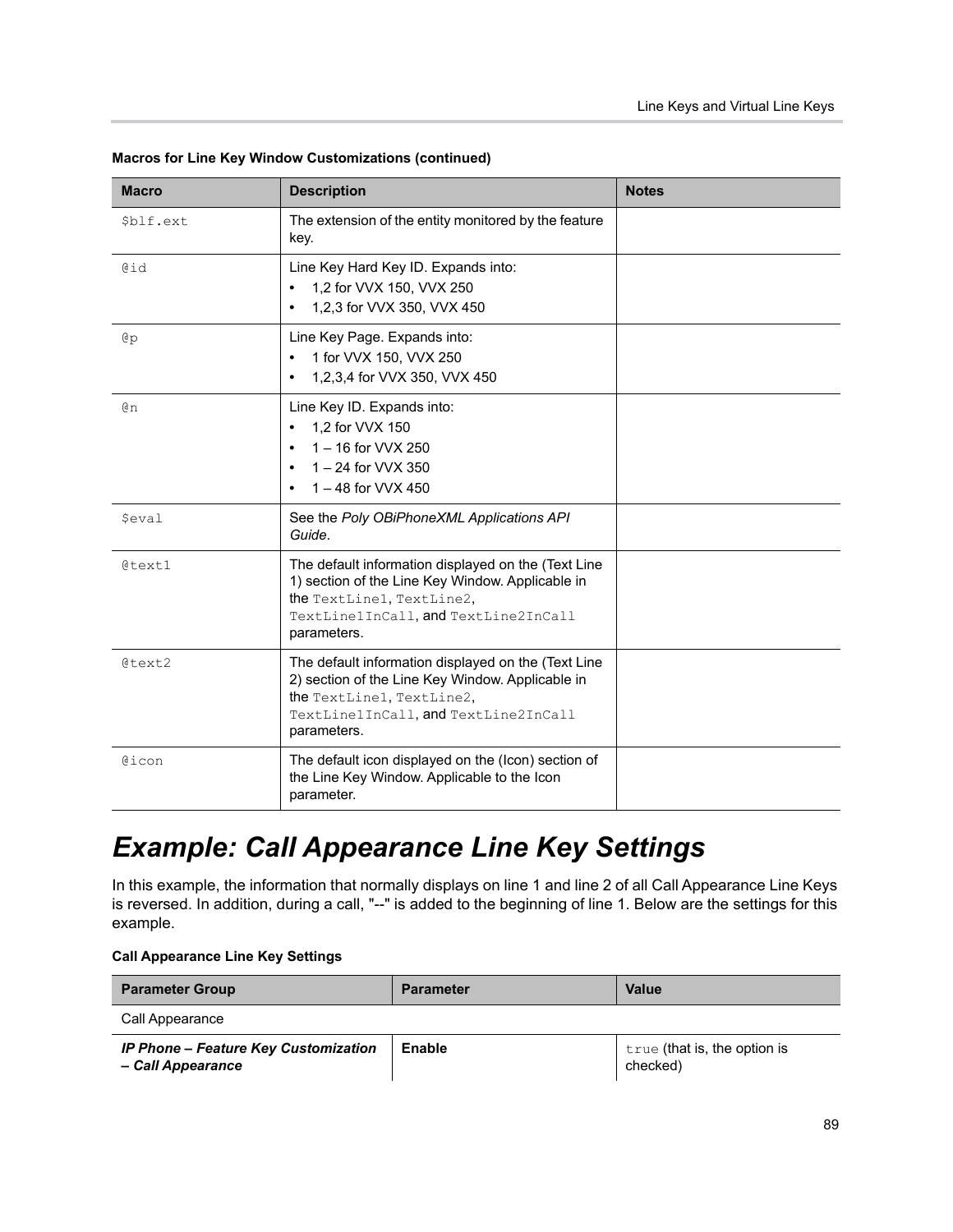**Call Appearance Line Key Settings (continued)**

| <b>Parameter Group</b>                                           | <b>Parameter</b>       | Value        |
|------------------------------------------------------------------|------------------------|--------------|
| <b>IP Phone - Feature Key Customization</b><br>- Call Appearance | TextLine1              | $0$ text2    |
| <b>IP Phone – Feature Key Customization</b><br>- Call Appearance | TextLine2              | $0$ text $1$ |
| <b>IP Phone - Feature Key Customization</b><br>- Call Appearance | <b>TextLine1InCall</b> | $- a$ text.2 |
| <b>IP Phone - Feature Key Customization</b><br>- Call Appearance | TextLine2InCall        | $0$ text $1$ |

# **Line Key Tabs**

By default, the line keys area to the right of the screen has four tabs of VLKs, and only one tab is visible at any time. You can disable this feature using the option *User Preferences***::**LineKeyTabs. When disabled, the phone shows no line key tabs in the status bar and only one page of VLKs is available (none on the VVX 150, VLK 1-4 on the VVX 250, and VLK 1-6 on the VVX 350 and VVX 450). The status icons also display in the right corner. To handle more calls in this case, you may enable multiple calls per Call (Appearance) Key as described in the next section.

# **Calls App Behavior**

The Calls App shows a list of current calls on the phone. Calls controlled under the same call key are grouped together in the list with calls on call keys with a smaller VLK index shown first. New calls are added to the beginning of the call group of the same call key.

The phone can only highlight one call on the Calls App screen, and the corresponding VLKW shows a white bounding box to identify the call key the highlighted call belongs to. As a user navigates through the calls on the screen, the white bounding box moves accordingly.

Normally, the calls display together on the Calls App screen. Hence it's possible to see two calls belonging to the same call key on the same screen. If this isn't desirable, you can disable the option *User Preferences***::**PackCallsOnDisplay, which causes the phone to display only the calls belonging to the same call key.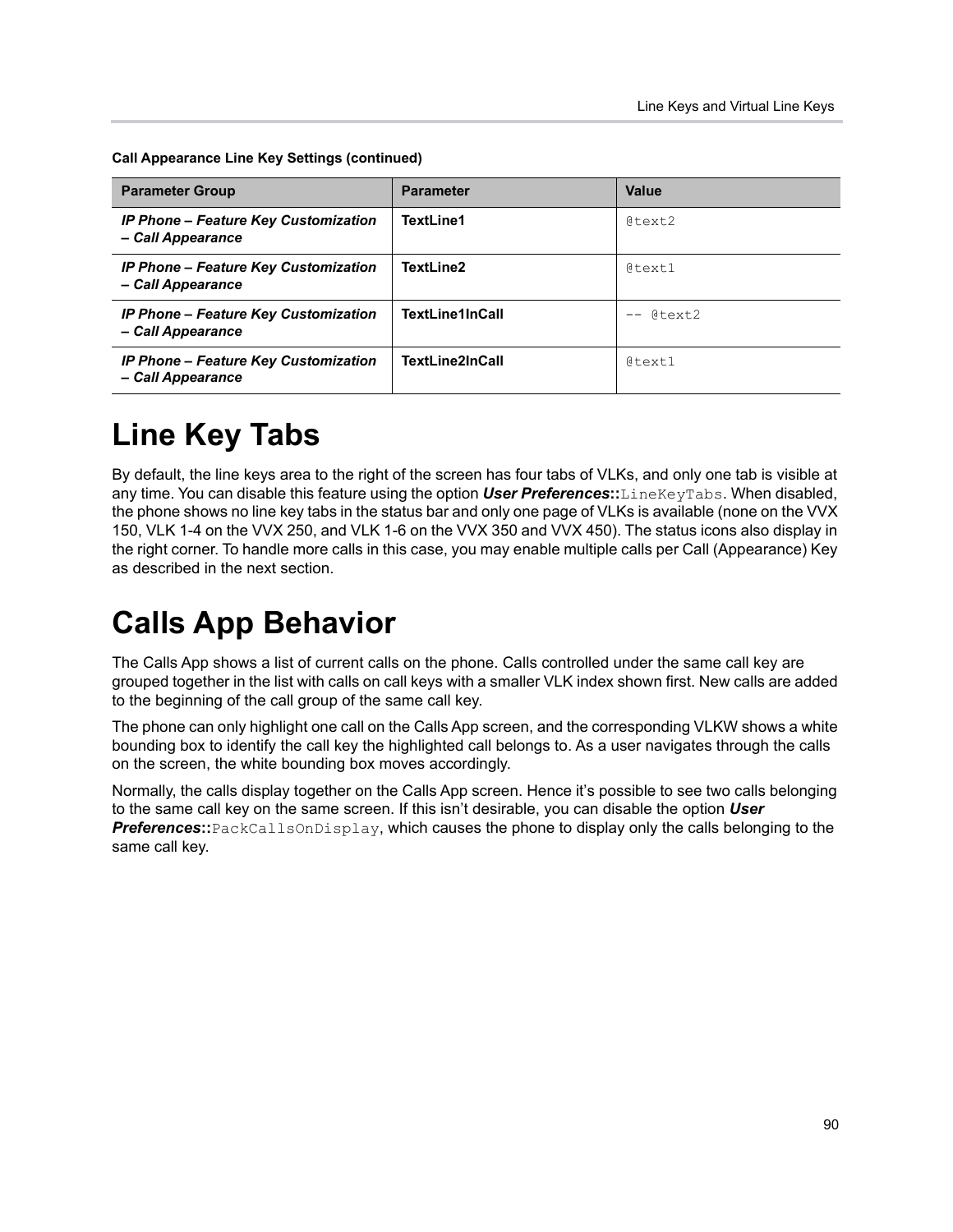# **Feature Keys**

You can configure feature keys on the phone or VVX EM50 expansion module to perform one of many different predefined functions with a corresponding multicolor LED that shows the status of the assigned function instance. Side Car Keys, Virtual Line Keys, and Programmable Keys, and are all feature keys that you can configure.

# **Feature Key Functions**

Phone administrators can configure each feature key to perform one of the following functions listed in the following table.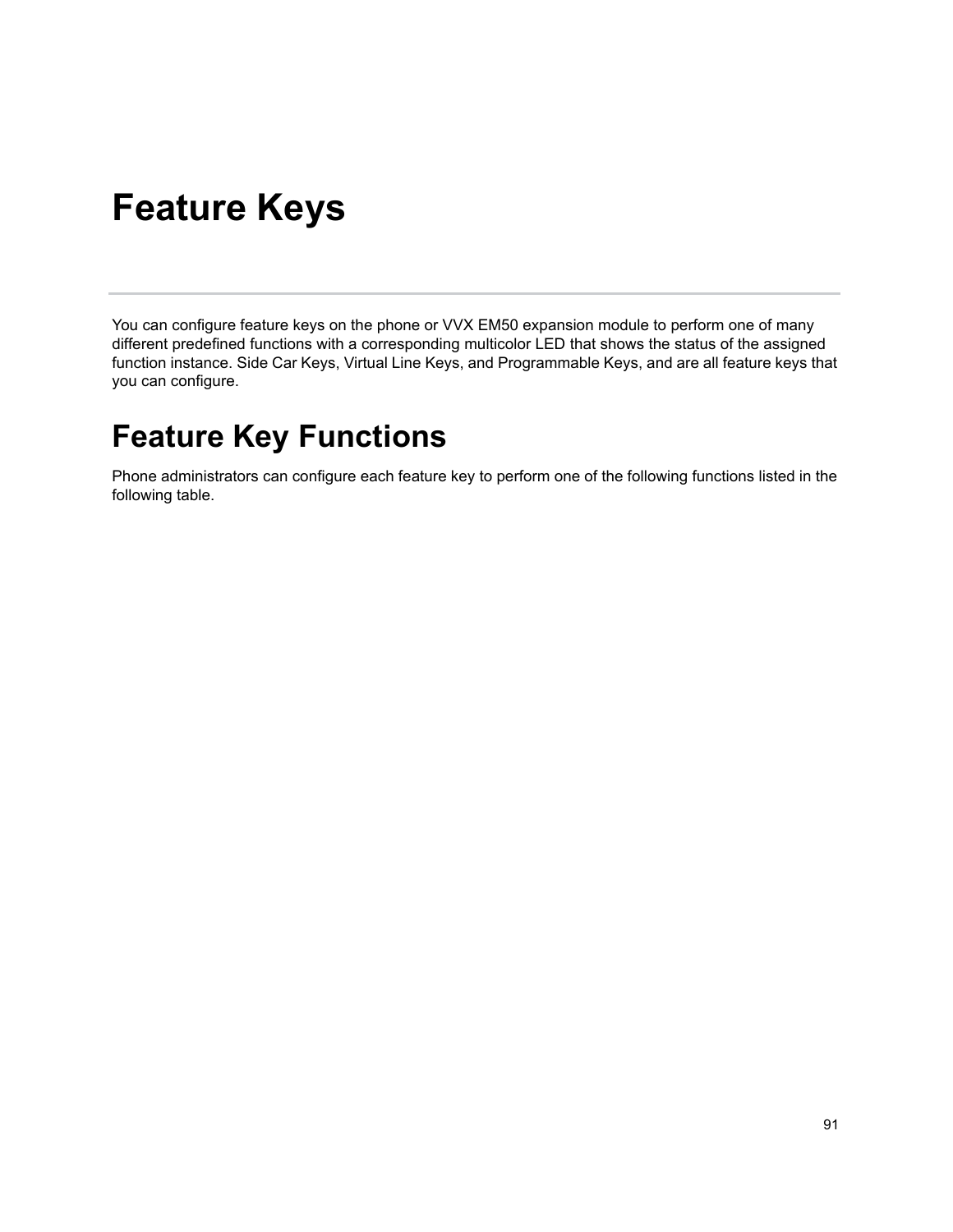#### **Feature Keys and Functions**

| <b>Feature Key</b><br><b>Function</b> |                                                                                                                                                                                                                                                                     | Icon                        |
|---------------------------------------|---------------------------------------------------------------------------------------------------------------------------------------------------------------------------------------------------------------------------------------------------------------------|-----------------------------|
|                                       | <b>Description</b>                                                                                                                                                                                                                                                  |                             |
| Call<br>Appearance                    | Makes or receives one call, and the key is known as a call key in<br>this case. You must have an unused (idle) call key available to<br>make or receive a new call. The phone administrator should<br>allocate as many call keys on the phone as the maximum number | No Call                     |
|                                       | of concurrent calls it's expected to handle.                                                                                                                                                                                                                        | Dial tone                   |
|                                       | The VLKW (Virtual Line Key Window) shows nothing but the idle<br>phone icon (shown on the right column) when no active call is<br>assigned to the key. Otherwise, the icon changes to reflect the                                                                   | Dialing                     |
|                                       | current call state (Call States and Call State Icons are described in<br>the Section Making and Receiving Calls and VLKW shows call                                                                                                                                 | ৎই<br>Connected             |
|                                       | information, if available. VLKW may also change its background<br>color to further reflect the current state.                                                                                                                                                       | Connected-S                 |
|                                       | A call key may be bound to a voice service and is called a bound<br>call key in that case (otherwise it's known as an unbound call key).<br>A bound call key is used to make/receive calls on the bound voice                                                       | Connected-HD                |
|                                       | service only. This is one of the ways for a user to select a specific<br>line to make a call.                                                                                                                                                                       | Connected-HDS               |
|                                       | A call key may be bound to a service that is a Shared line. In that<br>case when no call is on that key, the VLKW information reflects the                                                                                                                          | $\mathscr{G}$<br>Holding    |
|                                       | state of the respective Shared Call Appearance (SCA). See the<br>Shared Line and Shared Call Appearances (SCA) section for more                                                                                                                                     | Trying                      |
|                                       | details on this topic.<br>Parameters:                                                                                                                                                                                                                               | Peer Ringing                |
|                                       | Service: Optional. The service or line with which to bind the<br>key                                                                                                                                                                                                | Ringing                     |
|                                       | MaxCalls: Number of calls managed by this call key<br>$\bullet$                                                                                                                                                                                                     | Call Ended                  |
|                                       |                                                                                                                                                                                                                                                                     | <b>SCA: Error</b>           |
|                                       |                                                                                                                                                                                                                                                                     | SCA: Idle                   |
|                                       |                                                                                                                                                                                                                                                                     | SCA: Line Seized            |
|                                       |                                                                                                                                                                                                                                                                     | SCA: Trying                 |
|                                       |                                                                                                                                                                                                                                                                     | <b>SCA: Proceeding</b>      |
|                                       |                                                                                                                                                                                                                                                                     | <b>SCA: Connected</b>       |
|                                       |                                                                                                                                                                                                                                                                     | SCA: Call Parked            |
|                                       |                                                                                                                                                                                                                                                                     | <b>SCA: Holding</b>         |
|                                       |                                                                                                                                                                                                                                                                     | <b>SCA: Private Holding</b> |
|                                       |                                                                                                                                                                                                                                                                     |                             |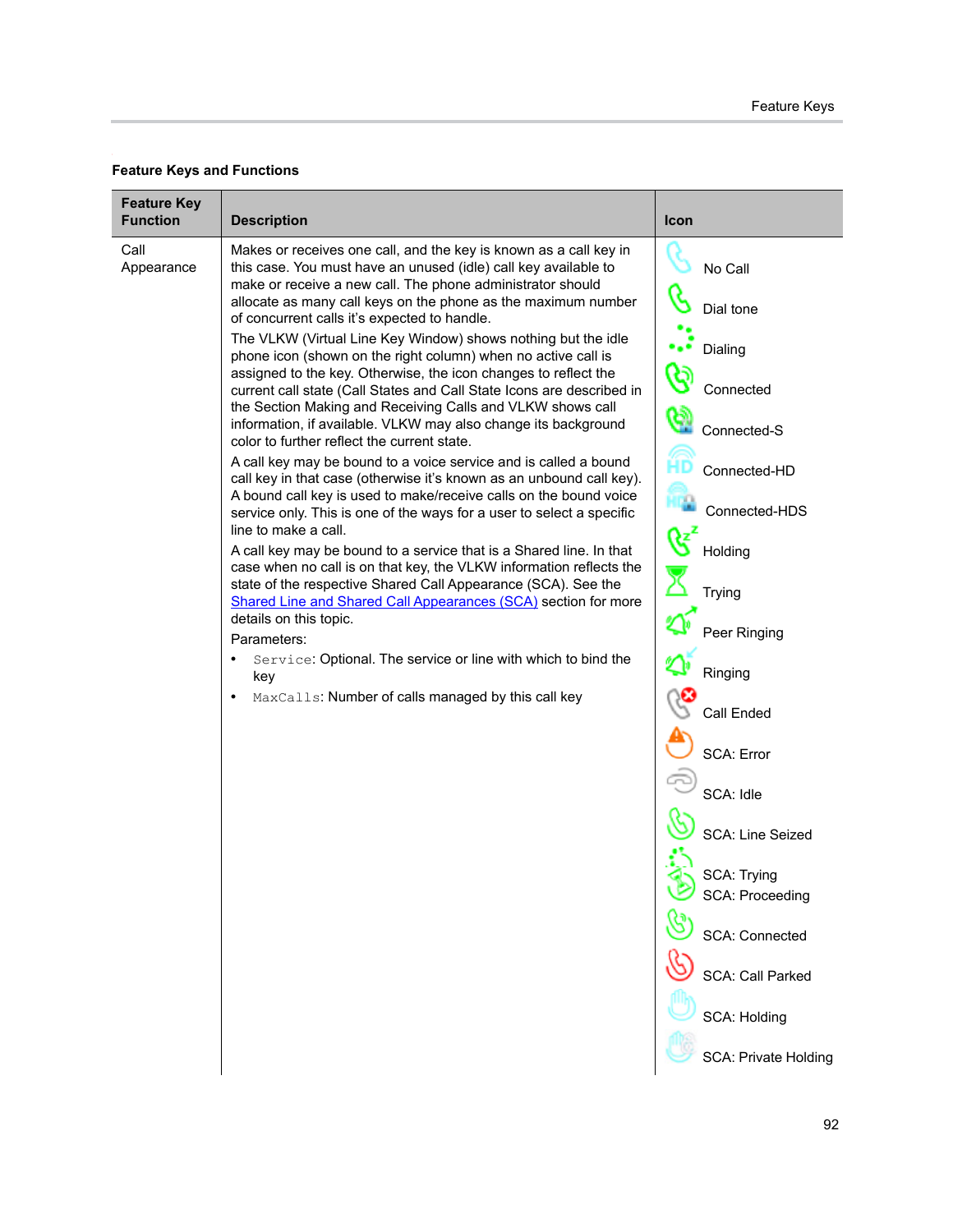| <b>Description</b>                                                                                                                                                                                                                                                                                                                                                                                                                                                                                                                                                                                                            | Icon                                                                                                                                                                                                                                                                                                                                                                                             |
|-------------------------------------------------------------------------------------------------------------------------------------------------------------------------------------------------------------------------------------------------------------------------------------------------------------------------------------------------------------------------------------------------------------------------------------------------------------------------------------------------------------------------------------------------------------------------------------------------------------------------------|--------------------------------------------------------------------------------------------------------------------------------------------------------------------------------------------------------------------------------------------------------------------------------------------------------------------------------------------------------------------------------------------------|
| Monitor a Line (a voice service installed on the phone). The Line<br>events that are monitored include:<br>Idle: no calls<br>$\bullet$                                                                                                                                                                                                                                                                                                                                                                                                                                                                                        | Idle                                                                                                                                                                                                                                                                                                                                                                                             |
| In Use: at least one active call<br>Holding: at least one call holding                                                                                                                                                                                                                                                                                                                                                                                                                                                                                                                                                        | Ringing                                                                                                                                                                                                                                                                                                                                                                                          |
| VLKW shows the monitored service name and account user name<br>(usually same as the account DID number or extension).<br>This function must be bound to the specific voice service that it                                                                                                                                                                                                                                                                                                                                                                                                                                    | In Use                                                                                                                                                                                                                                                                                                                                                                                           |
| Parameters:<br>Service: Required. The service or line to monitor                                                                                                                                                                                                                                                                                                                                                                                                                                                                                                                                                              | Holding                                                                                                                                                                                                                                                                                                                                                                                          |
| Monitor the call state of another extension. A BLF key must be<br>bound to a service (as configured by the phone administrator). The<br>call events that are monitored include:                                                                                                                                                                                                                                                                                                                                                                                                                                               | ÷<br>Idle                                                                                                                                                                                                                                                                                                                                                                                        |
| Ringing: at least one incoming call<br>$\bullet$<br>Holding: at least one call holding<br>$\bullet$<br>Busy: at least one active call<br>$\bullet$                                                                                                                                                                                                                                                                                                                                                                                                                                                                            | <b>Busy</b>                                                                                                                                                                                                                                                                                                                                                                                      |
| Call parked (against the monitored extension)<br>VLKW shows the bound service name and the monitored extension                                                                                                                                                                                                                                                                                                                                                                                                                                                                                                                | <b>Call Parked</b>                                                                                                                                                                                                                                                                                                                                                                               |
| This function must be bound to a specific voice service.<br>Parameters:                                                                                                                                                                                                                                                                                                                                                                                                                                                                                                                                                       | Ringing                                                                                                                                                                                                                                                                                                                                                                                          |
| Service: Required. The service that provides the monitoring<br>$\bullet$<br>function<br>Number: Required. The extension (on the specified service) to<br>$\bullet$                                                                                                                                                                                                                                                                                                                                                                                                                                                            | Offline                                                                                                                                                                                                                                                                                                                                                                                          |
| $\lambda$ ptt – (no value). Make the call a Push-to-Talk when calling<br>the monitored extension                                                                                                                                                                                                                                                                                                                                                                                                                                                                                                                              | Holding                                                                                                                                                                                                                                                                                                                                                                                          |
| monitored extension<br>$\blacktriangle$                                                                                                                                                                                                                                                                                                                                                                                                                                                                                                                                                                                       |                                                                                                                                                                                                                                                                                                                                                                                                  |
| Monitor the call park status of a single orbit in a parking lot. Per<br>default LED setting, the key's LED is turned off when no call is<br>parked in that orbit, or otherwise solid red. When the orbit isn't<br>occupied, press the CPM key once to park the highlighted call on<br>screen onto that orbit (the call must be in the Connected or Holding<br>state to be parked). When the orbit is occupied, press the CPM key<br>to retrieve the call as an additional call on the current phone.<br>Parameters:<br>Service: Required. The service that provides the parking lot<br>orbit: parking and monitoring function | Idle<br>One Call Ringing<br>Offline                                                                                                                                                                                                                                                                                                                                                              |
|                                                                                                                                                                                                                                                                                                                                                                                                                                                                                                                                                                                                                               | Ringing: at least one incoming call<br>$\bullet$<br>monitors.<br>Idle: no calls<br>$\bullet$<br>(or DID number, or account user name).<br>monitor. It may contain multiple attributes<br>$\lambda$ spd – An alternative number to call when calling the<br>bx - (no value). Enable one-touch blind transfer behavior<br>Number: Required. The parking lot orbit to park and monitor<br>$\bullet$ |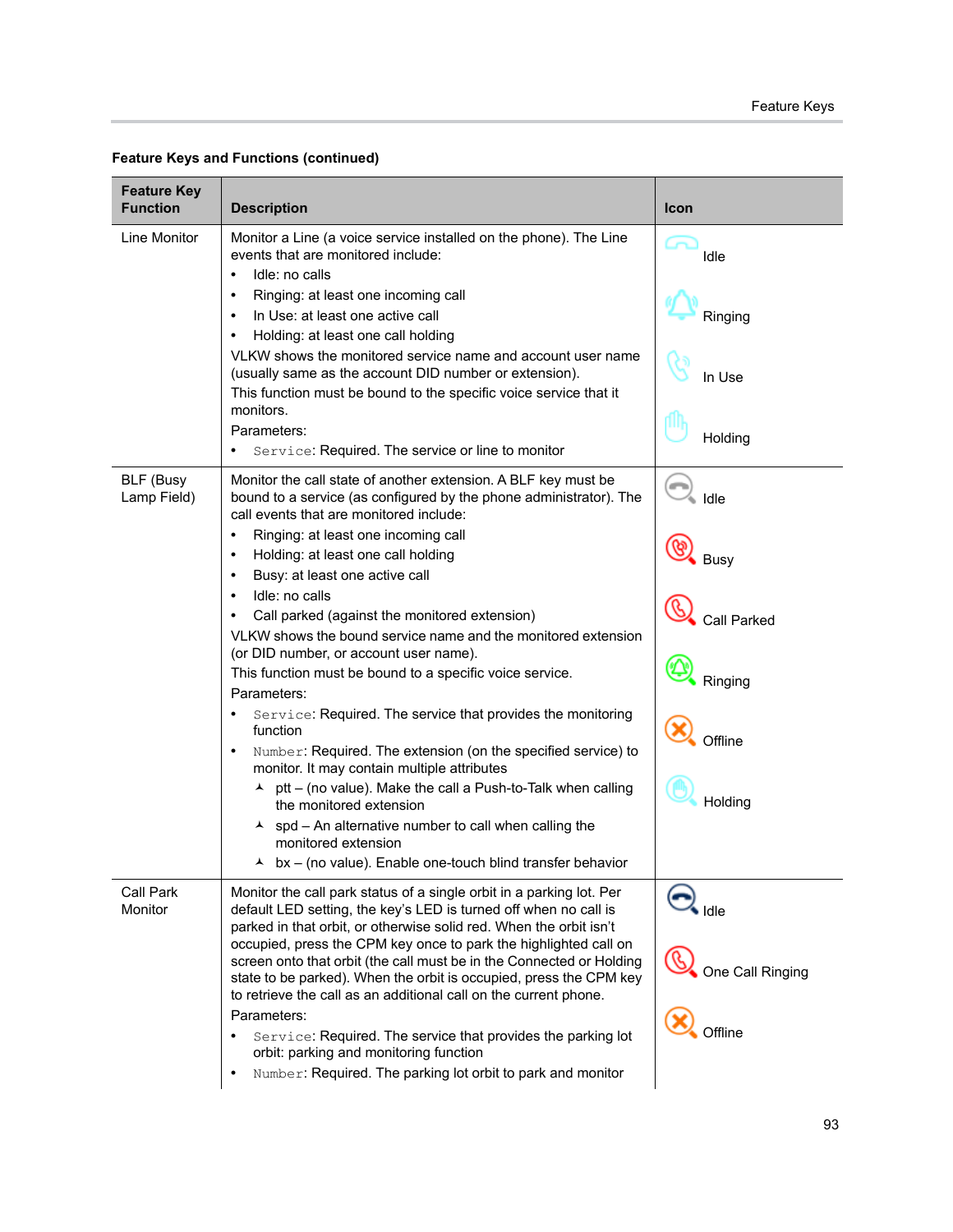|  | <b>Feature Keys and Functions (continued)</b> |  |
|--|-----------------------------------------------|--|
|--|-----------------------------------------------|--|

| <b>Feature Key</b><br><b>Function</b> | <b>Description</b>                                                                                                                                                                                                                                                                                                                                                                                                                                                                                                                                                                                                                                    | <b>Icon</b>                                                              |
|---------------------------------------|-------------------------------------------------------------------------------------------------------------------------------------------------------------------------------------------------------------------------------------------------------------------------------------------------------------------------------------------------------------------------------------------------------------------------------------------------------------------------------------------------------------------------------------------------------------------------------------------------------------------------------------------------------|--------------------------------------------------------------------------|
| Presence<br>Monitor                   | Monitor the presence/status of one buddy in a Buddy List. It also<br>serves as speed dial to that buddy.<br>Parameters:<br>Service: Required. The service that provides the XMPP<br>service for this function<br>Number: Required. The JID of the buddy in the buddy list to<br>$\bullet$<br>monitor. Only the user id portion of the JID is needed. You may<br>specify at the end such that a partial match of the JID is enough.<br>For example, if the JID of the buddy is:<br>abcd-12345@gmail.com, you may specify abcd for the<br>Number field to monitor this buddy, provided there's no other JID<br>in the buddy list that starts with abcd. | Online<br>∩ffline<br><b>Extended Away</b><br>Awav<br>Do Not Disturb<br>7 |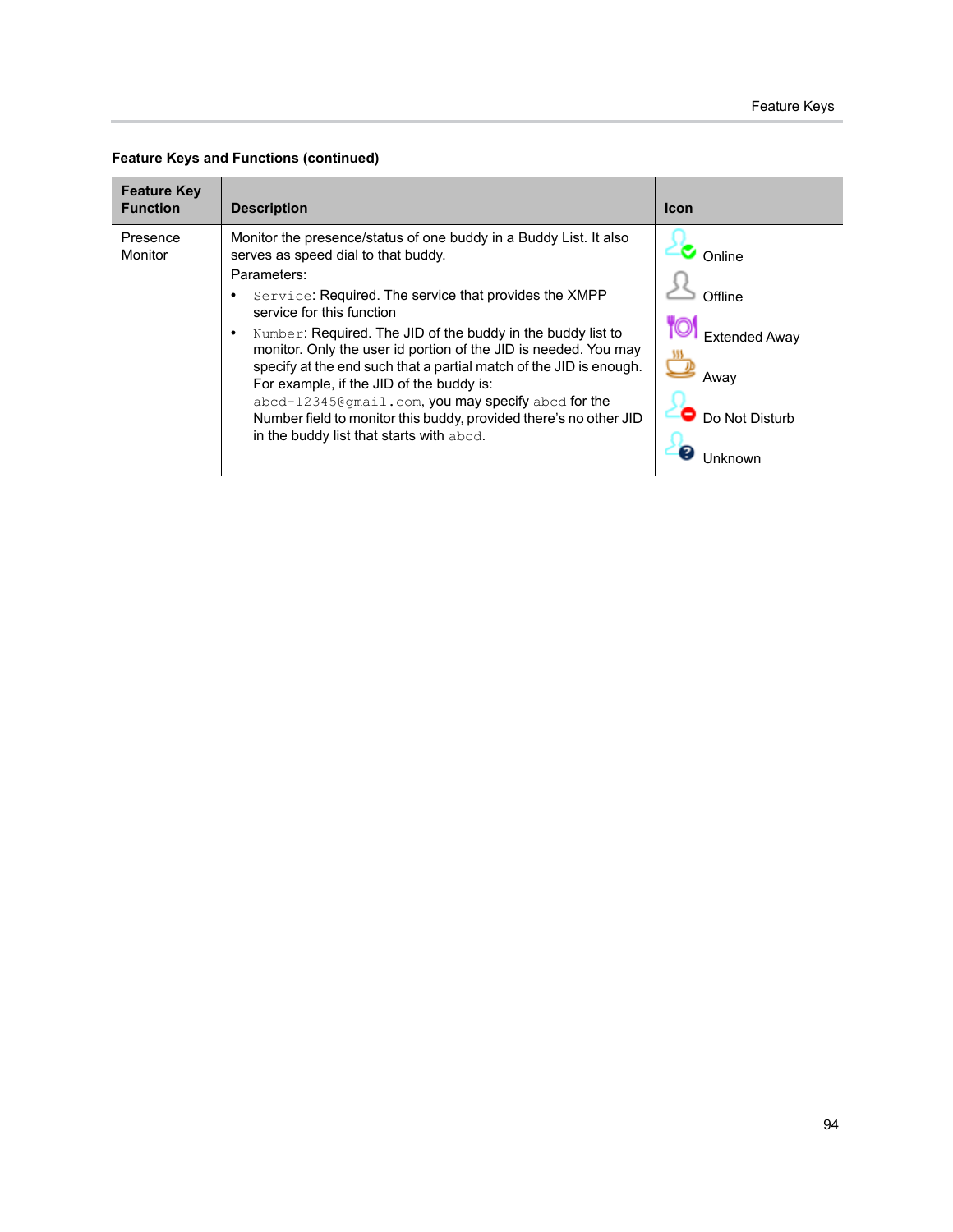| <b>Feature Key</b><br><b>Function</b> | <b>Description</b>                                                                                                                                                                                                                                                                                                                                                                                                                                                                                                                                                                                                                    | Icon       |
|---------------------------------------|---------------------------------------------------------------------------------------------------------------------------------------------------------------------------------------------------------------------------------------------------------------------------------------------------------------------------------------------------------------------------------------------------------------------------------------------------------------------------------------------------------------------------------------------------------------------------------------------------------------------------------------|------------|
| Speed Dial                            | If a number has not been assigned, VLKW shows no textual<br>information. Otherwise it shows the speed dial number configured<br>and, if the speed dial is bound to a service, the name of the service<br>that it's bound to. If the speed dial has a display name configured,<br>the VLIW shows the display name (such as John Seymour) instead<br>of the assigned number.<br>Parameters:                                                                                                                                                                                                                                             | Speed Dial |
|                                       | Service: Optional. The suggested service the make the call with<br>Number: Required. The number to call. It may include the following<br>attributes:                                                                                                                                                                                                                                                                                                                                                                                                                                                                                  |            |
|                                       | ptt (with no value): make the key a Push-To-Talk key.<br>٠                                                                                                                                                                                                                                                                                                                                                                                                                                                                                                                                                                            |            |
|                                       | $bx - (with no value)$ . Enable one-touch blind transfer behavior                                                                                                                                                                                                                                                                                                                                                                                                                                                                                                                                                                     |            |
|                                       | send={digit-codes} to automatically dial some digits after the<br>٠<br>call, where {digit-codes} is a sequence of the following<br>case-sensitive codes:                                                                                                                                                                                                                                                                                                                                                                                                                                                                              |            |
|                                       | ▲ 0-9, *, #, a, b, c, d – The DTMF digit to send to the peer. Each<br>digit is sent with 100 ms on and 100 ms off.<br>$\triangle$ S - Pause for 3 seconds.                                                                                                                                                                                                                                                                                                                                                                                                                                                                            |            |
|                                       | $\lambda$ s – Pause for 1 second.                                                                                                                                                                                                                                                                                                                                                                                                                                                                                                                                                                                                     |            |
|                                       | ▲ U"{prompt}" – Prompt the user to enter one more digit<br>manually on the phone with the given {prompt} shown on the<br>screen, then press OK to continue.                                                                                                                                                                                                                                                                                                                                                                                                                                                                           |            |
|                                       | $\overline{A}$ A – Wait for the called party to answer before continuing.                                                                                                                                                                                                                                                                                                                                                                                                                                                                                                                                                             |            |
|                                       | Note that the phones starting executing the first code in {digits}<br>when the call receives early media or when the call is answered,<br>whichever happens first.                                                                                                                                                                                                                                                                                                                                                                                                                                                                    |            |
|                                       | For example: send=Ass1234U"Enter Passcode"5678                                                                                                                                                                                                                                                                                                                                                                                                                                                                                                                                                                                        |            |
|                                       | It's acceptable to have the send attribute specified in a speed dial<br>without a number (for example, Number=; $send=1234$ #). In this<br>case, the speed dial can be used to send out the list of digits on a<br>connected call.                                                                                                                                                                                                                                                                                                                                                                                                    |            |
|                                       | Note that if a voice service is specified for the speed dial either in<br>the Service Field or the given number is a full number (one that<br>includes voice service information), the phone doesn't apply digit<br>map before calling the speed dial. Hence any *codes in the number<br>aren't processed and the result may not be desirable. You can<br>include the *codes that the phone needs to process by enclosing<br>them in a pair of [] at the beginning of the number field. For<br>example: you may set the number field to $[^*96]$ SP1 (2113); ptt.<br>The phone then interprets *96 locally (to request auto-answer on |            |
|                                       | the called party) and makes the call to 2113 using SP1 service.                                                                                                                                                                                                                                                                                                                                                                                                                                                                                                                                                                       |            |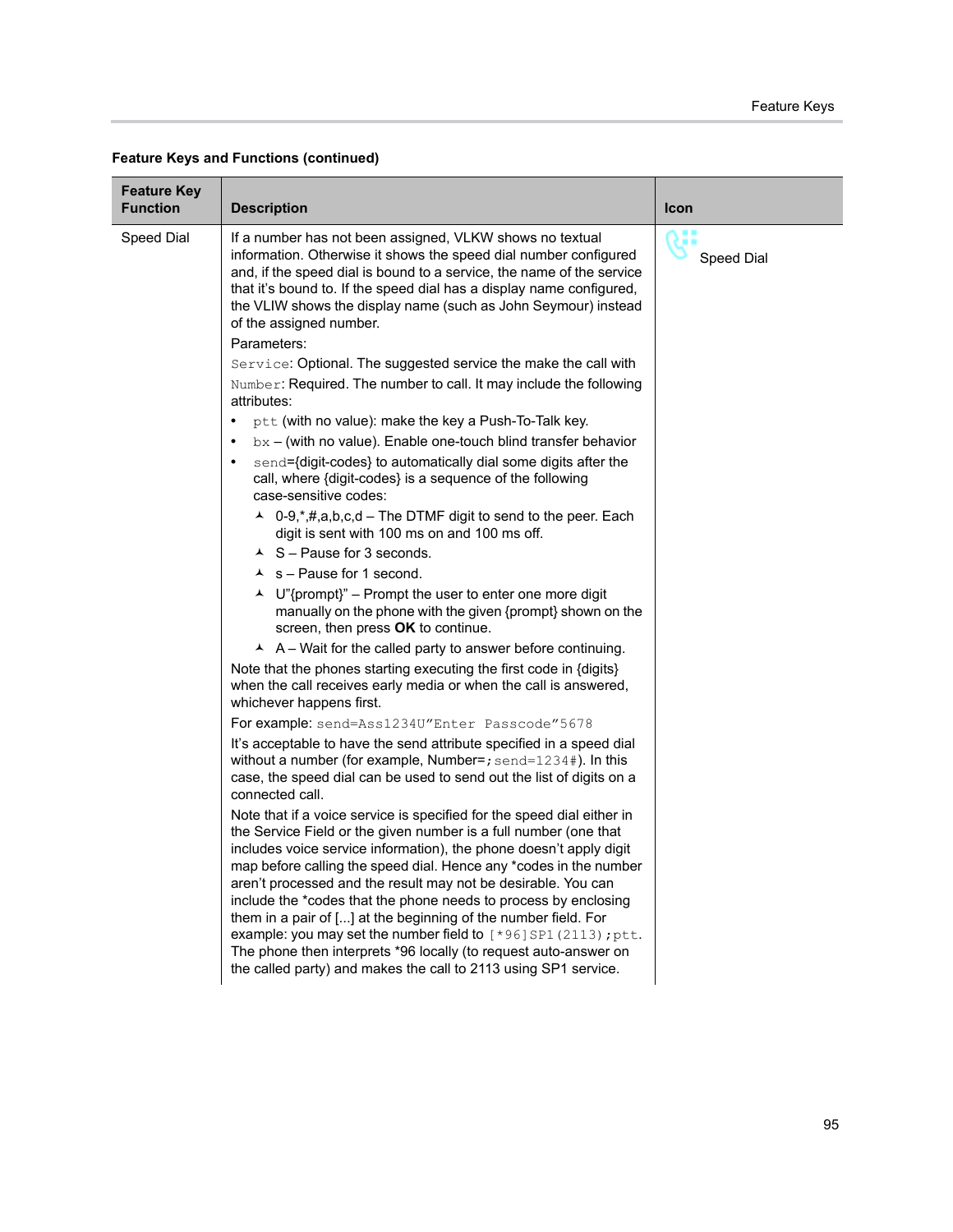| <b>Feature Key</b><br><b>Function</b> | <b>Description</b>                                                                                                                                                                                                                                                                                                                                                                                                                                                                                                                                                                                                                                                                                                                                                                                                                                   | <b>Icon</b>             |
|---------------------------------------|------------------------------------------------------------------------------------------------------------------------------------------------------------------------------------------------------------------------------------------------------------------------------------------------------------------------------------------------------------------------------------------------------------------------------------------------------------------------------------------------------------------------------------------------------------------------------------------------------------------------------------------------------------------------------------------------------------------------------------------------------------------------------------------------------------------------------------------------------|-------------------------|
| Speed Dial<br>(continued)             | Using Speed Dial to store a Feature Access Code prefix<br>There are many applications where a function the Service Provider<br>can perform by calling a feature access code prefix followed by a<br>target number. For example, the prefix *48 followed by the target<br>extension such as 1002 may invoke from the Service Provider the<br>call-monitoring function on extension 1002. You can just dial<br>*481002 directly. You can also store *48 in a speed dial and label it<br>as Monitor on the UI. To mark the speed dial as a prefix, you<br>append 2 or more dots to the number, such as *48 When user<br>presses the Monitor speed dial, the phone shows a dial box on<br>screen with *48 entered. Then you can continue to dial the target<br>extension, or press another Speed Dial or BLF that is the target<br>extension to monitor. | Speed Dial              |
| Do Not<br><b>Disturb</b>              | Turn the <b>Do Not Disturb</b> feature on or off. If the function is bound<br>to a specific voice service, it's applied to incoming calls on that<br>service only. Otherwise, it's applied system wide to all incoming<br>calls no matter which service the calls come from.<br>Parameters:<br>Service: Optional. The service to apply this feature on. If no<br>service is specified, the feature applies to all calls the phone                                                                                                                                                                                                                                                                                                                                                                                                                    | On<br>Off               |
| Do Not Ring                           | Turn the Do Not Ring feature on or off. When the feature is<br>enabled, incoming calls come through like normally but phone<br>doesn't play audible ring (call waiting tone is played during call<br>waiting).<br>This function can't bound to any specific voice service. It's applied<br>system-wide to all incoming calls no matter which service the calls<br>come from.<br>Parameters: None                                                                                                                                                                                                                                                                                                                                                                                                                                                     | $\blacksquare$ On       |
| Block<br>Anonymous<br>Callers         | Turn the Block Anonymous Caller feature on or off. If the function<br>is bound to a specific service, it's applied to incoming calls on that<br>service only. Otherwise, it's applied system wide to all incoming<br>calls no matter which service the calls come from. If this feature is<br>enabled, the phone rejects all incoming calls with Caller ID<br>(name/number) hidden (blocked).<br>Parameters:<br>Service: Optional. The service to apply this feature on. If no<br>$\bullet$<br>service is specified, the feature applies to all calls on the phone.                                                                                                                                                                                                                                                                                  | $\frac{1}{\sqrt{2}}$ on |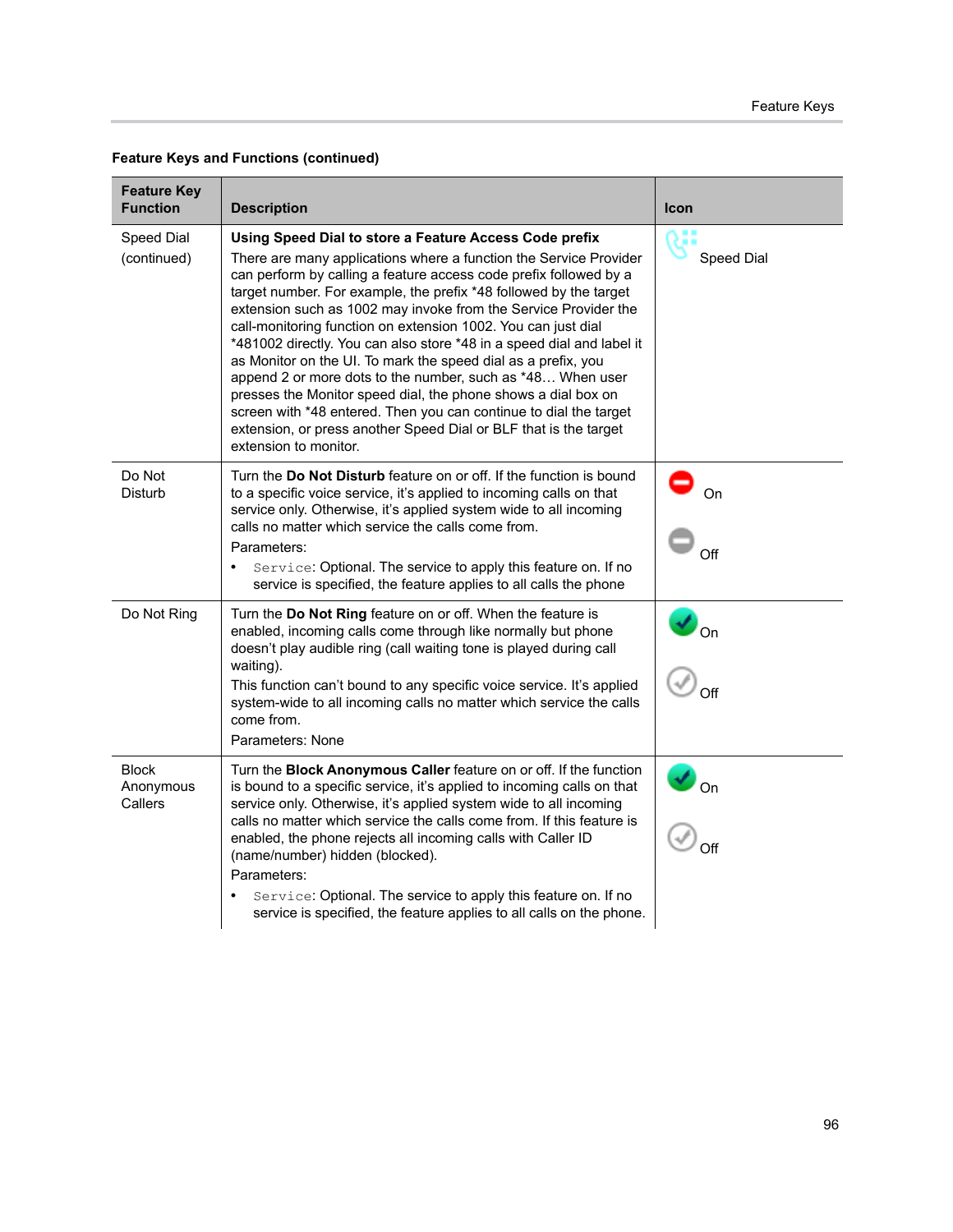| <b>Feature Key</b><br><b>Function</b>                        | <b>Description</b>                                                                                                                                                                                                                                                                                                                                                                                                                                                                                                                                                                                                                                                                                                                                   | <b>Icon</b>                  |
|--------------------------------------------------------------|------------------------------------------------------------------------------------------------------------------------------------------------------------------------------------------------------------------------------------------------------------------------------------------------------------------------------------------------------------------------------------------------------------------------------------------------------------------------------------------------------------------------------------------------------------------------------------------------------------------------------------------------------------------------------------------------------------------------------------------------------|------------------------------|
| <b>Block</b><br>Outgoing<br>Caller ID                        | Turn the <b>Block Caller ID</b> feature on or off. If the function is bound<br>to a specific service, it's applied to outgoing calls on that service<br>only. Otherwise, it's applied system wide to all outgoing calls no<br>matter which service is used for the calls. If this feature is turned<br>on, the phone attempts to hide user's caller ID on outbound calls so<br>the called party can't see who's calling.<br>Parameters:<br>Service: Optional. The service to apply this feature on. If no<br>٠<br>service is specified, the feature applies to all calls on the phone.                                                                                                                                                               | $\boldsymbol{v}_{\text{on}}$ |
| <b>Call Forward</b><br>All                                   | Turn the Call Forward All Calls feature on or off. If the function is<br>bound to a specific service, it's applied to incoming calls on that<br>service only. Otherwise, it's applied system wide to all incoming<br>calls no matter which service the calls come from.<br>Parameters:<br>Service: Optional. The service to apply this feature on. If no<br>service is specified, the feature applies to all calls on the phone.                                                                                                                                                                                                                                                                                                                     | $\overline{\circ}$           |
| <b>Auto Answer</b>                                           | Turn the Auto Answer (Intercom Calls) feature on or off. Normally<br>this feature is turned on so that incoming intercom calls are<br>answered automatically by the phone on the speakerphone or<br>headset. If this feature is turned off, incoming intercom calls are<br>treated as regular calls and the phone rings normally.<br>This function cannot be bound to any specific voice service. It's<br>applied system-wide to all incoming calls, no matter which service<br>the calls come from.<br>Parameters: None                                                                                                                                                                                                                             | $\frac{1}{2}$ on             |
| Call Waiting                                                 | Turn the Call Waiting feature on or off. Normally, this feature is<br>enabled and you can accept more incoming calls while already on a<br>call. If this feature is turned off, all incoming calls are rejected as<br>busy when you're on a call.<br>This function cannot be bound to any specific voice service.<br>Parameters: None                                                                                                                                                                                                                                                                                                                                                                                                                | $\frac{1}{2}$ on             |
| Message<br><b>Status</b><br>(Monitor<br>Voicemail<br>Status) | Monitor the number of messages in a mailbox. The function must<br>be bound to a SP service that has the MWI (Message Waiting<br>Indication) feature enabled. The VLKW shows if and how many<br>new messages are available in the mailbox.<br>Parameters:<br>Service: Required. The SP service that provides the Voicemail<br>$\bullet$<br>service.<br>Number: Optional. The number to call (to check voicemail). It may<br>$\bullet$<br>include the following attributes:<br>$mbox =$ {mailbox-id} where {mailbox-id} is third-party mailbox<br>$\blacktriangle$<br>to monitor, if it isn't the same as the main mailbox for the<br>given SP Service. Don't specify this attribute if you're<br>monitoring the main mailbox for the given SP Service | Messages<br>No messages      |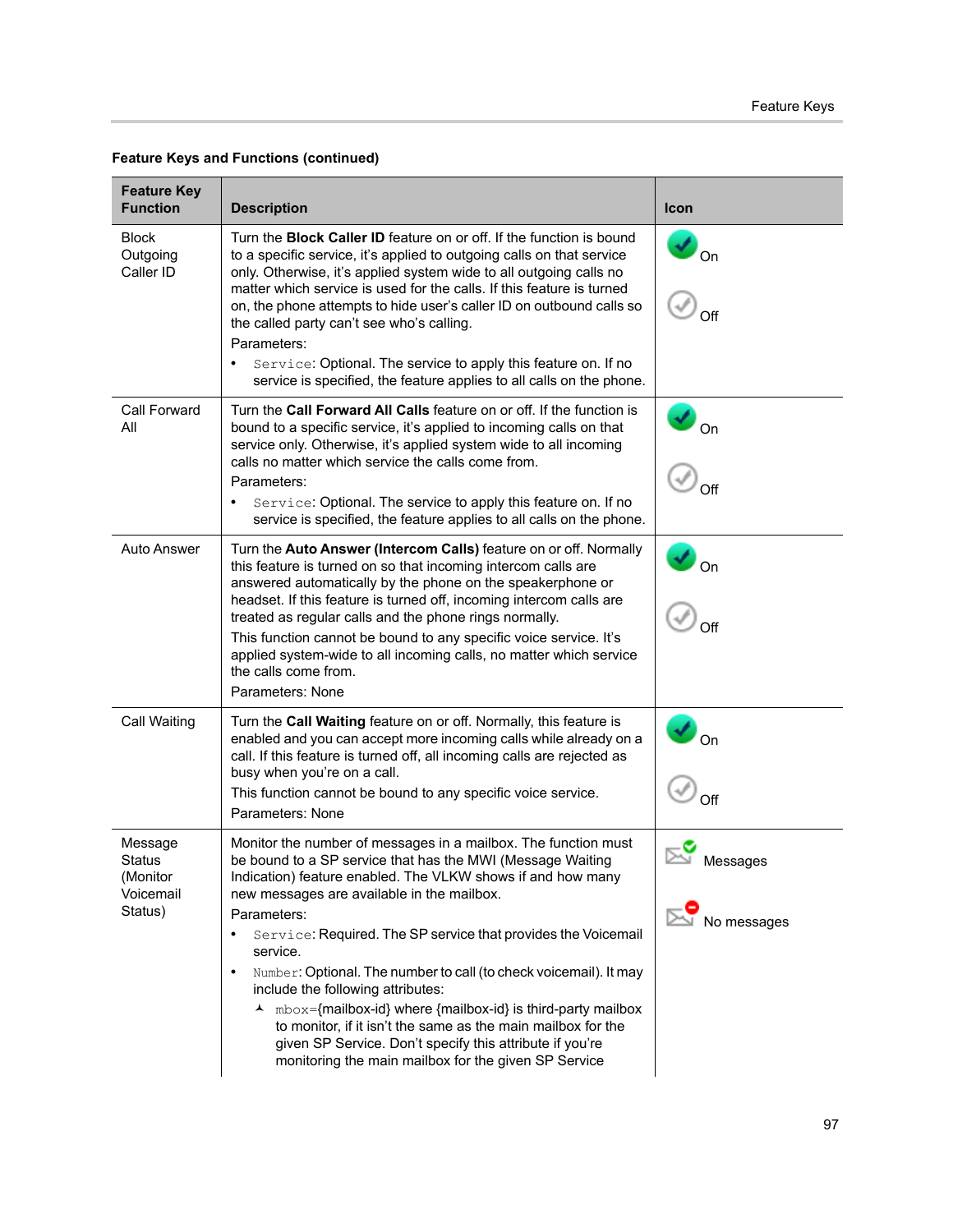| <b>Feature Key</b><br><b>Function</b> | <b>Description</b>                                                                                                                                                                                                                                                                                                                                                                                                                                                                                                                    | <b>Icon</b>         |
|---------------------------------------|---------------------------------------------------------------------------------------------------------------------------------------------------------------------------------------------------------------------------------------------------------------------------------------------------------------------------------------------------------------------------------------------------------------------------------------------------------------------------------------------------------------------------------------|---------------------|
| Hold                                  | Hold all calls that are in the Connected State. VLKW shows how<br>many calls are currently in Holding State. The LED turns red if<br>there's a least one call in the Holding State, or turned off otherwise.<br>This function cannot be bound to any specific voice service.<br>Parameters: None                                                                                                                                                                                                                                      | Hold                |
| Add to<br>Conference                  | Add all calls that are in the Holding State to the current<br>conversation. VLKW shows how many calls are in the Holding<br>State. The LED turns red is there is at least one call in the Holding<br>state, or turned off otherwise.<br>This function cannot be bound to any specific voice service.<br>Parameters: None                                                                                                                                                                                                              | Add to Conference   |
| Join/Leave<br>Page Group 1            | Join/Leave Page Group 1. If the user joins the group, then the<br>phone automatically turns on the speaker when anyone in the<br>group starts a page. You can also start the page by pressing down<br>the feature key. This is known as PTT or Push-to-Talk (otherwise<br>you're just listening). If allowed by the phone administrator, you can<br>also "Clamp On" the feature key to talk continuously without<br>needing to hold down the key.<br>This function cannot be bound to any specific voice service.<br>Parameters: None | Œ<br>Left<br>Joined |
| Join/Leave<br>Page Group 2            | Join/Leave Page Group 2. If the user joins the group, then the<br>phone automatically turns on the speaker when anyone in the<br>group starts a page. You can also start the page by pressing down<br>the feature key. This is known as PTT or Push-to-Talk (otherwise<br>you're just listening). If allowed by the phone administrator, you can<br>also "Clamp On" the feature key to talk continuously without<br>needing to hold down the key.<br>This function cannot be bound to any specific voice service.<br>Parameters: None | Left<br>Joined      |
| Join/Leave<br>Page Group 3            | Join/Leave Page Group 3. If the user joins the group, then the<br>phone automatically turns on the speaker when anyone in the<br>group starts a page. You can also start the page by pressing down<br>the feature key. This is known as PTT or Push-to-Talk (otherwise<br>you're just listening). If allowed by the phone administrator, you can<br>also "Clamp On" the feature key to talk continuously without<br>needing to hold down the key.<br>This function cannot be bound to any specific voice service.<br>Parameters: None | Left<br>Joined      |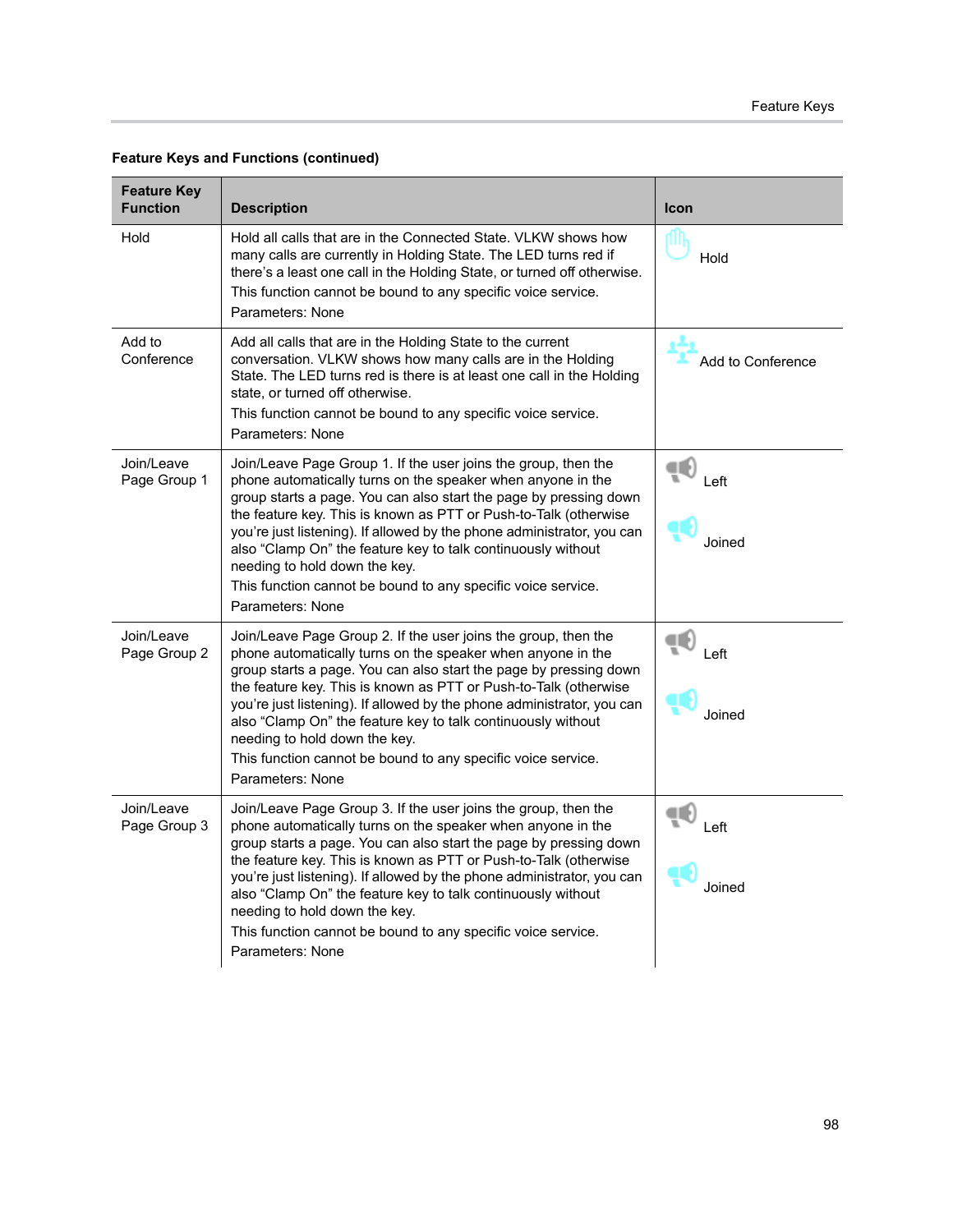| <b>Feature Key</b><br><b>Function</b> | <b>Description</b>                                                                                                                                                                                                                                                                                                                                                                                                                                                                                                                    | <b>Icon</b>          |
|---------------------------------------|---------------------------------------------------------------------------------------------------------------------------------------------------------------------------------------------------------------------------------------------------------------------------------------------------------------------------------------------------------------------------------------------------------------------------------------------------------------------------------------------------------------------------------------|----------------------|
| Join/Leave<br>Page Group 4            | Join/Leave Page Group 4. If the user joins the group, then the<br>phone automatically turns on the speaker when anyone in the<br>group starts a page. You can also start the page by pressing down<br>the feature key. This is known as PTT or Push-to-Talk (otherwise<br>you're just listening). If allowed by the phone administrator, you can<br>also "Clamp On" the feature key to talk continuously without<br>needing to hold down the key.<br>This function cannot be bound to any specific voice service.<br>Parameters: None | Œ<br>Left<br>Joined  |
| Join/Leave<br>Page Group 5            | Join/Leave Page Group 5. If the user joins the group, then the<br>phone automatically turns on the speaker when anyone in the<br>group starts a page. You can also start the page by pressing down<br>the feature key. This is known as PTT or Push-to-Talk (otherwise<br>you're just listening). If allowed by the phone administrator, you can<br>also "Clamp On" the feature key to talk continuously without<br>needing to hold down the key.<br>This function cannot be bound to any specific voice service.<br>Parameters: None | Left<br>Joined       |
| Join/Leave<br>Page Group 6            | Join/Leave Page Group 6. If the user joins the group, then the<br>phone automatically turns on the speaker when anyone in the<br>group starts a page. You can also start the page by pressing down<br>the feature key. This is known as PTT or Push-to-Talk (otherwise<br>you're just listening). If allowed by the phone administrator, you can<br>also "Clamp On" the feature key to talk continuously without<br>needing to hold down the key.<br>This function cannot be bound to any specific voice service.<br>Parameters: None | Left<br>Joined       |
| Join/Leave<br>Page Group 7            | Join/Leave Page Group 7. If the user joins the group, then the<br>phone automatically turns on the speaker when anyone in the<br>group starts a page. You can also start the page by pressing down<br>the feature key. This is known as PTT or Push-to-Talk (otherwise<br>you're just listening). If allowed by the phone administrator, you can<br>also "Clamp On" the feature key to talk continuously without<br>needing to hold down the key.<br>This function cannot be bound to any specific voice service.<br>Parameters: None | Œ<br>Left<br>Joined  |
| Join/Leave<br>Page Group 8            | Join/Leave Page Group 8. If the user joins the group, then the<br>phone automatically turns on the speaker when anyone in the<br>group starts a page. You can also start the page by pressing down<br>the feature key. This is known as PTT or Push-to-Talk (otherwise<br>you're just listening). If allowed by the phone administrator, you can<br>also "Clamp On" the feature key to talk continuously without<br>needing to hold down the key.<br>This function cannot be bound to any specific voice service.<br>Parameters: None | 4Q<br>Left<br>Joined |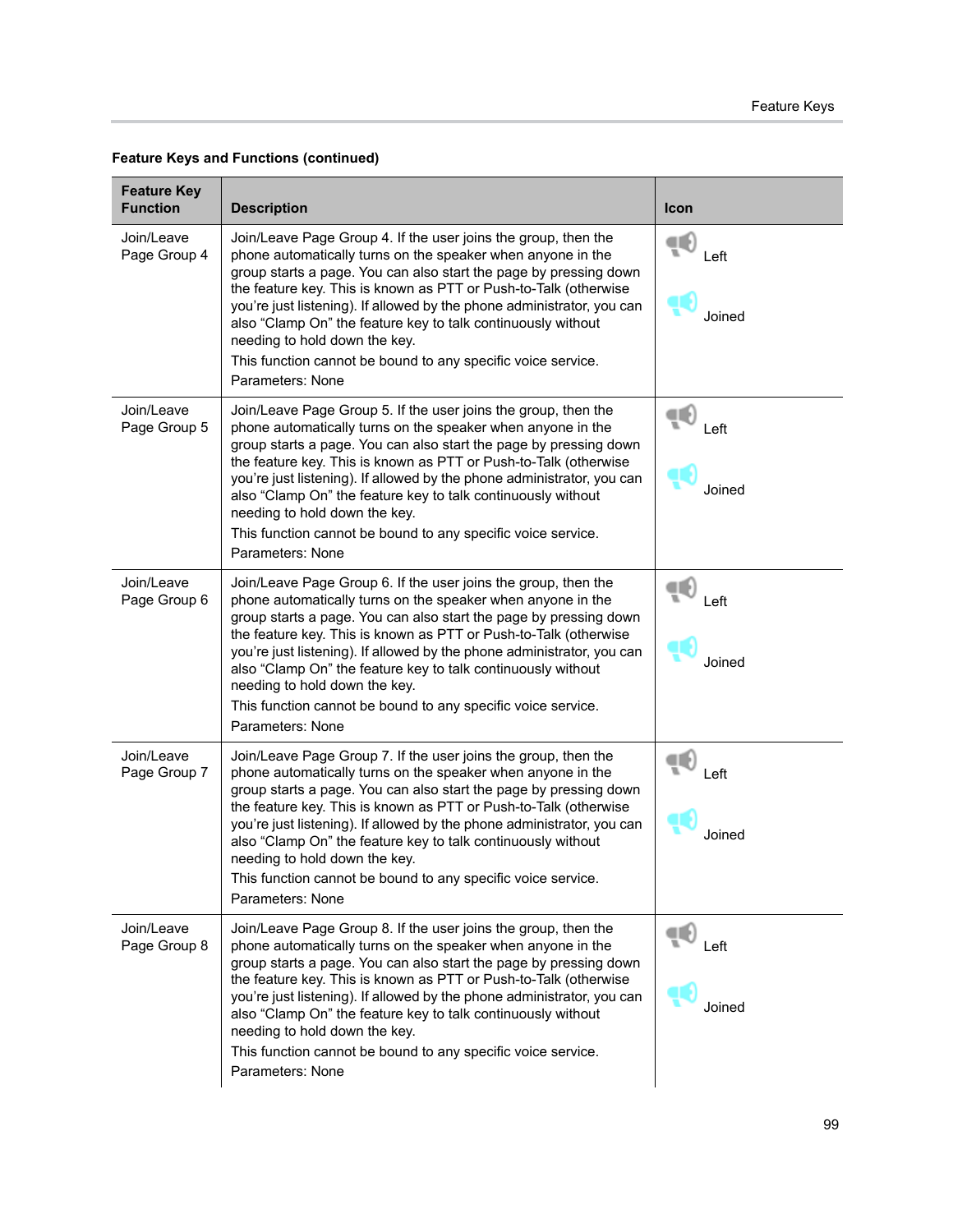| <b>Feature Key</b><br><b>Function</b> | <b>Description</b>                                                                                                                                                                                                                                                                                                                                                                                                                                                                                                                                                                                                                                                                                                                                                                                                                                                                                                                                                                                                                                                                                                                                                                                                                                                        | Icon                                                         |
|---------------------------------------|---------------------------------------------------------------------------------------------------------------------------------------------------------------------------------------------------------------------------------------------------------------------------------------------------------------------------------------------------------------------------------------------------------------------------------------------------------------------------------------------------------------------------------------------------------------------------------------------------------------------------------------------------------------------------------------------------------------------------------------------------------------------------------------------------------------------------------------------------------------------------------------------------------------------------------------------------------------------------------------------------------------------------------------------------------------------------------------------------------------------------------------------------------------------------------------------------------------------------------------------------------------------------|--------------------------------------------------------------|
| Join/Leave<br>Page Group 9            | Join/Leave Page Group 9. If the user joins the group, then the<br>phone automatically turns on the speaker when anyone in the<br>group starts a page. You can also start the page by pressing down<br>the feature key. This is known as PTT or Push-to-Talk (otherwise<br>you're just listening). If allowed by the phone administrator, you can<br>also "Clamp On" the feature key to talk continuously without<br>needing to hold down the key.<br>This function cannot be bound to any specific voice service.<br>Parameters: None                                                                                                                                                                                                                                                                                                                                                                                                                                                                                                                                                                                                                                                                                                                                     | ∊<br>Left<br>Joined                                          |
| Join/Leave<br>Page Group<br>10        | Join/Leave Page Group 10. If the user joins the group, then the<br>phone automatically turns on the speaker when anyone in the<br>group starts a page. You can also start the page by pressing down<br>the feature key. This is known as PTT or Push-to-Talk (otherwise<br>you're just listening). If allowed by the phone administrator, you can<br>also "Clamp On" the feature key to talk continuously without<br>needing to hold down the key.<br>This function cannot be bound to any specific voice service.<br>Parameters: None                                                                                                                                                                                                                                                                                                                                                                                                                                                                                                                                                                                                                                                                                                                                    | Left<br>Joined                                               |
| Change ACD<br><b>Agent State</b>      | Change/monitor an ACD (or Call-Center) Agent State to one of the<br>following values:<br>Available (to take new calls)<br>$\bullet$<br>Unavailable (to take new calls)<br>$\bullet$<br>Signed Off<br>$\bullet$<br>Wrapping Up (the last call)<br>ACD stands for Automated Call Distribution is the primary way a<br>call-center distributes calls among a number of agents working for<br>the call-center. The ACD controller should only send incoming call<br>to an agent whose state is "Available".<br>Note that an agent can't change state to "Signed Off" or "Wrapping<br>Up" directly by pressing the feature key. To change to these states,<br>an agent must use the corresponding feature key menu item from<br>the UI (invoked by pressing and holding down the feature key), or<br>some other means provided by the softswitch, such as a web<br>portal.<br>This function must be bound to a specific voice service. The ACD<br>agent handles calls on the bound service only with respect to the<br>underlying Call Center. The Call Center isn't aware of calls the<br>agent makes or receives with other voice services installed on the<br>phone.<br>Parameters:<br>Service: Required. The service that provides the ACD Agent<br>$\bullet$<br>function. | Signed Off<br>Available<br><b>Wrapping Up</b><br>Unavailable |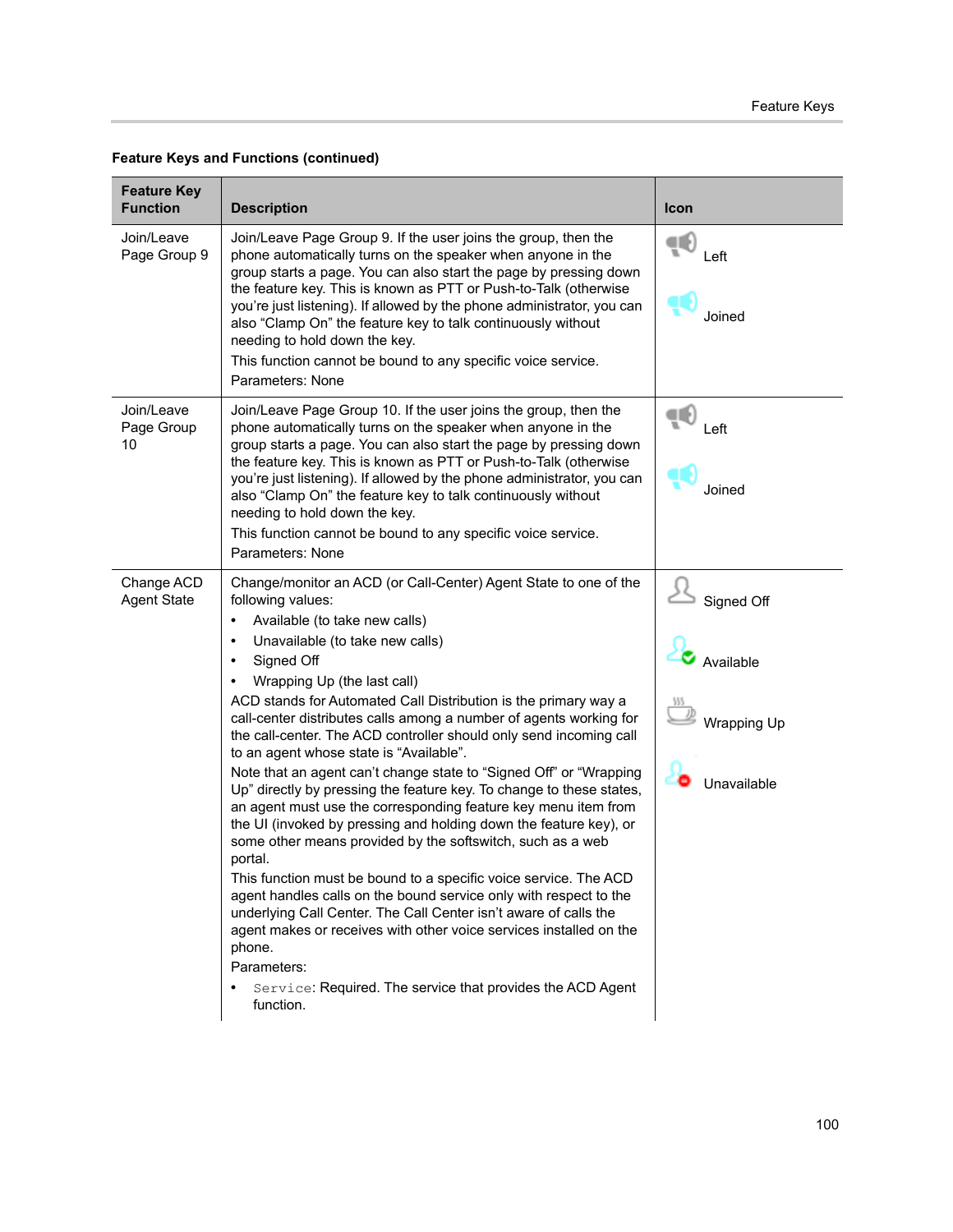| <b>Feature Key</b><br><b>Function</b>              | <b>Description</b>                                                                                                                                                                                                                                                                                                                                                                                                                                                                                                                                                                                        | <b>Icon</b>                          |
|----------------------------------------------------|-----------------------------------------------------------------------------------------------------------------------------------------------------------------------------------------------------------------------------------------------------------------------------------------------------------------------------------------------------------------------------------------------------------------------------------------------------------------------------------------------------------------------------------------------------------------------------------------------------------|--------------------------------------|
| <b>Guest User</b><br>Login/Logout                  | This feature is also known as Hoteling on some softswitches. The<br>phone may be set up to be used temporarily by a guest, such as a<br>visiting employee or temp worker. The guest can press the key and<br>enter a user-id and password to log in and start using the guest<br>phone with a personal extension temporarily (until the guest logs<br>out or the server logs the user out remotely).<br>This function must be bound to a specific voice service (that<br>supports this feature).<br>Parameters:<br>Service: Required. The service that provides the Guest Login<br>$\bullet$<br>function. | Guest Logged In<br>Guest Logged Out  |
| Enter<br>Disposition<br>Code for the<br>last call. | Enter a Disposition Code for the last call. This is used by a Call<br>Center agent to enter a disposition code for the last customer call.<br>This function must be bound to a specific voice service (that<br>supports this feature).<br>Parameters:<br>Service: Required. The service that provides the Disposition<br>$\bullet$<br>Code function                                                                                                                                                                                                                                                       | 123<br><b>Enter Disposition Code</b> |
| Next Tab                                           | Press this key to switch to the next VLK Tab or cycle back to VLK<br>Tab $1$ .<br>This function can't bound to any specific voice service.<br>Parameters: None<br>Note that the multiple Line Key Tabs feature can be disabled also<br>by disabling the option User Preferences:: LineKeyTabs. In that<br>case the "Next Tab" function does nothing.                                                                                                                                                                                                                                                      | <b>Next Tab</b>                      |
| Transfer                                           | Invoke the call transfer function on the currently highlighted call on<br>the screen when the Calls App is at the top of the display stack.<br>The call must be in a transferable state, that is, Holding or<br>Connected State.<br>Parameters:<br>Service: Optional. The suggested service to use to make the<br>$\bullet$<br>call to the transfer target, if the Number parameter is also<br>specified<br>Number: Optional. The number of the transfer target to call. User<br>aren't prompted to enter the transfer target number if this<br>parameter is specified                                    | Transfer                             |
| <b>Blind Transfer</b>                              | Invoke the blind call transfer function on the currently highlighted<br>call on the screen when the Calls App is at the top of the display<br>stack. The call must be in a transferable state, that is, Holding or<br>Connected State.<br>Parameters:<br>Number: Optional. The number of the transfer target to transfer<br>the call to. Users aren't prompted to enter the transfer target<br>number if this parameter is specified                                                                                                                                                                      | <b>Blind Transfer</b>                |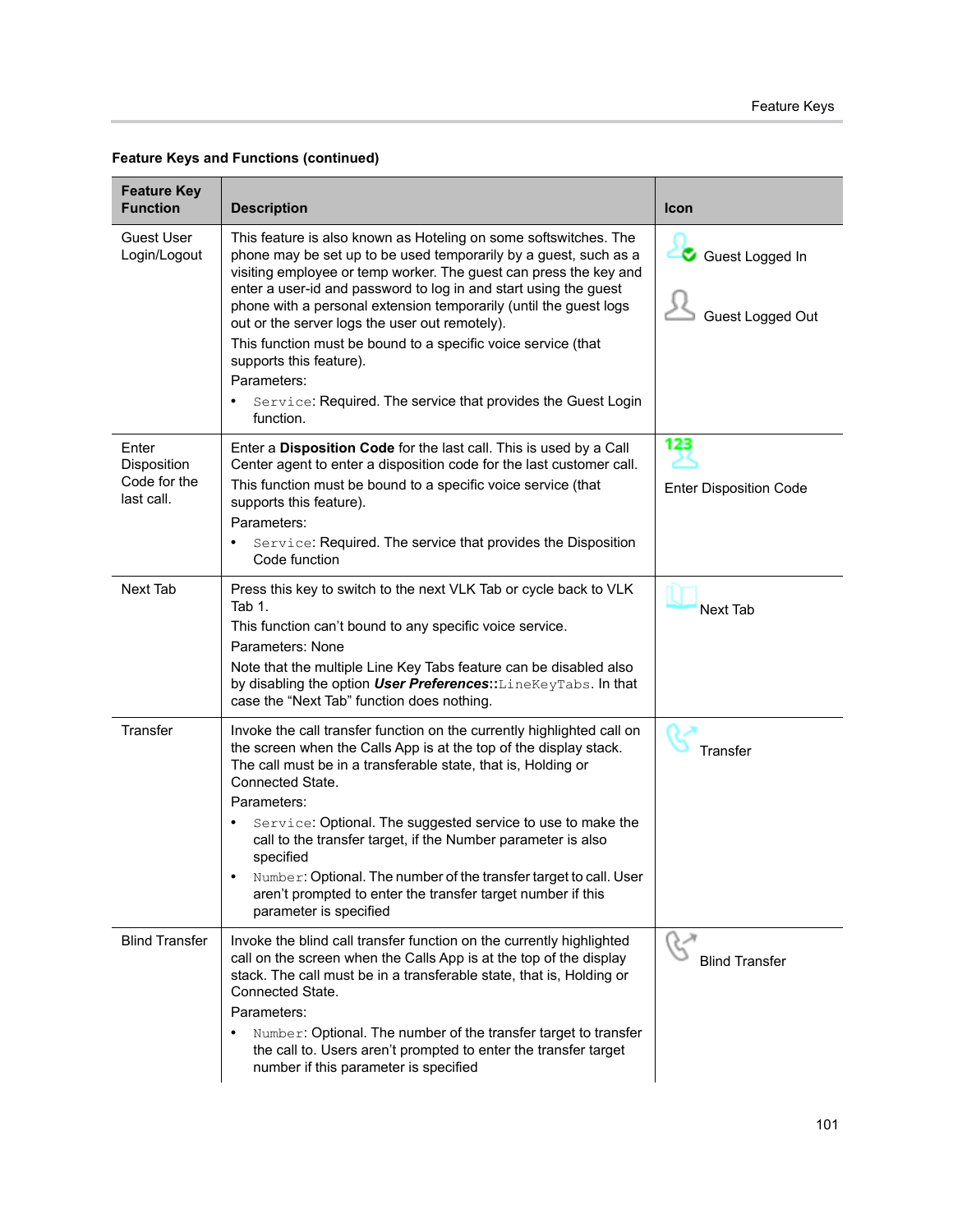| <b>Feature Key</b><br><b>Function</b> | <b>Description</b>                                                                                                                                                                                                                                                                                             | <b>Icon</b>             |
|---------------------------------------|----------------------------------------------------------------------------------------------------------------------------------------------------------------------------------------------------------------------------------------------------------------------------------------------------------------|-------------------------|
| <b>Blind Transfer</b>                 | Same as the <b>Transfer</b> function, collecting the target number from<br>the user, but a blind transfer is performed after the target number is<br>collected. In contrast to Blind Transfer, Blind Transfer 2 plays dial<br>tone, applies digit map, and would time out as user enters the<br>target number. | <b>Blind Transfer 2</b> |
| <b>Action URL</b>                     | Launch an OBiPhoneXML application at the given URL<br>Parameters:<br>Number: Required. The URL of the OBIPhoneXML application to<br>run<br>Name: A name to identify the application on the phone screen                                                                                                        | Launch Action URL       |

# **Feature Key Configuration Parameters**

You can configure each feature key independently. The configuration of each feature key comprises the following set of parameters:

- **●** Function: Select the function to assign to this feature key.
- **●** Service: The service to bind the key to.

Required for:

- > ACD Sign On or Off
- > Busy Lamp Field
- ▶ Call Park Monitor
- > Disposition Code
- $\triangleright$  Hoteling
- Exec Filter On or Off
- Exec Assistant
- Line Monitor
- Message Status
- $\triangleright$  Presence Monitor
- $\triangleright$  Security Class

Optional for:

- ▶ Block Anonymous Call
- > Block Caller ID
- ▶ Call Appearance
- $\triangleright$  Call Forward
- $\triangleright$  Do Not Disturb
- $\triangleright$  Transfer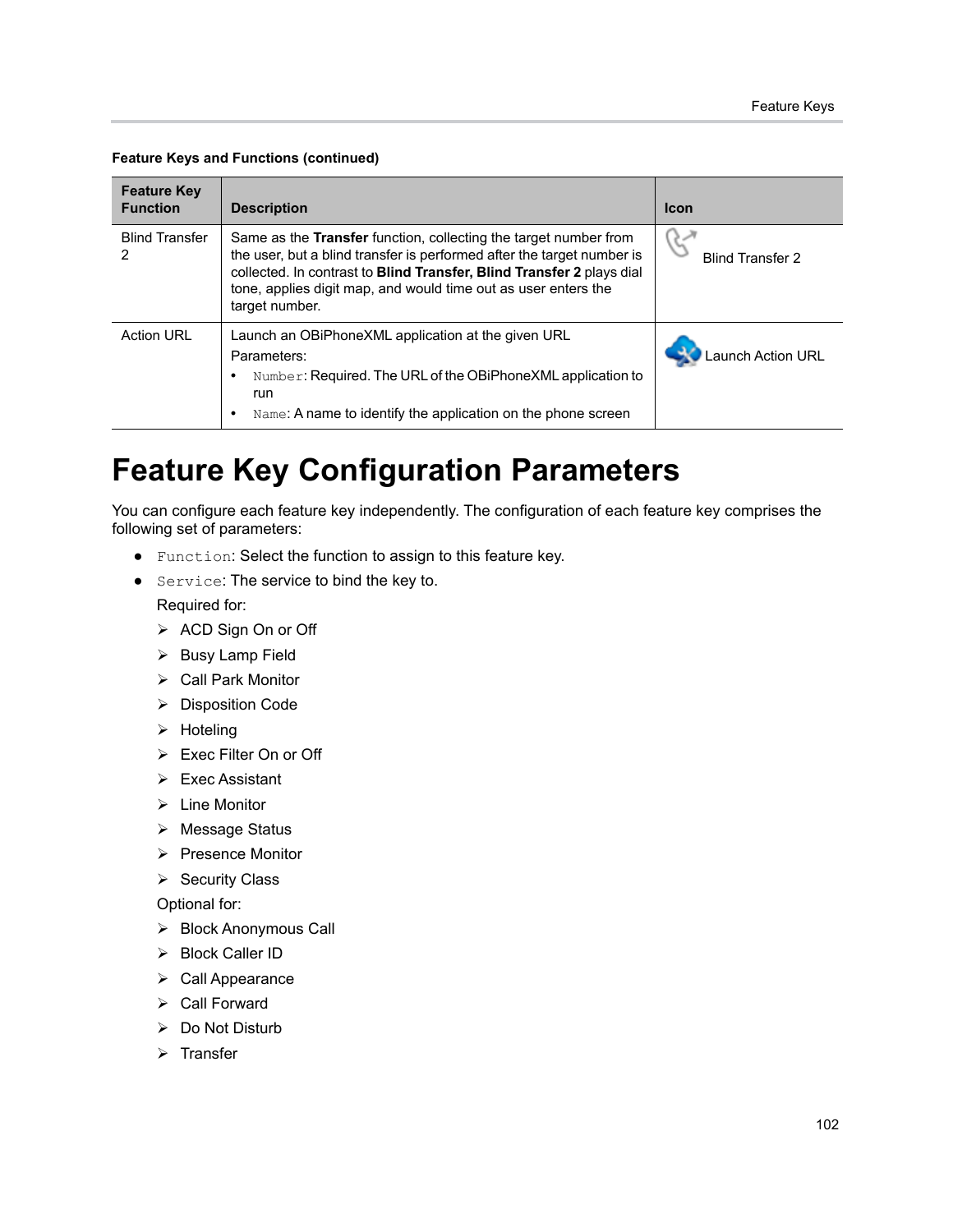$\triangleright$  Speed Dial

Not used otherwise.

- **●** Number: Required for:
	- $>$  BLF
	- ▶ Call Park Monitor
	- $\triangleright$  Presence Monitor
	- $\triangleright$  Speed Dial

Optional for:

- $\triangleright$  Transfer
- **▶ Blind Transfer**
- **●** Name: Optional for all functions. It's used as a nickname to refer to the entity specified in the **Number** parameter.
- **●** MaxCalls**:** Maximum number of calls to overload on the key. This is only applicable if the function is Call Appearance. Therefore, this parameter isn't available under Programmable Keys and Side Car Keys.
- **●** Group: A short name referencing the Line Key Customization Group to use to customize the layout of this Line Key.

It's very common to have multiple feature keys defined with the same function, such as **Call Appearance** and **Speed Dial**. It isn't advisable to have a particular monitor function with the same monitored entity configured on more than one key. For example, don't assign more than one BLF key to monitor the same extension or assign more than one Message Status key to monitor the same mailbox. The phone can update only one of the keys when the status of the monitored entity changes.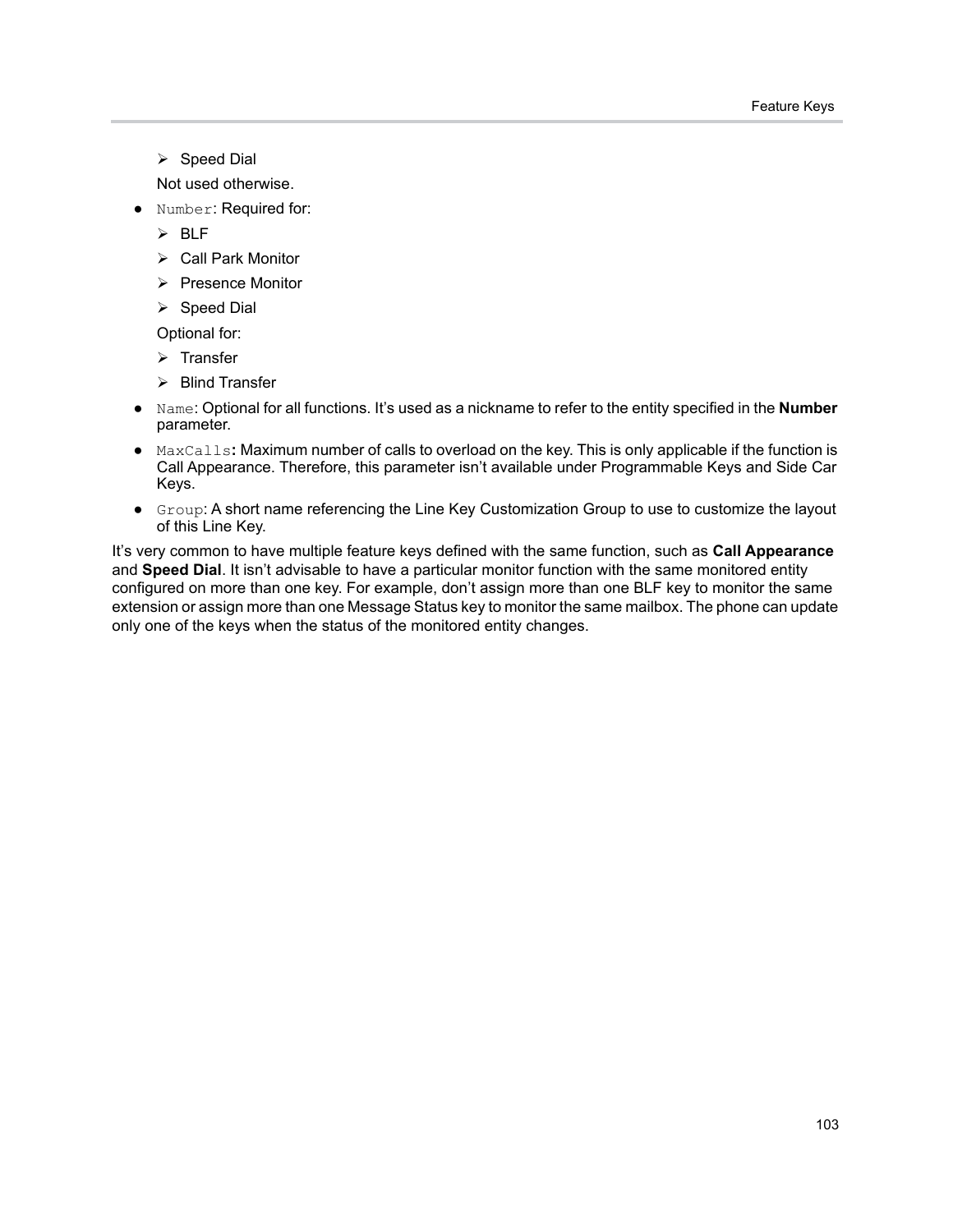# **Softkeys**

You can customize some of the softkey sets by entering a list of softkey specifications as a comma-separated list in the corresponding softkey parameters.

## **Softkey Specification**

General format: {id}[?][;attr[;attr[…]]]

{id} is the standard softkey ID.

? is an optional syntax to designate if the key shouldn't be hidden if the hidden condition is matched.

You can include one or more attribute elements separated by a semicolon (;). Attributes are usually in the following format {attribute-name}[={attribute-value}]. You can enclose {attribute-value} in double quotes (") to preserve all the enclosed characters. Otherwise, all the white spaces are removed. The enclosing double quotes aren't counted as part of the value.

For example: number=\*\*922222222, name="Echo Server", or

url="http://abc.com/call.png,auth-token=abcdefg". That is, the phone interprets all contents within the double quotes as part of the attribute value.

### *Softkey Set Parameter Syntax*

A {softkey-spec} is a softkey specification and the |{softkey-spec} syntax lets you specify an optional alternative softkey to show when the given softkey is hidden. A softkey is hidden when its hidden condition is matched. The hidden condition for each softkey is defined internally.

For example, the missed|lines option specifies that the **Missed** softkey displays when it isn't hidden, otherwise the **Lines** softkey displays. If the alternative softkey is an empty key (unspecified or not found), an **<Empty>** softkey displays as the alternative. Otherwise, a hidden softkey is packed and doesn't occupy any softkey slot on the display.

For example: the set barge, monitor, , newcall shows **Barge In**, **Monitor**, **<Empty>**, and **New Call** when barge and monitor aren't hidden, and **<Empty>**, **New Call** when barge and monitor are hidden. On the other hand, the set barge |, monitor |, , newcall shows the same when barge and monitor aren't hidden, but **<Empty>**, **<Empty>**, **<Empty>**, **New Call** when they are.

# **Assignable Softkeys**

You can assign these softkeys to the configurable softkey sets.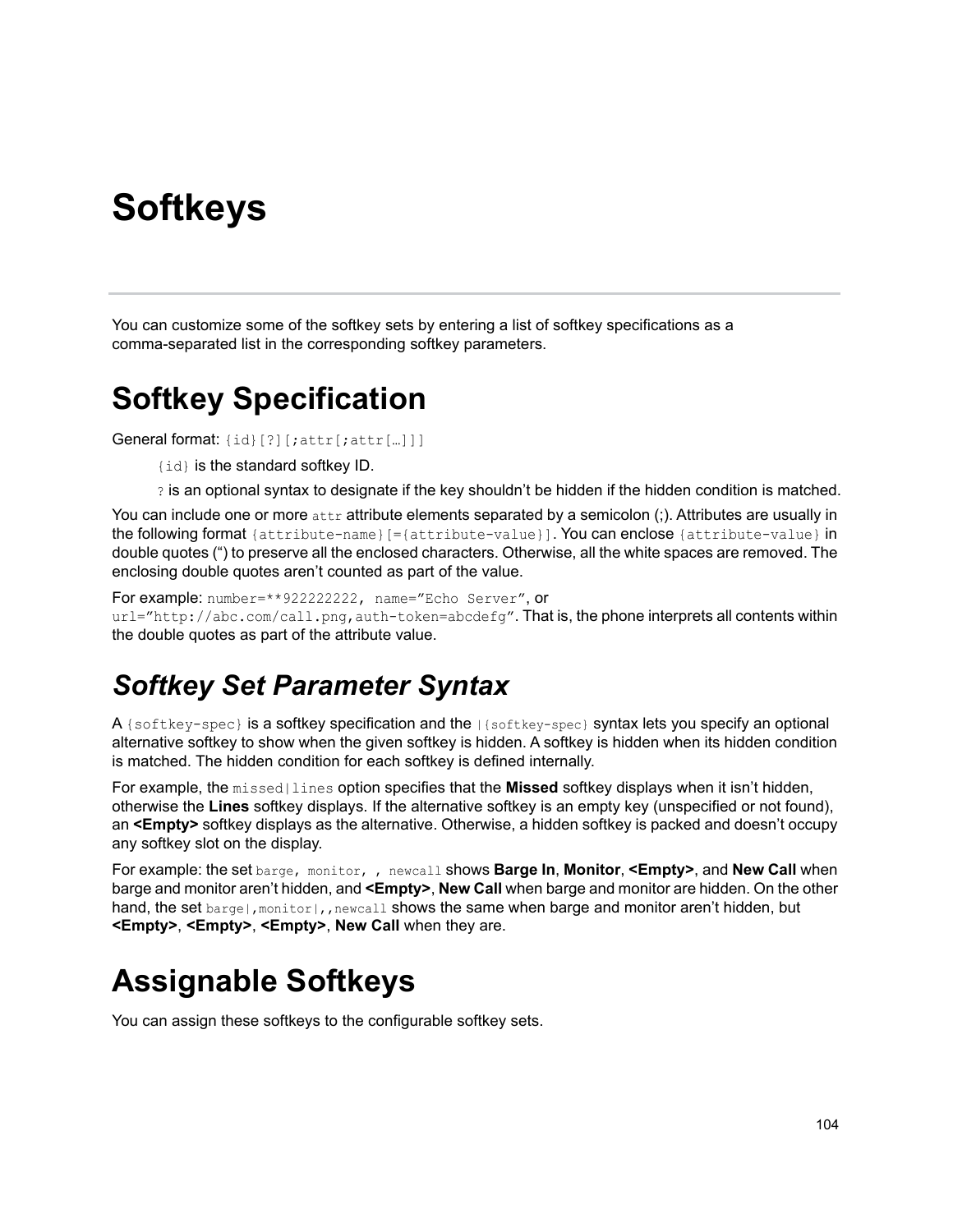#### **Assignable Softkeys**

| <b>Softkey</b><br>ID | <b>Description</b>                                                                                                                                                                                                                                                                                                 | <b>Hidden</b><br><b>Condition</b> | <b>Default</b><br>Label               | <b>Default</b><br>Label1              | <b>Default</b><br>Label <sub>2</sub> | <b>Default</b><br>Label <sub>3</sub> | <b>Where</b> |
|----------------------|--------------------------------------------------------------------------------------------------------------------------------------------------------------------------------------------------------------------------------------------------------------------------------------------------------------------|-----------------------------------|---------------------------------------|---------------------------------------|--------------------------------------|--------------------------------------|--------------|
| aans                 | (User Preferences) Auto Answer<br><b>Intercom Calls</b>                                                                                                                                                                                                                                                            |                                   | Auto<br>Answer                        | Auto<br>Answer                        |                                      |                                      | Any          |
| acd                  | ACD Agent Sign On or Off                                                                                                                                                                                                                                                                                           |                                   | Signed<br>Out                         | Availabl<br>e                         | Unavail<br>able                      | Wrappi<br>ng Up                      | Any          |
| achis                | All Calls History                                                                                                                                                                                                                                                                                                  |                                   | All<br>Calls                          |                                       |                                      |                                      | Any          |
| acturl               | <b>Action URL</b>                                                                                                                                                                                                                                                                                                  |                                   | <b>XML</b><br>App                     |                                       |                                      |                                      | Any          |
| bac                  | (User Preferences) Block<br>Anonymous Call<br>Example:<br>bac; label="Hide CID";<br>label1="Show CID";<br>number=**9222222222                                                                                                                                                                                      |                                   | <b>Block</b><br>Anony<br>mous<br>Call | <b>Block</b><br>Anony<br>mous<br>Call |                                      |                                      | Any          |
| bci                  | (User Preferences) Block Caller<br>ID (also known as Anonymous<br>Call)                                                                                                                                                                                                                                            |                                   | <b>Block</b><br>Caller<br>ID          | <b>Block</b><br>Caller<br>ID          |                                      |                                      | Any          |
| cfa                  | (User Preferences) Call Forward<br>Unconditional (also known as<br>Call Forward All) enable/disable                                                                                                                                                                                                                |                                   | Call<br>Forwar<br>d                   | Call<br>Forwar<br>ded                 |                                      |                                      | Any          |
| chis                 | Call History                                                                                                                                                                                                                                                                                                       |                                   | Call<br>History                       |                                       |                                      |                                      | Any          |
| cwa                  | (User Preferences) Call Waiting<br>enable/disable                                                                                                                                                                                                                                                                  |                                   | Call<br>Waiting                       |                                       |                                      |                                      | Any          |
| dnd                  | (User Preferences) Do Not<br><b>Disturb</b>                                                                                                                                                                                                                                                                        |                                   | Do Not<br>Disturb                     | Do Not<br>Disturb                     |                                      |                                      | Any          |
| dnr                  | (User Preferences) Do Not Ring                                                                                                                                                                                                                                                                                     |                                   | Do Not<br>Ring                        | Do Not<br>Ring                        |                                      |                                      | Any          |
| emlogin              | A login utility to collect a user<br>name and password from the<br>user and trigger ITSP<br>provisioning (by executing the<br>currently configured ITSP<br>ConfigURL) and use the given<br>user name/password for<br>authentication. The ITSP can use<br>this step for binding a device to<br>the login user name. |                                   | Prov<br>Login                         |                                       |                                      |                                      | Any          |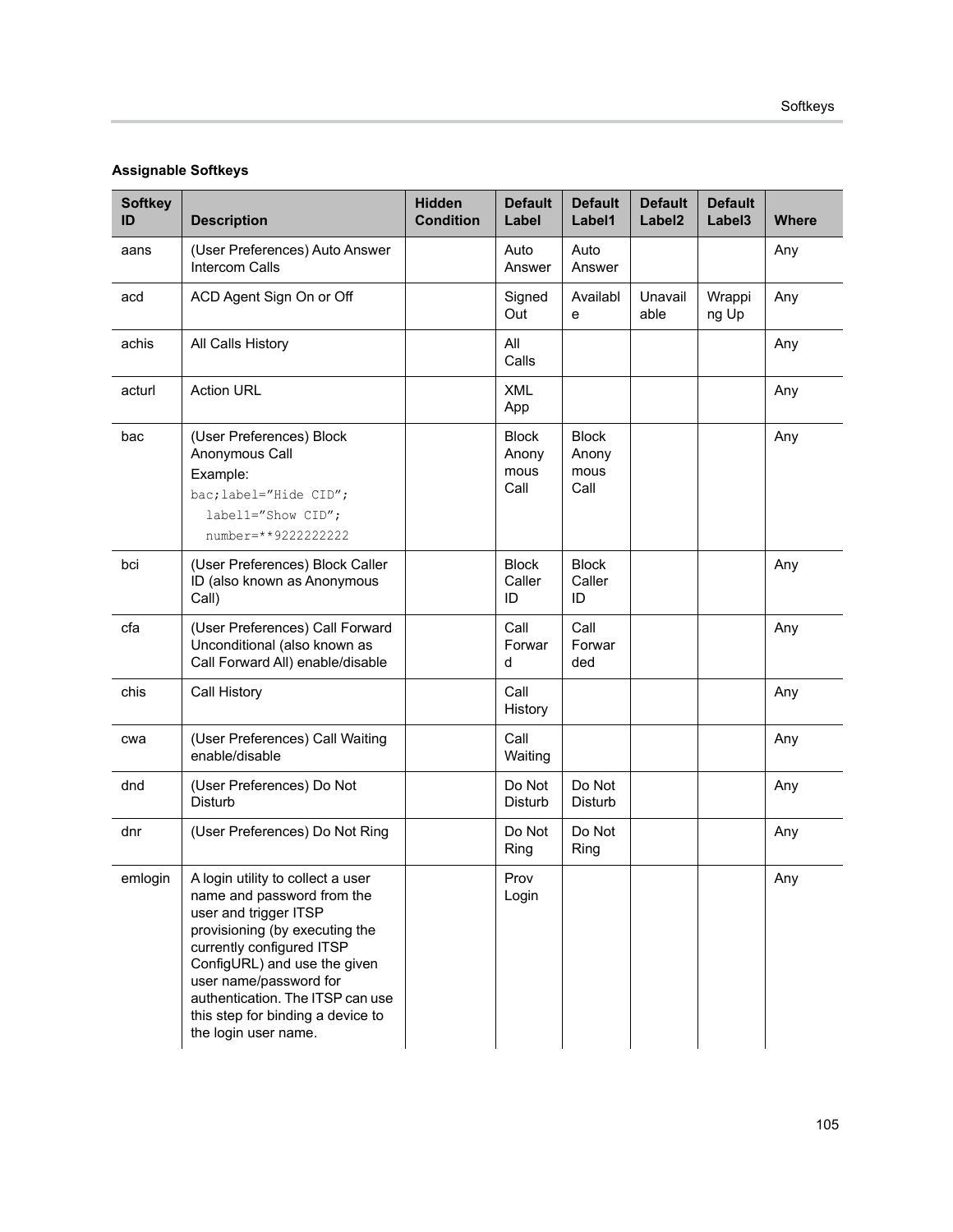#### **Assignable Softkeys (continued)**

| <b>Softkey</b><br>ID | <b>Description</b>                                                                    | <b>Hidden</b><br><b>Condition</b> | <b>Default</b><br>Label | <b>Default</b><br>Label1      | <b>Default</b><br>Label <sub>2</sub> | <b>Default</b><br>Label <sub>3</sub> | <b>Where</b> |
|----------------------|---------------------------------------------------------------------------------------|-----------------------------------|-------------------------|-------------------------------|--------------------------------------|--------------------------------------|--------------|
| Icr                  | (Last) Call Return                                                                    |                                   | Call<br>Return          |                               |                                      |                                      | Any          |
| Idap                 | LDAP directory search                                                                 |                                   | <b>LDAP</b>             |                               |                                      |                                      | Any          |
| ldn                  | Last Number Redial                                                                    |                                   | Redial                  |                               |                                      |                                      | Any          |
| lines                | Shows a list of available of lines<br>on screen to choose from to<br>make a new call. |                                   | Lines                   |                               |                                      |                                      | Any          |
| mchis                | Same as missed                                                                        |                                   | Missed                  |                               |                                      |                                      | Any          |
| missed               | Missed Calls History                                                                  | No New<br>Missed<br>Calls         | Missed                  |                               |                                      |                                      | Any          |
| mwi                  | Message Status (also known as<br>Message Waiting Indication)                          |                                   | Messa<br>ges            |                               |                                      |                                      | Any          |
| ochis                | Same as redial.                                                                       |                                   | Redial                  |                               |                                      |                                      | Any          |
| phbk                 | Invokes the Phone Book app.                                                           |                                   | Phone<br><b>Book</b>    |                               |                                      |                                      | Any          |
| rchis                | <b>Received Calls History</b>                                                         |                                   | Receiv<br>ed<br>Calls   |                               |                                      |                                      | Any          |
| redial               | <b>Outgoing Calls History</b>                                                         |                                   | Redial<br>List          |                               |                                      |                                      | Any          |
| pg1                  | Page Group 1                                                                          |                                   | Page<br>Group<br>1      | Page<br>Group<br>$\mathbf{1}$ |                                      |                                      | Any          |
| pg <sub>2</sub>      | Page Group 2                                                                          |                                   | Page<br>Group<br>2      | Page<br>Group<br>2            |                                      |                                      | Any          |
| pg3                  | Page Group 3                                                                          |                                   | Page<br>Group<br>3      | Page<br>Group<br>3            |                                      |                                      | Any          |
| pg4                  | Page Group 4                                                                          |                                   | Page<br>Group<br>4      | Page<br>Group<br>4            |                                      |                                      | Any          |
| pg5                  | Page Group 5                                                                          |                                   | Page<br>Group<br>5      | Page<br>Group<br>5            |                                      |                                      | Any          |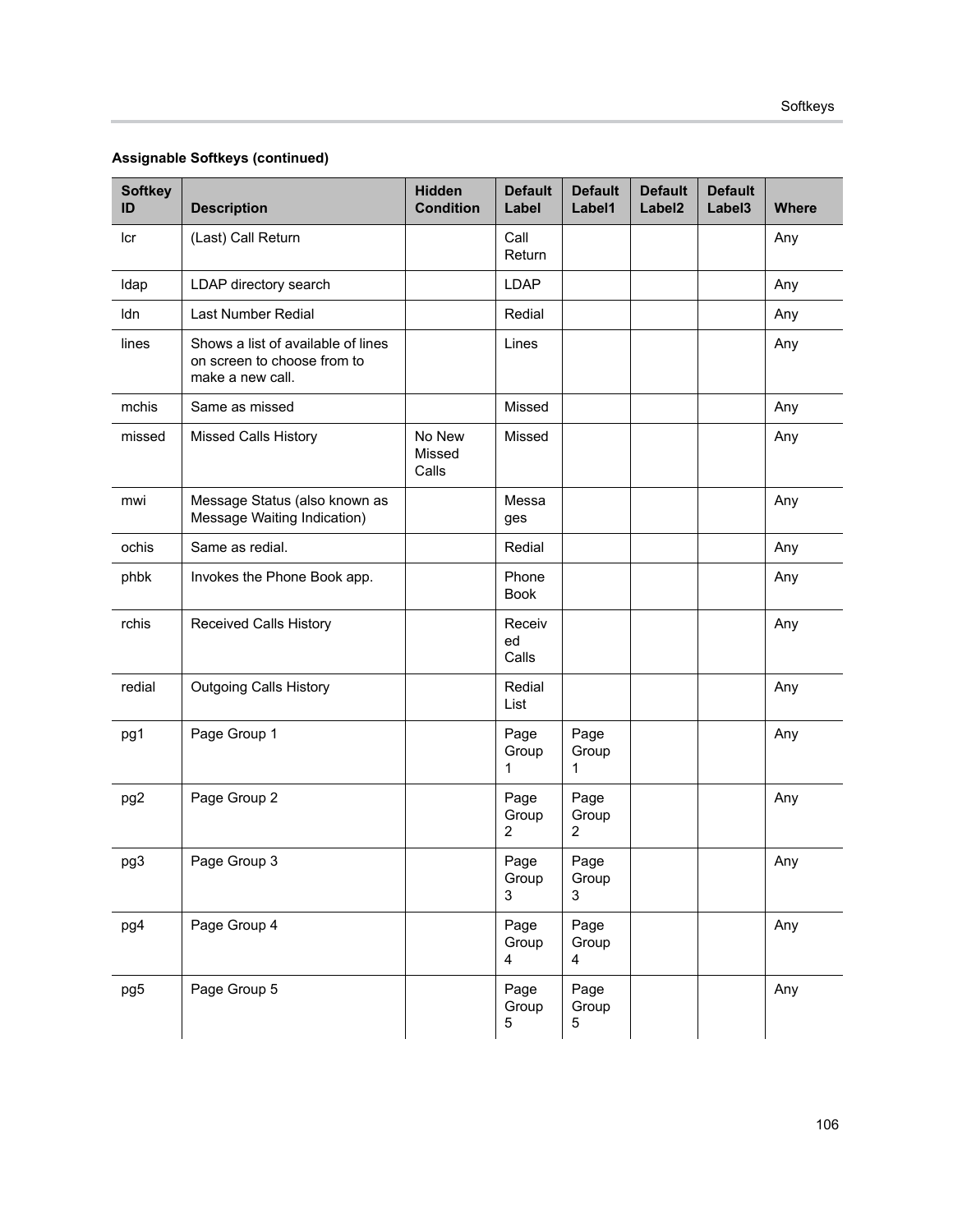|  | Assignable Softkeys (continued) |
|--|---------------------------------|
|  |                                 |

| <b>Softkey</b><br>ID | <b>Description</b> | <b>Hidden</b><br><b>Condition</b> | <b>Default</b><br>Label | <b>Default</b><br>Label1 | <b>Default</b><br>Label <sub>2</sub> | <b>Default</b><br>Label <sub>3</sub> | <b>Where</b> |
|----------------------|--------------------|-----------------------------------|-------------------------|--------------------------|--------------------------------------|--------------------------------------|--------------|
| pg6                  | Page Group 6       |                                   | Page<br>Group<br>6      | Page<br>Group<br>6       |                                      |                                      | Any          |
| pg7                  | Page Group 7       |                                   | Page<br>Group<br>7      | Page<br>Group<br>7       |                                      |                                      | Any          |
| pg8                  | Page Group 8       |                                   | Page<br>Group<br>8      | Page<br>Group<br>8       |                                      |                                      | Any          |
| pg9                  | Page Group 9       |                                   | Page<br>Group<br>9      | Page<br>Group<br>9       |                                      |                                      | Any          |
| pg10                 | Page Group 10      |                                   | Page<br>Group<br>10     | Page<br>Group<br>10      |                                      |                                      | Any          |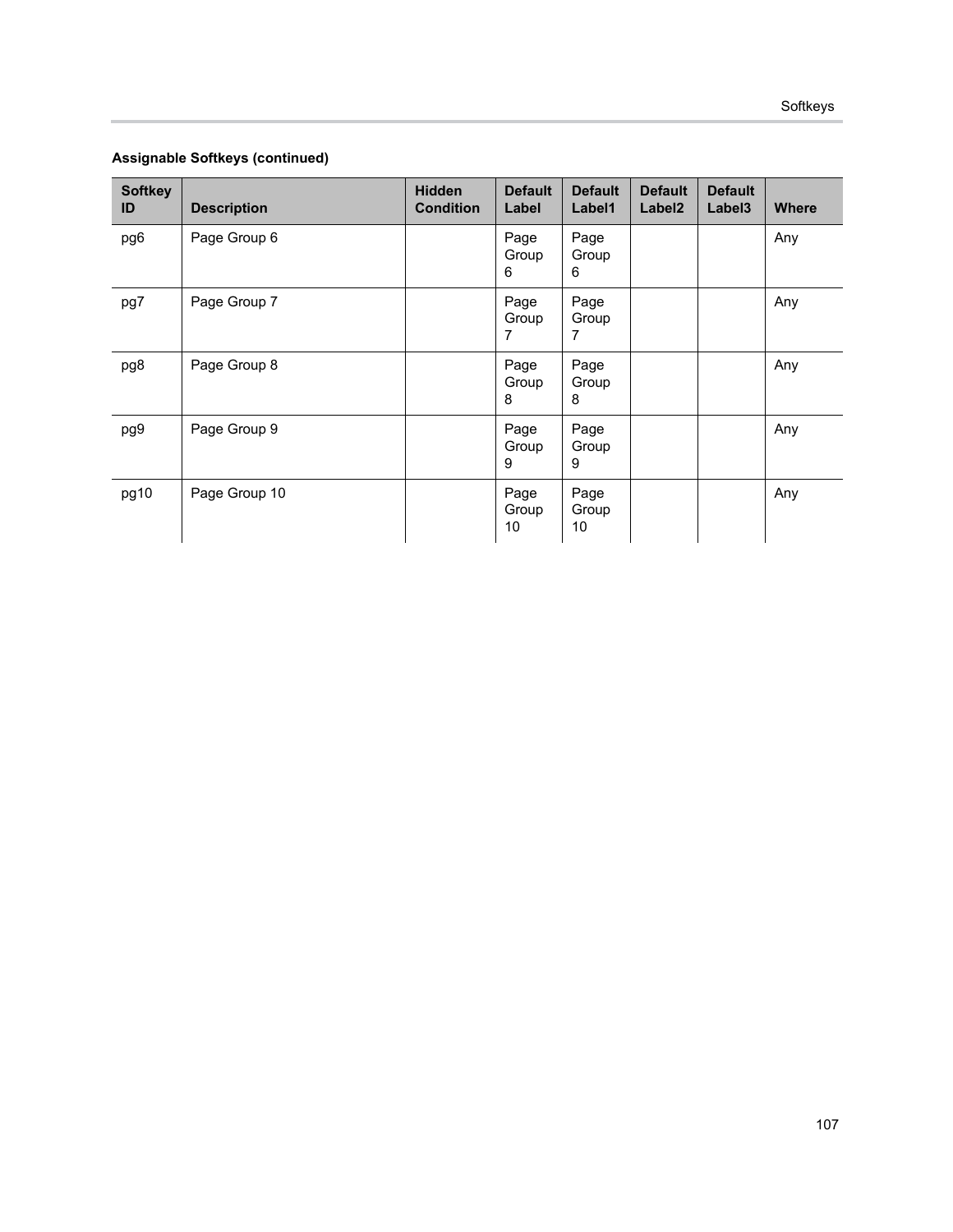| <b>Softkey</b><br>ID | <b>Description</b>                                                                                                                                                                                                                                                                                                                                                                                                                                                                                                                                                                                                                                                                                                                                                                                                                                                                                                                                                                                                                                                                                                                       | <b>Hidden</b><br><b>Condition</b> | <b>Default</b><br>Label | <b>Default</b><br>Label1 | <b>Default</b><br>Label <sub>2</sub> | <b>Default</b><br>Label <sub>3</sub> | <b>Where</b> |
|----------------------|------------------------------------------------------------------------------------------------------------------------------------------------------------------------------------------------------------------------------------------------------------------------------------------------------------------------------------------------------------------------------------------------------------------------------------------------------------------------------------------------------------------------------------------------------------------------------------------------------------------------------------------------------------------------------------------------------------------------------------------------------------------------------------------------------------------------------------------------------------------------------------------------------------------------------------------------------------------------------------------------------------------------------------------------------------------------------------------------------------------------------------------|-----------------------------------|-------------------------|--------------------------|--------------------------------------|--------------------------------------|--------------|
| sd                   | Speed Dial. It takes four<br>additional optional attributes:<br>name: the caller name<br>$\bullet$<br>corresponding to the speed<br>dial number<br>number: the speed dial<br>$\bullet$<br>number, which can be full or<br>simple<br>ptt: (no value) enable<br>$\bullet$<br>Push-To-Talk option<br>send: {digit-codes} to<br>$\bullet$<br>automatically dial some digits<br>after the call, where<br>{digit-codes} is a sequence of<br>the following case-sensitive<br>codes:<br>▲ 0-9, *, #, a, b, c, d – The<br>DTMF digit to send to the<br>peer. Each digit is sent<br>with 100 ms on and 100<br>ms off.<br>$\triangle$ S - Pause for 3 seconds.<br>$\lambda$ s - Pause for 1 second.<br>▲ U"{prompt}" – Prompt<br>users to enter one or more<br>digits manually with the<br>given {prompt} shown on<br>the screen. Users then<br>press the OK softkey to<br>continue.<br>$\overline{A}$ A – Wait for the called<br>party to answer before<br>continuing.<br>Note that the phones start<br>executing the first code in {digits}<br>when the call receives early<br>media or when the call is<br>answered, whichever happens<br>first. |                                   | Speed<br>Dial           |                          |                                      |                                      | Any          |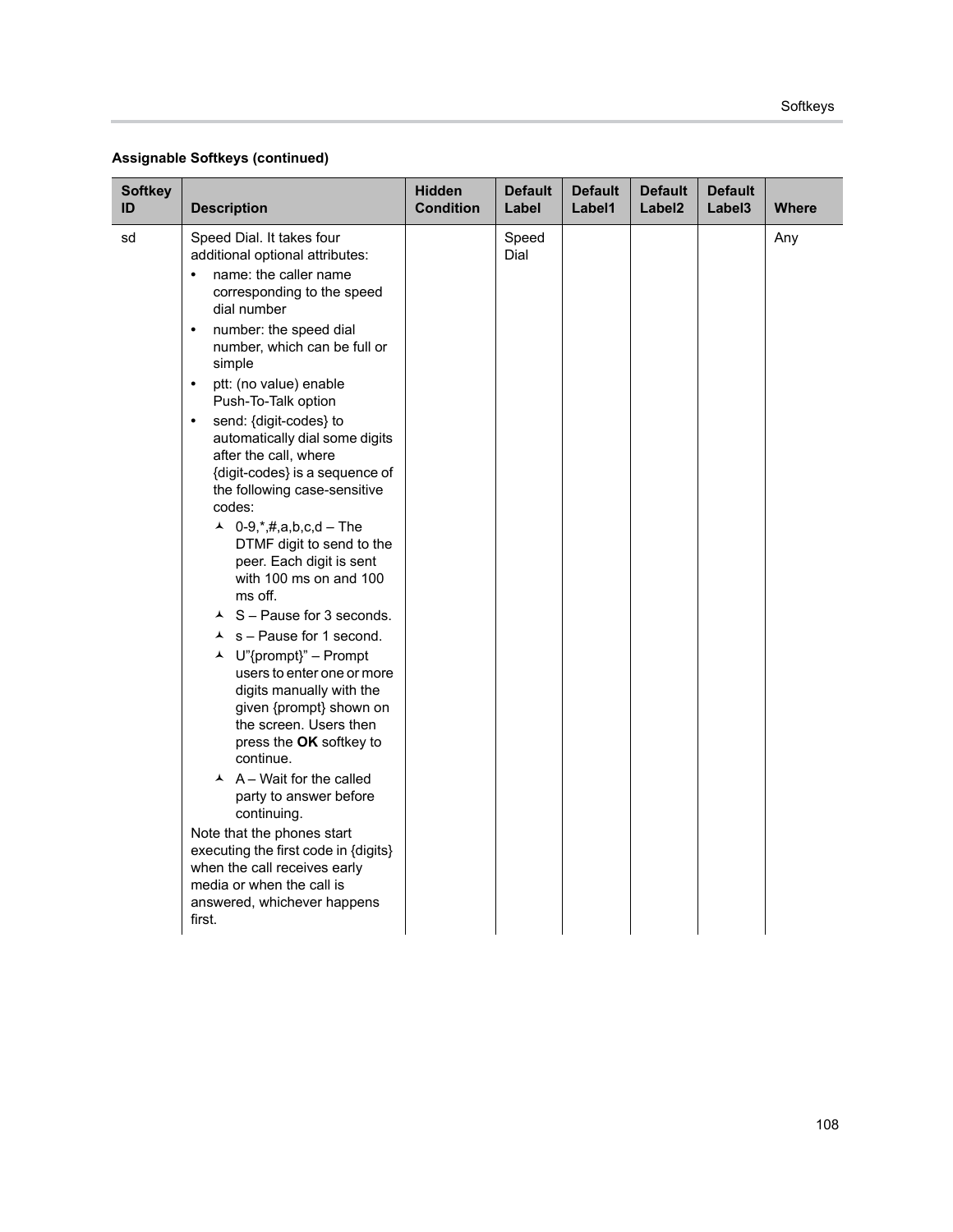| <b>Softkey</b><br>ID | <b>Description</b>                                                                                                                                                                                                                                                                                                                                                                                                                                              | <b>Hidden</b><br><b>Condition</b> | <b>Default</b><br>Label | <b>Default</b><br>Label1 | <b>Default</b><br>Label <sub>2</sub> | <b>Default</b><br>Label3 | <b>Where</b>                                                             |
|----------------------|-----------------------------------------------------------------------------------------------------------------------------------------------------------------------------------------------------------------------------------------------------------------------------------------------------------------------------------------------------------------------------------------------------------------------------------------------------------------|-----------------------------------|-------------------------|--------------------------|--------------------------------------|--------------------------|--------------------------------------------------------------------------|
| sd<br>(cont.)        | For example:<br>send=Ass1234U"Enter<br>Passcode"5678<br>It's acceptable to have the send<br>attribute specified in a speed dial<br>without a number (for example,<br>sd; send=1234#; label=Park). In<br>this case, the speed dial is used<br>to send out the list of digits on a<br>connected call, which you should<br>only use in the CallConnected<br>softkey set.<br>Example:<br>sd; label="Echo Test";<br>number=**9222222222<br>sd; send=1234; label=Park |                                   | Speed<br>Dial           |                          |                                      |                          | Any                                                                      |
| ciurl                | Invokes the Call-Info URL of the<br>call as an action URL.                                                                                                                                                                                                                                                                                                                                                                                                      | Call-Info<br>URL not<br>available | Call<br>Info            |                          |                                      |                          | Ringing,<br>CallConn<br>ecting,<br>CallConn<br>ected,<br>CallHoldi<br>ng |
| dial                 | Calls the entered number.                                                                                                                                                                                                                                                                                                                                                                                                                                       |                                   | Dial                    |                          |                                      |                          | Dialing,<br>OnDialin<br>g                                                |
| backsp<br>ace        | Removes the digit or character to<br>the left of the cursor in the input<br>box.                                                                                                                                                                                                                                                                                                                                                                                |                                   | Backsp<br>ace           |                          |                                      |                          | Dialing,<br>OnDialin<br>g                                                |
| mm                   | Returns to the Main menu to<br>select an item as the number to<br>call.                                                                                                                                                                                                                                                                                                                                                                                         |                                   | Main<br>Menu            |                          |                                      |                          | <b>Dialtone</b>                                                          |
| mode                 | <b>Switching Input Mode</b>                                                                                                                                                                                                                                                                                                                                                                                                                                     |                                   | Switch<br>Mode          |                          |                                      |                          | Dialtone,<br>Dialing,<br>OnDialin<br>g                                   |
| switch.li<br>ne      | Switching Line                                                                                                                                                                                                                                                                                                                                                                                                                                                  |                                   | Switch<br>Line          |                          |                                      |                          | OnDialin<br>g                                                            |
| answer               | Answers the selected incoming<br>(and ringing) call.                                                                                                                                                                                                                                                                                                                                                                                                            |                                   | Answer                  |                          |                                      |                          | Ringing                                                                  |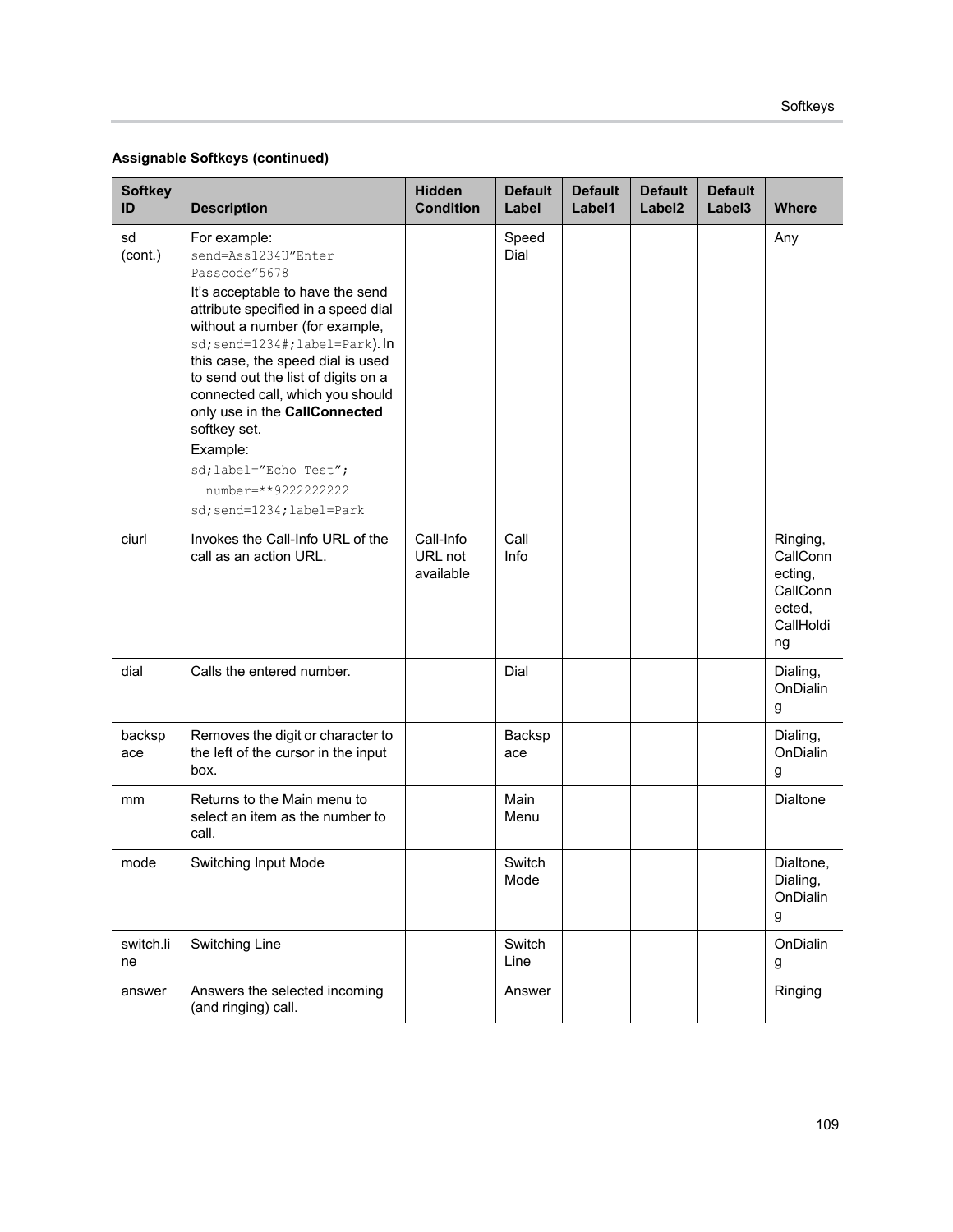| <b>Softkey</b><br>ID | <b>Description</b>                                                                  | <b>Hidden</b><br><b>Condition</b>                                                                           | <b>Default</b><br>Label | <b>Default</b><br>Label1 | <b>Default</b><br>Label <sub>2</sub> | <b>Default</b><br>Label3 | <b>Where</b>                                                                                                                                                              |
|----------------------|-------------------------------------------------------------------------------------|-------------------------------------------------------------------------------------------------------------|-------------------------|--------------------------|--------------------------------------|--------------------------|---------------------------------------------------------------------------------------------------------------------------------------------------------------------------|
| join                 | Transfers one conferee to the<br>other in a 3-way (local-mixed)<br>conference call. | Less than<br>or more<br>than two<br>calls on the<br>phone are<br>currently in<br>the<br>Connected<br>state. | Join                    |                          |                                      |                          | CallConn<br>ected                                                                                                                                                         |
| reject               | Rejects the selected incoming<br>(and ringing) call as busy.                        |                                                                                                             | Reject                  |                          |                                      |                          | Ringing                                                                                                                                                                   |
| newcall              | Starts a new call with dial tone.                                                   |                                                                                                             | <b>New</b><br>Call      |                          |                                      |                          | Ringing,<br>CallConn<br>ected.<br>CallHoldi<br>ng,<br>CallConn<br>ecting,<br>CallPark<br>ed,<br>SCAInUs<br>e                                                              |
| end                  | Ends the selected call.                                                             |                                                                                                             | End                     |                          |                                      |                          | CallConn<br>ecting.<br>CallConn<br>ected.<br>XferTryin<br>g,<br>XferRingi<br>ng,<br><b>XferCon</b><br>nected,<br>ConfTryi<br>ng,<br>ConfRing<br>ing,<br>ConfCon<br>nected |
| hold                 | Holds the selected call. This key<br>is mutually exclusive with the<br>Resume key.  |                                                                                                             | Hold                    |                          |                                      |                          | CallConn<br>ected                                                                                                                                                         |
| privhold             | Holds the selected call privately<br>when the Call Appearance is an<br>SCA.         |                                                                                                             | Private<br>Hold         |                          |                                      |                          | CallConn<br>ected                                                                                                                                                         |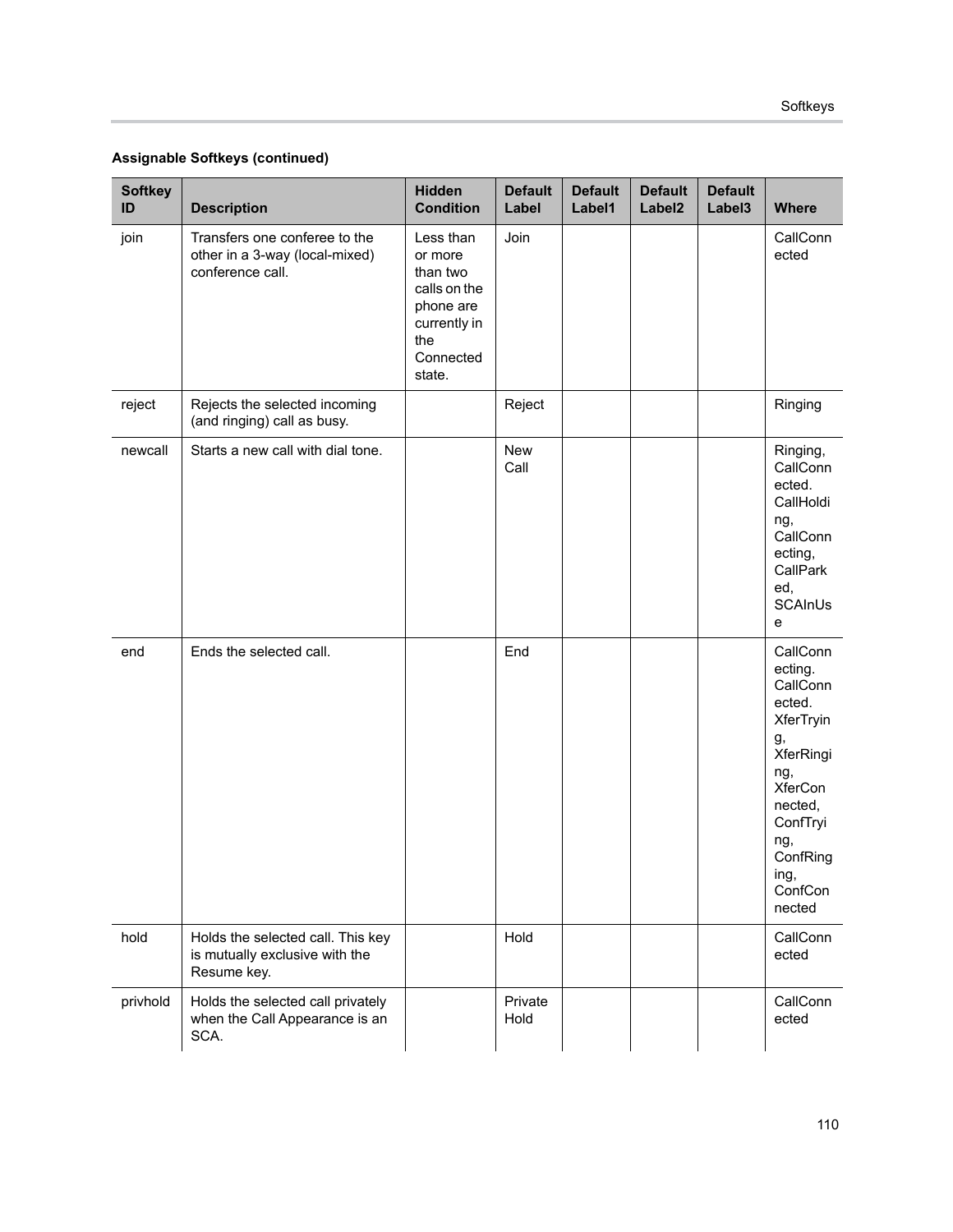| <b>Softkey</b><br>ID | <b>Description</b>                                                                                                                                                                                                                                                                                                               | <b>Hidden</b><br><b>Condition</b>                                                     | <b>Default</b><br>Label | <b>Default</b><br>Label1 | <b>Default</b><br>Label <sub>2</sub> | <b>Default</b><br>Label3 | <b>Where</b>                          |
|----------------------|----------------------------------------------------------------------------------------------------------------------------------------------------------------------------------------------------------------------------------------------------------------------------------------------------------------------------------|---------------------------------------------------------------------------------------|-------------------------|--------------------------|--------------------------------------|--------------------------|---------------------------------------|
| resume               | Resumes the selected call. This<br>key is mutually exclusive with the<br>Hold key.                                                                                                                                                                                                                                               |                                                                                       | Resum<br>e              |                          |                                      |                          | CallHoldi<br>ng                       |
| conf                 |                                                                                                                                                                                                                                                                                                                                  |                                                                                       | Confer<br>ence          |                          |                                      |                          | CallConn<br>ected,<br>CallHoldi<br>ng |
| add2co<br>nf         | Resumes the holding call to add<br>to the current conference.                                                                                                                                                                                                                                                                    | No other<br>call on the<br>phone that<br>is currently<br>in the<br>Connected<br>state | Add To<br>Conf          |                          |                                      |                          | CallHoldi<br>ng                       |
| add2co<br>nf         | Answers the incoming call to<br>directly add it to the current<br>conference.                                                                                                                                                                                                                                                    | No other<br>call on the<br>phone that<br>is currently<br>in the<br>Connected<br>state | Add To<br>Conf          |                          |                                      |                          | Ringing                               |
| transfer             | Transfers the selected call. It<br>takes these additional optional<br>attributes:<br>name: the caller name<br>$\bullet$<br>corresponding to the speed<br>dial number<br>number: the speed dial<br>$\bullet$<br>number, which can be full or<br>simple<br>Example:<br>transfer; label="Supervisor"<br>$\cdot$<br>number=sp2(1034) |                                                                                       | Transfe<br>r            |                          |                                      |                          | CallConn<br>ected,<br>CallHoldi<br>ng |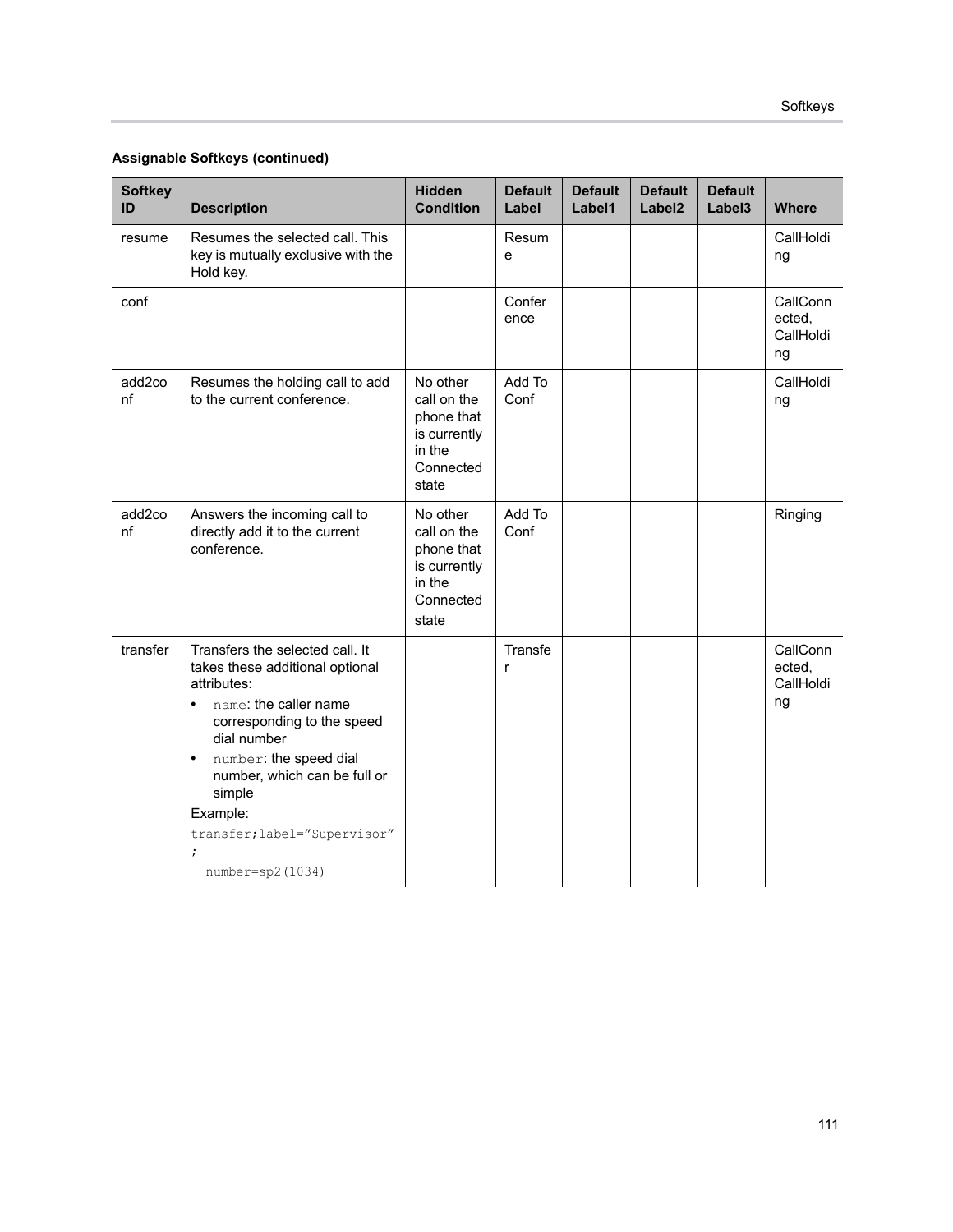| <b>Softkey</b><br>ID | <b>Description</b>                                                                                                                                                                                                                                                                                                                                                                                                                       | <b>Hidden</b><br><b>Condition</b>             | <b>Default</b><br>Label      | <b>Default</b><br>Label1 | <b>Default</b><br>Label <sub>2</sub> | <b>Default</b><br>Label <sub>3</sub> | <b>Where</b>                          |
|----------------------|------------------------------------------------------------------------------------------------------------------------------------------------------------------------------------------------------------------------------------------------------------------------------------------------------------------------------------------------------------------------------------------------------------------------------------------|-----------------------------------------------|------------------------------|--------------------------|--------------------------------------|--------------------------------------|---------------------------------------|
| bxfer                | Blind transfers the selected call.<br>It takes these additional optional<br>attributes:<br>name: the caller name<br>corresponding to the speed<br>dial number<br>number: the speed dial<br>$\bullet$<br>number, which can be full or<br>simple<br>Note that bxfer doesn't time out<br>on dialing the target number and<br>doesn't apply digit map on the<br>dialed number.<br>Example:<br>bxfer; label="To Vmail";<br>$number=sp1$ (*28) |                                               | <b>Blind</b><br>Transfe<br>r |                          |                                      |                                      | CallConn<br>ected,<br>CallHoldi<br>ng |
| bxfer2               | Same as transfer softkey with<br>respect to collecting the target<br>number from the user, but a blind<br>transfer is complete after the<br>target number is collected. In<br>contrast to bxfer, bxfer2 plays<br>dial tone, applies digit map, and<br>would time out as user enters the<br>target number.                                                                                                                                |                                               | <b>Blind</b><br>Transfe<br>r |                          |                                      |                                      | CallConn<br>ected,<br>CallHoldi<br>ng |
| cbctl                | Invokes conference bridge<br>control app to view who's on the<br>bridge or to apply certain control<br>on the selected participants.                                                                                                                                                                                                                                                                                                     | Peer isn't a<br>conference<br>bridge.         | <b>Bridge</b><br>Control     |                          |                                      |                                      | CallConn<br>ected                     |
| park                 | Parks the selected call against<br>the current extension.                                                                                                                                                                                                                                                                                                                                                                                |                                               | Park                         |                          |                                      |                                      | CallConn<br>ected,<br>CallHoldi<br>ng |
| dispcod<br>е         | Enters disposition code for the<br>selected call.                                                                                                                                                                                                                                                                                                                                                                                        | Disposition<br>Code<br>service not<br>enabled | Dispos<br>e Code             |                          |                                      |                                      | CallConn<br>ected,<br>CallHoldi<br>ng |
| trace                | Starts a call trace for the selected<br>call.                                                                                                                                                                                                                                                                                                                                                                                            | Call Trace<br>service not<br>enabled.         | Trace                        |                          |                                      |                                      | CallConn<br>ected,<br>CallHoldi<br>ng |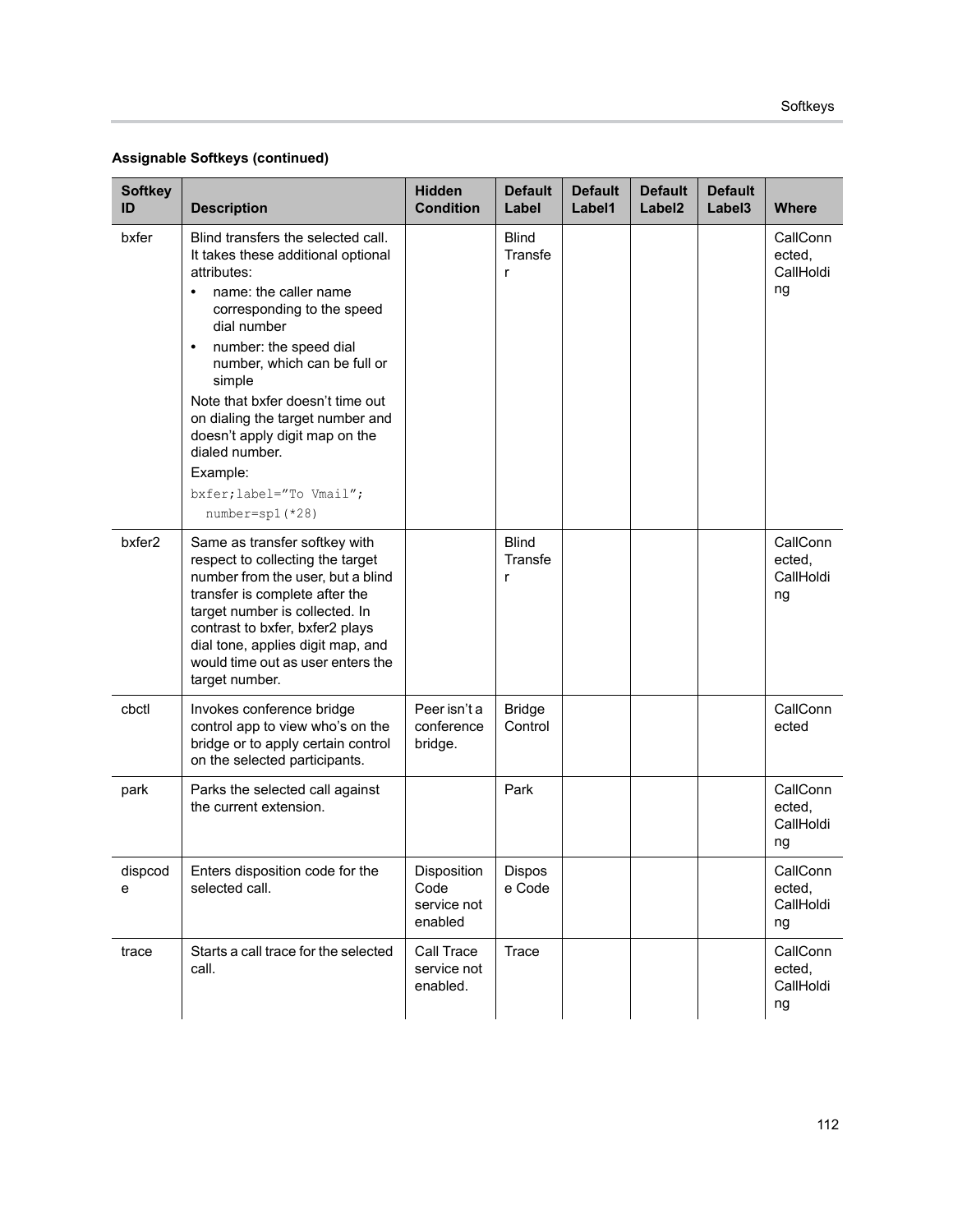| <b>Softkey</b><br>ID | <b>Description</b>                                                                                                                                                                                                                                                                                  | <b>Hidden</b><br><b>Condition</b>                                     | <b>Default</b><br>Label | <b>Default</b><br>Label1 | <b>Default</b><br>Label <sub>2</sub> | <b>Default</b><br>Label3 | <b>Where</b>                                             |
|----------------------|-----------------------------------------------------------------------------------------------------------------------------------------------------------------------------------------------------------------------------------------------------------------------------------------------------|-----------------------------------------------------------------------|-------------------------|--------------------------|--------------------------------------|--------------------------|----------------------------------------------------------|
| escalat<br>е         | Escalates the selected call to a<br>supervisor.                                                                                                                                                                                                                                                     | Escalate<br>service not<br>enabled.                                   | Escalat<br>e            |                          |                                      |                          | CallConn<br>ected,<br>CallHoldi<br>ng                    |
| rec.start            | Starts call recording.                                                                                                                                                                                                                                                                              | Call<br>Recording<br>service not<br>enabled.                          | Rec.St<br>art           |                          |                                      |                          | CallConn<br>ected,<br>CallHoldi<br>ng                    |
| rec.stop             | Stops call recording.                                                                                                                                                                                                                                                                               | Call<br>Recording<br>service not<br>enabled.                          | Rec.St<br>op            |                          |                                      |                          | CallConn<br>ected,<br>CallHoldi<br>ng                    |
| rec.pau<br>se        | Pauses call recording                                                                                                                                                                                                                                                                               | Call<br>Recording<br>service not<br>enabled.                          | Rec.Pa<br>use           |                          |                                      |                          | CallConn<br>ected,<br>CallHoldi<br>ng                    |
| rec.resu<br>me       | Resumes call recording.                                                                                                                                                                                                                                                                             | Call<br>Recording<br>service not<br>enabled.                          | Rec.Re<br>sume          |                          |                                      |                          | CallConn<br>ected,<br>CallHoldi<br>ng                    |
| xfer.no<br>W         | Completes call transfer operation                                                                                                                                                                                                                                                                   |                                                                       | Transfe<br>r Now        |                          |                                      |                          | XferRingi<br>ng,<br><b>XferCon</b><br>nected             |
| conf.no<br>W         | Starts the conference now. That<br>adds the conference target to the<br>conference by resuming the<br>original call where the<br>conference function was started.                                                                                                                                   |                                                                       | Confer<br>ence<br>Now   |                          |                                      |                          | ConfRing<br>ing,<br>ConfCon<br>nected                    |
| split                | Turns the call to conference<br>target (that hasn't joined the<br>conference yet) into a regular<br>call, at the same call state. This<br>is equivalent to pressing the<br>Cancel key on the phone while<br>the screen is showing an overlay<br>of the call progress with the<br>conference target. |                                                                       | Split                   |                          |                                      |                          | ConfTryi<br>ng,<br>ConfRing<br>ing,<br>ConfCon<br>nected |
| split                | Breaks up a merged conference<br>call item into individual call items<br>on screen with each conferee<br>and places all conferee calls on<br>hold.                                                                                                                                                  | Highlighted<br>call item is<br>NOT a<br>merged<br>conference<br>call. | Split                   |                          |                                      |                          | Conferen<br>cing                                         |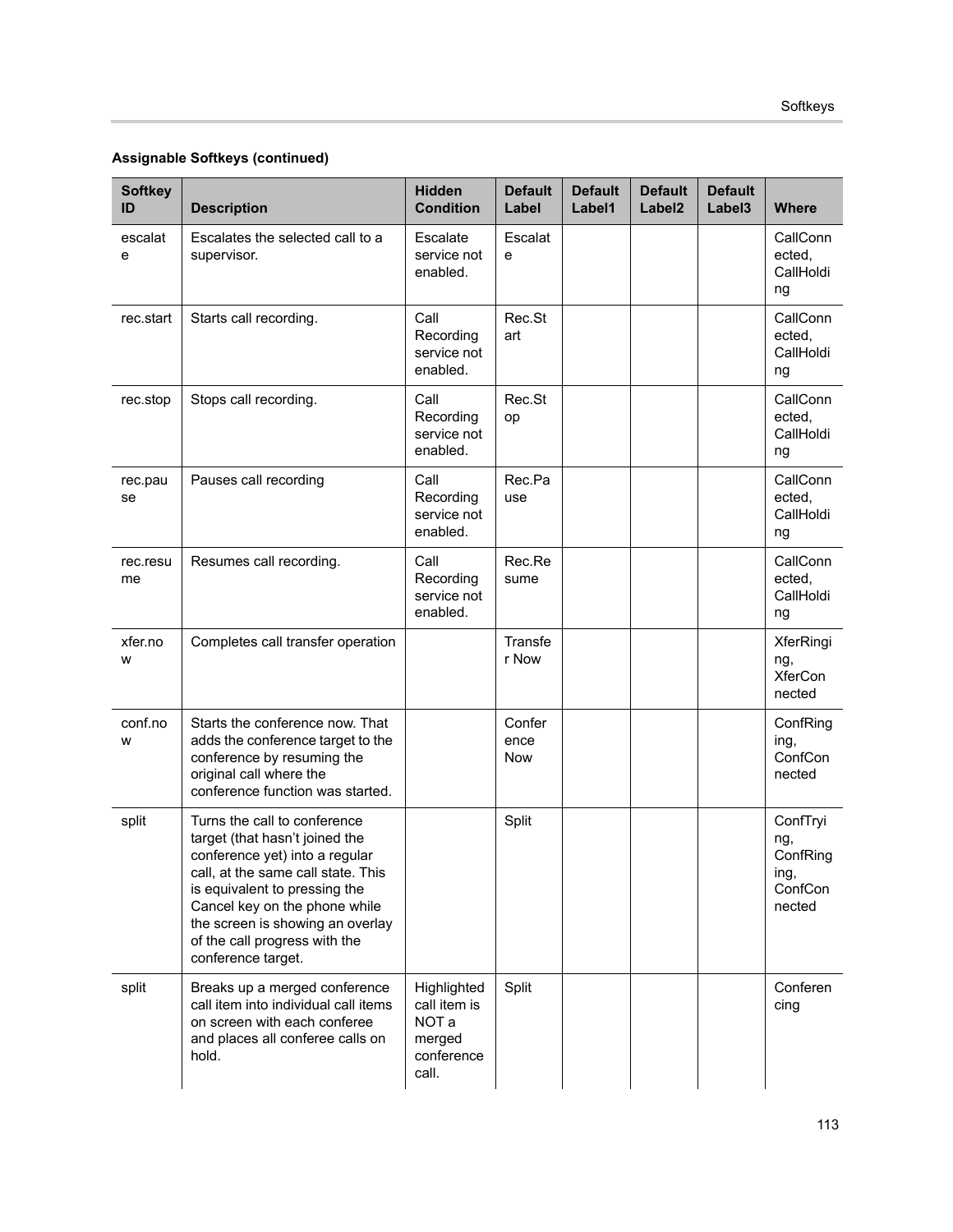| <b>Softkey</b><br>ID | <b>Description</b>                                                                          | <b>Hidden</b><br><b>Condition</b>                 | <b>Default</b><br>Label | <b>Default</b><br>Label1 | <b>Default</b><br>Label <sub>2</sub> | <b>Default</b><br>Label3 | <b>Where</b>                             |
|----------------------|---------------------------------------------------------------------------------------------|---------------------------------------------------|-------------------------|--------------------------|--------------------------------------|--------------------------|------------------------------------------|
| barge                | Barges in on a (shared) call that<br>is in progress or holding at<br>another phone.         | (Share)<br>Call isn't<br>connected<br>or holding. | Barge<br>In             |                          |                                      |                          | <b>SCAInUs</b><br>e                      |
| monitor              | Monitors a (share) call that is in<br>progress on another phone.                            | (Share)<br>Call isn't<br>connected.               | Monitor                 |                          |                                      |                          | SCAInUs<br>e                             |
| pickup               | Picks up a parked call at the<br>highlighted extension                                      | No call<br>parked                                 | Pickup                  |                          |                                      |                          | CallPark<br>ed                           |
| mute                 | Selectively mutes a call.                                                                   |                                                   | Mute                    | UnMute                   |                                      |                          | CallConn<br>ected,<br>CallConn<br>ecting |
| coach                | Requests to coach the call peer,<br>or request to get out of coaching<br>from the call peer |                                                   | Coach                   | No<br>Coach              |                                      |                          | CallConn<br>ected                        |
| coache<br>е          | Enables Coachee mode on this<br>call, or disable Coachee mode<br>on this call.              |                                                   | Coache<br>e             | <b>No</b><br>Coache<br>e |                                      |                          | CallConn<br>ected                        |
| nohc                 | No Hold New Call - Starts a new<br>call without placing the current<br>calls on hold first. |                                                   | No<br>Hold<br>Call      |                          |                                      |                          | CallConn<br>ected                        |
| divert               | Diverts a ringing incoming call to<br>a target number that user enters.                     |                                                   | Divert                  |                          |                                      |                          | Ringing                                  |
| ns.acd               | Sets ACD Agent State on the<br>selected SPn service.                                        | Feature<br>Sync<br><b>Disabled</b>                | Signed<br>Out           | Availabl<br>е            | Unavail<br>able                      | Wrappi<br>ng Up          | NetServi<br>ces                          |
| ns.bci               | Turns on or off Anonymous Call<br>feature on the selected SPn<br>service.                   | Feature<br>Sync<br><b>Disabled</b>                | Anony<br>mous           | Anony<br>mous            |                                      |                          | NetServi<br>ces                          |
| ns.dnd               | Turns on or off Do Not Disturb<br>feature on the selected SPn<br>service.                   | Feature<br>Sync<br>Disabled                       | Do Not<br>Disturb       | Do Not<br><b>Disturb</b> |                                      |                          | NetServi<br>ces                          |
| ns.exec              | Turns on or off Executive Call<br>Filtering feature on the selected<br>SPn service.         | Feature<br>Sync<br><b>Disabled</b>                | Exec<br>Filter          | Exec<br>Filter           |                                      |                          | NetServi<br>ces                          |
| ns.xass              | Turns on or off Executive<br>Assistant Divert on the selected<br>SPn service.               | Feature<br>Sync<br>Disabled                       | Exec<br>Assist          | Exec<br>Assist           |                                      |                          | NetServi<br>ces                          |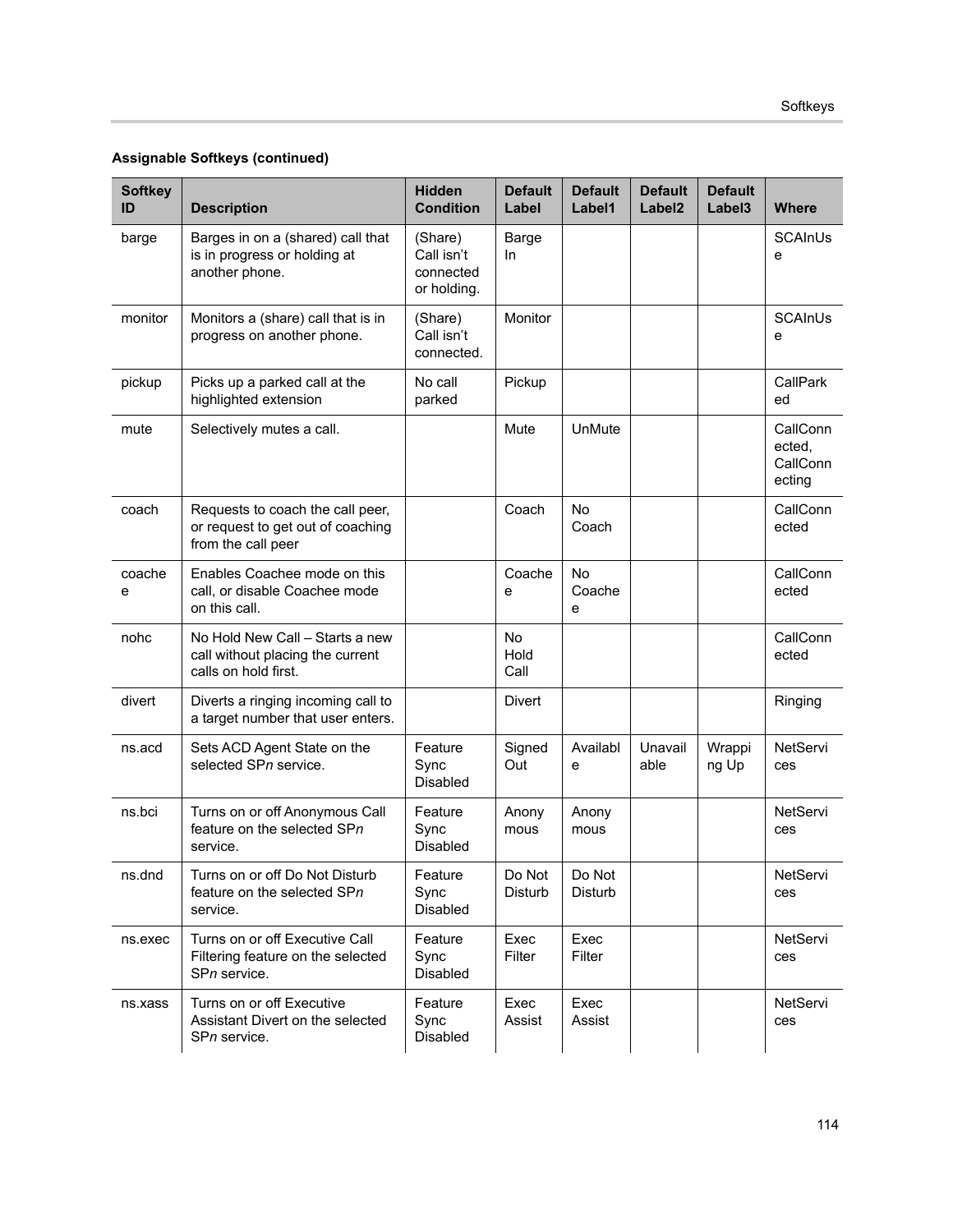| <b>Softkey</b><br>ID | <b>Description</b>                                                                                           | <b>Hidden</b><br><b>Condition</b>  | <b>Default</b><br>Label   | <b>Default</b><br>Label1 | <b>Default</b><br>Label <sub>2</sub> | <b>Default</b><br>Label3 | <b>Where</b>    |
|----------------------|--------------------------------------------------------------------------------------------------------------|------------------------------------|---------------------------|--------------------------|--------------------------------------|--------------------------|-----------------|
| ns.rmoff             | Turns on or off Remote Office<br>feature on the selected SPn<br>service.                                     | Feature<br>Sync<br><b>Disabled</b> | Rm<br>Office              | Rm<br>Office             |                                      |                          | NetServi<br>ces |
| ns.simri<br>ng       | Turns on or off Simultaneous<br>Ringing feature on the selected<br>SPn service.                              | Feature<br>Sync<br>Disabled        | Simlt<br>Ring             | Simlt<br>Ring            |                                      |                          | NetServi<br>ces |
| ns.cfa               | Turns on or off Call Forward All<br>(also known as Unconditional)<br>feature on the selected SPn<br>service. | Feature<br>Sync<br>Disabled        | Call<br>Forwar<br>d       | Call<br>Forwar<br>ded    |                                      |                          | NetServi<br>ces |
| ns.cfb               | Turns on or off Call Forward<br>Busy feature on the selected<br>SPn service.                                 | Feature<br>Sync<br><b>Disabled</b> | Cfwd<br><b>Busy</b>       | Cfwd<br><b>Busy</b>      |                                      |                          | NetServi<br>ces |
| ns.cfna              | Turns on or off Call Forward No<br>Answer feature on the selected<br>SPn service.                            | Feature<br>Sync<br><b>Disabled</b> | Cfwd<br>No Ans            | Cfwd<br>No Ans           |                                      |                          | NetServi<br>ces |
| ns.seccl<br>ass      | Gets or sets Security Calls on the<br>selected SPn service.                                                  | Feature<br>Sync<br>Disabled        | Sec<br>Class              |                          |                                      |                          | NetServi<br>ces |
| ns.disp<br>code      | Sends a call disposition code on<br>the selected SPn service.                                                | Feature<br>Sync<br>Disabled        | Disp<br>Code              |                          |                                      |                          | NetServi<br>ces |
| ns.hotel             | Gets or sets Hoteling feature on<br>the selected SPn service.                                                | Feature<br>Sync<br><b>Disabled</b> | Hotelin<br>g              |                          |                                      |                          | NetServi<br>ces |
| ns.bwa<br>nw         | Gets or sets BroadWorks<br>Anywhere feature on the<br>selected SPn service.                                  | Feature<br>Sync<br><b>Disabled</b> | <b>BW</b><br>Anywh<br>ere |                          |                                      |                          | NetServi<br>ces |
| ns.dir               | Loads, views, or refreshes the<br>network directory on the selected<br>SPn service.                          | Feature<br>Sync<br>Disabled        | Dir                       |                          |                                      |                          | NetServi<br>ces |
| ns.clog              | Loads, views, or refreshes the<br>network call history on the<br>selected SPn service.                       | Feature<br>Sync<br>Disabled        | CLog                      |                          |                                      |                          | NetServi<br>ces |
| ns.budd<br>у         | Loads, views, or refreshes the<br>Buddy List on the selected SPn<br>service.                                 | Feature<br>Sync<br>Disabled        | <b>Buddy</b><br>List      |                          |                                      |                          | NetServi<br>ces |
| blf.call             | Calls the monitored extension.                                                                               |                                    | Call                      |                          |                                      |                          | <b>BLFCall</b>  |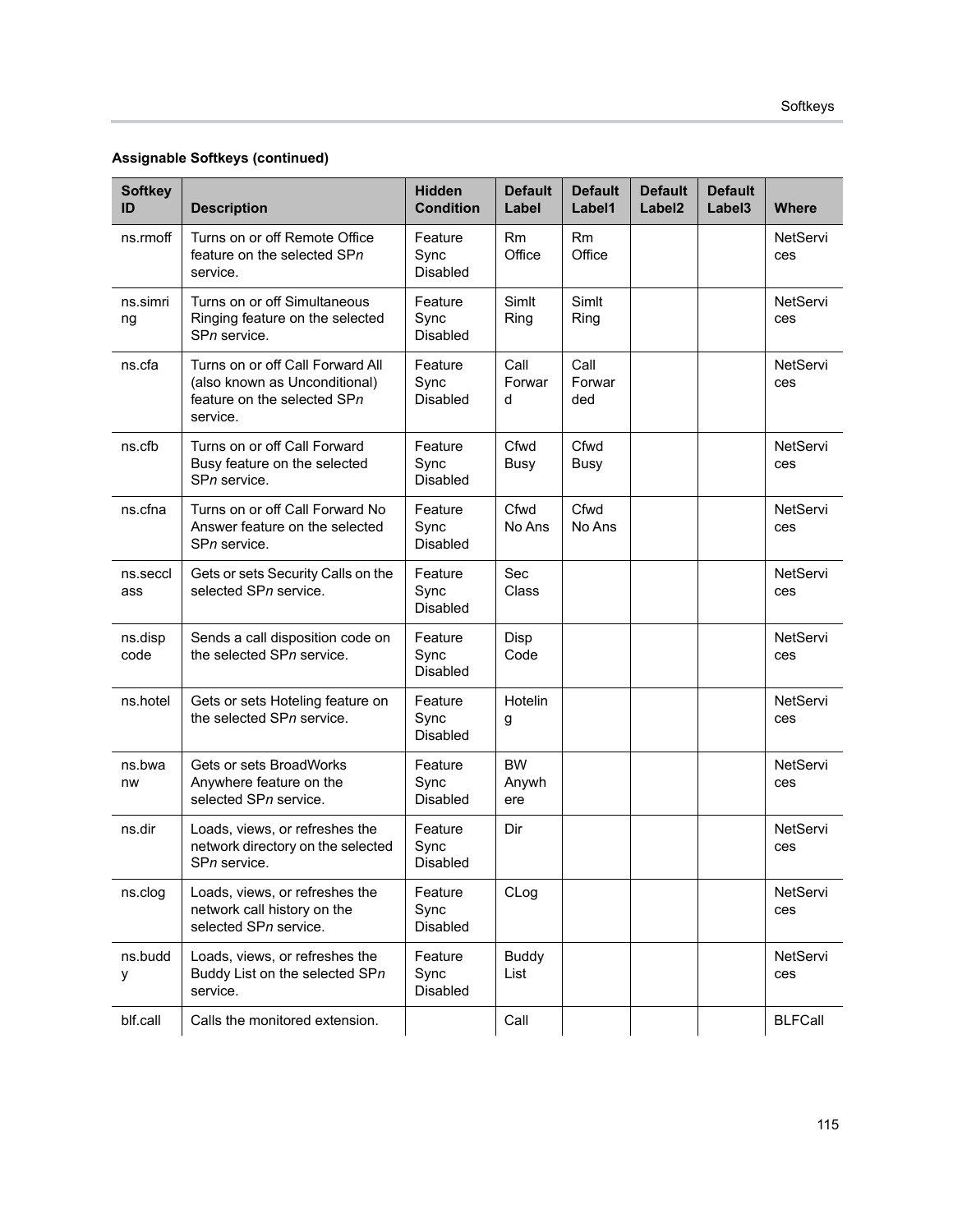| <b>Softkey</b><br>ID | <b>Description</b>                                                                                                                 | <b>Hidden</b><br><b>Condition</b>                                         | <b>Default</b><br>Label | <b>Default</b><br>Label1 | <b>Default</b><br>Label <sub>2</sub> | <b>Default</b><br>Label <sub>3</sub> | <b>Where</b>   |
|----------------------|------------------------------------------------------------------------------------------------------------------------------------|---------------------------------------------------------------------------|-------------------------|--------------------------|--------------------------------------|--------------------------------------|----------------|
| blf.ans<br>wer       | Answers the highlighted call that<br>is ringing on the monitored<br>extension.                                                     | X_BIfDirec<br>tedCallPic<br>kup is<br>disabled<br>for the SPn<br>service. | Answer                  |                          |                                      |                                      | <b>BLFCall</b> |
| blf.pick<br>up       | Picks up a call that is currently<br>parked against the monitored<br>extension                                                     | X_BIfCallP<br><b>ickup</b> is<br>disabled<br>for the SPn<br>service.      | Pick Up                 |                          |                                      |                                      | <b>BLFCall</b> |
| blf.barg<br>e        | Barges in the highlighted call that<br>is currently active on the<br>monitored extension.                                          | X_BIfBarg<br>In is<br>disabled<br>for the SPn<br>service.                 | Barge<br>In             |                          |                                      |                                      | <b>BLFCall</b> |
| blf.moni<br>tor      | Barges in to monitor only the<br>highlighted call that is currently<br>active on the monitored<br>extension.                       | X_BIfBarg<br>e is<br>disabled<br>for the SPn<br>service.                  | Monitor                 |                          |                                      |                                      | <b>BLFCall</b> |
| blf.coac<br>h        | Barges in to coach (also known<br>as whisper) only the highlighted<br>call that is currently active on the<br>monitored extension. | X_BIfWhis<br>per is<br>disabled<br>for the SPn<br>service.                | Coach                   |                          |                                      |                                      | <b>BLFCall</b> |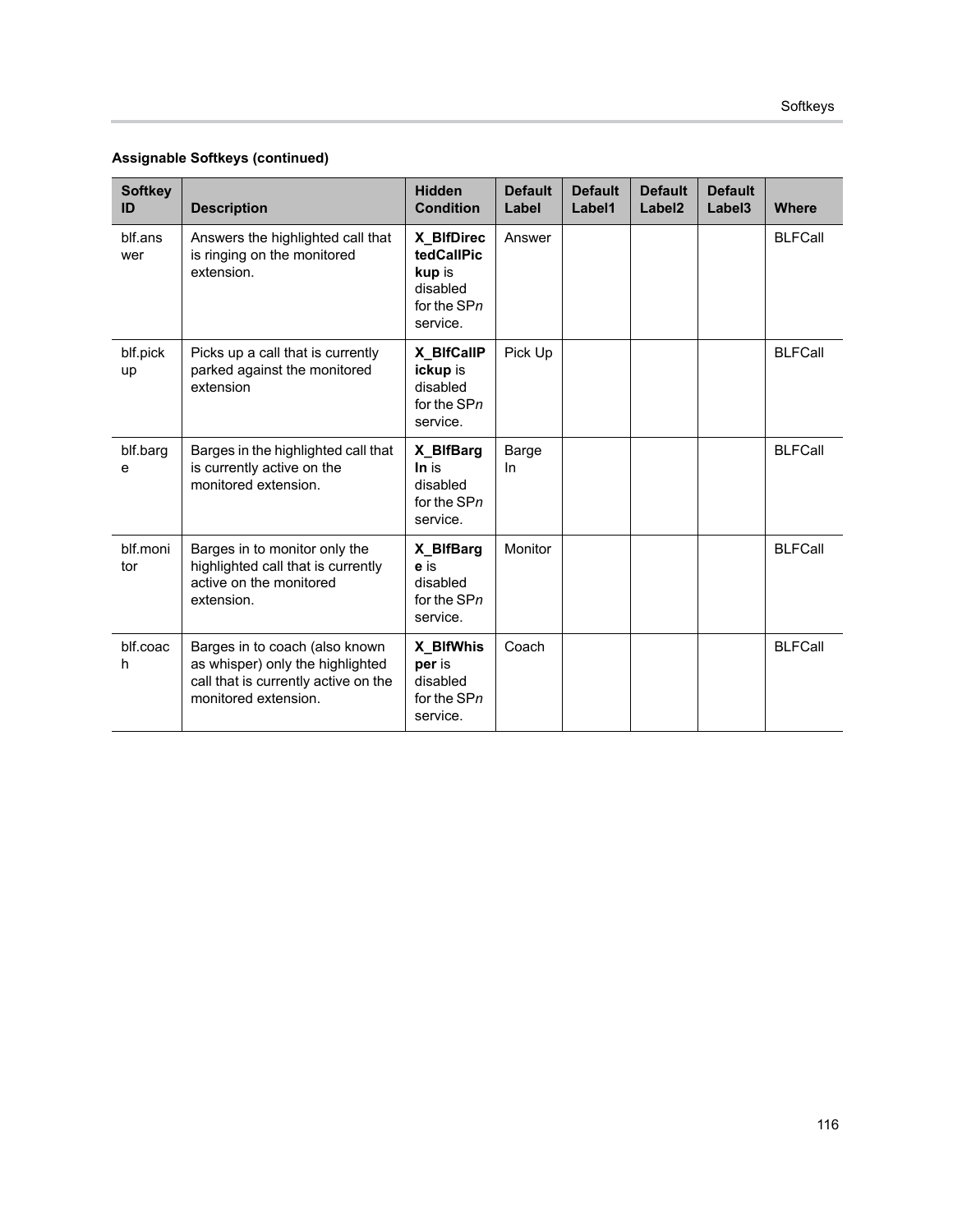# **Broadsoft Server Features**

This section provides information on configuring OBi devices and features with Broadsoft servers.

# **ACD Agent State**

ACD stands for Automated Call Distribution and is the primary way a call center distributes calls among a number of agents. Normally the ACD controller only sends a new call to an agent who is in the "Available" state. An agent typically "Signs On" when they arrive at work and then "Signs Off" when done for the day (or taking a very long break). Agents may at any time tag themselves as "Unavailable" when taking a break, or "Wrapping Up" when filing paperwork for the last call before taking another call. Through as-event subscription, your phone allows an agent to sign on, sign off, or change their availability states from the phone UI. To make this feature available on the phone, you must enable the *SPn Service – Network Provided Services***::**ACDAgent option.

You can invoke this feature in two ways:

- **●** Press the feature key with the function ACD Agent.
- **●** Within the Net Services App, select the SP service, and then select the **ACD Sign On/Off** item.

With the ACD feature key, the agent can sign on by pressing the key once.

You can sign on or off and change your state from the phone UI. You can set your state to one of the following values:

- **●** Available (to take new calls)
- **●** Unavailable (to take new calls)
- **●** Signed On
- **●** Signed Off
- **●** Wrapping Up (the last call)

While Signed Off, press the key once to sign on and become Available. While Available, press the key once to become Unavailable. You must also enter one of the valid unavailable reason codes (such as 11) that are defined by the Call Center administrator. While Unavailable or Wrapping Up, you can press the key once to become Available again.



You can't change your state to Signed Off or Wrapping Up directly by pressing the feature key. To change to these states, you must use the corresponding feature key menu item from the UI (invoked by pressing and holding down the feature key), or some other means provided by the softswitch, such as a system web interface for agents.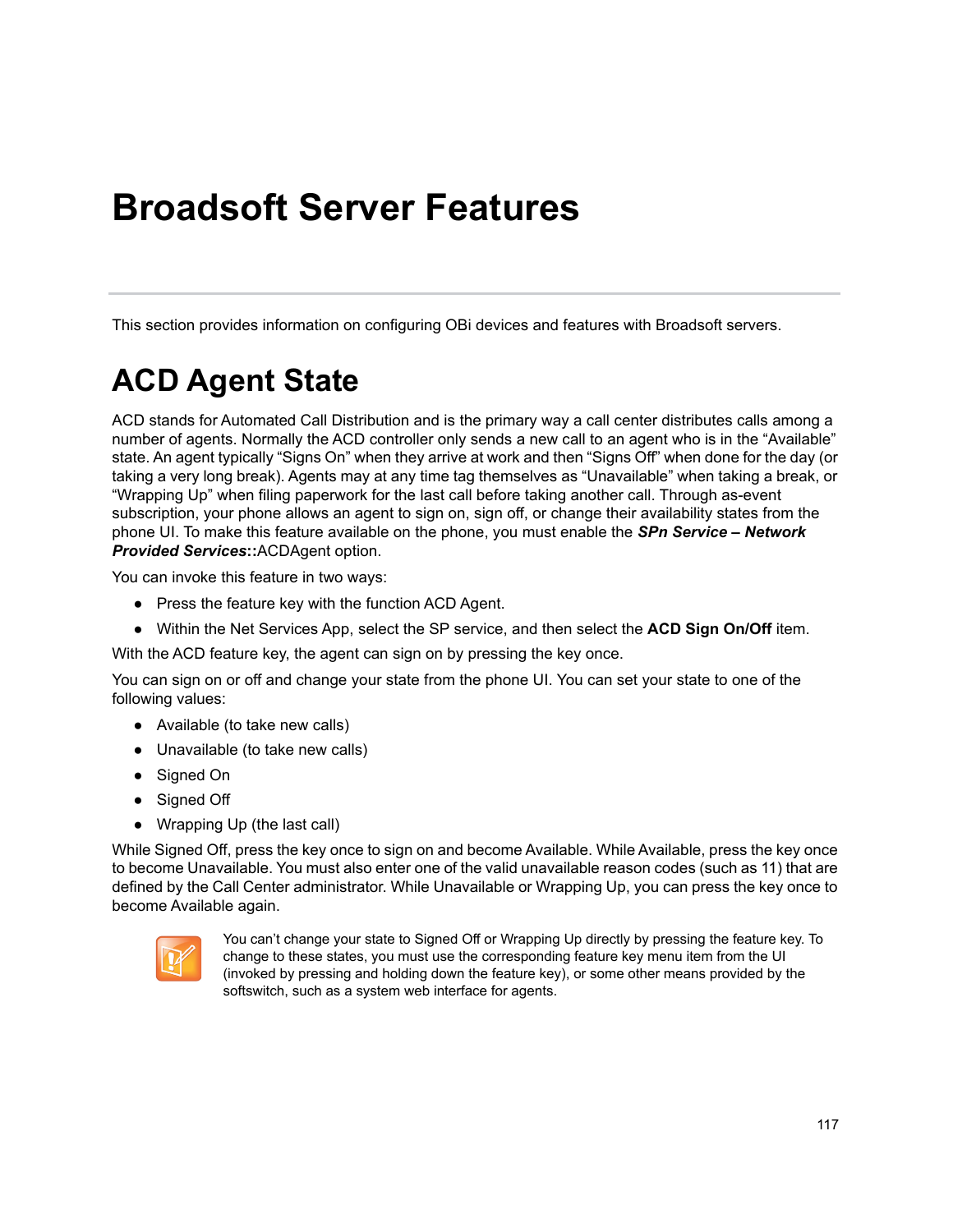# **Recording Calls**

When you enable this feature, the phone shows one of the following call recording states in the Calls app:

#### **Call Recording Controls**

| <b>Call Recording State</b> | <b>Description</b>      | <b>Available Softkey Options</b> | <b>Icon</b> |
|-----------------------------|-------------------------|----------------------------------|-------------|
| off                         | Recording is off        | Rec.Start                        |             |
| on                          | Recording is on         | Rec.Stop, Rec.Pause              |             |
| paused                      | Recording is pausedt    | Rec.Resume                       |             |
| na                          | Recording isn't enabled |                                  |             |

The softkey options for recording controls options are available only when the call is in the **Connected** or the **Holding** state.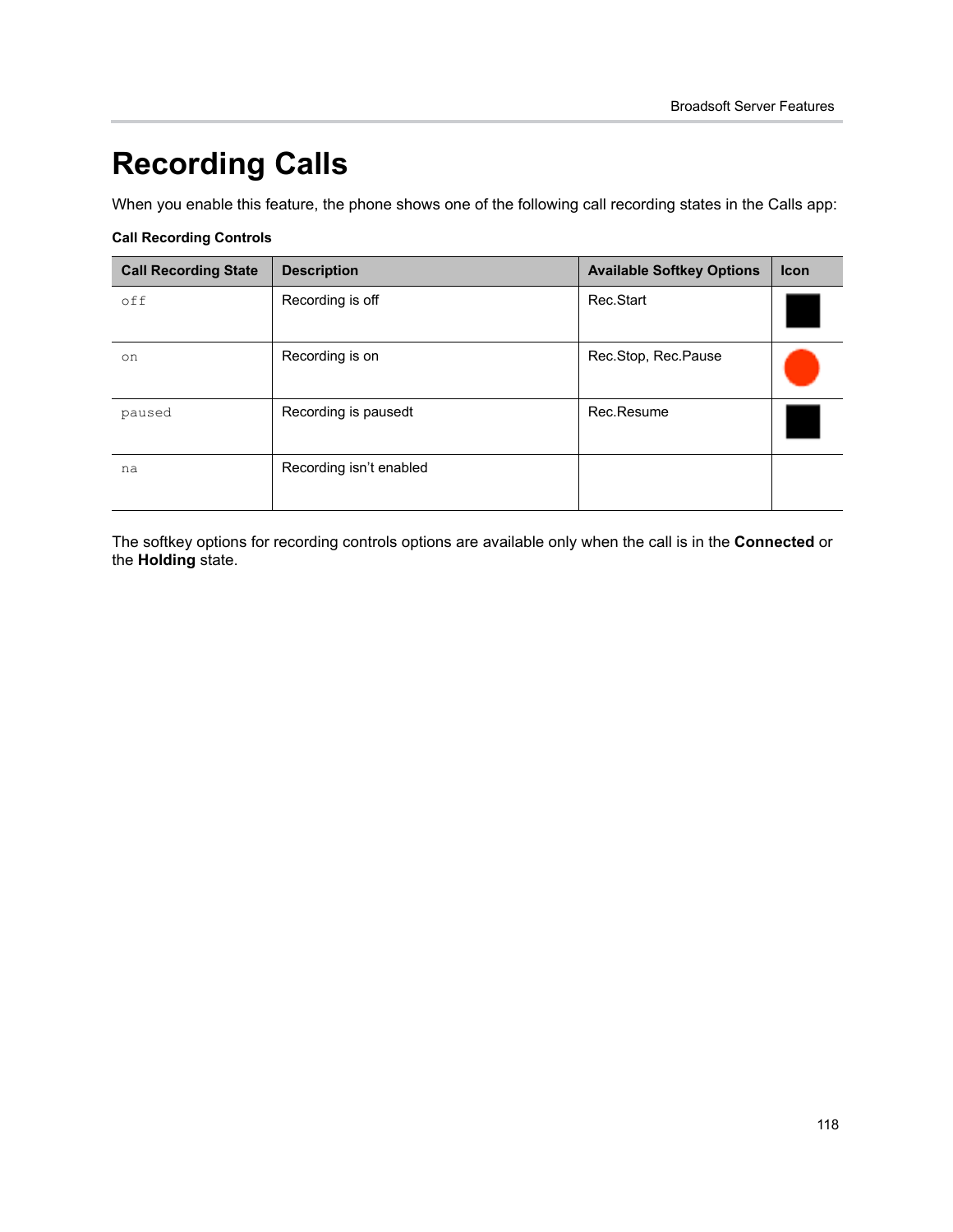# **Menu Customization Parameters**

The parameters for customizing some local interface menus are summarized in the following table.

#### **UI Menu Customization**

| <b>Parameter Group</b>                                 | <b>Parameter</b>        | <b>Description</b>                                                                                                |  |  |  |  |  |
|--------------------------------------------------------|-------------------------|-------------------------------------------------------------------------------------------------------------------|--|--|--|--|--|
| <b>Main Menu</b>                                       |                         |                                                                                                                   |  |  |  |  |  |
| <b>IP Phone - Phone Settings - GUI</b><br><b>Menus</b> | MainMenu1               | For example:<br>directories, calls, call-histories, all-p<br>references, settings, prod-info, messages<br>, buddy |  |  |  |  |  |
| <b>Preferences Menu</b>                                |                         |                                                                                                                   |  |  |  |  |  |
| <b>IP Phone - Phone Settings - GUI</b><br><b>Menus</b> | PreferencesMenu1        | For example:<br>language; Language, timeFormat; Time<br>Format, dateFormat; Date Format                           |  |  |  |  |  |
| <b>IP Phone - Phone Settings - GUI</b><br><b>Menus</b> | <b>PreferencesMenu2</b> |                                                                                                                   |  |  |  |  |  |
| <b>IP Phone - Phone Settings - GUI</b><br><b>Menus</b> | PreferencesMenu3        |                                                                                                                   |  |  |  |  |  |
| <b>IP Phone - Phone Settings - GUI</b><br><b>Menus</b> | PreferencesMenu4        |                                                                                                                   |  |  |  |  |  |
| <b>IP Phone - Phone Settings - GUI</b><br><b>Menus</b> | <b>PreferencesMenu5</b> |                                                                                                                   |  |  |  |  |  |
| <b>IP Phone - Phone Settings - GUI</b><br><b>Menus</b> | PreferencesMenu6        |                                                                                                                   |  |  |  |  |  |
| <b>Settings Menu</b>                                   |                         |                                                                                                                   |  |  |  |  |  |
| <b>IP Phone - Phone Settings - GUI</b><br><b>Menus</b> | SettingsMenu1           | For example:<br>net; Network, wifi; WiFi, flash; Storage, ri<br>ngfile; Ringtones                                 |  |  |  |  |  |
| <b>IP Phone - Phone Settings - GUI</b><br><b>Menus</b> | SettingsMenu2           | For example:<br>voice; Voice<br>Services, sd99, clrcache, admin; Device<br>Admin, login                           |  |  |  |  |  |

**Product Information Menu**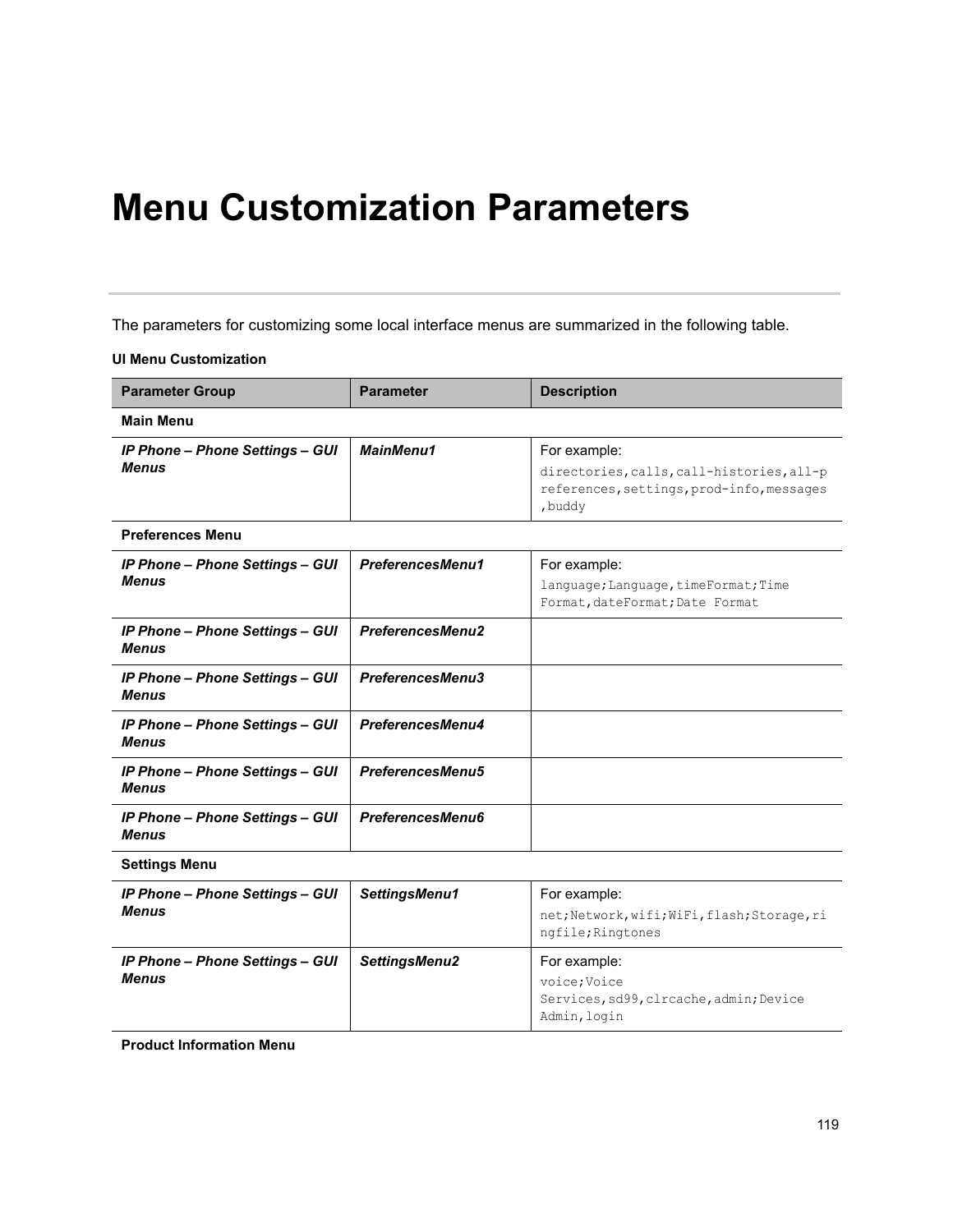#### **UI Menu Customization (continued)**

| <b>Parameter Group</b>                                 | <b>Parameter</b>                            | <b>Description</b>                                                                                                                                                                                                |
|--------------------------------------------------------|---------------------------------------------|-------------------------------------------------------------------------------------------------------------------------------------------------------------------------------------------------------------------|
| <b>IP Phone - Phone Settings - GUI</b><br><b>Menus</b> | <b>ProductInfoMenu1</b>                     | For example:<br>ipaddr, model; Model, obinumber; OBi<br>Number, mac; MAC Address, wfmac; WiFi MAC<br>Address, serial; Serial Number                                                                               |
| <b>IP Phone - Phone Settings - GUI</b><br><b>Menus</b> | <b>ProductInfoMenu2</b>                     |                                                                                                                                                                                                                   |
| <b>Net Services Menu</b>                               |                                             |                                                                                                                                                                                                                   |
| <b>IP Phone - Phone Settings - GUI</b><br><b>Menus</b> | NetServicesMenu1                            | For example:<br>regst, ringtone, acd, bac, bci, bwanw, buddy<br>, ccs, cfa, cfb, cfna, rec, dnd, dispcode, exe<br>c, xass, hotel, clog, dir, rmoff, secClass, s<br>imring                                         |
| <b>IP Phone - Phone Settings - GUI</b><br><b>Menus</b> | <b>NetDirectoryMenu1</b>                    | For example:<br>name, firstName, lastName, ext, number, ema<br>il, groupId, department, mobile, userId, im<br>pId, presence                                                                                       |
| <b>Device Administration Menu</b>                      |                                             |                                                                                                                                                                                                                   |
| <b>IP Phone - Phone Settings - GUI</b><br><b>Menus</b> | <b>DeviceAdministrationM</b><br>enu1        | For example:<br>admin.port, admin.adminPassword, admin.u<br>serPassword, admin.syslogServer, prov.it<br>sp.Method, prov.itsp.Interval, prov.itsp<br>.ConfigURL, fwup.Method, fwup. Interval, f<br>wup.FirmwareURL |
| <b>IP Phone - Phone Settings - GUI</b><br><b>Menus</b> | <b>FactoryResetRequireAd</b><br>minPassword | This parameter requires the user to enter the<br>Web Administrator password to issue a factory<br>reset from the phone. The default is True.                                                                      |
| <b>IP Phone - Phone Settings - GUI</b><br><b>Menus</b> | <b>CustomDictionary</b>                     | This parameter enables you to specify an XML<br>dictionary to replace built-in GUI messages<br>with custom messages.                                                                                              |

### **Main Menu Item IDs**

Main Menu items include the basic set of menu choices on the Home screen, as well as custom proprietary items that service providers can provision on your phone.

#### **Main Menu Items**

| <b>Main Menu Item ID</b> | <b>Default Caption</b> | <b>Description</b>                    |
|--------------------------|------------------------|---------------------------------------|
| phone-book               | Contacts               | Local phone book.                     |
| calls                    | <b>Current Calls</b>   | List all the currently ongoing calls. |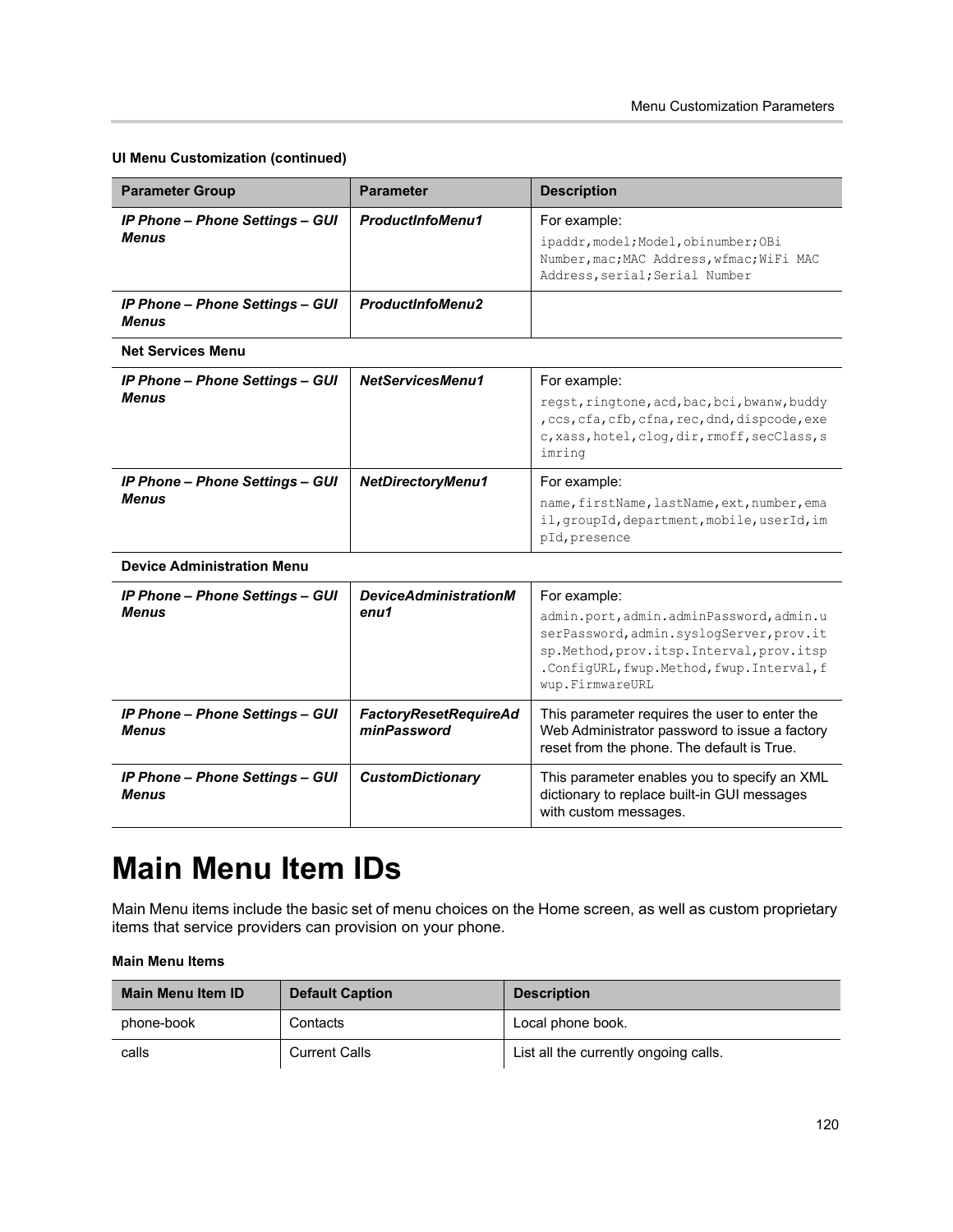| <b>Main Menu Item ID</b> | <b>Default Caption</b> | <b>Description</b>                                                                                                                                                                                                                                                                                                            |
|--------------------------|------------------------|-------------------------------------------------------------------------------------------------------------------------------------------------------------------------------------------------------------------------------------------------------------------------------------------------------------------------------|
| call-history             | Call History           | Locally stored call logs (for all calls on all services).                                                                                                                                                                                                                                                                     |
| settings                 | Settings               | List all the system level settings.                                                                                                                                                                                                                                                                                           |
| preferences              | Preferences            | Local phone feature preferences.                                                                                                                                                                                                                                                                                              |
| prod-info                | Product Info           | A list of data related to the product such as model<br>and serial numbers, software and hardware<br>versions.                                                                                                                                                                                                                 |
| netsrv                   | <b>Net Services</b>    | Access the settings of many network-provided<br>features for each SPn service, $n = 1 - 6$ .                                                                                                                                                                                                                                  |
| netdir                   | Net Dir                | Access the network directory associated with a<br>specific SPI service or the LDAP service.                                                                                                                                                                                                                                   |
| buddy                    | <b>Buddy List</b>      | Access to the buddy list associated with a specific<br>SPn service.                                                                                                                                                                                                                                                           |
| directories              | <b>Directories</b>     | A container that lists the following options:<br>Local phone-book (same as Contacts)<br>$\bullet$<br>Network directory for each SPn service, when<br>$\bullet$<br>available, $n = 1 - 6$<br>LDAP Search (if configured)<br>When only the local phone-book is available, this<br>item behaves the same as the phone-book item. |
| messages                 | Messages               | This option shows a list where each entry is the<br>message or mailbox status of a SPn service, for $n =$<br>$1 - 6$ , if enabled.                                                                                                                                                                                            |
| all-preferences          | Preferences            | A container that lists the following options:<br>Phone (same as preferences item)<br>$\bullet$<br>SPn service (or its label), for $n = 1 - 6$ , if enabled<br>If none of SPn preferences are enabled, then the<br>item behaves exactly as the legacy preferences<br>item.                                                     |
| call-histories           | <b>Call Histories</b>  | A container to access the locally stored call<br>histories and the call history associated with each<br>SPn service, $n = 1 - 6$ .                                                                                                                                                                                            |

#### **Main Menu Items (continued)**

### **Net Services Menu Item IDs**

This table lists the menu items on the Net Services menu of the VVX business IP phones, OBi Edition. Item presence depends on subscribed network service.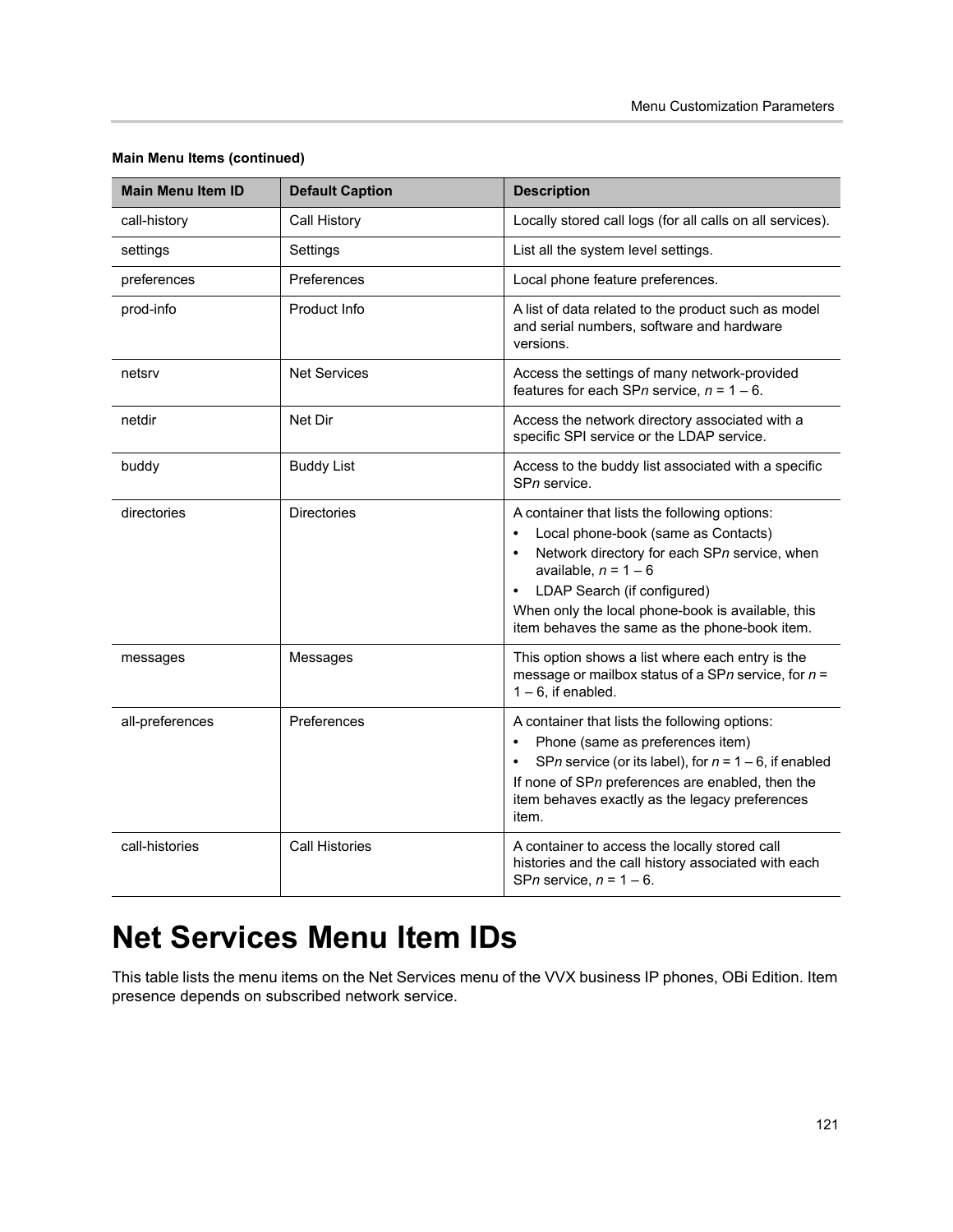| <b>Net Services Menu</b><br>Item ID | <b>Default</b><br><b>Caption</b>   | <b>Description</b>                     |
|-------------------------------------|------------------------------------|----------------------------------------|
| acd                                 | ACD Agent Sign On/Off              |                                        |
| bci                                 | Anonymous Call                     | Turn Anonymous Call feature on or off. |
| bwanw                               | <b>BroadWorks Anywhere</b>         |                                        |
| buddy                               | <b>Buddy List</b>                  |                                        |
| <b>CCS</b>                          | <b>Call Center Status</b>          |                                        |
| cfa                                 | Call Forward Always                |                                        |
| cfb                                 | Call Forward Busy                  |                                        |
| cfna                                | Call Forward No Answer             |                                        |
| rec                                 | Call Recording Mode                |                                        |
| dnd                                 | Do Not Disturb                     |                                        |
| dispcode                            | <b>Enter Call Disposition Code</b> |                                        |
| exec                                | <b>Executive Call Filter</b>       |                                        |
| xass                                | <b>Executive Assistance</b>        |                                        |
| hotel                               | Hoteling                           |                                        |
| clog                                | <b>Network Call History</b>        |                                        |
| dir                                 | <b>Network Directory</b>           |                                        |
| rmoff                               | <b>Remote Office</b>               |                                        |
| secClass                            | <b>Security Class</b>              |                                        |
| simring                             | Simultaneous Ring                  |                                        |

#### **Net Services Menu Items**

# **Preferences Menu Item IDs**

This table lists the menu items on the Preferences menu of the VVX business IP phones, OBi Edition. Menu items may vary depending on your phone.

| <b>Preferences Menu</b><br><b>Item ID</b> | <b>Default Caption</b>     | <b>Description</b>                                                |
|-------------------------------------------|----------------------------|-------------------------------------------------------------------|
| sidecar                                   | SideCar Background Picture | Select a background picture for your side car (VVX)<br>450 only)  |
| language                                  | Language                   | Select the Language of the displayed text on the<br>phone screen. |

#### **Preferences Menu Items**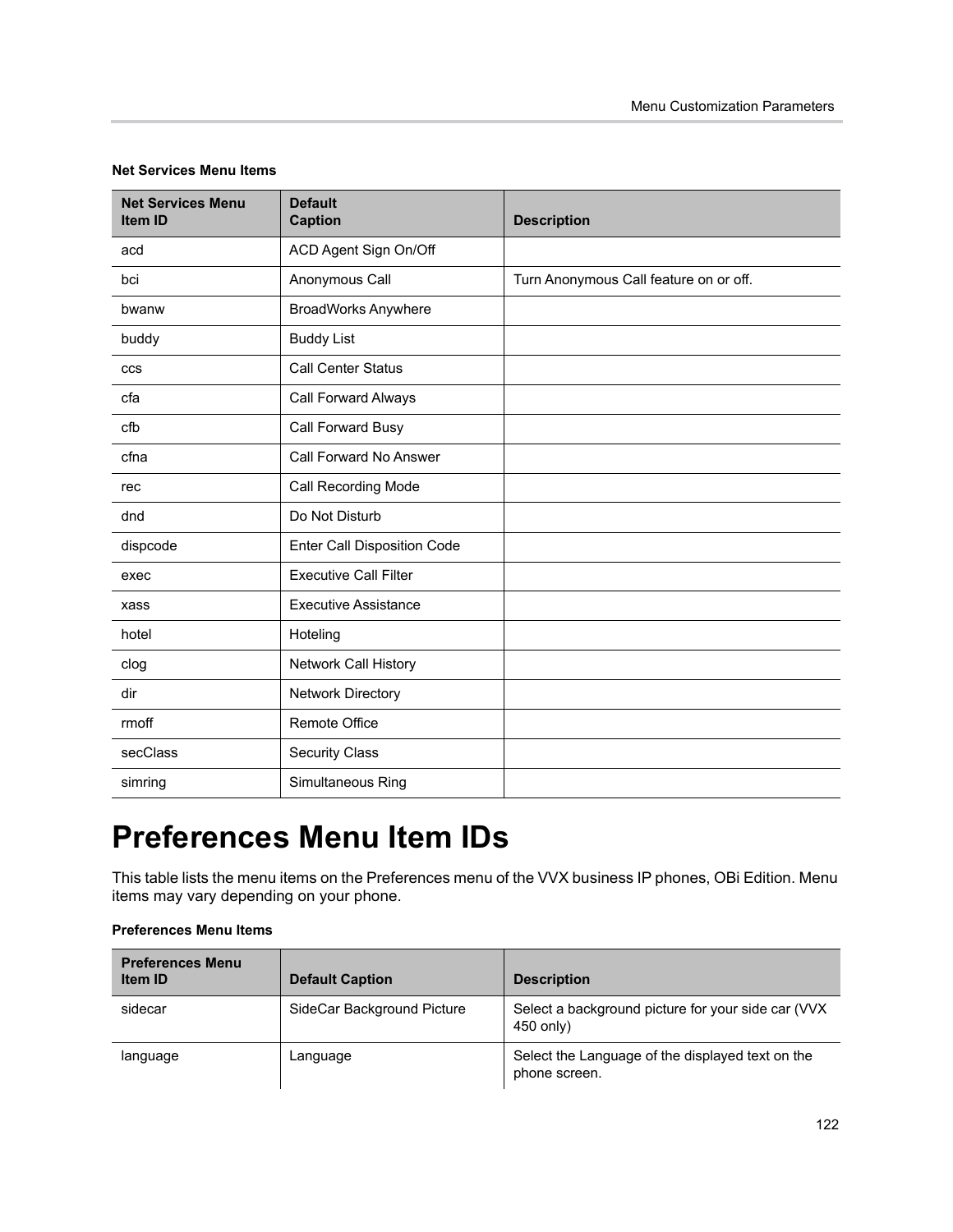| <b>Preferences Menu</b><br><b>Item ID</b> | <b>Default Caption</b>                                                                                                              | <b>Description</b>                                                                                                                         |
|-------------------------------------------|-------------------------------------------------------------------------------------------------------------------------------------|--------------------------------------------------------------------------------------------------------------------------------------------|
| timeFormat                                | <b>Time Format</b>                                                                                                                  | Select the format of the time display on the phone<br>screen.                                                                              |
| dateFormat                                | Date Format                                                                                                                         | Select the format of the date display on the phone<br>screen.                                                                              |
| hpTime                                    | Auto Home Page                                                                                                                      | Select the amount of idle time before automatically<br>returning the phone screen to the Home screen.                                      |
| skin                                      | <b>Skin</b>                                                                                                                         | Select the built-in UI scheme ("skin") to use.                                                                                             |
| bgpic                                     | <b>Background Picture</b>                                                                                                           | Select an available background picture to use as<br>wall paper.                                                                            |
| dring                                     | Default Ringtone                                                                                                                    | Select an available ring tone as the default ring<br>tone.                                                                                 |
| dfont                                     | Font<br>Select an available font as the default font for the<br>displayed text.                                                     |                                                                                                                                            |
| appCols                                   | Home App Columns<br>Select the number of columns to display in the UI<br>Main menu.                                                 |                                                                                                                                            |
| packcalls                                 | Pack Calls On Display<br>Enable or disable packing calls on different<br>services on the same screen of the display.                |                                                                                                                                            |
| sdim                                      | Dim Screen                                                                                                                          | Enable or disable dimming the screen (to the least<br>settable brightness level) after the set interval of<br>no-key-presses-and-no-calls. |
| sdimDelay                                 | Dim Screen Delay                                                                                                                    | Interval of no-key-presses-and-no-calls in seconds<br>before dimming the screen, if enabled.                                               |
| ssvr                                      | <b>Screen Saver</b>                                                                                                                 | Enable or disable the screen saver feature.                                                                                                |
| ssvrDelay                                 | Screen Saver Delay                                                                                                                  | Amount of idle time in seconds before starting the<br>screen saver, if enabled.                                                            |
| ssvrType                                  | Screen Saver Type                                                                                                                   | Select a screen saver type.                                                                                                                |
| ssvrLock                                  | Require Passcode On Wake Up<br>Select whether a passcode is required to exit from<br>the screen saver.                              |                                                                                                                                            |
| ssvrPass                                  | Wake Up Passcode<br>Passcode to exit from screen saver.                                                                             |                                                                                                                                            |
|                                           | <b>Screen Saver Show Custom</b><br>Contents                                                                                         |                                                                                                                                            |
| brightness                                | <b>Screen Brightness</b><br>Set the brightness of the LCD screen.                                                                   |                                                                                                                                            |
| audioDevice                               | <b>Preferred Audio Device</b><br>Select whether to use speakerphone or a headset<br>as the talk device when a headset is connected. |                                                                                                                                            |
| headsetDevice                             | <b>Preferred Headset Device</b>                                                                                                     | Select the preferred headset device when more<br>than one is connected.                                                                    |

#### **Preferences Menu Items (continued)**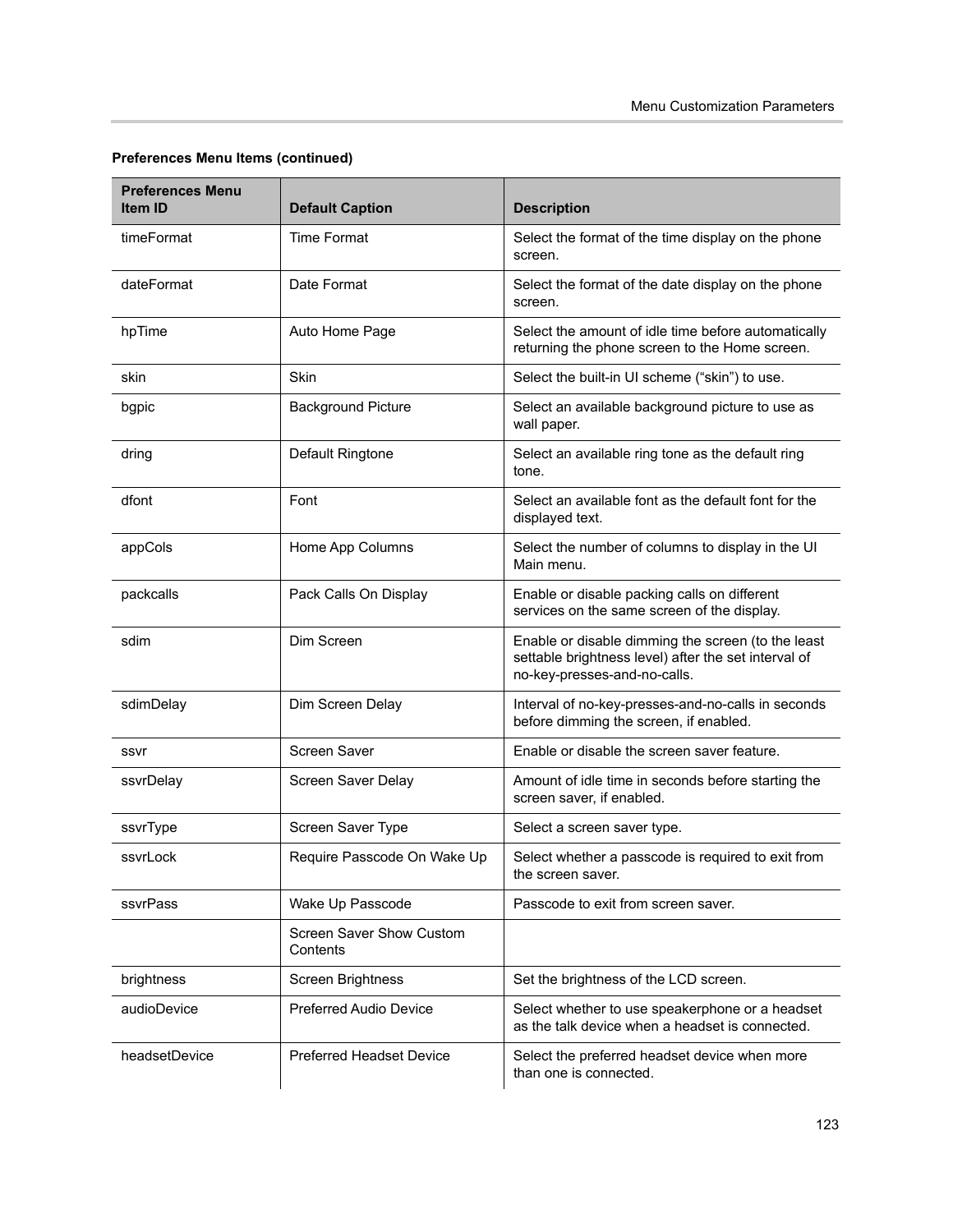| <b>Preferences Menu</b><br><b>Item ID</b> | <b>Default Caption</b>            | <b>Description</b>                                                   |
|-------------------------------------------|-----------------------------------|----------------------------------------------------------------------|
| ehs                                       | <b>Electronic Hook Switch</b>     |                                                                      |
| dnd                                       | Do Not Disturb                    | Enable or disable Do Not Disturb.                                    |
| dnr                                       | Do Not Ring                       | Enable or disable Do Not Ring.                                       |
| cfa.enable                                | <b>Call Forward</b>               | Enable or disable Call Forwarding (all calls,<br>unconditionally).   |
| cwa                                       | Call Waiting                      | Enable or disable Call Waiting.                                      |
| bac                                       | <b>Block Anonymous Call</b>       | Enable or disable Block Anonymous Caller.                            |
| bci                                       | Anonymous Call                    | Enable or disable Block Caller ID (also known as<br>Anonymous Call). |
| aans                                      | Auto Answer Page                  | Enable or disable Auto-Answering incoming page.                      |
| pg1                                       | Join Page Group 1                 | Join Page Group 1.                                                   |
| pg <sub>2</sub>                           | Join Page Group 2                 | Join Page Group 2.                                                   |
| pg3                                       | Join Page Group 3                 | Join Page Group 3.                                                   |
| pg4                                       | Join Page Group 4                 | Join Page Group 4.                                                   |
| pg5                                       | Join Page Group 5                 | Join Page Group 5.                                                   |
| pg6                                       | Join Page Group 6                 | Join Page Group 6.                                                   |
| pg7                                       | Join Page Group 7                 | Join Page Group 7.                                                   |
| pg8                                       | Join Page Group 8                 | Join Page Group 8.                                                   |
| pg9                                       | Join Page Group 9                 | Join Page Group 9.                                                   |
| pg10                                      | Join Page Group 10                | Join Page Group 10.                                                  |
| ringerVol                                 | Ringer Volume                     | Ringer Volume.                                                       |
| speakerVol                                | Speakerphone Volume               | Speakerphone Audio Volume.                                           |
| micGain                                   | Speakerphone Mic Gain             | Speakerphone Mic Input Gain.                                         |
| handsetVol                                | Handset volume                    | Handset Audio Volume.                                                |
| handsetGain                               | Handset Mic Gain                  | Handset Mic Input Gain.                                              |
| headsetRJ9Vol                             | RJ9 Headset Volume                | Audio Volume for the RJ9 headset device.                             |
| headsetRJ9Gain                            | RJ9 Headset Mic Gain              | Mic Input Gain for the RJ9 headset device.                           |
| EqEnable                                  | Equalizer                         | Enable the Equalizer.                                                |
| AecEnable                                 | <b>Acoustic Echo Cancellation</b> | Enable the Acoustic Echo Canceler.                                   |

#### **Preferences Menu Items (continued)**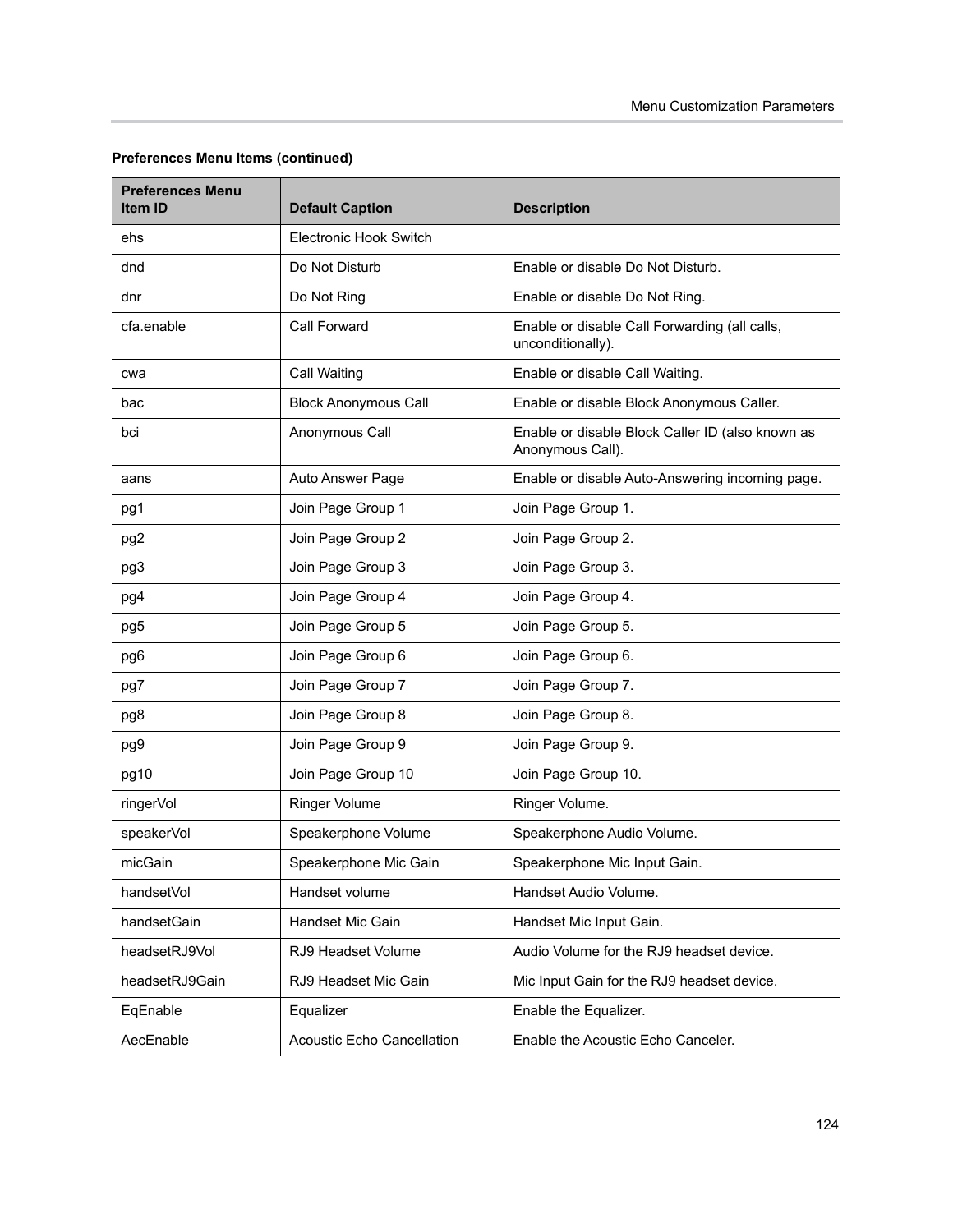| <b>Preferences Menu</b><br><b>Item ID</b> | <b>Default Caption</b> | <b>Description</b>                                                                                    |
|-------------------------------------------|------------------------|-------------------------------------------------------------------------------------------------------|
| edialer                                   | <b>Enhanced Dialer</b> | Enhanced Dialer (show matching list of recently<br>dialed numbers while dialing).                     |
| dlkt                                      | Default Line Key Tab   | Default Line Key Tab (the Line Key Tab to fallback<br>to after a configurable duration of idle time). |

#### **Preferences Menu Items (continued)**

# **Settings Menu Item IDs**

This table lists the menu items on the Settings menu of the VVX business IP phones, OBi Edition. Some items require admin login.

#### **Settings Menu Items**

| <b>Settings Menu Item ID</b> | <b>Default Caption</b> | <b>Description</b>                                                                              |
|------------------------------|------------------------|-------------------------------------------------------------------------------------------------|
| net                          | <b>Network</b>         | Show current IP address and launch Network<br>Settings menu.                                    |
| wifi                         | WiFi                   | Show Wi-Fi connection status and launch Wi-Fi<br>Settings menu.                                 |
| flash                        | Storage                | View, read, or copy contents in the internal user<br>data storage or external USB flash drives. |
| ringfile                     | Ringtones              | Set up the default ring tone per SPn service.                                                   |
| pkeys                        | Programmable Keys      | Launch Programmable Keys Settings menu.                                                         |
| <b>Ikeys</b>                 | Line Keys              | Launch Line Keys Settings menu.                                                                 |
| voice                        | <b>Voice Services</b>  | Launch Voice Services Settings menu.                                                            |
| Sd99                         | Speed Dials 99         | Set up 99 speed dial numbers.                                                                   |
| circache                     | Clear Data Cache       | Clear the downloaded data cache.                                                                |
| admin                        | Device Administration  | Show Administrative Settings menu.                                                              |
| login                        | Unlock Admin Settings  | Log in or out of administrative mode.                                                           |

### **Product Info Menu Item IDs**

This table lists the menu items on the Product Info menu of the VVX business IP phones, OBi Edition. Some items require admin login.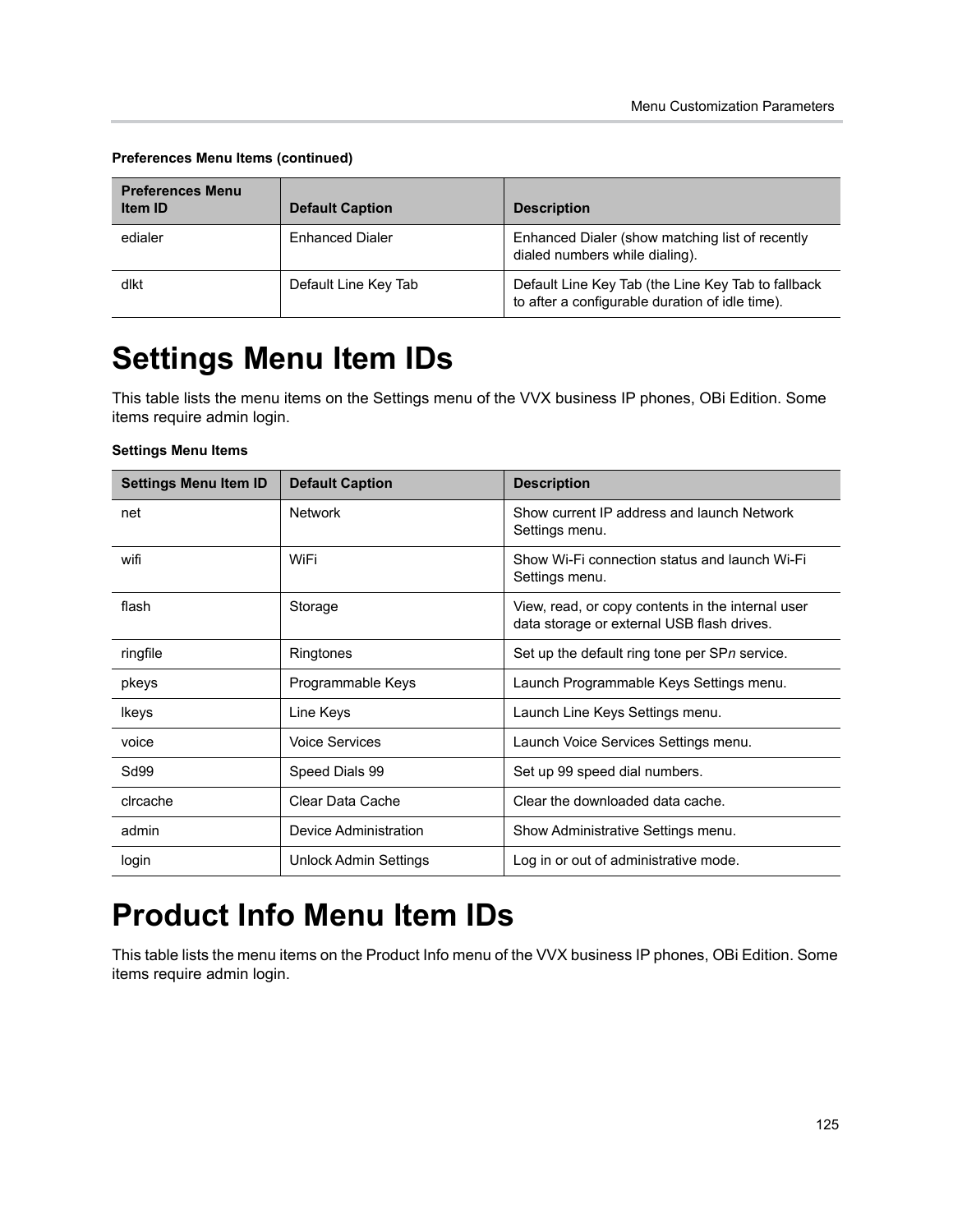| <b>Product Info Menu</b><br><b>Item ID</b> | <b>Default Caption</b>      | <b>Description</b>                |
|--------------------------------------------|-----------------------------|-----------------------------------|
| ipaddress                                  | <b>IP Address</b>           | Current IP address for this phone |
| model                                      | Model                       | Model Number                      |
| obinumber                                  | OBi Number                  | OBi Number                        |
| mac                                        | <b>MAC Address</b>          | (Ethernet) MAC Address            |
| wfmac                                      | WIFI MAC Address            | Wi-Fi MAC Address                 |
| serial                                     | Serial Number               | Serial Number                     |
| swyer                                      | Software Version            | Software Version                  |
| hwver                                      | <b>Hardware Version</b>     | <b>Hardware Version</b>           |
| ztinfo                                     | <b>Customization Status</b> | <b>ZT Customization Status</b>    |
| uptime                                     | Up Time                     | UP time since last bootup         |

#### **Product Info Menu Items**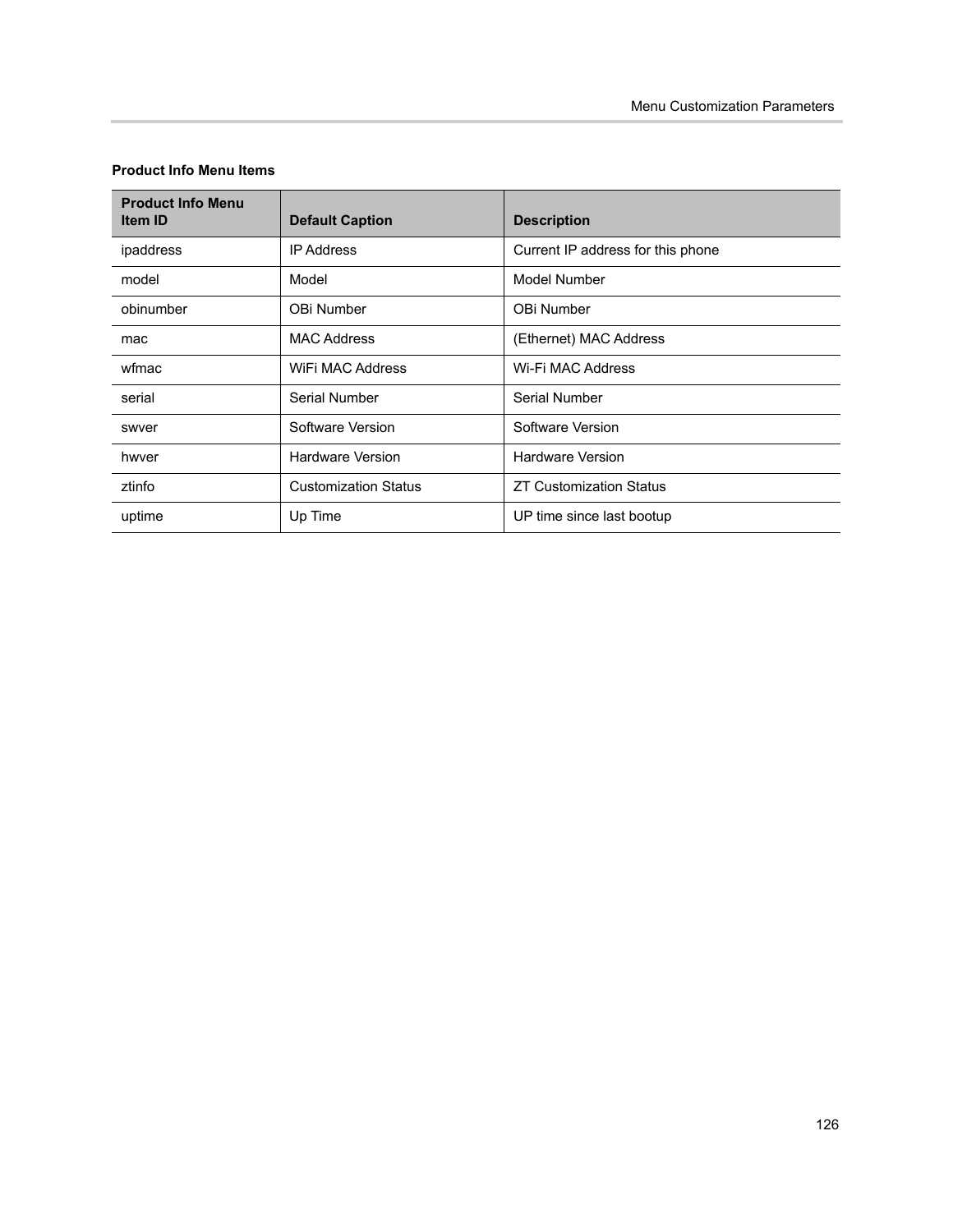# **Phone Fonts**

The DefaultFont parameter takes only the font family. The phone automatically applies the style suffix. You can use the following built-in font families:

- **●** ptsans
- **●** aleo
- **●** banksia
- **●** droidsans
- **●** libre-caslon
- **●** opensans
- **●** quattrocento
- **●** terminal-dosis

When using the Tomáš skin, the font is fixed. A configured DefaultFont value doesn't take effect.

When using a language other than English, make sure to use a font family that includes all the characters in the chosen language.

## **Built-In Fonts**

The phone comes with four built-in fonts. Built-in fonts have no accompanying font file on the phone and cannot be removed from the **Preferences > Font** menu.

| Label              | <b>Font</b>           |
|--------------------|-----------------------|
| ptsans             | PT Sans Regular       |
| ptsans-bold        | PT Sans Bold          |
| ptsans-italic      | <b>PT Sans Italic</b> |
| ptsans-bold-italic | PT Sans Bold Italic   |

## **Factory-Installed Fonts**

In addition to the built-in fonts, a number of fonts are factory-installed on the phone.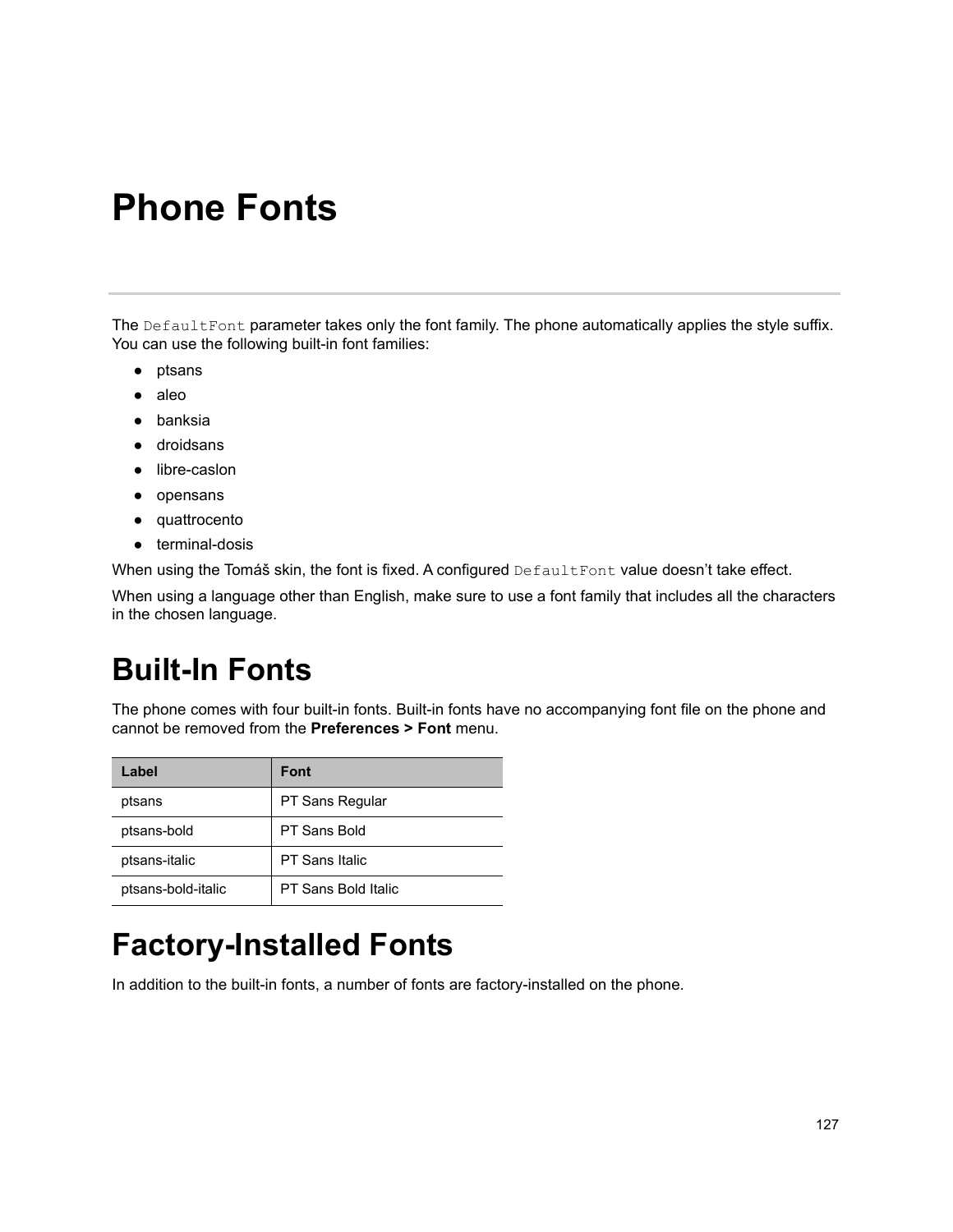| Label              | <b>Font</b>            |
|--------------------|------------------------|
| ptsans             | <b>PT Sans Regular</b> |
| ptsans-bold        | PT Sans Bold           |
| ptsans-italic      | <b>PT Sans Italic</b>  |
| ptsans-bold-italic | PT Sans Bold Italic    |

### **Custom Fonts**

You can add your own TTF or OTF fonts to the phone and make them available to users in the **Preferences > Font** menu.

**Note**: only TTF and OTF fonts are supported.

## **Font Storage**

When you receive your phone, the font, map file lists all built-in and factory-installed fonts. By default, all fonts are mapped to display in the **Preferences > Font** menu. The left column specifies the string you want displayed for the font in the menu. The right column specifies the file name providing the actual font. TTF and OTF files are supported.

The built-in fonts do not appear in the font.map file.

```
#
# font.map
#
# The left column is a font name that a user can select from
# the Preferences menu. The right column is the corresponding
# physical font file installed on the phone.
# A valid font file must either a ttf or otf file.
#
# You can use any number of white spaces as delimiters between the 2 columns.
#
aleo Aleo-Light.otf
aleo-bold Aleo-Bold.otf<br>aleo-italic Aleo-LightIta
aleo-italic Aleo-LightItalic.otf
aleo-bold-italic Aleo-BoldItalic.otf
banksia Banksia-Regular.otf
banksia-bold Banksia-Bold.otf
droidsans DroidSans.ttf
droidsans-bold DroidSans-Bold.ttf
libre-caslon LibreCaslonText-Regular.ttf
libre-caslon-bold LibreCaslonText-Bold.ttf
libre-caslon-italic LibreCaslonText-Italic.ttf
opensans OpenSans-Regular.ttf
opensans-bold OpenSans-Bold.ttf
opensans-italic OpenSans-Italic.ttf
```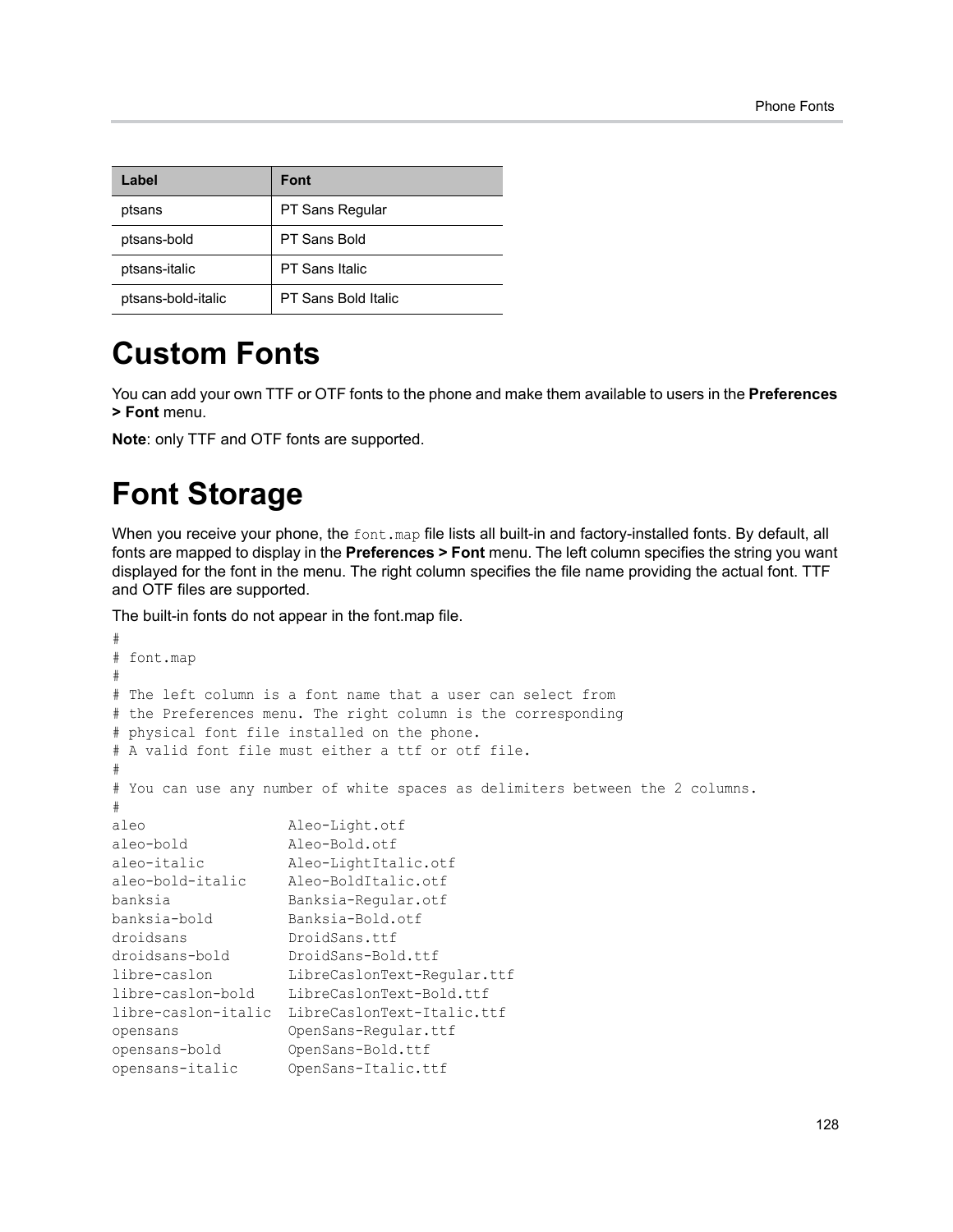opensans-bold-italic OpenSans-BoldItalic.ttf quattrocento Quattrocento-Regular.ttf quattrocento-bold Quattrocento-Bold.ttf terminal-dosis TerminalDosis-Regular.ttf terminal-dosis-bold TerminalDosis-Bold.ttf

#### In addition, there are four more built-in fonts:

ptsans ptsans-bold ptsans-italic ptsans-bold-italic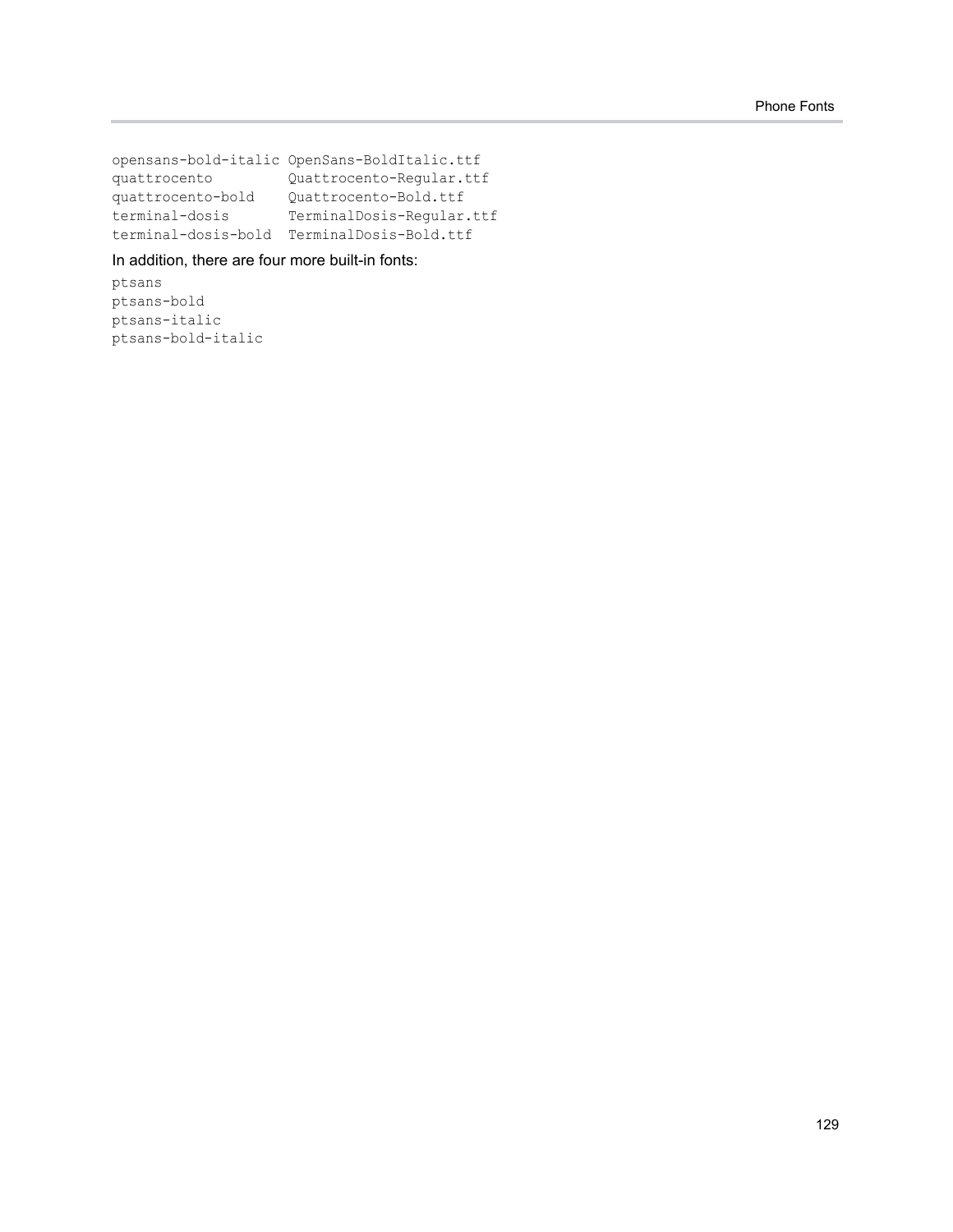# **Spanish Dictionary File**

<obiphone>

The following information is the full Spanish dictionary file that is shipped with the phone. The name of the language is specified in the lang attribute of the root element <dictionary> and is also the name that displays in the **Preferences** language selection.

```
<!-- Each dictionary item has a key/value pair, a mode attribute and a namespace.
     When applying the dictionary, we match the key against the source phrase.
      If mode="i", the comparison is case-insensitive; otherwise the comparison
      is case-sensitive. The namespace ns must be matched also. -->
<dictionary lang="Español">
  \langle!-- App names -->
   <item key="Contacts" value="Contactos"/>
   <item key="Current Calls" value="Llamadas"/>
   <item key="Call History" value="Historial"/>
   <item key="Preferences" value="Preferencias"/>
   <item key="Settings" value="Ajustes"/>
   <item key="Product Info" value="Producto"/>
   <item key="Buddy List" value="Amistades"/>
   <item key="Net Services" value="Red Servicios"/>
   <!-- Line key function name -->
   <item key="AANS" value="Respuesta Automática" mode="i"/>
   <item key="acd" value="Distr. automático de llamadas" mode="i"/>
   <item key="BXFER" value="Transferencia Ciega" mode="i"/>
   <item key="BAC" value="Blq. Llamadas Anónimas" mode="i"/>
   <item key="BCI" value="Blq. ID de Llamadas" mode="i"/>
   <item key="BLF" value="Monitor de teléfono" mode="i"/>
   <item key="call" value="Llamada" mode="i"/>
   <item key="CFA" value="Desvío de Llamadas" mode="i"/>
   <item key="CWA" value="Llamada en Espera" mode="i"/>
   <item key="CONF" value="Unir a Conferencia" mode="i"/>
   <item key="disp-code" value="Código Disposición" mode="i"/>
   <item key="DND" value="No Molestar" mode="i"/>
   <item key="DNR" value="No Suena" mode="i"/>
   <item key="HOLD" value="En Espera" mode="i"/>
   <item key="hoteling" value="Hoteling" mode="i"/>
   <item key="acd" value="ACD Agent State" mode="i"/>
   <item key="exe" value="Exec Call Filter" mode="i"/>
   <item key="xass" value="Exec Assistant" mode="i"/>
   <item key="sec" value="Security Class" mode="i"/>
   <item key="LINE" value="Monitor Linea" mode="i"/>
```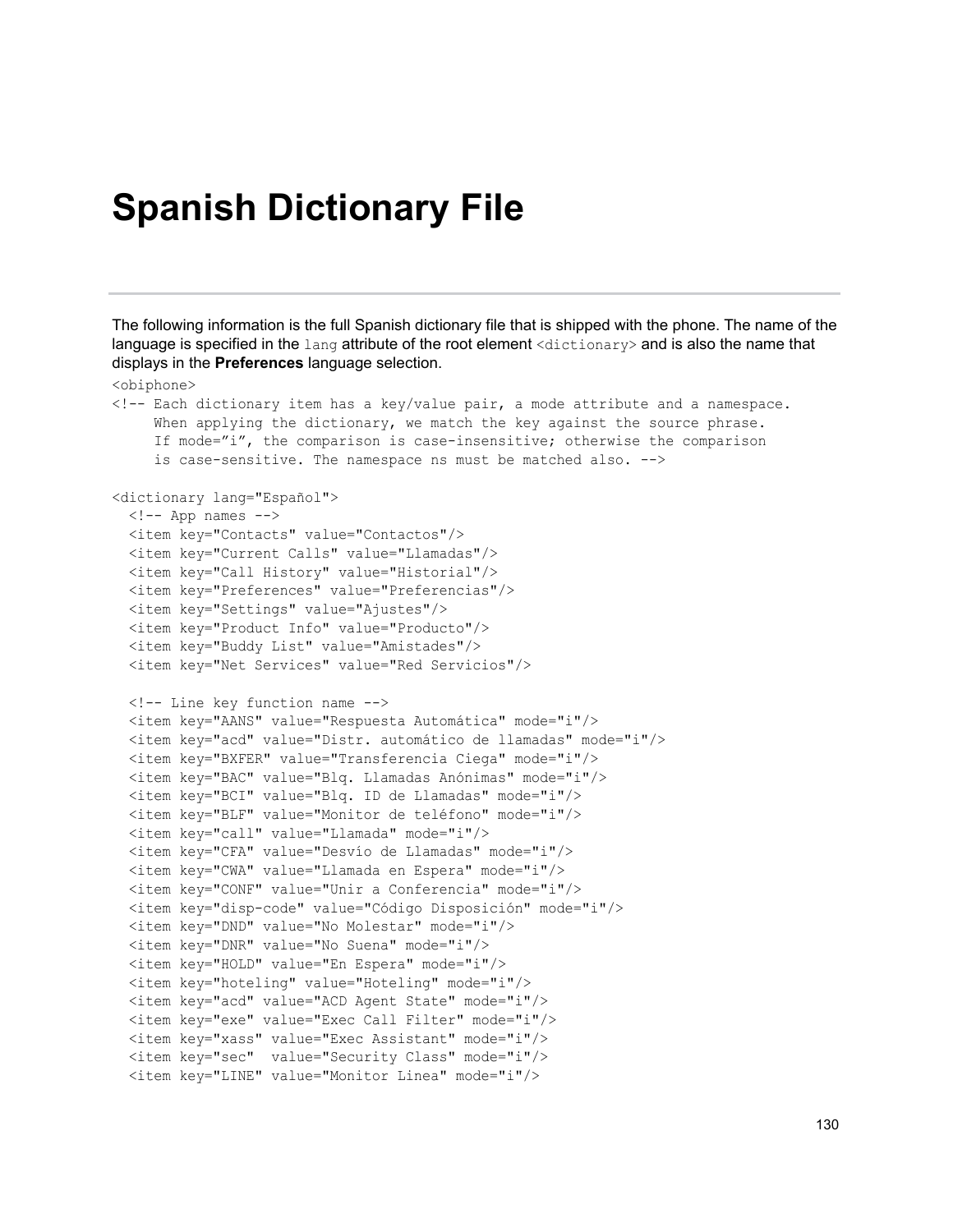```
 <item key="lkpg" value="Siguiente Tabla" mode="i"/>
 <item key="MWI" value="Mensajes" mode="i"/>
 <item key="pg1" value="Grupo de Páginas 1"/>
 <item key="pg2" value="Grupo de Páginas 2"/>
 <item key="SPD" value="Marcado Rápido" mode="i"/>
 <item key="XFER" value="Transferencia" mode="i"/>
 <item key="pres" value="Presencia" mode="i"/>
 <item key="cpm" value="Monitor de Aparcamiento de Llamada" mode="i"/>
 <!-- Product Info entries -->
 <item key="Model" value="Modelo" mode="i"/>
 <item key="OBi Number" value="Número OBi" mode="i"/>
 <item key="MAC Address" value="Dirección MAC" mode="i"/>
 <item key="WiFi MAC Address" value="Dirección MAC de WiFi" mode="i"/>
 <item key="Serial Number" value="Número Serial" mode="i"/>
 <item key="Software Version" value="Versión del Software" mode="i"/>
 <item key="Hardware Version" value="Versión del Hardware" mode="i"/>
 <item key="Customization Status" value="Estado de Personalización" mode="i"/>
 <item key="Up Time" value="Tiempo de Actividad" mode="i"/>
 <!-- User Preferences entries -->
 <item key="Language" value="Lenguaje" mode="i"/>
 <item key="Skin" value="Contraste" mode="i"/>
 <item key="Background Picture" value="Imagen de Fondo" mode="i"/>
 <item key="Default Ringtone" value="Timbre Predeterminado" mode="i"/>
 <item key="Default Font" value="Fuente Predeterminada" mode="i"/>
 <item key="Screen Saver" value="Protector de Pantalla" mode="i"/>
 <item key="Screen Saver Delay" value="Protector de Pantalla de retardo" mode="i"/>
 <item key="Screen Saver Type" value="Tipo de Protector de Pantalla" mode="i"/>
 <item key="Screen Brightness" value="Brillo de la Pantalla" mode="i"/>
 <item key="Preferred Audio Device" value="Dispositivo de Audio Preferido" mode="i"/>
 <item key="Preferred Headset Device" value="Auriculares Preferido" mode="i"/>
 <item key="Do Not Disturb" value="No Molestar" mode="i"/>
 <item key="Do Not Ring" value="No Suena" mode="i"/>
 <item key="Call Forward" value="Desvío de Llamadas" mode="i"/>
 <item key="Call Waiting" value="Llamada en Espera" mode="i"/>
 <item key="Block Anonymous Call" value="Bloq. Llamadas Anónimas" mode="i"/>
 <item key="Anonymous Call" value="Llamadas Anónimas" mode="i"/>
 <item key="Auto Answer Page" value="Pagina de Respuesta Automatica" mode="i"/>
 <item key="Join Page Group" value="Únete Grupo de Páginas" mode="i"/>
 <item key="Ringer Volume" value="Volumen del Timbre" mode="i"/>
 <item key="Speakerphone Volume" value="Volumen de Altavoz" mode="i"/>
 <item key="Speakerphone Mic Gain" value="Ganancia Mic Altavoz" mode="i"/>
 <item key="Handset Volume" value="Volumen de Auriculares" mode="i"/>
 <item key="Handset Mic Gain" value="Ganancia Mic Auriculares" mode="i"/>
 <item key="RJ9 Headset Volume" value="RJ9 Volumen de Auricular" mode="i"/>
 <item key="RJ9 Headset Mic Gain" value="RJ9 Ganancia Mic Auricular" mode="i"/>
 <item key="Equalizer" value="Equalizador" mode="i"/>
 <item key="AEC" value="Cancelación de Eco Acústico" mode="i"/>
 <item key="Home App Columns" value="Columnas de Aplicación Home" mode="i"/>
```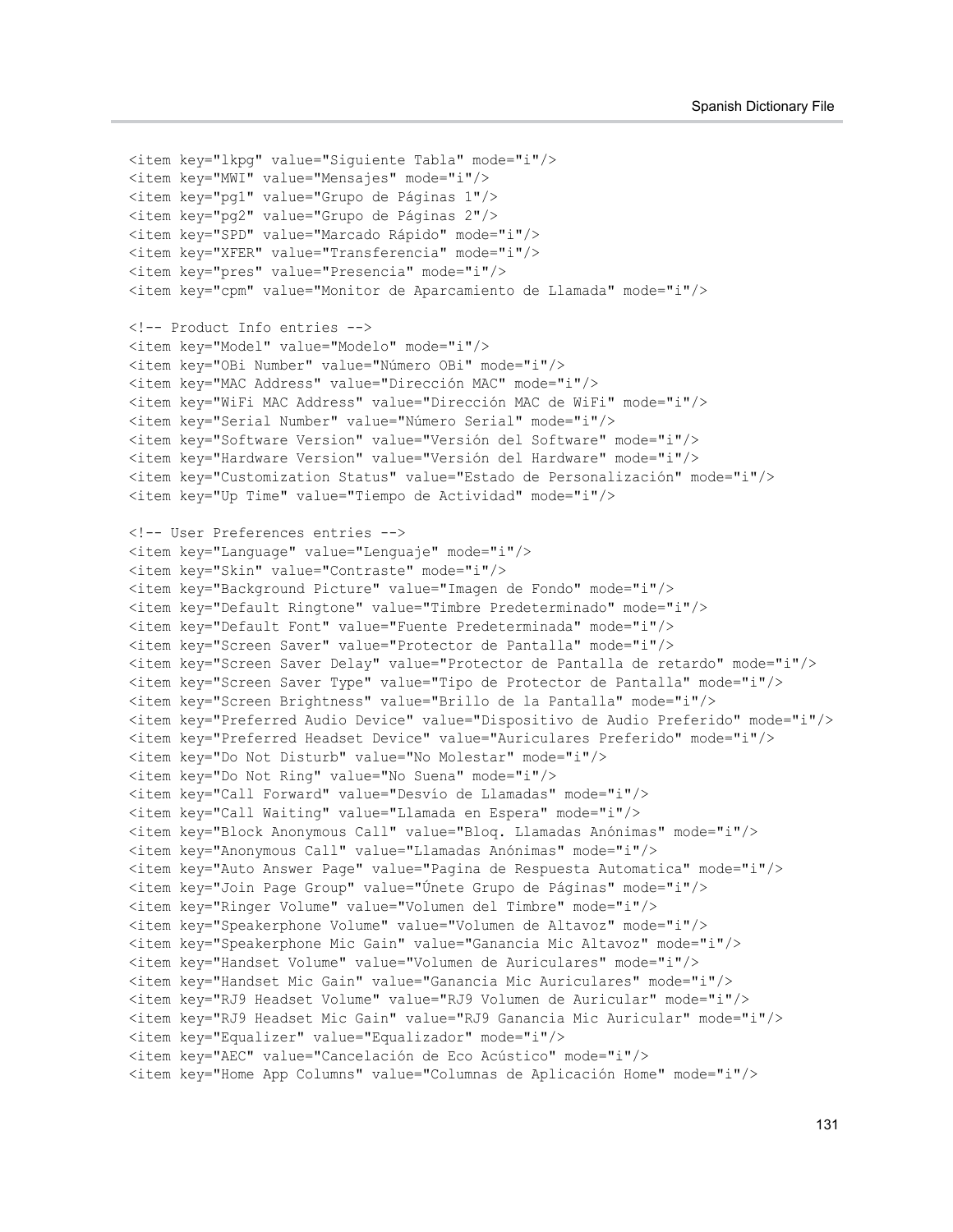```
 <!-- Screen Saver Type -->
 <item key="Slide Show" value="Pantalla de Visualizacion" mode="i"/>
 <item key="Turn Off Display" value="Desactivar la Visualización" mode="i"/>
 <!-- Preferred Audio Device -->
 <item key="Speaker" value="Altavoz" mode="i"/>
 <item key="Handset" value="Auriculares" mode="i"/>
 <item key="Headset" value="Auricular" mode="i"/>
 <!-- Preferred Headset Device -->
 <item key="RJ9 Headset" value="RJ9 Auricular" mode="i"/>
\langle!-- Call Forward -->
 <item key="Destination Number" value="Número de Destino" mode="i"/>
 <item key="Voice Service" value="Servicio de Voz" mode="i"/>
 <!-- Phone Book -->
 <item key="Phone Book" value="Agenda" mode="i"/>
 <item key="Fields" value="Campos" mode="i"/>
 <item key="Name" value="Nombre" mode="i"/>
 <item key="First Name" value="Primer Nombre" mode="i"/>
 <item key="Last Name" value="Apellidos" mode="i"/>
 <item key="Number" value="Número" mode="i"/>
 <item key="Mobile Number" value="Número Movil" mode="i"/>
 <item key="Office Number" value="Número de Oficina" mode="i"/>
 <item key="Home Number" value="Numero de Casa" mode="i"/>
 <item key="Service" value="Servicio" mode="i"/>
 <item key="Picture" value="Foto" mode="i"/>
 <item key="Ringtone" value="Timbre" mode="i"/>
 <item key="Email" value="Email" mode="i"/>
 <item key="Company" value="Empresa" mode="i"/>
 <item key="Group" value="Grupo" mode="i"/>
 <item key="Groups" value="Groupos" mode="i"/>
 <item key="Co-Workers" value="Compañeros de Trabajo" mode="i"/>
 <item key="Customers" value="Clientes" mode="i"/>
 <item key="Family" value="Familia" mode="i"/>
 <item key="Friends" value="Amigos" mode="i"/>
 <item key="No Groups Defined" value="Grupo No Definido" mode="i"/>
 <item key="Speed Dial" value="Marcación Rápida" mode="i"/>
 <item key="Phone Book Filter" value="Filtro de Agenda" mode="i"/>
 <!-- Call History -->
 <item key="Missed Calls" value="Llamadas Perdidas" mode="i"/>
 <item key="Received Calls" value="Llamadas Recibidas" mode="i"/>
 <item key="Outgoing Calls" value="Llamadas Realizadas" mode="i"/>
 <item key="All Calls" value="Todas las Llamadas" mode="i"/>
 <item key="List empty" value="Lista Vacia" mode="i"/>
 <!-- Buddy List -->
 <item key="My Status" value="Mi Estatus" mode="i"/>
 <item key="My Presence" value="Mi Presencia" mode="i"/>
 <!-- Presence status -->
```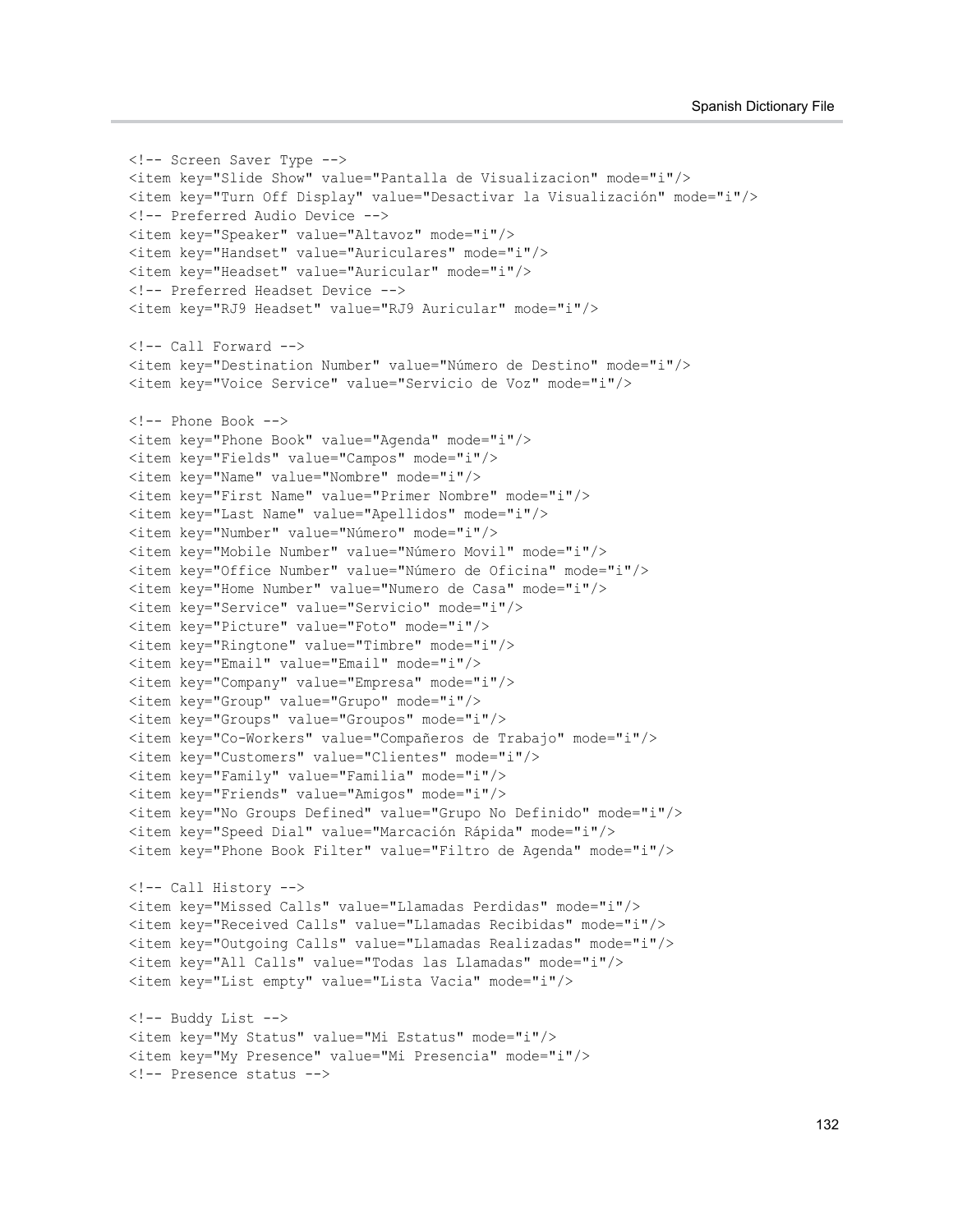```
 <item key="unknown" value="Desconocido" mode="i"/>
  <item key="offline" value="Fuera de Linea" mode="i"/>
  <item key="online" value="En Linea" mode="i"/>
  <item key="away" value="Fuera de Oficina" mode="i"/>
  <item key="xa" value="Fuera de Oficina Extendida" mode="i"/>
  <item key="dnd" value="No Molestar" mode="i"/>
  <item key="Online (Available)" value="En Linea (Disponible)" mode="i"/>
  <item key="Offline (Invisible)" value="Fuera de Linea (Invisible)" mode="i"/>
  <item key="Extended Away" value="Fuera de Oficina Extendida" mode="i"/>
  <item key="DND (Do Not Disturb)" value="DND (No Molestar)" mode="i"/>
  <!-- Network Directory -->
  <item key="Enterprise" value="Empresa" mode="i"/>
  <item key="Group Common" value="Grupo en Comun" mode="i"/>
  <item key="Enterprise Common" value="Empresa en Comun" mode="i"/>
  <item key="Personal" value="Personal" mode="i"/>
  <!-- Settings -->
  <item key="Network" value="Reseteo de Fabrica" mode="i"/>
  <item key="Product Information" value="Informacion Producto" mode="i"/>
  <item key="WiFi" value="WiFi" mode="i"/>
  <item key="Bluetooth" value="Bluetooth" mode="i"/>
  <item key="Storage" value="Almacenamiento" mode="i"/>
  <item key="User Preferences" value="Preferencias Usuario" mode="i"/>
  <item key="Programmable Keys" value="Teclas Programables" mode="i"/>
  <item key="Line Keys" value="Teclas de Linea" mode="i"/>
 <item key="Side Car 1" value="Consola de Operadora 1" mode="i"/>
  <item key="Side Car 2" value="Consola de Operadora 2" mode="i"/>
 <item key="Voice Services" value="Servicios de Voz" mode="i"/>
  <item key="Device Admin" value="Administracion Dispositivo" mode="i"/>
  <item key="Lock Admin Settings" value="Bloqueo Config. del Admin." mode="i"/>
  <item key="Unlock Admin Settings" value="Desbloquear Ajustes del Admin." mode="i"/>
 \langle!-- Network -->
  <item key="Network Settings" value="Ajustes de la Red" mode="i"/>
  <item key="Addressing Type" value="Addressing Type" mode="i"/>
  <item key="IP Address" value="Direccion IP" mode="i"/>
  <item key="Subnet Mask" value="Mascara Subred" mode="i"/>
  <item key="Default Gateway" value="Direccion Gateway" mode="i"/>
  <item key="DNS Server" value="Servidor DNS" mode="i"/>
  <item key="DNS Query Order" value="Orden de Consulta DNS" mode="i"/>
  <item key="DNS Query Delay" value="Retrazo de Consulta DNS" mode="i"/>
<item key="AC Name" value="Nombre AC" mode="i"/>
   <item key="Service Name" value="Nombre de Servicio" mode="i"/>
  <item key="Password" value="Contraseña" mode="i"/>
  <item key="VLAN" value="VLAN" mode="i"/>
  <item key="LLDP-MED" value="LLDP-MED" mode="i"/>
  <item key="ID" value="ID" mode="i"/>
  <item key="Priority" value="Prioridad" mode="i"/>
  <item key="NTP Server" value="Servidor NTP" mode="i"/>
  <item key="Local Time Zone" value="Zona Horaria Local" mode="i"/>
```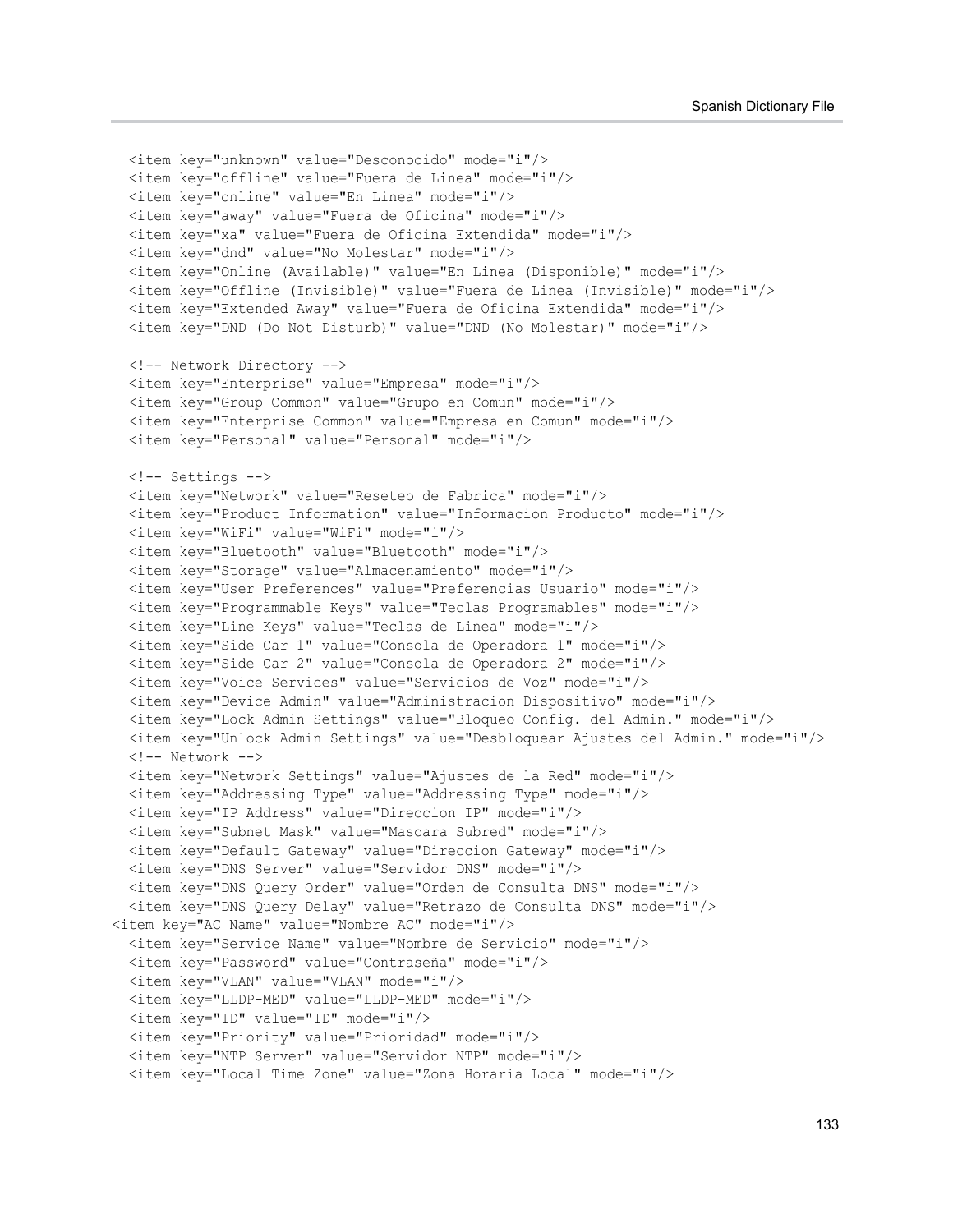```
 <item key="Daylight Saving Time" value="Horario de Verano" mode="i"/>
  \langle!-- WiFi -->
   <item key="WiFi Setup" value="Configuracion WiFi" mode="i"/>
   <item key="OBiWiFi Setup Mode" value="Modo de configuración OBiWiFi" mode="i"/>
   <item key="Security" value="Seguridad" mode="i"/>
   <item key="Signal Strength" value="Intensidad de Señal" mode="i"/>
   <item key="MAC Address" value="Direccion MAC" mode="i"/>
   <item key="0" value="" ns="wfs"/>
   <item key="1" value="Débil" ns="wfs"/>
   <item key="2" value="Pobre" ns="wfs"/>
   <item key="3" value="Pasable" ns="wfs"/>
   <item key="4" value="Bueno" ns="wfs"/>
   <item key="5" value="Excelente" ns="wfs"/>
<!-- Storage -->
   <item key="Device" value="Dispositivo" mode="i"/>
   <item key="File System Type" value="Tipo de Sistema de Archivo" mode="i"/>
   <item key="Capacity" value="Capacidad" mode="i"/>
   <item key="Internal" value="Interno" mode="i"/>
   <item key="USB storage 1" value="USB Flash Drive 1" mode="i"/>
   <item key="USB storage 2" value="USB Flash Drive 2" mode="i"/>
<!-- Voice Services -->
  < 1 - - Highly technical entries under Voice Services are not translated.
  --&> <!-- Admin Settings -->
   <item key="Web Server Port" value="Puerto del Servidor Web" mode="i"/>
   <item key="Web Admin Password" value="Contraseña del Administrador" mode="i"/>
   <item key="Web User Password" value="Contraseña del Usuario" mode="i"/>
   <item key="Syslog Server" value="Servidor Syslog" mode="i"/>
   <item key="ITSP Provisioning Method" value="Método Aprovisionamiento ITSP" mode="i"/>
   <item key="ITSP Provisioning Interval" value="Aprovisionamiento Interno ITSP" 
mode="i"/>
   <item key="ITSP Provisioning Config URL" value="Aprovisionamiento ITSP Config URL" 
mode="i" <item key="Auto Firmware Update Method" value="Metodos de Actualizacion Auto Firmware" 
mode="i"/>
   <item key="Auto Firmware Update Interval" value="Actualizacion Interno Auto Firmware" 
mode="i"/>
   <item key="Auto Firmware Update URL" value="Actualizacion Auto Firmware URL" 
mode="i"/>
   <!-- Provisioning and FW Upgrade Method -->
   <item key="System Start" value="Inicio del Sistema" mode="i"/>
   <item key="Periodically" value="Periodicamente" mode="i"/>
  \langle !-- Dial App -->
   <item key="Enter Number" value="Número de Entrada" mode="i"/>
   <item key="Transfer Target" value="Destino de la Transferencia" mode="i"/>
   <item key="Conference Target" value="Objetivo Conferencia" mode="i"/>
   <!-- Soft Keys -->
   <item key="Edit" value="Editar" mode="i"/>
```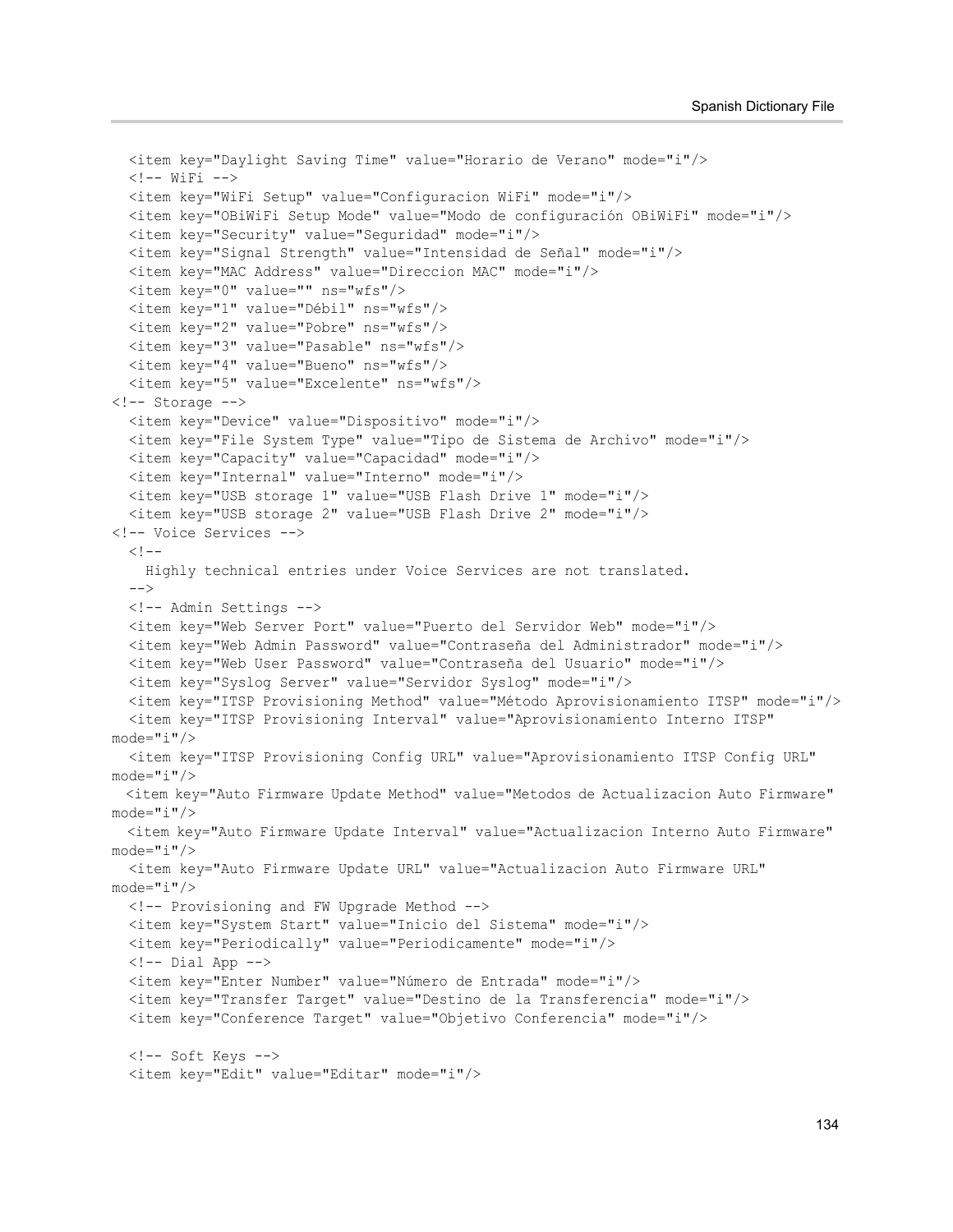```
 <item key="Reboot" value="Reiniciar" mode="i"/>
 <item key="End" value="Final" mode="i"/>
 <item key="Hold" value="Espera" mode="i"/>
 <item key="Resume" value="Resumen" mode="i"/>
\leitem key="Add to Conf" value="Unir a Conferencia" mode="i"/>
 <item key="Conference" value="Conferencia" mode="i"/>
 <item key="Park" value="Aparcar" mode="i"/>
 <item key="Blind Transfer" value="Transferencia Ciega" mode="i"/>
 <item key="Dispose Code" value="Deseche Código" mode="i"/>
 <item key="Escalate" value="Escalar" mode="i"/>
 <item key="Trace" value="Trazar" mode="i"/>
 <item key="Rec.Start" value="Iniciar Grabacion" mode="i"/>
 <item key="Rec.Stop" value="Parar Grabacion" mode="i"/>
 <item key="Rec.Pause" value="Pausar Grabacion" mode="i"/>
 <item key="Rec.Resume" value="Resumir Grabacion" mode="i"/>
 <item key="Private Hold" value="Espera Privada" mode="i"/>
 <item key="Answer" value="Contestar" mode="i"/>
 <item key="Reject" value="Rechazar" mode="i"/>
 <item key="Redial" value="Rellamar" mode="i"/>
 <item key="Missed" value="Perdida" mode="i"/>
 <item key="Dial" value="Marcar" mode="i"/>
 <item key="Lines" value="Lineas" mode="i"/>
 <item key="Switch Mode" value="Cambio Modo" mode="i"/>
 <item key="Ph.Book" value="Agenda" mode="i"/>
 <item key="Switch Line" value="Cambio Linea" mode="i"/>
 <item key="Refresh All" value="Reiniciar Todo" mode="i"/>
 <item key="+Buddy" value="Agregar Amigo" mode="i"/>
 <item key="Search" value="Busqueda" mode="i"/>
 <item key="Refresh" value="Reiniciar" mode="i"/>
 <item key="+" value="Agregar" mode="i"/>
 <item key="Add" value="Agregar" mode="i"/>
 <item key="Remove" value="Remover" mode="i"/>
 <item key="Clear List" value="Limpiar Lista" mode="i"/>
 <item key="Edit Dial" value="Aditar Marcador" mode="i"/>
 <item key="Save" value="Guardar" mode="i"/>
 <item key="MyPresence" value="Mi Presencia" mode="i"/>
 <item key="MyStatus" value="Mi Estatus" mode="i"/>
 <item key="Filter" value="Filtrar" mode="i"/>
 <item key="Select" value="Seleccionar" mode="i"/>
 <item key="New" value="Nuevo" mode="i"/>
 <item key="Clear" value="Limpiar" mode="i"/>
 <item key="Sort" value="Ordenar" mode="i"/>
 <item key="New Entry" value="Nueva Entrada" mode="i"/>
 <item key="Group Filter" value="Filtrar Grupo" mode="i"/>
 <item key="Import" value="Importar" mode="i"/>
 <item key="Export" value="Exportar" mode="i"/>
 <item key="Sync" value="Sincronizar" mode="i"/>
 <item key="New Group" value="Nuevo Grupo" mode="i"/>
 <item key="Uncheck All" value="No chequear Nada" mode="i"/>
 <item key="Check All" value="Chequear Todo" mode="i"/>
```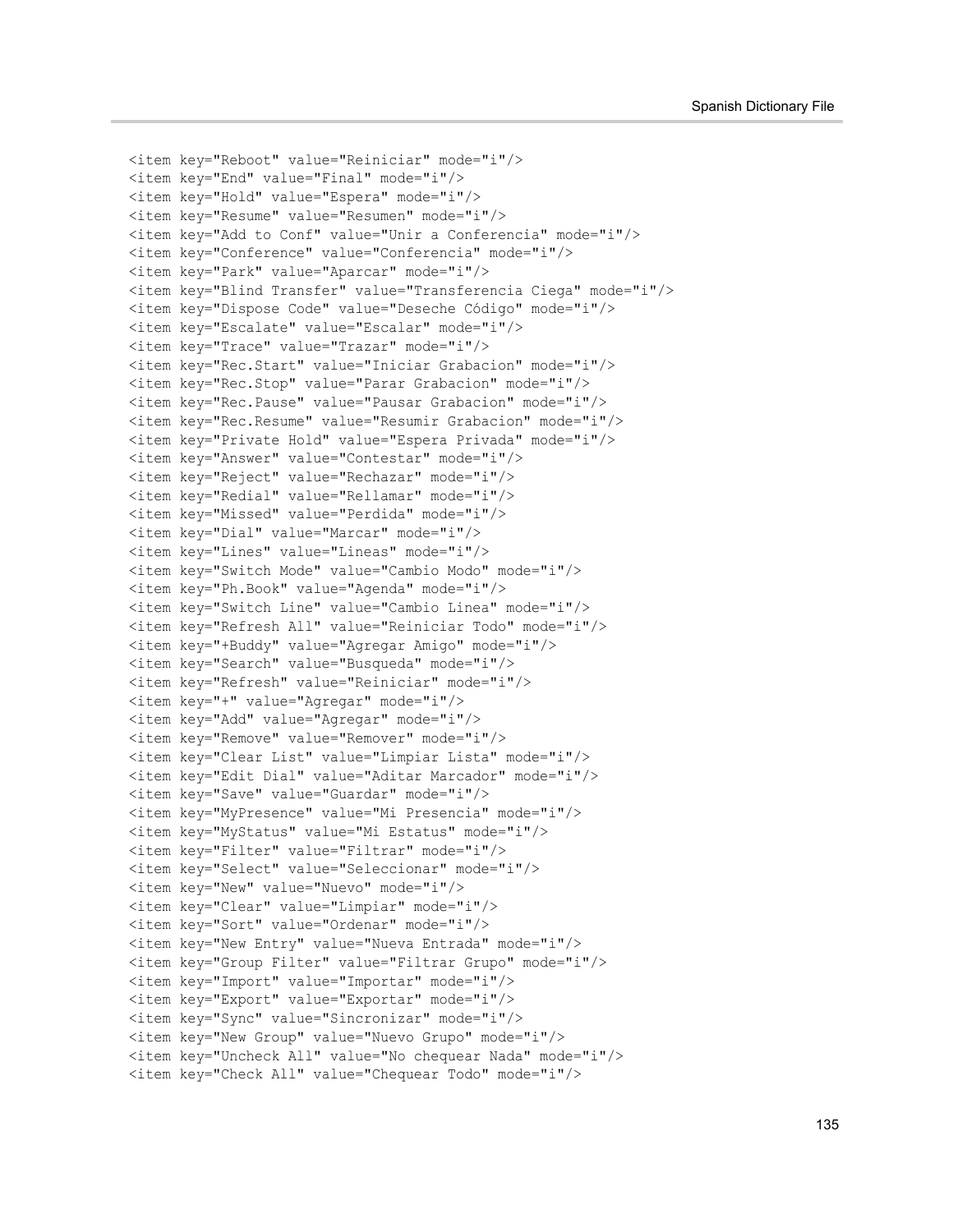```
 <item key="Factory Reset" value="Reseteo de Fabrica" mode="i"/>
 <item key="FW Update" value=" Actializar FW" mode="i"/>
 <item key="Pick Up" value="Contestar" mode="i"/>
 <item key="Barge In" value="Interrumpir" mode="i"/>
 <item key="Monitor" value="Monitorear" mode="i"/>
 <item key="Sign Off" value="Cerrar Sesión" mode="i"/>
 <item key="Wrap Up" value="Envolver" mode="i"/>
 <item key="Scan" value="Escanear" mode="i"/>
 <item key="Transfer Now" value="Transferir Ahora" mode="i"/>
 <item key="Conference Now" value="Conferencia Ahora" mode="i"/>
 <item key="Play" value="Seguir" mode="i"/>
 <item key="Stop" value="Parar" mode="i"/>
 <item key="Connect" value="Conectar" mode="i"/>
 <item key="Rescan" value="Re-escanear" mode="i"/>
 <item key="Disconnect" value="Desconectar" mode="i"/>
 <item key="Forget" value="Olvidar" mode="i"/>
 <item key="Reconnect" value="Reconectar" mode="i"/>
 <item key="Explore" value="Explorar" mode="i"/>
 <item key="Eject" value="Ejecutar" mode="i"/>
 <item key="Mount" value="Montura" mode="i"/>
 <item key="Back" value="Regresar" mode="i"/>
 <item key="Copy" value="Copiar" mode="i"/>
 <item key="Cancel" value="Cancelar" mode="i"/>
 <item key="Paste" value="Pasar" mode="i"/>
 <item key="New Folder" value="Nuevo Folder" mode="i"/>
 <item key="Close" value="Cerrar" mode="i"/>
 <item key="OK" value="OK" mode="i"/>
 <item key="Replace" value="Reemplazar" mode="i"/>
 <item key="Add As New" value="Agragar Como Nuevo" mode="i"/>
<item key="&gt;" value="&gt;"/>
\langleitem key="<" value="&lt;"/>
 <item key="Backspace" value="Retroceso" mode="i"/>
 <item key="Devices" value="Dispositivos" mode="i"/>
\langle!-- Misc -->
 <item key="Not Found" value="Extraviado" mode="i"/>
 <item key="No Entries" value="No Entradas" mode="i"/>
 <item key="Unassigned" value="No Asignado" mode="i"/>
 <item key="Enable" value="Activar" mode="i"/>
 <item key="enabled" value="Activado" mode="i"/>
 <item key="disabled" value="Desactivado" mode="i"/>
 <item key="Not Configured" value="No Configurado" mode="i"/>
 <item key="default" value="Por Defecto" mode="i"/>
 <item key="On" value="Encendido" mode="i"/>
 <item key="Off" value="Apagado" mode="i"/>
 <item key="Non-linear" value="No Linear" mode="i"/>
 <item key="Status" value="Estatus" mode="i"/>
 <item key="outgoing" value="A" ns="ct"/>
 <item key="received" value="De" ns="ct"/>
```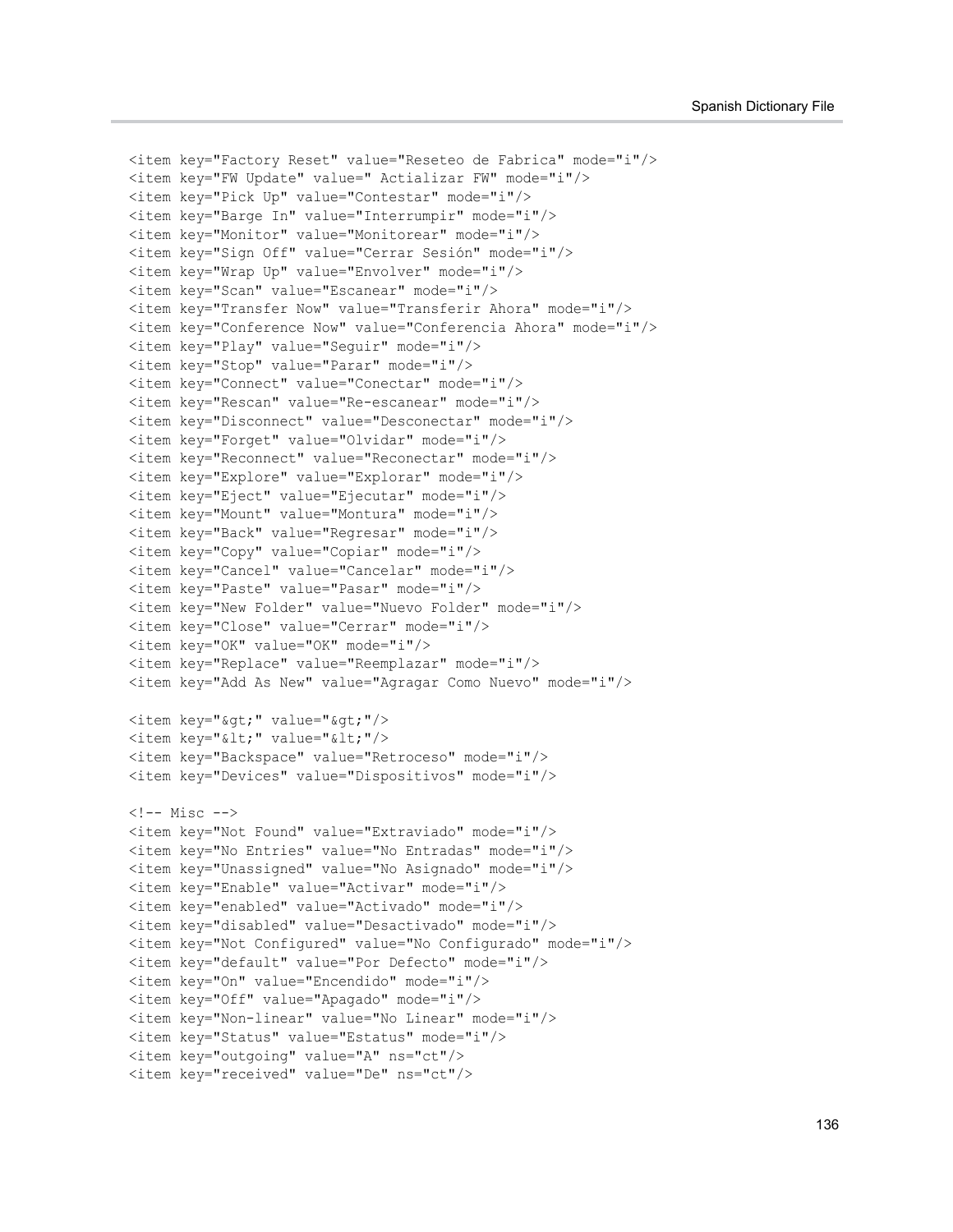```
 <item key="up" value="Arriba" mode="i"/>
 <item key="down" value="Abajo" mode="i"/>
 <item key="nocfg" value="No Configurado" mode="i"/>
 <item key="holding" value="Esperando" mode="i" ns="cs"/>
 <item key="peerring" value="Timbrando" mode="i" ns="cs"/>
 <item key="proceeding" value="Timbrando" mode="i" ns="cs"/>
 <item key="peerring2" value="Timbrando (Espera)" mode="i" ns="cs"/>
 <item key="peerring3" value="Timbrando (Conf)" mode="i" ns="cs"/>
 <item key="dialtone" value="Tono de Marcación" mode="i" ns="cs"/>
 <item key="dialing" value="Marcando" mode="i" ns="cs"/>
 <item key="trying" value="Tratando" mode="i" ns="cs"/>
 <item key="connected" value="Conectado" mode="i" ns="cs"/>
 <item key="connected-HD" value="HD Conectado" mode="i" ns="cs"/>
 <item key="ended" value="Llamada Finalizada" mode="i" ns="cs"/>
 <item key="ring" value="Timbrando" mode="i" ns="cs"/>
 <item key="OBiTALK" value="OBiTALK" mode="i"/>
 <item key="Auto" value="" mode="i"/>
 <item key="Auto: " value="" mode="i"/>
 <item key="OBiTALK: " value="OBiTALK: " mode="i"/>
 <item key="Not Available" value="No Disponible" mode="i"/>
 <item key="AA1: " value="OBi Asistente: " mode="i"/>
 <item key="AA2: " value="IVR: " mode="i"/>
 <item key="seized" value="Incautado" ns="cs"/>
 <item key="held_private" value="Held Privado" ns="cs"/>
 <item key="held" value="Held" ns="cs"/>
 <item key="parked" value="Llamar Estacionado" ns="cs"/>
 <!-- Misc line key data -->
 <item key="error" value="error" mode="i"/>
 <item key="Service Not Ready" value="Servicio no está listo" mode="i"/>
 <item key="Service Subs. Error" value="Error suscripción de servicio" mode="i"/>
 <item key="BLF Subs. Error" value="BLF error suscripción" mode="i"/>
 <item key="Hoteling Subs. Error" value="Hoteling error suscripción" mode="i"/>
 <item key="Guest" value="Invitado" mode="i"/>
 <item key="No Guest" value="Los huéspedes no" mode="i"/>
\langle !-- ACD State -->
 <item key="available" value="Disponible" mode="i"/>
 <item key="unavailable" value="No Disponible" mode="i"/>
 <item key="wrappingup" value="Terminando" mode="i"/>
 <item key="signedoff" value="Cerrar Sesión" mode="i"/>
 <!-- Input App Titles -->
 <item key="New Status" value="Nuevo Estatus" mode="i"/>
 <item key="Edit Status" value="Editar Estatus" mode="i"/>
 <item key="New Group Name" value="Nuevo Nombre de Grupo" mode="i"/>
 <item key="Enter" value="Entrar" mode="i"/>
 <item key="Blind Transfer Target" value="Objetivo Transferencia ciega" mode="i"/>
 <item key="Supervisor Extension" value="Supervisor de Extensión" mode="i"/>
 <item key="Disposition Code" value="Disposicion de Codigo" mode="i"/>
```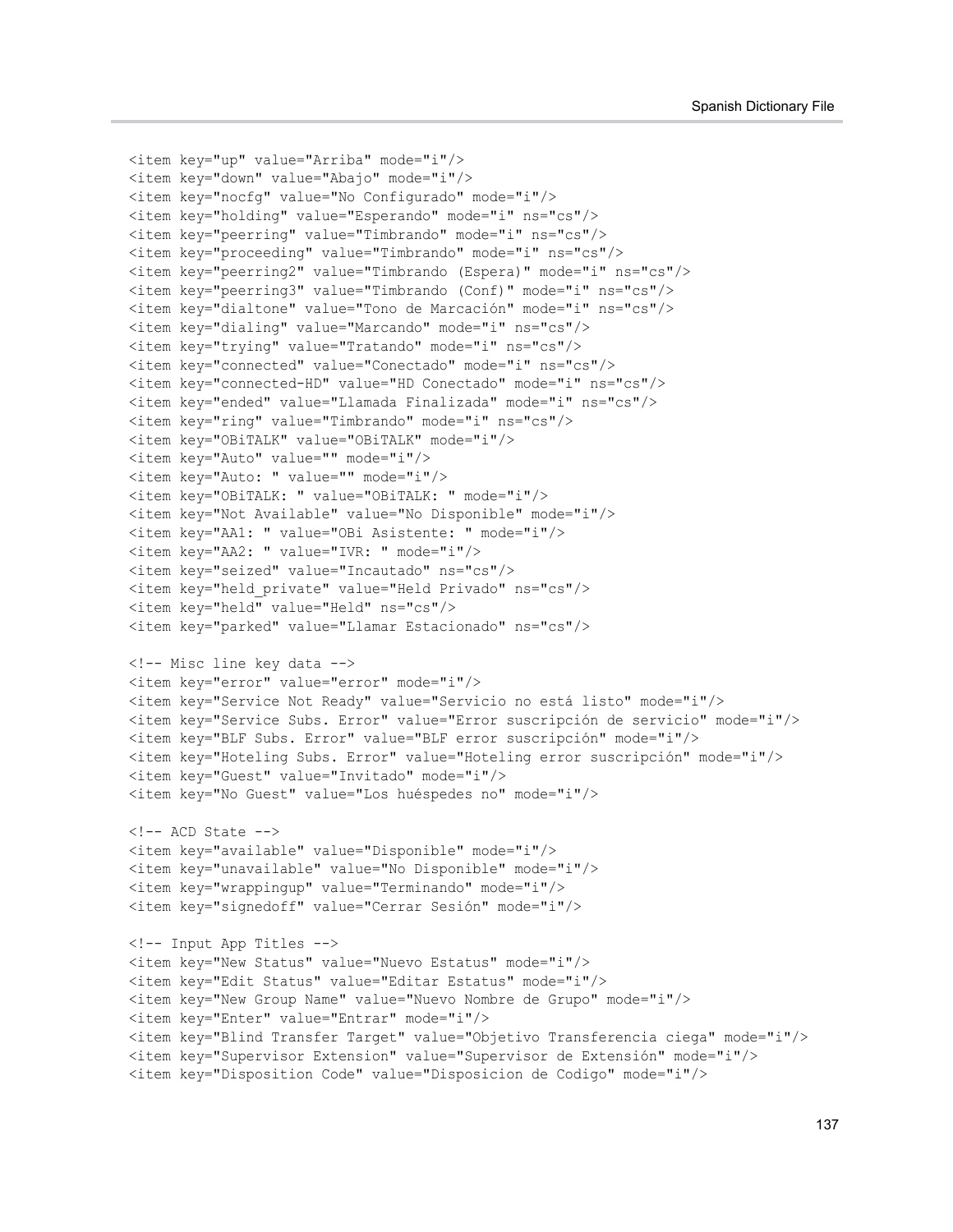<item key="Forward All Number" value="Remitir Todo Número" mode="i"/> <item key="Unavailable Reason Code" value="No disponible Código de Motivo" mode="i"/> <item key="Enter Query" value="Entrar Consulta" mode="i"/> <item key="Hoteling Passcode" value="Codigo de Contraseña Hoteling" mode="i"/> <item key="Hoteling Guest Extension" value="Extension Huesped Hoteling" mode="i"/> <item key="Enter Admin Password" value="Ingrese Contraseña del Administrador" mode="i"/> <item key="Enter Folder Name" value="Ingrese Nombre del Archivo" mode="i"/> <item key="Exec Assist Divert Number" value="Exec Asist Numero de Desvio" mode="i"/> <!-- Call related alerts --> <item key="No Active Calls" value="No hay Llamadas Activas" mode="i"/> <item key="Call Error" value="Error de Llamada" mode="i"/> <item key="No Call Key avaiable to make another call" value="No Tecla de llamada Disponible para hacer otra llamada" mode="i"/> <item key="The requested service isn't available at the moment" value="En este momento el Servicio requerido no esta disponible" mode="i"/> <item key="Conference Error" value="Error de Conferencia" mode="i"/> <item key="No conference port avaiable to add participant" value="No hay puerto de conferencia para agregar participante" mode="i"/> <!-- OBiWiFi --> <item key="OBiWiFi" value="OBiWiFi" mode="i"/> <item key="Use USB Port 1 for OBiWiFi." value="Use el puerto USB 1 para OBiWiFi."  $mode="i"$ /> <item key="Connected with: " value="Conectado con: " mode="i"/> <item key="Connecting with: " value="Conectar con: " mode="i"/> <item key="Failed to authenticate with " value="Fallado para autenticar con " mode="i"/> <item key="Authentication Failed" value="Falla la Autenticación" mode="i"/> <item key="Failed to associate with " value="Error al asociar con " mode="i"/> <item key="Association Failied" value="Asociación no" mode="i"/> <!-- Reboot --> <item key="Reboot" value="Reiniciar" mode="i"/> <item key="Press OK to reboot the phone." value="Presione OK para Reiniciar el Telefono." mode="i"/> <!-- Factory reset --> <item key="Press OK to reset all settings to factory default. Phone will reboot automatically." value="Presione OK para Resetear Todos los Ajustes de Fabrica por defecto. El Telefono se Reiniciara Automaticamente." mode="i"/> <!-- Admin login --> <item key="Unlock Settings Failed" value="Desbloquear Configuración Error" mode="i"/> <item key="Invalid Password" value="Contraseña Invalida" mode="i"/>  $\langle$ !-- OBiTalk --> <item key="Add Device to OBiTalk" value="Agregue un dispositivo a OBiTalk" mode="i"/>  $\leq$ item key="Code sent to OBiTalk..." value="Codigo enviado a OBiTalk..." mode="i"/> <item key="Device not allowed to join!" value="Dispositivo no se le permitió unirse!" mode="i"/> <!-- Conference bridge --> <item key="Conf. Bridge Error" value="Error del Puente de Conferencia" mode="i"/>